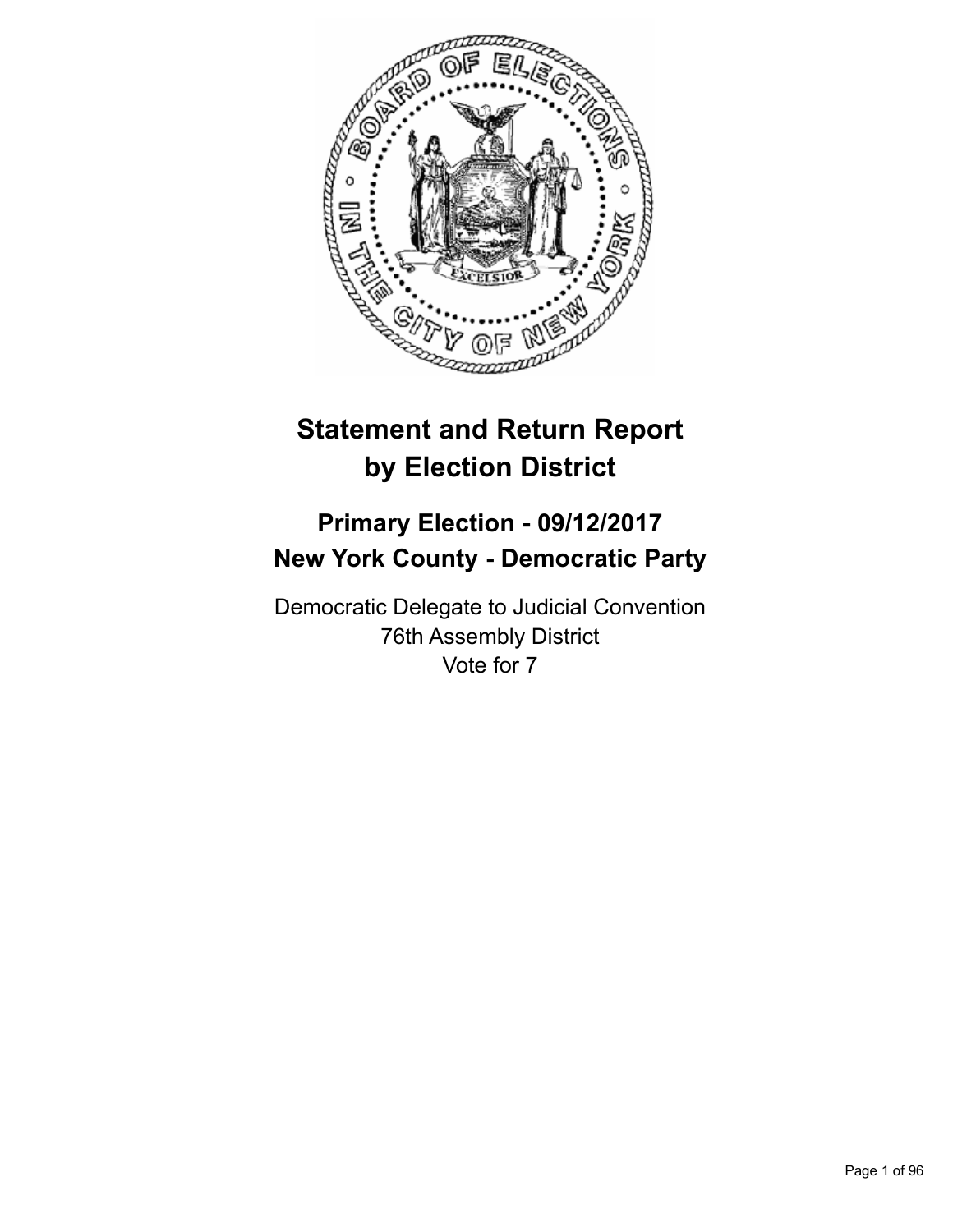

| <b>PUBLIC COUNTER</b>                                    | 102          |
|----------------------------------------------------------|--------------|
| <b>MANUALLY COUNTED EMERGENCY</b>                        | $\mathbf{0}$ |
| <b>ABSENTEE / MILITARY</b>                               | 3            |
| <b>AFFIDAVIT</b>                                         | $\Omega$     |
| <b>Total Ballots</b>                                     | 105          |
| Less - Inapplicable Federal/Special Presidential Ballots | 0            |
| <b>Total Applicable Ballots</b>                          | 105          |
| ABBYE L. LAWRENCE                                        | 29           |
| <b>SUSAN HOCHBERG</b>                                    | 40           |
| <b>ARLENE S. KAYATT</b>                                  | 35           |
| <b>ELANA SCHWARTZ</b>                                    | 41           |
| <b>MIKE DILLON</b>                                       | 27           |
| <b>JOAN M. ROBERTS</b>                                   | 37           |
| <b>STEVEN S. GOLDBERG</b>                                | 25           |
| <b>JILL EISNER</b>                                       | 38           |
| <b>RUTH C. HALBERG</b>                                   | 30           |
| <b>MADELAINE D. PIEL</b>                                 | 28           |
| <b>JOSHUA S. KRAVITZ</b>                                 | 26           |
| <b>LEONARD LUBINSKY</b>                                  | 21           |
| <b>IRMA GODLIN</b>                                       | 31           |
| <b>GUSTAVUS CHRISTENSEN</b>                              | 21           |
| <b>Total Votes</b>                                       | 429          |
| Unrecorded                                               | 306          |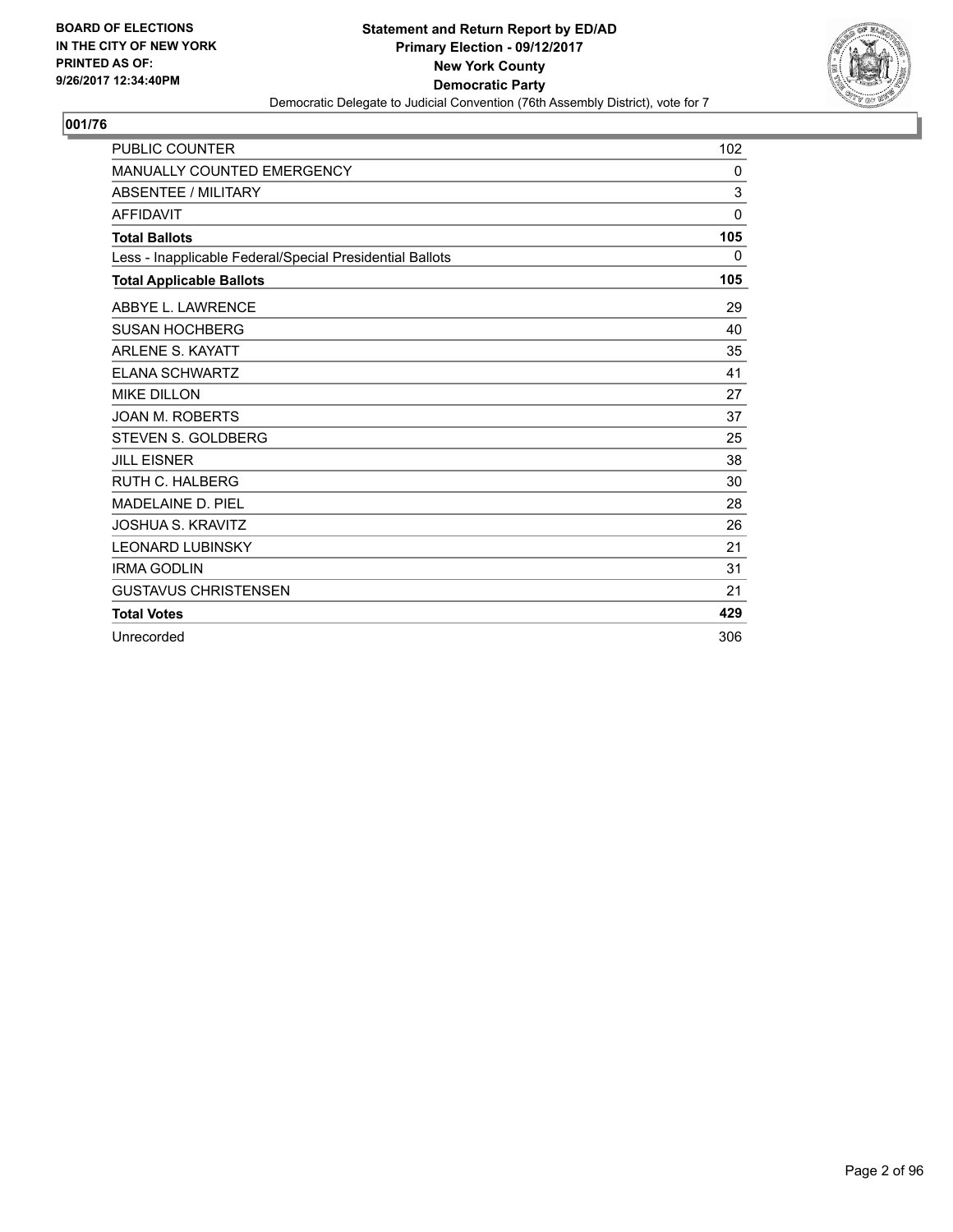

| <b>PUBLIC COUNTER</b>                                    | 86  |
|----------------------------------------------------------|-----|
| MANUALLY COUNTED EMERGENCY                               | 0   |
| <b>ABSENTEE / MILITARY</b>                               | 0   |
| <b>AFFIDAVIT</b>                                         | 1   |
| <b>Total Ballots</b>                                     | 87  |
| Less - Inapplicable Federal/Special Presidential Ballots | 0   |
| <b>Total Applicable Ballots</b>                          | 87  |
| ABBYE L. LAWRENCE                                        | 17  |
| <b>SUSAN HOCHBERG</b>                                    | 25  |
| <b>ARLENE S. KAYATT</b>                                  | 12  |
| <b>ELANA SCHWARTZ</b>                                    | 18  |
| <b>MIKE DILLON</b>                                       | 13  |
| <b>JOAN M. ROBERTS</b>                                   | 14  |
| <b>STEVEN S. GOLDBERG</b>                                | 13  |
| <b>JILL EISNER</b>                                       | 39  |
| <b>RUTH C. HALBERG</b>                                   | 31  |
| <b>MADELAINE D. PIEL</b>                                 | 26  |
| <b>JOSHUA S. KRAVITZ</b>                                 | 28  |
| <b>LEONARD LUBINSKY</b>                                  | 25  |
| <b>IRMA GODLIN</b>                                       | 32  |
| <b>GUSTAVUS CHRISTENSEN</b>                              | 24  |
| <b>Total Votes</b>                                       | 317 |
| Unrecorded                                               | 292 |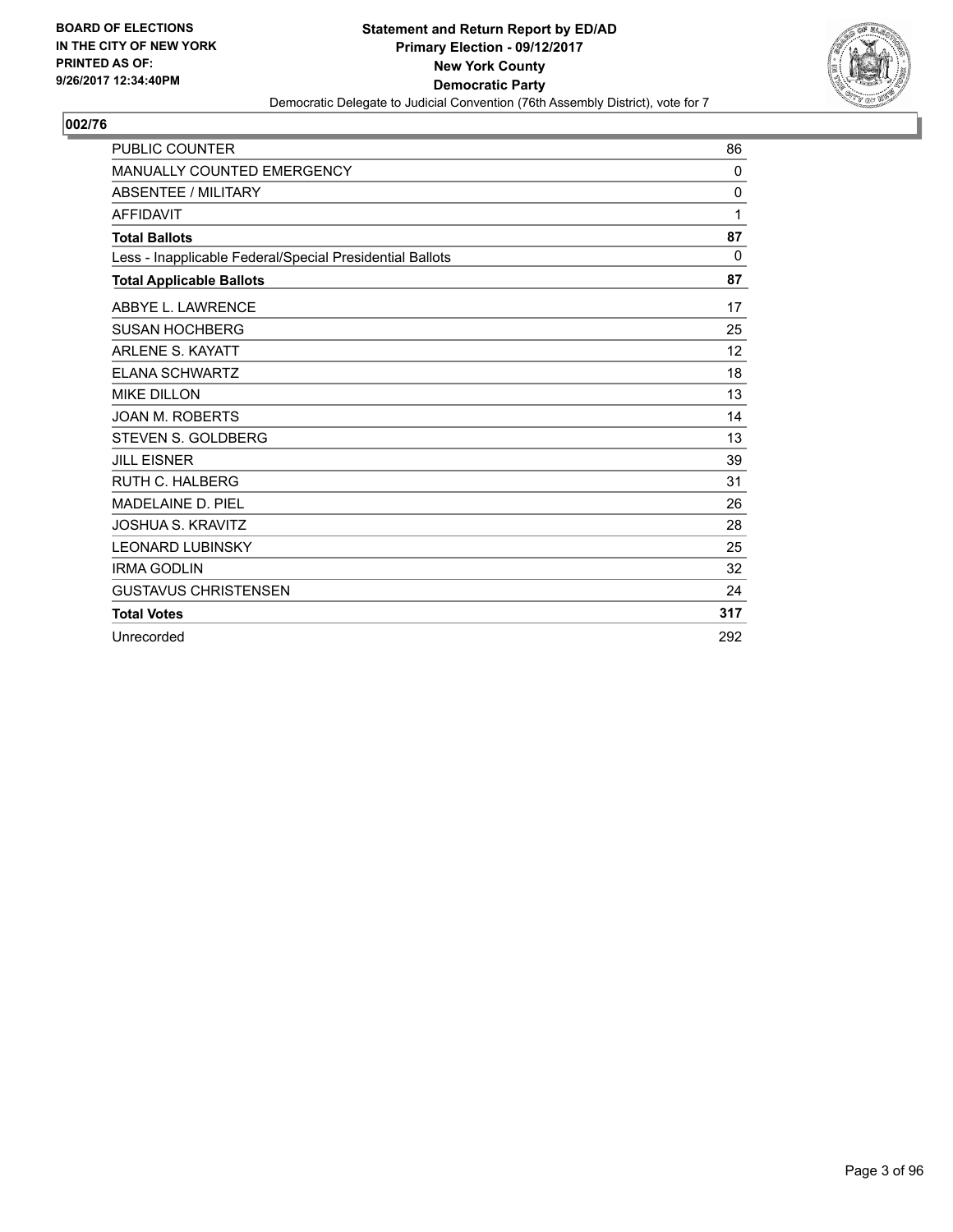

| <b>PUBLIC COUNTER</b>                                    | 56           |
|----------------------------------------------------------|--------------|
| <b>MANUALLY COUNTED EMERGENCY</b>                        | 0            |
| <b>ABSENTEE / MILITARY</b>                               | 6            |
| <b>AFFIDAVIT</b>                                         | $\mathbf{0}$ |
| <b>Total Ballots</b>                                     | 62           |
| Less - Inapplicable Federal/Special Presidential Ballots | $\Omega$     |
| <b>Total Applicable Ballots</b>                          | 62           |
| ABBYE L. LAWRENCE                                        | 16           |
| <b>SUSAN HOCHBERG</b>                                    | 19           |
| <b>ARLENE S. KAYATT</b>                                  | 17           |
| <b>ELANA SCHWARTZ</b>                                    | 21           |
| <b>MIKE DILLON</b>                                       | 13           |
| <b>JOAN M. ROBERTS</b>                                   | 19           |
| <b>STEVEN S. GOLDBERG</b>                                | 15           |
| <b>JILL EISNER</b>                                       | 29           |
| <b>RUTH C. HALBERG</b>                                   | 25           |
| <b>MADELAINE D. PIEL</b>                                 | 22           |
| <b>JOSHUA S. KRAVITZ</b>                                 | 20           |
| <b>LEONARD LUBINSKY</b>                                  | 17           |
| <b>IRMA GODLIN</b>                                       | 20           |
| <b>GUSTAVUS CHRISTENSEN</b>                              | 16           |
| <b>Total Votes</b>                                       | 269          |
| Unrecorded                                               | 165          |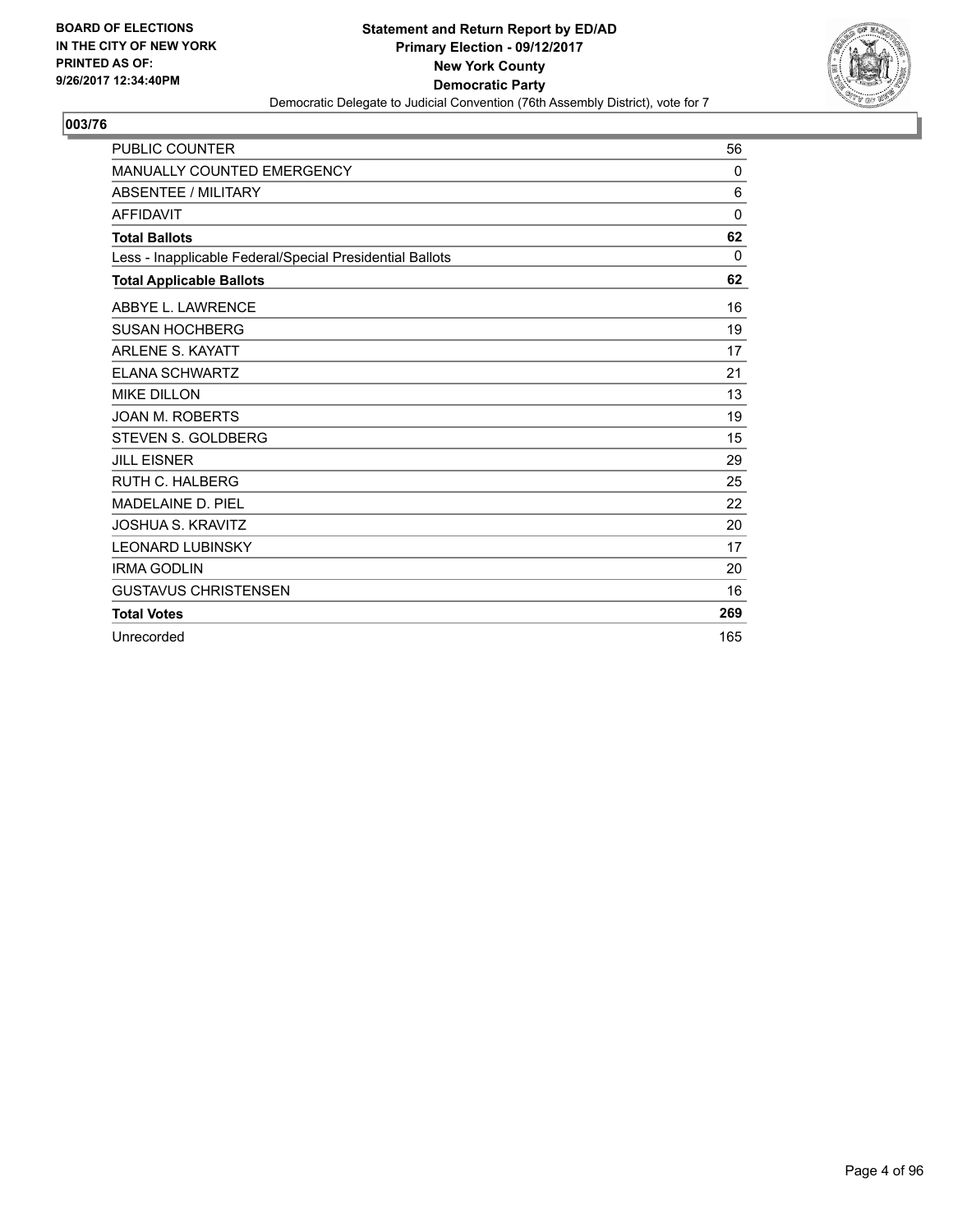

| <b>PUBLIC COUNTER</b>                                    | 48           |
|----------------------------------------------------------|--------------|
| <b>MANUALLY COUNTED EMERGENCY</b>                        | $\Omega$     |
| <b>ABSENTEE / MILITARY</b>                               | 5            |
| <b>AFFIDAVIT</b>                                         | $\mathbf{0}$ |
| <b>Total Ballots</b>                                     | 53           |
| Less - Inapplicable Federal/Special Presidential Ballots | 0            |
| <b>Total Applicable Ballots</b>                          | 53           |
| ABBYE L. LAWRENCE                                        | 17           |
| <b>SUSAN HOCHBERG</b>                                    | 28           |
| <b>ARLENE S. KAYATT</b>                                  | 16           |
| <b>ELANA SCHWARTZ</b>                                    | 23           |
| <b>MIKE DILLON</b>                                       | 14           |
| <b>JOAN M. ROBERTS</b>                                   | 19           |
| <b>STEVEN S. GOLDBERG</b>                                | 22           |
| <b>JILL EISNER</b>                                       | 30           |
| <b>RUTH C. HALBERG</b>                                   | 18           |
| <b>MADELAINE D. PIEL</b>                                 | 17           |
| <b>JOSHUA S. KRAVITZ</b>                                 | 16           |
| <b>LEONARD LUBINSKY</b>                                  | 14           |
| <b>IRMA GODLIN</b>                                       | 15           |
| <b>GUSTAVUS CHRISTENSEN</b>                              | 10           |
| <b>Total Votes</b>                                       | 259          |
| Unrecorded                                               | 112          |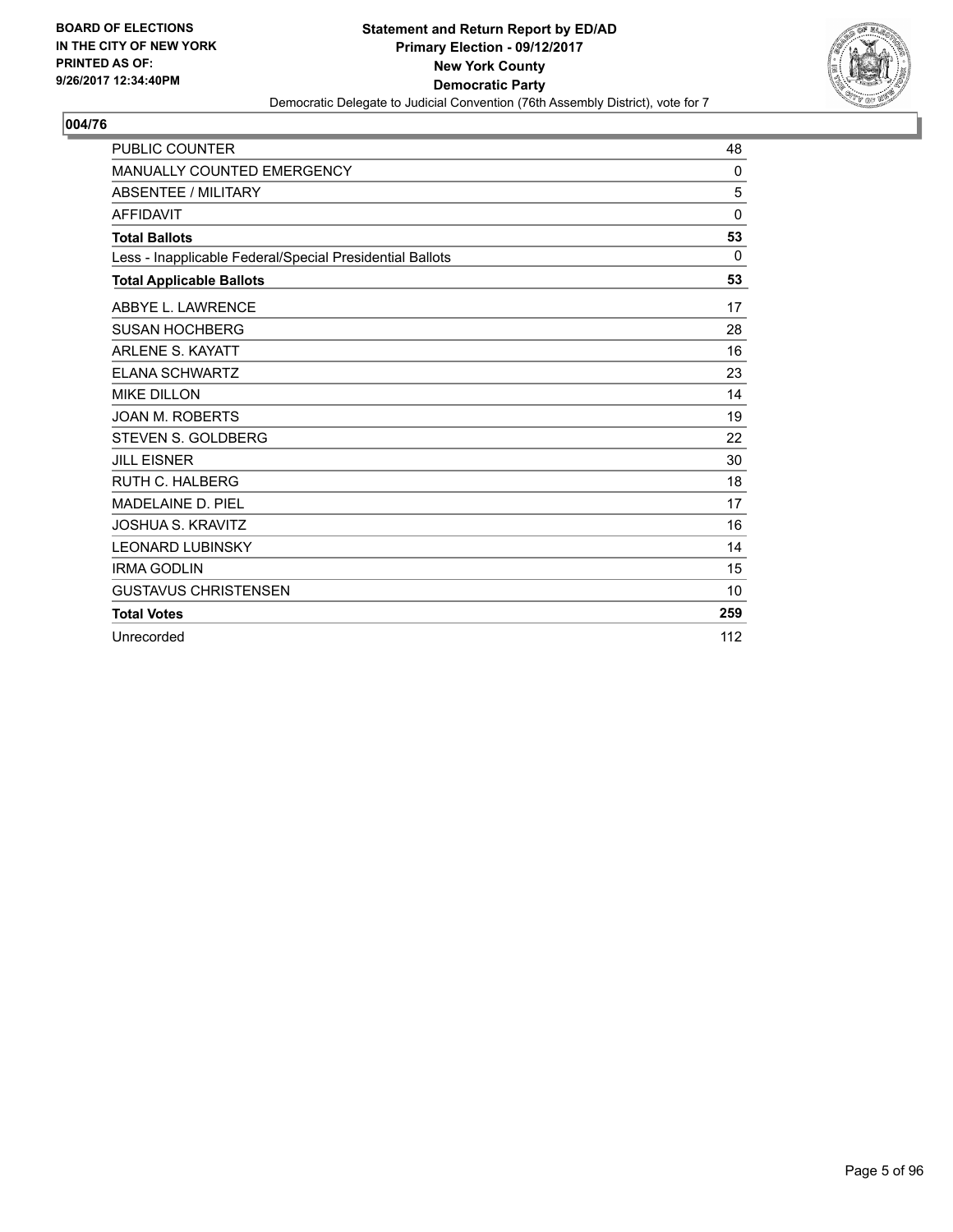

| <b>PUBLIC COUNTER</b>                                    | 54             |
|----------------------------------------------------------|----------------|
| <b>MANUALLY COUNTED EMERGENCY</b>                        | $\Omega$       |
| <b>ABSENTEE / MILITARY</b>                               | 0              |
| <b>AFFIDAVIT</b>                                         | $\overline{2}$ |
| <b>Total Ballots</b>                                     | 56             |
| Less - Inapplicable Federal/Special Presidential Ballots | 0              |
| <b>Total Applicable Ballots</b>                          | 56             |
| ABBYE L. LAWRENCE                                        | 16             |
| <b>SUSAN HOCHBERG</b>                                    | 23             |
| <b>ARLENE S. KAYATT</b>                                  | 17             |
| <b>ELANA SCHWARTZ</b>                                    | 22             |
| <b>MIKE DILLON</b>                                       | 13             |
| <b>JOAN M. ROBERTS</b>                                   | 17             |
| <b>STEVEN S. GOLDBERG</b>                                | 17             |
| <b>JILL EISNER</b>                                       | 30             |
| <b>RUTH C. HALBERG</b>                                   | 19             |
| <b>MADELAINE D. PIEL</b>                                 | 15             |
| <b>JOSHUA S. KRAVITZ</b>                                 | 17             |
| <b>LEONARD LUBINSKY</b>                                  | 14             |
| <b>IRMA GODLIN</b>                                       | 18             |
| <b>GUSTAVUS CHRISTENSEN</b>                              | 12             |
| <b>Total Votes</b>                                       | 250            |
| Unrecorded                                               | 142            |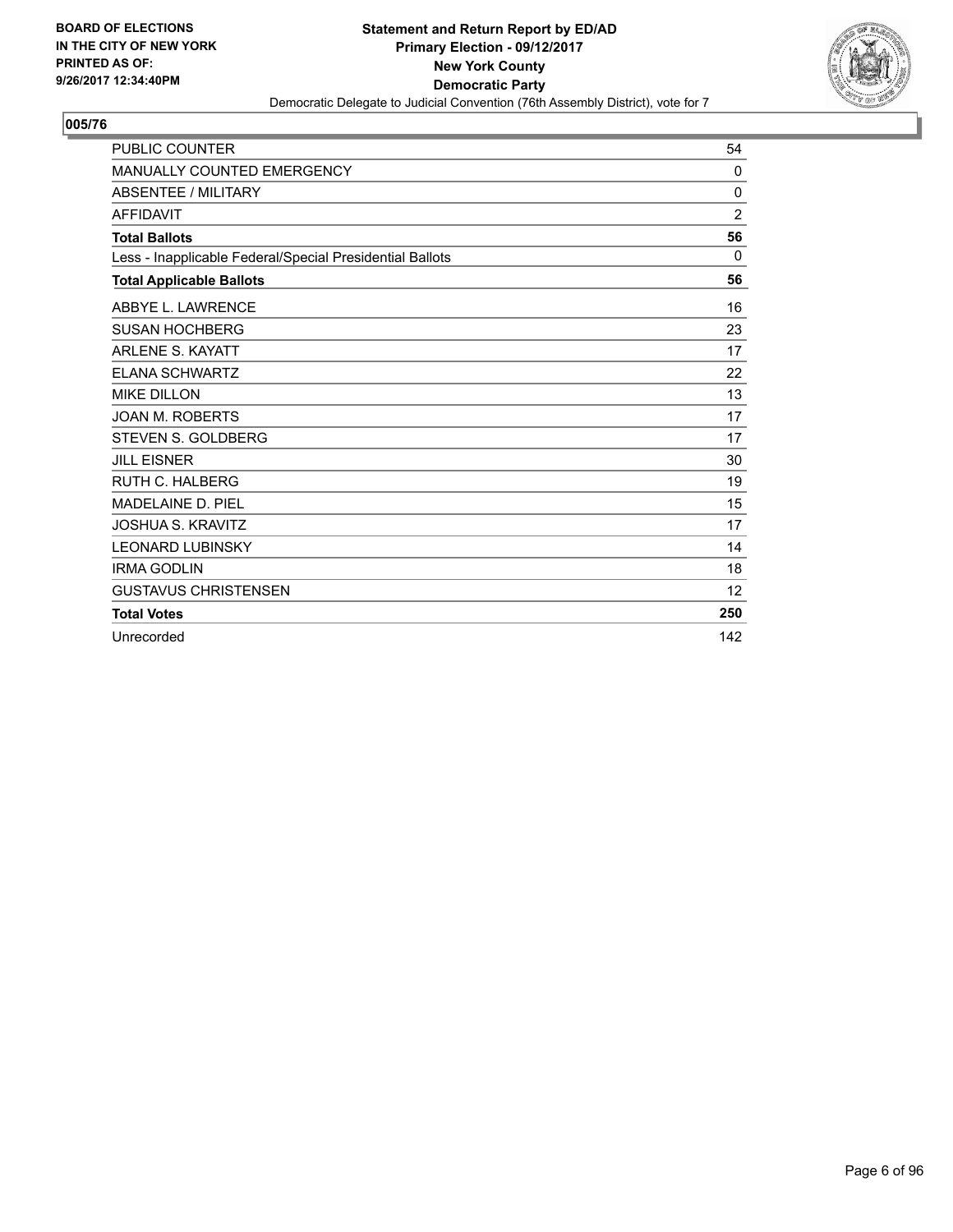

| <b>PUBLIC COUNTER</b>                                    | 82             |
|----------------------------------------------------------|----------------|
| <b>MANUALLY COUNTED EMERGENCY</b>                        | 0              |
| ABSENTEE / MILITARY                                      | $\overline{2}$ |
| <b>AFFIDAVIT</b>                                         | $\mathbf 0$    |
| <b>Total Ballots</b>                                     | 84             |
| Less - Inapplicable Federal/Special Presidential Ballots | 0              |
| <b>Total Applicable Ballots</b>                          | 84             |
| ABBYE L. LAWRENCE                                        | 18             |
| <b>SUSAN HOCHBERG</b>                                    | 28             |
| <b>ARLENE S. KAYATT</b>                                  | 17             |
| <b>ELANA SCHWARTZ</b>                                    | 23             |
| <b>MIKE DILLON</b>                                       | 14             |
| <b>JOAN M. ROBERTS</b>                                   | 18             |
| STEVEN S. GOLDBERG                                       | 20             |
| <b>JILL EISNER</b>                                       | 42             |
| RUTH C. HALBERG                                          | 35             |
| MADELAINE D. PIEL                                        | 35             |
| <b>JOSHUA S. KRAVITZ</b>                                 | 33             |
| <b>LEONARD LUBINSKY</b>                                  | 33             |
| <b>IRMA GODLIN</b>                                       | 28             |
| <b>GUSTAVUS CHRISTENSEN</b>                              | 29             |
| ALICE DUNKEL (WRITE-IN)                                  | $\mathbf{1}$   |
| <b>BRIAN KRIST (WRITE-IN)</b>                            | 1              |
| HANSON HSU (WRITE-IN)                                    | 1              |
| HELEN ROSENTHAL (WRITE-IN)                               | 1              |
| IRA DUNKEL (WRITE-IN)                                    | 1              |
| ISABELLE KRIST (WRITE-IN)                                | 1              |
| NICOLE KRIST (WRITE-IN)                                  | 1              |
| STEVEN GOLDMAN (WRITE-IN)                                | 1              |
| <b>Total Votes</b>                                       | 381            |
| Unrecorded                                               | 207            |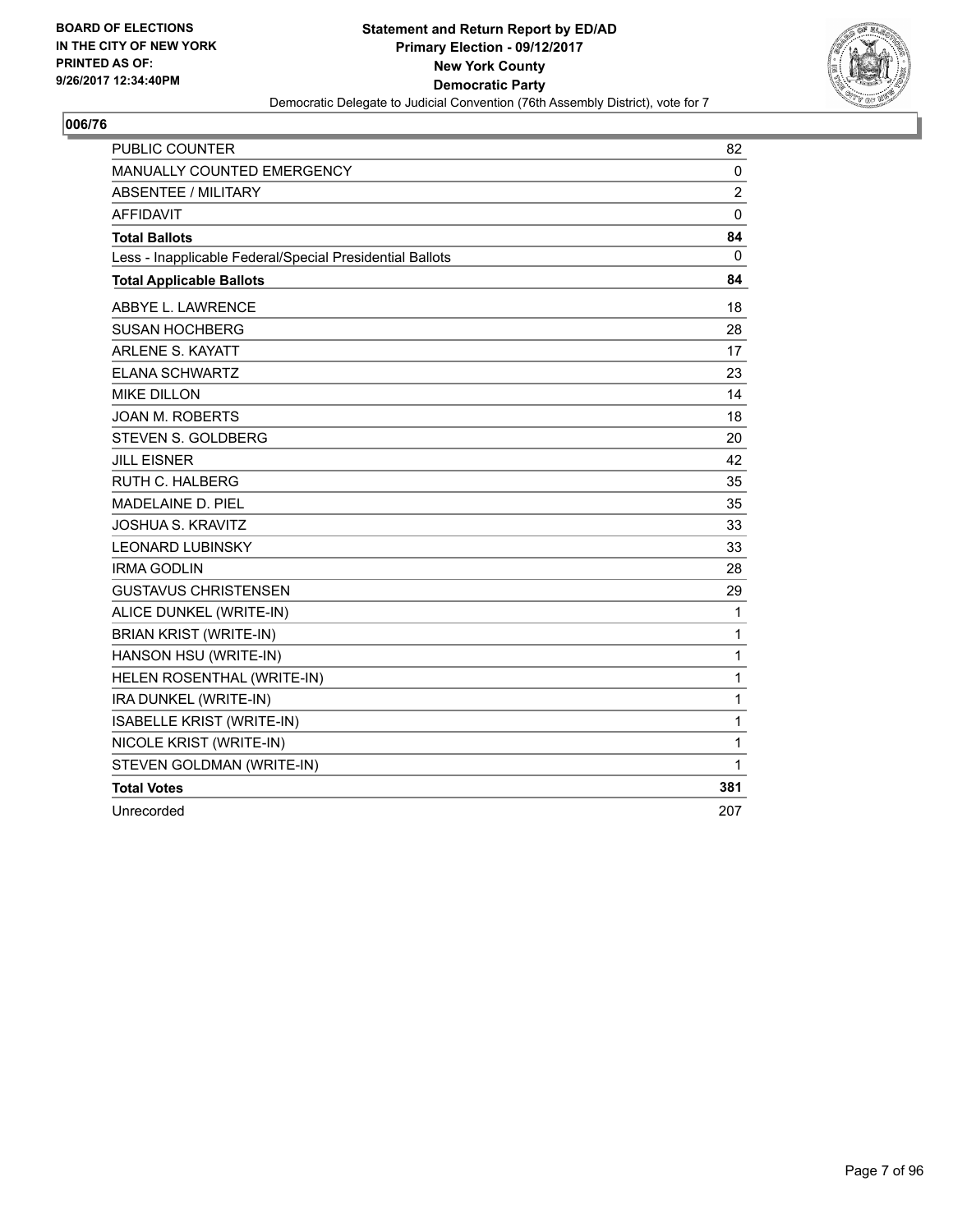

| <b>PUBLIC COUNTER</b>                                    | 99           |
|----------------------------------------------------------|--------------|
| <b>MANUALLY COUNTED EMERGENCY</b>                        | $\Omega$     |
| <b>ABSENTEE / MILITARY</b>                               | 4            |
| <b>AFFIDAVIT</b>                                         | $\mathbf{0}$ |
| <b>Total Ballots</b>                                     | 103          |
| Less - Inapplicable Federal/Special Presidential Ballots | $\mathbf{0}$ |
| <b>Total Applicable Ballots</b>                          | 103          |
| ABBYE L. LAWRENCE                                        | 39           |
| <b>SUSAN HOCHBERG</b>                                    | 38           |
| <b>ARLENE S. KAYATT</b>                                  | 39           |
| <b>ELANA SCHWARTZ</b>                                    | 35           |
| <b>MIKE DILLON</b>                                       | 33           |
| <b>JOAN M. ROBERTS</b>                                   | 38           |
| <b>STEVEN S. GOLDBERG</b>                                | 26           |
| <b>JILL EISNER</b>                                       | 43           |
| <b>RUTH C. HALBERG</b>                                   | 32           |
| <b>MADELAINE D. PIEL</b>                                 | 39           |
| <b>JOSHUA S. KRAVITZ</b>                                 | 23           |
| <b>LEONARD LUBINSKY</b>                                  | 21           |
| <b>IRMA GODLIN</b>                                       | 30           |
| <b>GUSTAVUS CHRISTENSEN</b>                              | 28           |
| <b>Total Votes</b>                                       | 464          |
| Unrecorded                                               | 257          |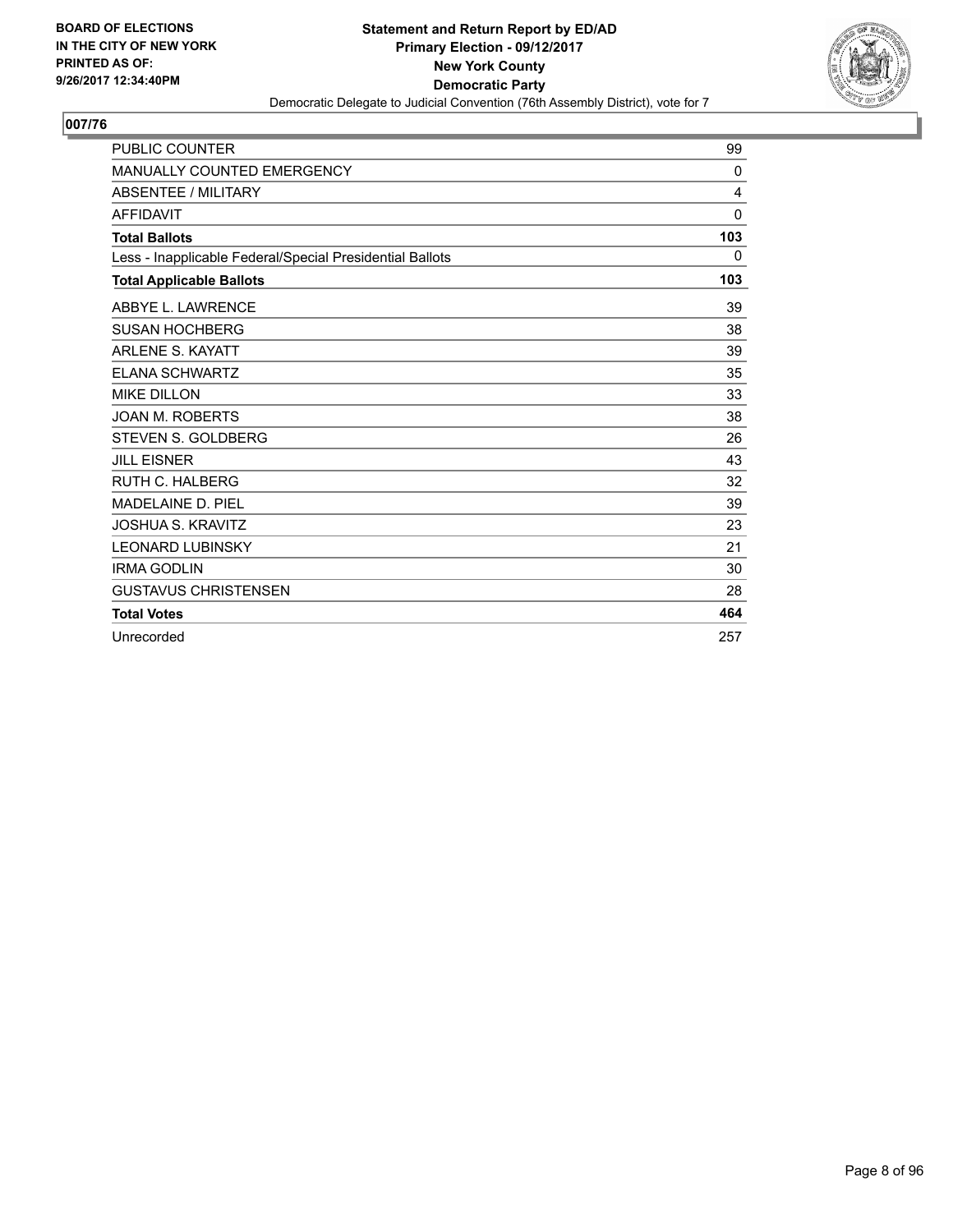

| <b>PUBLIC COUNTER</b>                                    | 41           |
|----------------------------------------------------------|--------------|
| <b>MANUALLY COUNTED EMERGENCY</b>                        | 0            |
| <b>ABSENTEE / MILITARY</b>                               | 1            |
| <b>AFFIDAVIT</b>                                         | 1            |
| <b>Total Ballots</b>                                     | 43           |
| Less - Inapplicable Federal/Special Presidential Ballots | $\mathbf{0}$ |
| <b>Total Applicable Ballots</b>                          | 43           |
| ABBYE L. LAWRENCE                                        | 12           |
| <b>SUSAN HOCHBERG</b>                                    | 17           |
| <b>ARLENE S. KAYATT</b>                                  | 12           |
| <b>ELANA SCHWARTZ</b>                                    | 17           |
| <b>MIKE DILLON</b>                                       | 13           |
| <b>JOAN M. ROBERTS</b>                                   | 12           |
| <b>STEVEN S. GOLDBERG</b>                                | 13           |
| <b>JILL EISNER</b>                                       | 24           |
| <b>RUTH C. HALBERG</b>                                   | 21           |
| <b>MADELAINE D. PIEL</b>                                 | 17           |
| <b>JOSHUA S. KRAVITZ</b>                                 | 23           |
| <b>LEONARD LUBINSKY</b>                                  | 17           |
| <b>IRMA GODLIN</b>                                       | 17           |
| <b>GUSTAVUS CHRISTENSEN</b>                              | 13           |
| <b>Total Votes</b>                                       | 228          |
| Unrecorded                                               | 73           |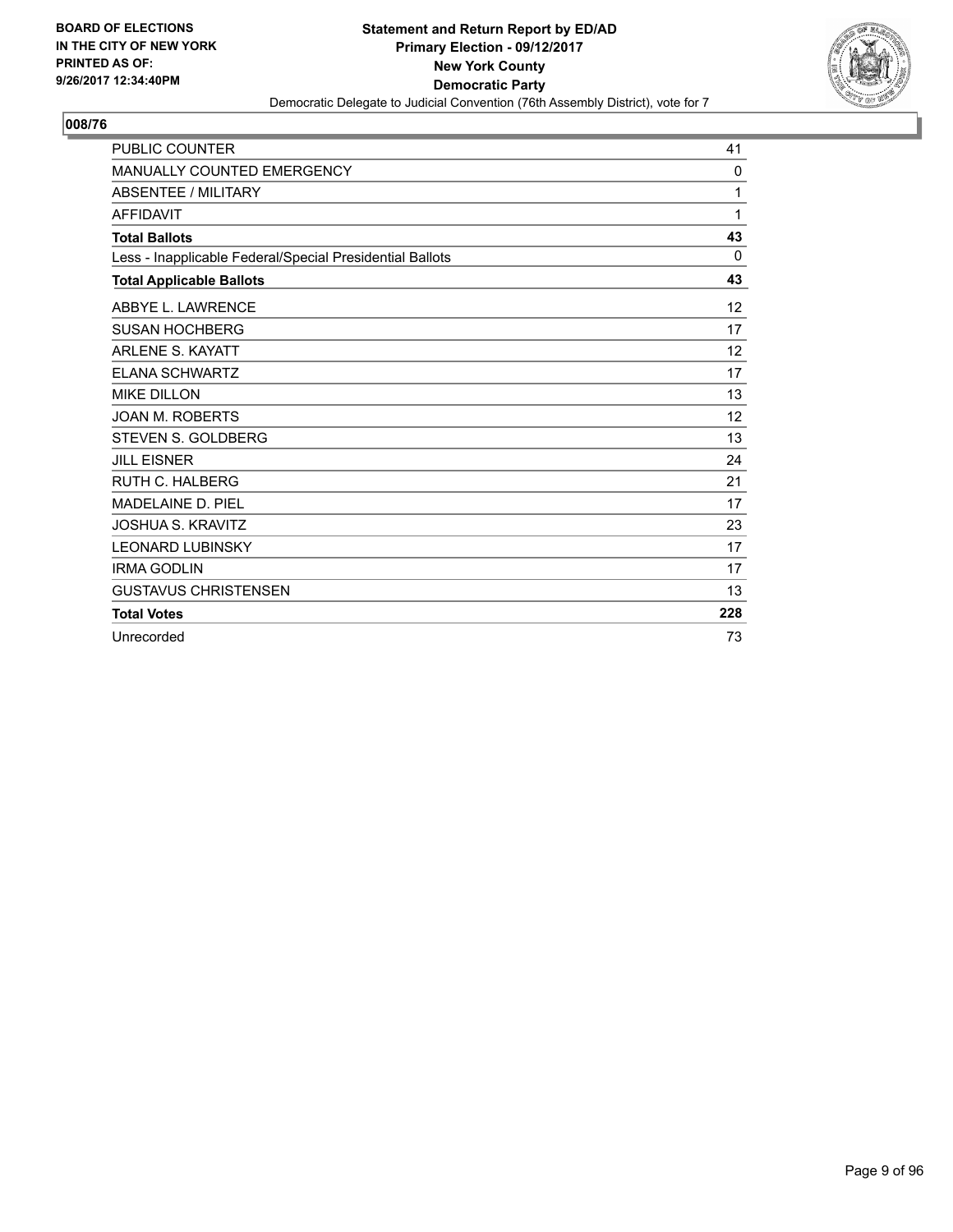

| <b>PUBLIC COUNTER</b>                                    | 47           |
|----------------------------------------------------------|--------------|
| <b>MANUALLY COUNTED EMERGENCY</b>                        | $\mathbf{0}$ |
| <b>ABSENTEE / MILITARY</b>                               | 4            |
| <b>AFFIDAVIT</b>                                         | $\Omega$     |
| <b>Total Ballots</b>                                     | 51           |
| Less - Inapplicable Federal/Special Presidential Ballots | $\Omega$     |
| <b>Total Applicable Ballots</b>                          | 51           |
| ABBYE L. LAWRENCE                                        | 15           |
| <b>SUSAN HOCHBERG</b>                                    | 24           |
| <b>ARLENE S. KAYATT</b>                                  | 13           |
| <b>ELANA SCHWARTZ</b>                                    | 21           |
| <b>MIKE DILLON</b>                                       | 15           |
| <b>JOAN M. ROBERTS</b>                                   | 15           |
| <b>STEVEN S. GOLDBERG</b>                                | 21           |
| <b>JILL EISNER</b>                                       | 25           |
| <b>RUTH C. HALBERG</b>                                   | 19           |
| <b>MADELAINE D. PIEL</b>                                 | 14           |
| <b>JOSHUA S. KRAVITZ</b>                                 | 16           |
| <b>LEONARD LUBINSKY</b>                                  | 12           |
| <b>IRMA GODLIN</b>                                       | 13           |
| <b>GUSTAVUS CHRISTENSEN</b>                              | 10           |
| <b>Total Votes</b>                                       | 233          |
| Unrecorded                                               | 124          |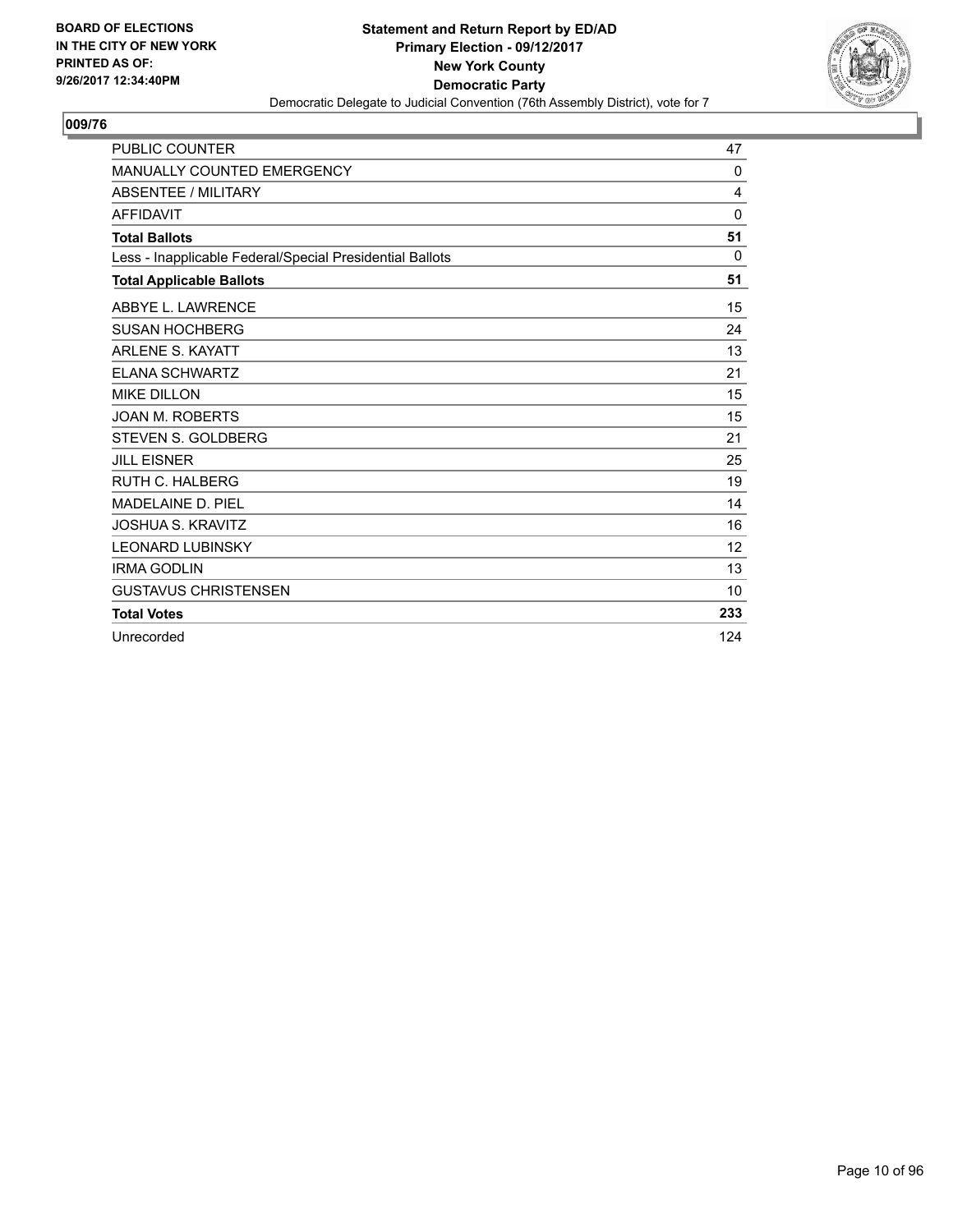

| <b>PUBLIC COUNTER</b>                                    | 112            |
|----------------------------------------------------------|----------------|
| <b>MANUALLY COUNTED EMERGENCY</b>                        | 0              |
| <b>ABSENTEE / MILITARY</b>                               | $\overline{c}$ |
| <b>AFFIDAVIT</b>                                         | $\overline{2}$ |
| <b>Total Ballots</b>                                     | 116            |
| Less - Inapplicable Federal/Special Presidential Ballots | $\mathbf{0}$   |
| <b>Total Applicable Ballots</b>                          | 116            |
| ABBYE L. LAWRENCE                                        | 33             |
| <b>SUSAN HOCHBERG</b>                                    | 47             |
| <b>ARLENE S. KAYATT</b>                                  | 40             |
| <b>ELANA SCHWARTZ</b>                                    | 41             |
| <b>MIKE DILLON</b>                                       | 28             |
| <b>JOAN M. ROBERTS</b>                                   | 37             |
| <b>STEVEN S. GOLDBERG</b>                                | 29             |
| <b>JILL EISNER</b>                                       | 52             |
| <b>RUTH C. HALBERG</b>                                   | 36             |
| <b>MADELAINE D. PIEL</b>                                 | 34             |
| <b>JOSHUA S. KRAVITZ</b>                                 | 26             |
| <b>LEONARD LUBINSKY</b>                                  | 24             |
| <b>IRMA GODLIN</b>                                       | 25             |
| <b>GUSTAVUS CHRISTENSEN</b>                              | 23             |
| <b>Total Votes</b>                                       | 475            |
| Unrecorded                                               | 337            |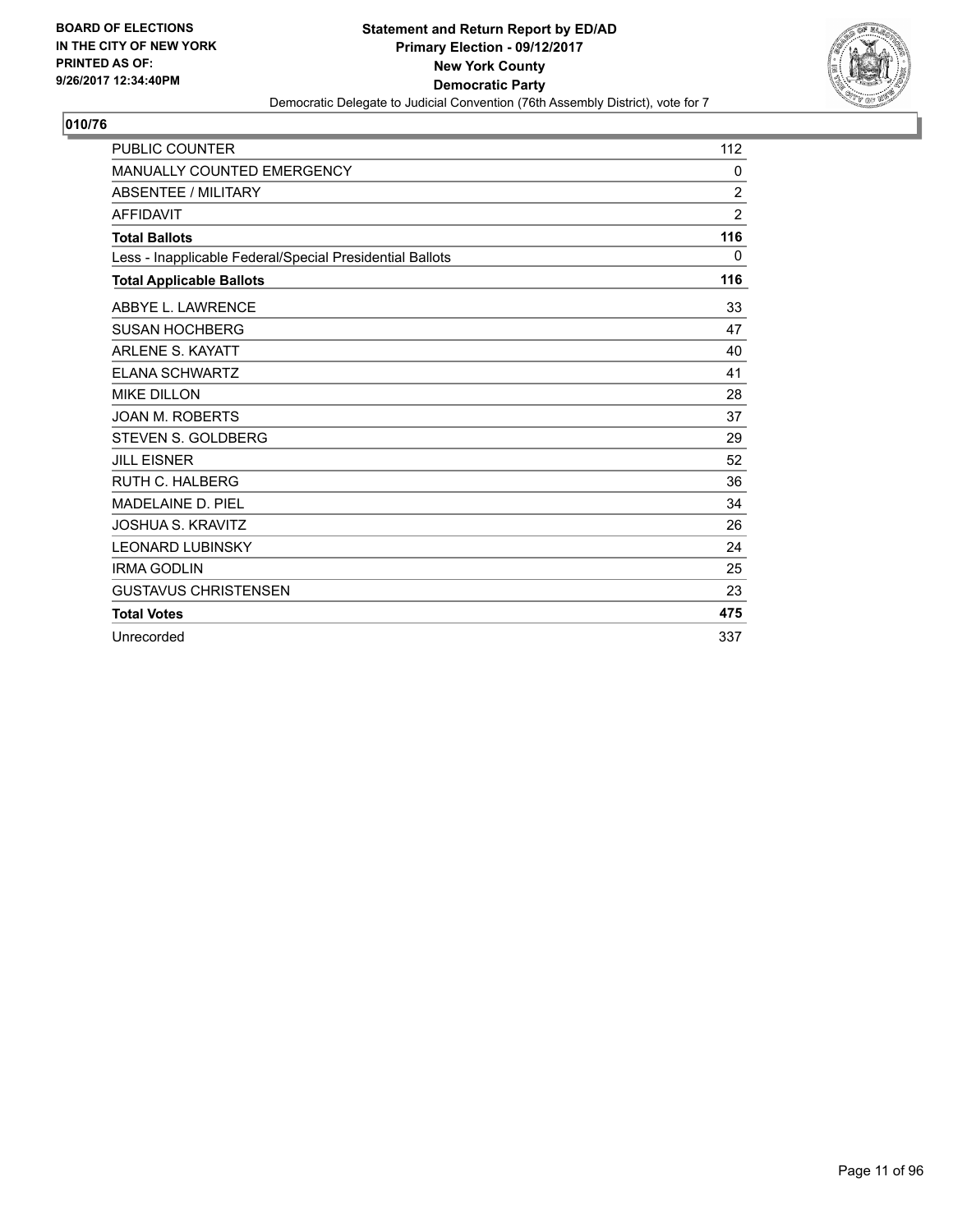

| <b>PUBLIC COUNTER</b>                                    | 54             |
|----------------------------------------------------------|----------------|
| <b>MANUALLY COUNTED EMERGENCY</b>                        | $\Omega$       |
| <b>ABSENTEE / MILITARY</b>                               | 0              |
| <b>AFFIDAVIT</b>                                         | 4              |
| <b>Total Ballots</b>                                     | 58             |
| Less - Inapplicable Federal/Special Presidential Ballots | $\Omega$       |
| <b>Total Applicable Ballots</b>                          | 58             |
| ABBYE L. LAWRENCE                                        | 24             |
| <b>SUSAN HOCHBERG</b>                                    | 27             |
| <b>ARLENE S. KAYATT</b>                                  | 24             |
| <b>ELANA SCHWARTZ</b>                                    | 27             |
| <b>MIKE DILLON</b>                                       | 19             |
| <b>JOAN M. ROBERTS</b>                                   | 21             |
| STEVEN S. GOLDBERG                                       | 19             |
| <b>JILL EISNER</b>                                       | 24             |
| RUTH C. HALBERG                                          | 19             |
| <b>MADELAINE D. PIEL</b>                                 | 16             |
| <b>JOSHUA S. KRAVITZ</b>                                 | 12             |
| <b>LEONARD LUBINSKY</b>                                  | 9              |
| <b>IRMA GODLIN</b>                                       | 14             |
| <b>GUSTAVUS CHRISTENSEN</b>                              | $\overline{7}$ |
| <b>Total Votes</b>                                       | 262            |
| Unrecorded                                               | 144            |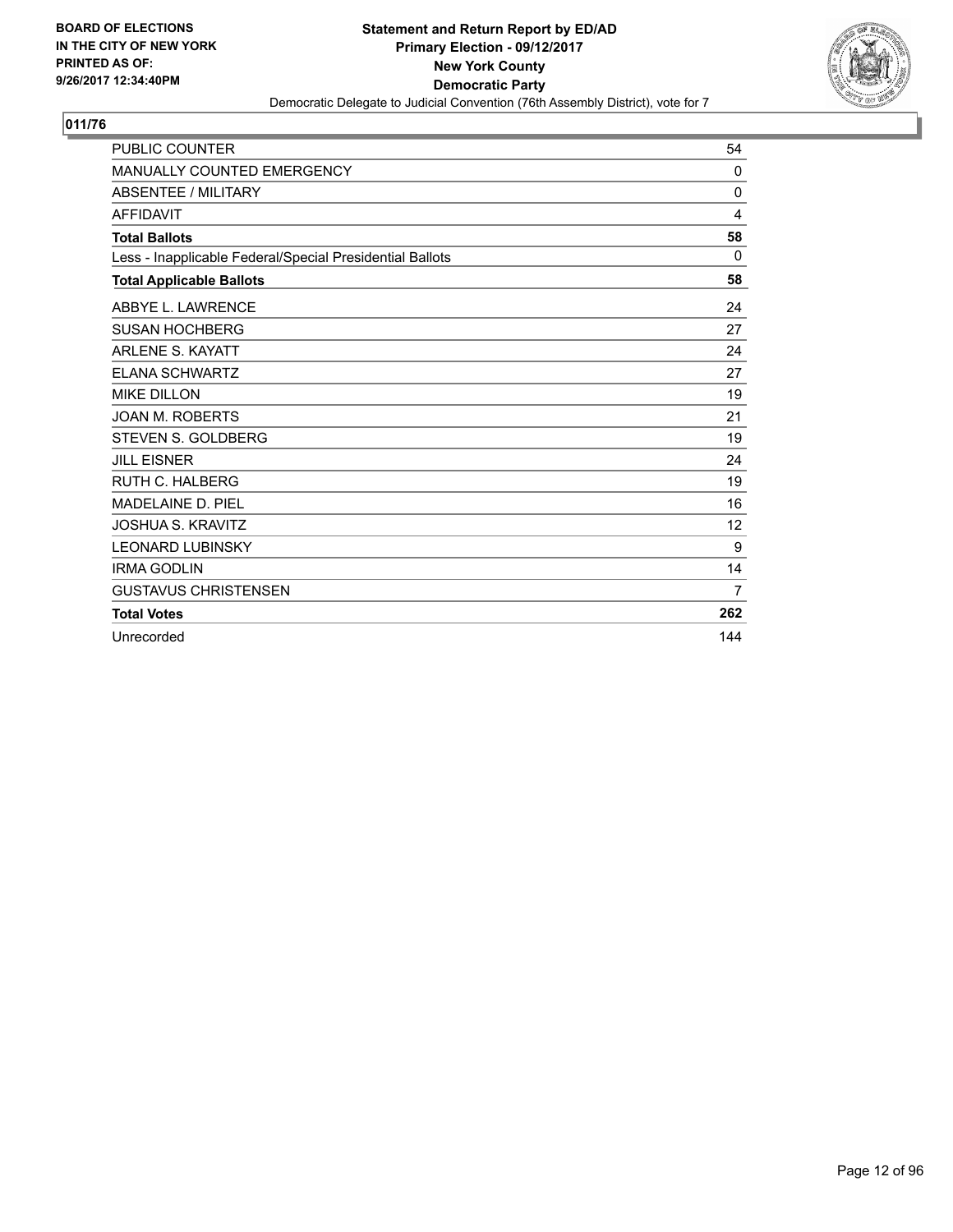

| <b>PUBLIC COUNTER</b>                                    | 90             |
|----------------------------------------------------------|----------------|
| <b>MANUALLY COUNTED EMERGENCY</b>                        | 0              |
| <b>ABSENTEE / MILITARY</b>                               | 1              |
| <b>AFFIDAVIT</b>                                         | $\overline{2}$ |
| <b>Total Ballots</b>                                     | 93             |
| Less - Inapplicable Federal/Special Presidential Ballots | 0              |
| <b>Total Applicable Ballots</b>                          | 93             |
| ABBYE L. LAWRENCE                                        | 34             |
| <b>SUSAN HOCHBERG</b>                                    | 43             |
| <b>ARLENE S. KAYATT</b>                                  | 34             |
| <b>ELANA SCHWARTZ</b>                                    | 34             |
| <b>MIKE DILLON</b>                                       | 29             |
| <b>JOAN M. ROBERTS</b>                                   | 28             |
| <b>STEVEN S. GOLDBERG</b>                                | 30             |
| <b>JILL EISNER</b>                                       | 45             |
| <b>RUTH C. HALBERG</b>                                   | 33             |
| <b>MADELAINE D. PIEL</b>                                 | 26             |
| <b>JOSHUA S. KRAVITZ</b>                                 | 31             |
| <b>LEONARD LUBINSKY</b>                                  | 22             |
| <b>IRMA GODLIN</b>                                       | 32             |
| <b>GUSTAVUS CHRISTENSEN</b>                              | 20             |
| <b>Total Votes</b>                                       | 441            |
| Unrecorded                                               | 210            |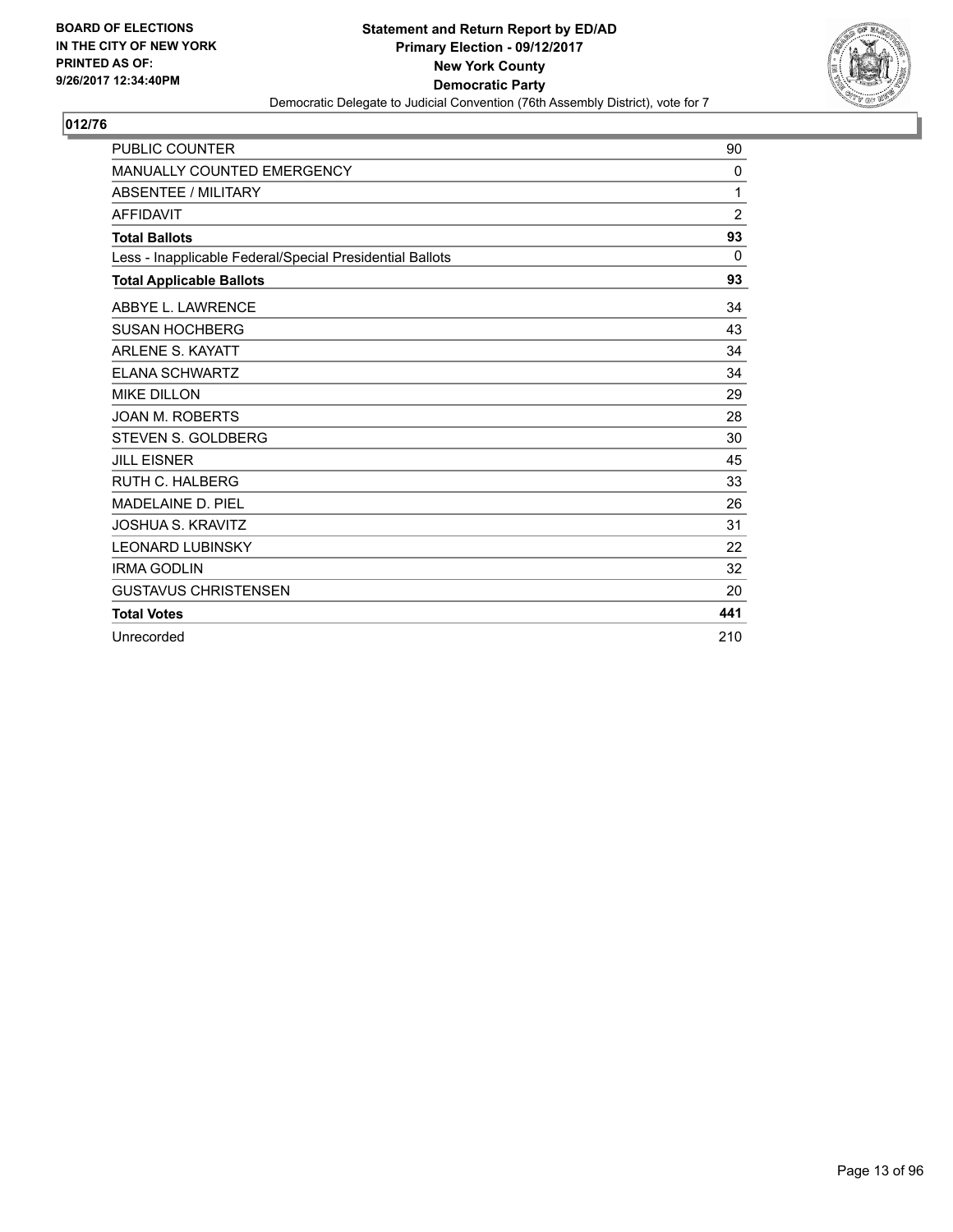

| <b>PUBLIC COUNTER</b>                                    | 66       |
|----------------------------------------------------------|----------|
| <b>MANUALLY COUNTED EMERGENCY</b>                        | 0        |
| <b>ABSENTEE / MILITARY</b>                               | 4        |
| <b>AFFIDAVIT</b>                                         | $\Omega$ |
| <b>Total Ballots</b>                                     | 70       |
| Less - Inapplicable Federal/Special Presidential Ballots | 0        |
| <b>Total Applicable Ballots</b>                          | 70       |
| ABBYE L. LAWRENCE                                        | 19       |
| <b>SUSAN HOCHBERG</b>                                    | 40       |
| <b>ARLENE S. KAYATT</b>                                  | 16       |
| <b>ELANA SCHWARTZ</b>                                    | 32       |
| <b>MIKE DILLON</b>                                       | 12       |
| <b>JOAN M. ROBERTS</b>                                   | 21       |
| STEVEN S. GOLDBERG                                       | 23       |
| <b>JILL EISNER</b>                                       | 44       |
| <b>RUTH C. HALBERG</b>                                   | 29       |
| <b>MADELAINE D. PIEL</b>                                 | 20       |
| JOSHUA S. KRAVITZ                                        | 29       |
| <b>LEONARD LUBINSKY</b>                                  | 19       |
| <b>IRMA GODLIN</b>                                       | 27       |
| <b>GUSTAVUS CHRISTENSEN</b>                              | 16       |
| <b>Total Votes</b>                                       | 347      |
| Unrecorded                                               | 143      |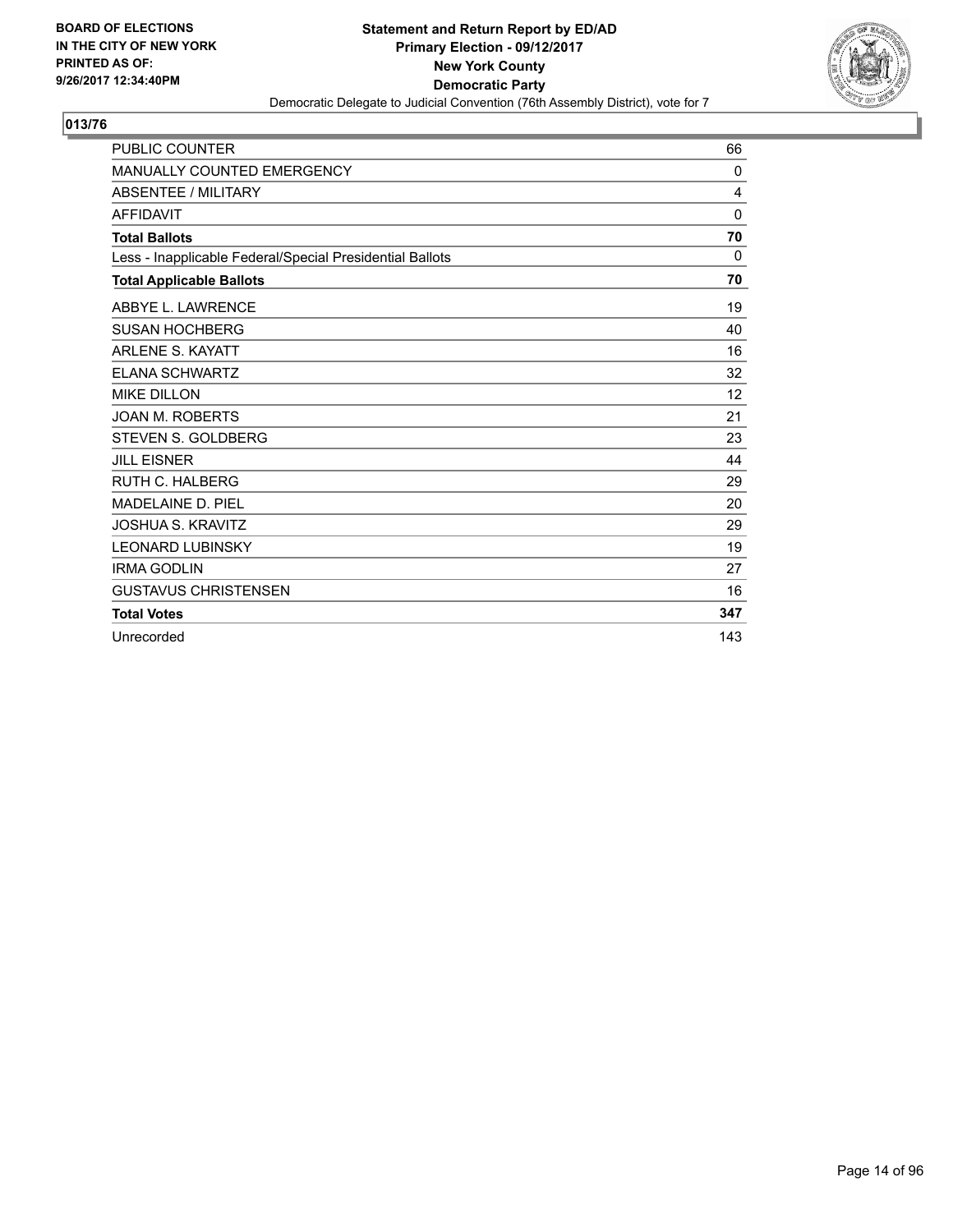

| <b>PUBLIC COUNTER</b>                                    | 66           |
|----------------------------------------------------------|--------------|
| MANUALLY COUNTED EMERGENCY                               | 0            |
| <b>ABSENTEE / MILITARY</b>                               | 2            |
| <b>AFFIDAVIT</b>                                         | 1            |
| <b>Total Ballots</b>                                     | 69           |
| Less - Inapplicable Federal/Special Presidential Ballots | 0            |
| <b>Total Applicable Ballots</b>                          | 69           |
| ABBYE L. LAWRENCE                                        | 22           |
| <b>SUSAN HOCHBERG</b>                                    | 35           |
| ARLENE S. KAYATT                                         | 24           |
| <b>ELANA SCHWARTZ</b>                                    | 29           |
| <b>MIKE DILLON</b>                                       | 21           |
| <b>JOAN M. ROBERTS</b>                                   | 25           |
| STEVEN S. GOLDBERG                                       | 21           |
| <b>JILL EISNER</b>                                       | 43           |
| <b>RUTH C. HALBERG</b>                                   | 29           |
| <b>MADELAINE D. PIEL</b>                                 | 23           |
| <b>JOSHUA S. KRAVITZ</b>                                 | 23           |
| <b>LEONARD LUBINSKY</b>                                  | 15           |
| <b>IRMA GODLIN</b>                                       | 22           |
| <b>GUSTAVUS CHRISTENSEN</b>                              | 14           |
| <b>BRIT GEIGER (WRITE-IN)</b>                            | $\mathbf{1}$ |
| MARGO RAPPAPORT (WRITE-IN)                               | 1            |
| MICHAEL APPELBAUM (WRITE-IN)                             | 1            |
| MICHAEL EMONT (WRITE-IN)                                 | 1            |
| MICHELE LENT HIRSCH (WRITE-IN)                           | 1            |
| PATRICIA GRANT (WRITE-IN)                                | 1            |
| SUSAN LENT HIRSCH (WRITE-IN)                             | 1            |
| <b>Total Votes</b>                                       | 353          |
| Unrecorded                                               | 130          |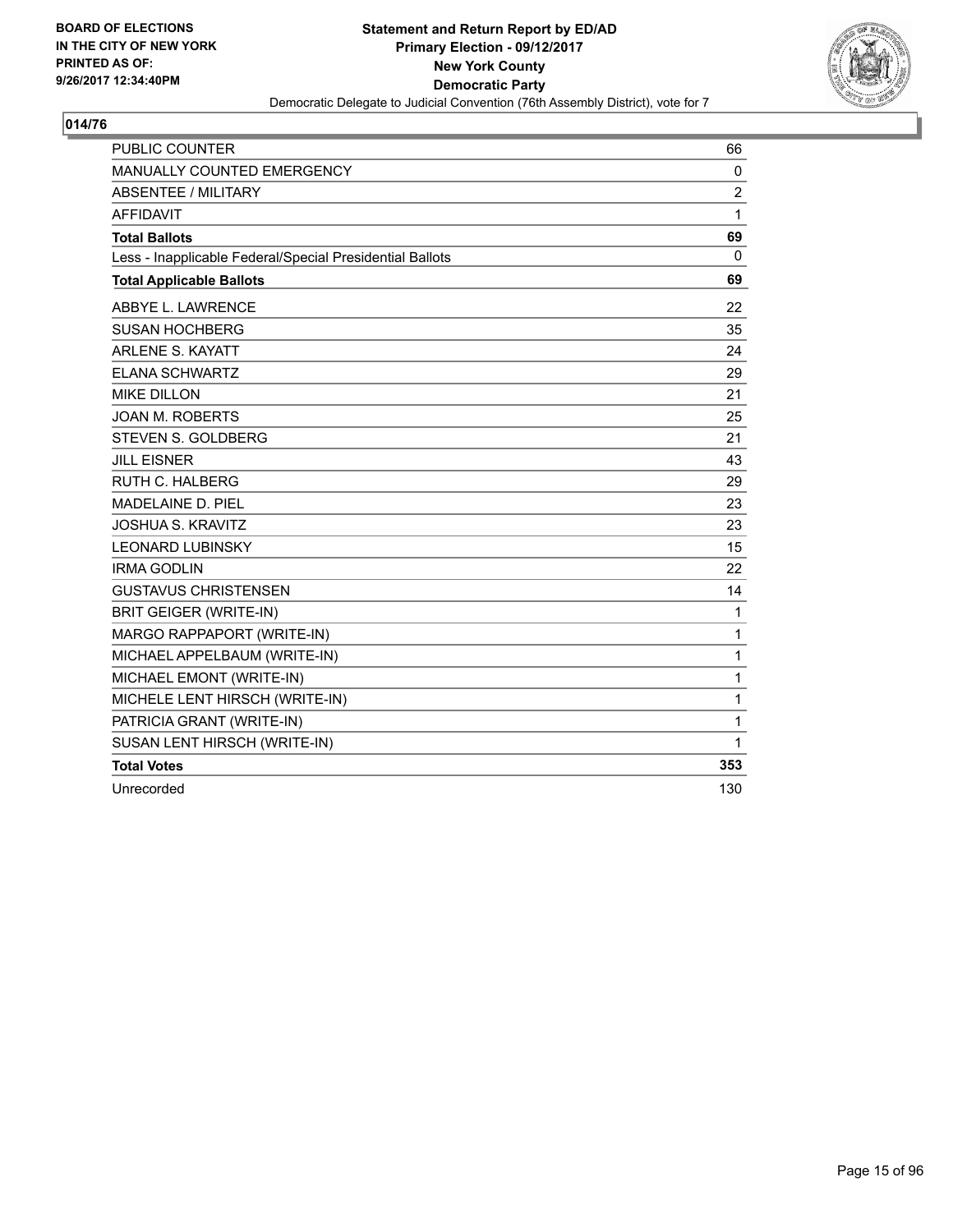

| <b>PUBLIC COUNTER</b>                                    | 67           |
|----------------------------------------------------------|--------------|
| <b>MANUALLY COUNTED EMERGENCY</b>                        | $\mathbf{0}$ |
| <b>ABSENTEE / MILITARY</b>                               | 4            |
| <b>AFFIDAVIT</b>                                         | $\Omega$     |
| <b>Total Ballots</b>                                     | 71           |
| Less - Inapplicable Federal/Special Presidential Ballots | 0            |
| <b>Total Applicable Ballots</b>                          | 71           |
| ABBYE L. LAWRENCE                                        | 18           |
| <b>SUSAN HOCHBERG</b>                                    | 26           |
| <b>ARLENE S. KAYATT</b>                                  | 17           |
| <b>ELANA SCHWARTZ</b>                                    | 24           |
| <b>MIKE DILLON</b>                                       | 15           |
| <b>JOAN M. ROBERTS</b>                                   | 20           |
| <b>STEVEN S. GOLDBERG</b>                                | 18           |
| <b>JILL EISNER</b>                                       | 34           |
| <b>RUTH C. HALBERG</b>                                   | 18           |
| MADELAINE D. PIEL                                        | 17           |
| <b>JOSHUA S. KRAVITZ</b>                                 | 16           |
| <b>LEONARD LUBINSKY</b>                                  | 13           |
| <b>IRMA GODLIN</b>                                       | 16           |
| <b>GUSTAVUS CHRISTENSEN</b>                              | 13           |
| <b>Total Votes</b>                                       | 265          |
| Unrecorded                                               | 232          |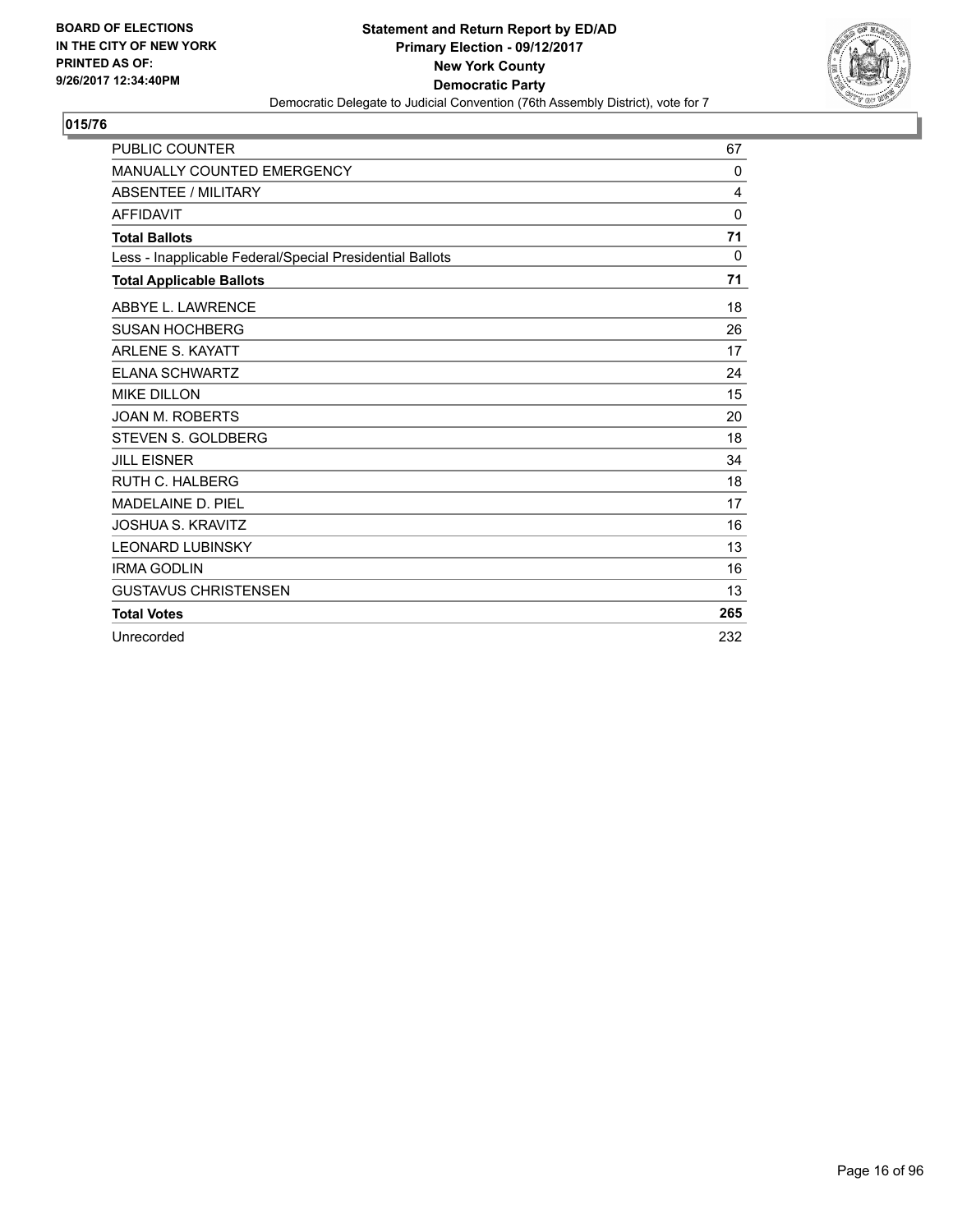

| <b>PUBLIC COUNTER</b>                                    | 151          |
|----------------------------------------------------------|--------------|
| <b>MANUALLY COUNTED EMERGENCY</b>                        | 0            |
| <b>ABSENTEE / MILITARY</b>                               | 4            |
| <b>AFFIDAVIT</b>                                         | $\mathbf{0}$ |
| <b>Total Ballots</b>                                     | 155          |
| Less - Inapplicable Federal/Special Presidential Ballots | 0            |
| <b>Total Applicable Ballots</b>                          | 155          |
| ABBYE L. LAWRENCE                                        | 52           |
| <b>SUSAN HOCHBERG</b>                                    | 60           |
| <b>ARLENE S. KAYATT</b>                                  | 50           |
| <b>ELANA SCHWARTZ</b>                                    | 58           |
| <b>MIKE DILLON</b>                                       | 43           |
| <b>JOAN M. ROBERTS</b>                                   | 63           |
| <b>STEVEN S. GOLDBERG</b>                                | 41           |
| <b>JILL EISNER</b>                                       | 65           |
| <b>RUTH C. HALBERG</b>                                   | 49           |
| MADELAINE D. PIEL                                        | 45           |
| <b>JOSHUA S. KRAVITZ</b>                                 | 41           |
| <b>LEONARD LUBINSKY</b>                                  | 34           |
| <b>IRMA GODLIN</b>                                       | 42           |
| <b>GUSTAVUS CHRISTENSEN</b>                              | 33           |
| <b>Total Votes</b>                                       | 676          |
| Unrecorded                                               | 409          |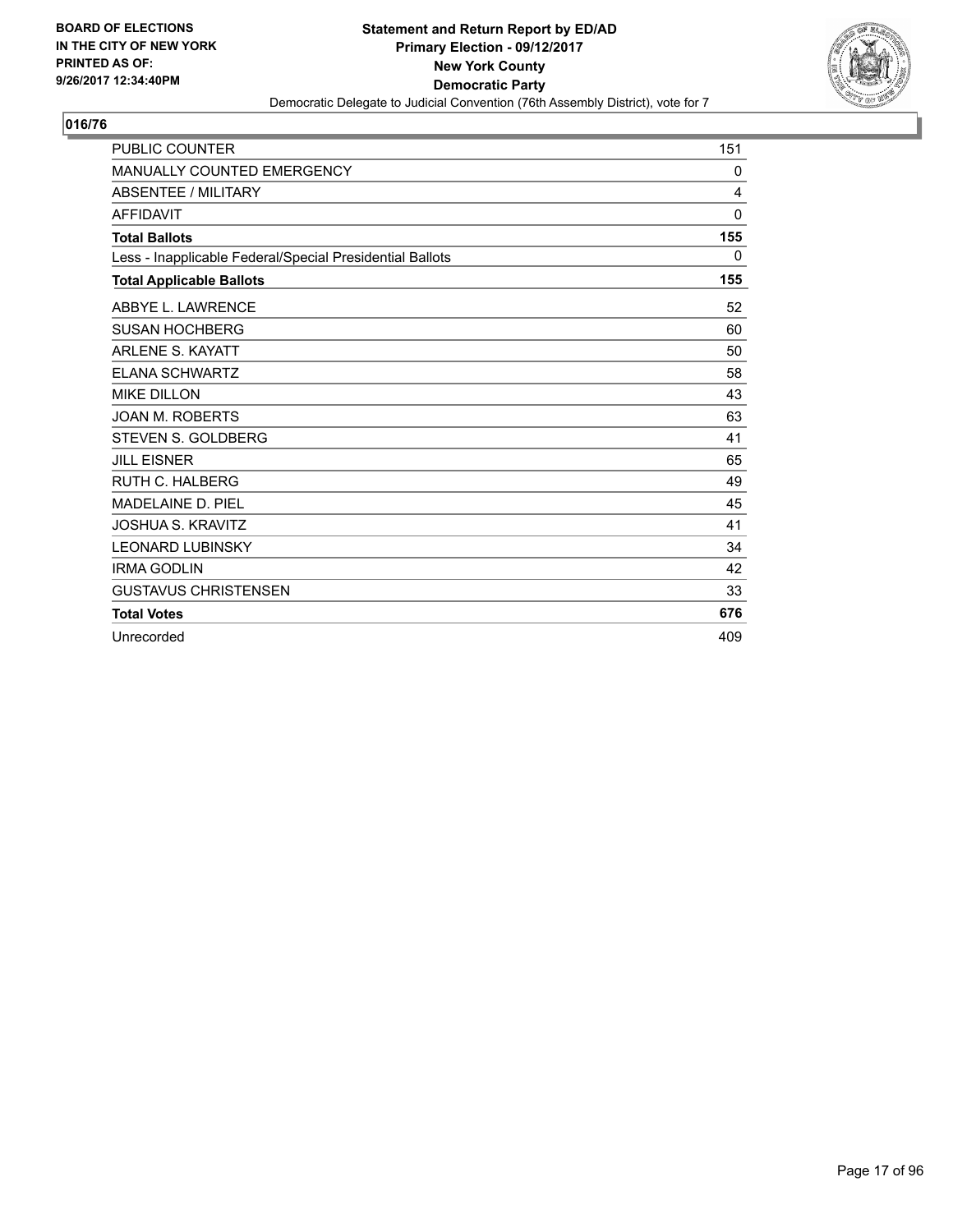

| PUBLIC COUNTER                                           | 107      |
|----------------------------------------------------------|----------|
| <b>MANUALLY COUNTED EMERGENCY</b>                        | 0        |
| <b>ABSENTEE / MILITARY</b>                               | 1        |
| <b>AFFIDAVIT</b>                                         | $\Omega$ |
| <b>Total Ballots</b>                                     | 108      |
| Less - Inapplicable Federal/Special Presidential Ballots | 0        |
| <b>Total Applicable Ballots</b>                          | 108      |
| ABBYE L. LAWRENCE                                        | 27       |
| <b>SUSAN HOCHBERG</b>                                    | 34       |
| <b>ARLENE S. KAYATT</b>                                  | 21       |
| <b>ELANA SCHWARTZ</b>                                    | 32       |
| <b>MIKE DILLON</b>                                       | 17       |
| <b>JOAN M. ROBERTS</b>                                   | 27       |
| STEVEN S. GOLDBERG                                       | 28       |
| <b>JILL EISNER</b>                                       | 48       |
| <b>RUTH C. HALBERG</b>                                   | 35       |
| <b>MADELAINE D. PIEL</b>                                 | 29       |
| <b>JOSHUA S. KRAVITZ</b>                                 | 31       |
| <b>LEONARD LUBINSKY</b>                                  | 19       |
| <b>IRMA GODLIN</b>                                       | 25       |
| <b>GUSTAVUS CHRISTENSEN</b>                              | 16       |
| UNATTRIBUTABLE WRITE-IN (WRITE-IN)                       | 1        |
| <b>Total Votes</b>                                       | 390      |
| Unrecorded                                               | 366      |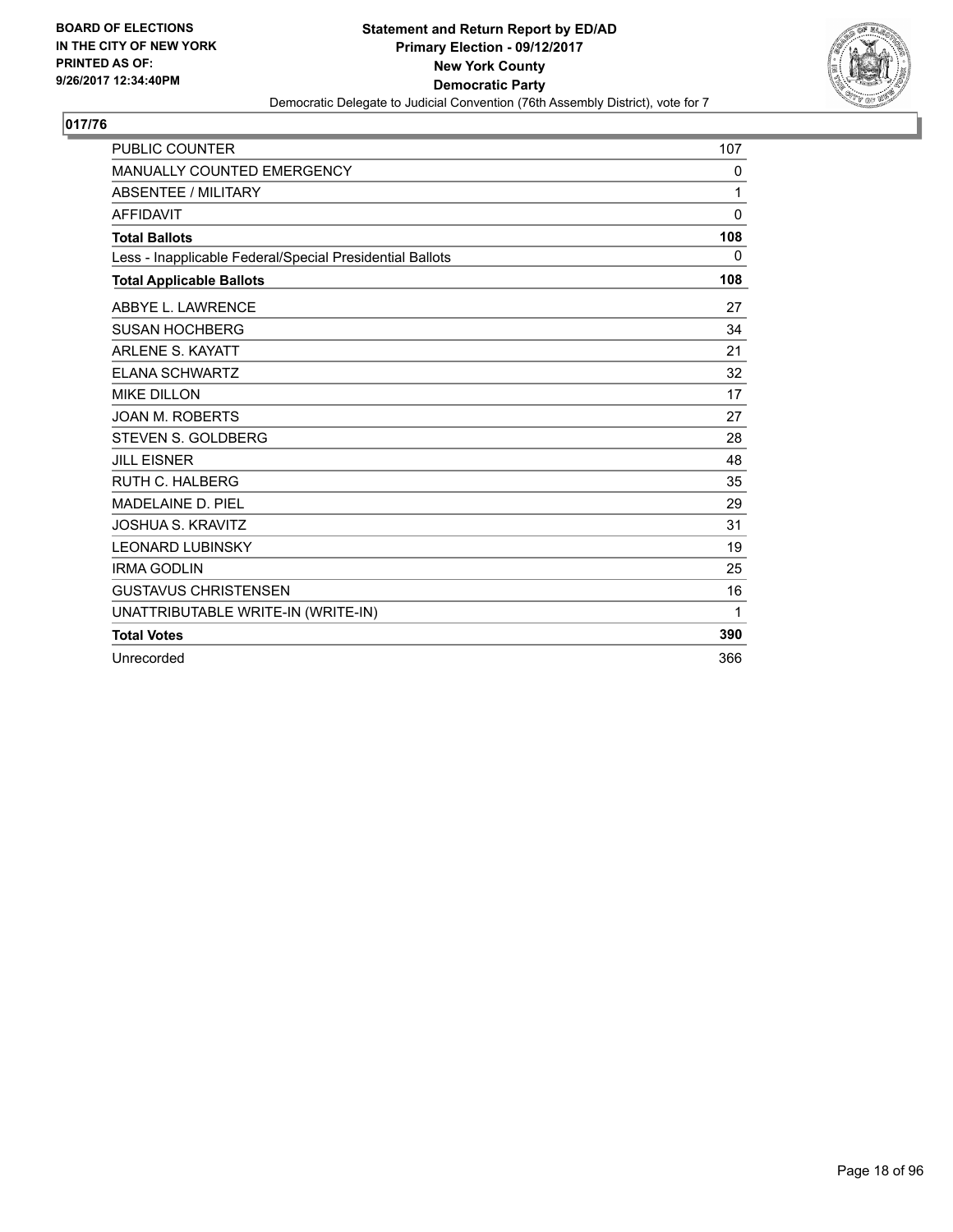

| <b>PUBLIC COUNTER</b>                                    | 60           |
|----------------------------------------------------------|--------------|
| <b>MANUALLY COUNTED EMERGENCY</b>                        | $\mathbf{0}$ |
| <b>ABSENTEE / MILITARY</b>                               | 0            |
| <b>AFFIDAVIT</b>                                         | 1            |
| <b>Total Ballots</b>                                     | 61           |
| Less - Inapplicable Federal/Special Presidential Ballots | 0            |
| <b>Total Applicable Ballots</b>                          | 61           |
| ABBYE L. LAWRENCE                                        | 16           |
| <b>SUSAN HOCHBERG</b>                                    | 22           |
| <b>ARLENE S. KAYATT</b>                                  | 13           |
| <b>ELANA SCHWARTZ</b>                                    | 24           |
| <b>MIKE DILLON</b>                                       | 12           |
| <b>JOAN M. ROBERTS</b>                                   | 24           |
| STEVEN S. GOLDBERG                                       | 14           |
| <b>JILL EISNER</b>                                       | 23           |
| <b>RUTH C. HALBERG</b>                                   | 15           |
| <b>MADELAINE D. PIEL</b>                                 | 20           |
| <b>JOSHUA S. KRAVITZ</b>                                 | 14           |
| <b>LEONARD LUBINSKY</b>                                  | 10           |
| <b>IRMA GODLIN</b>                                       | 15           |
| <b>GUSTAVUS CHRISTENSEN</b>                              | 12           |
| <b>Total Votes</b>                                       | 234          |
| Unrecorded                                               | 193          |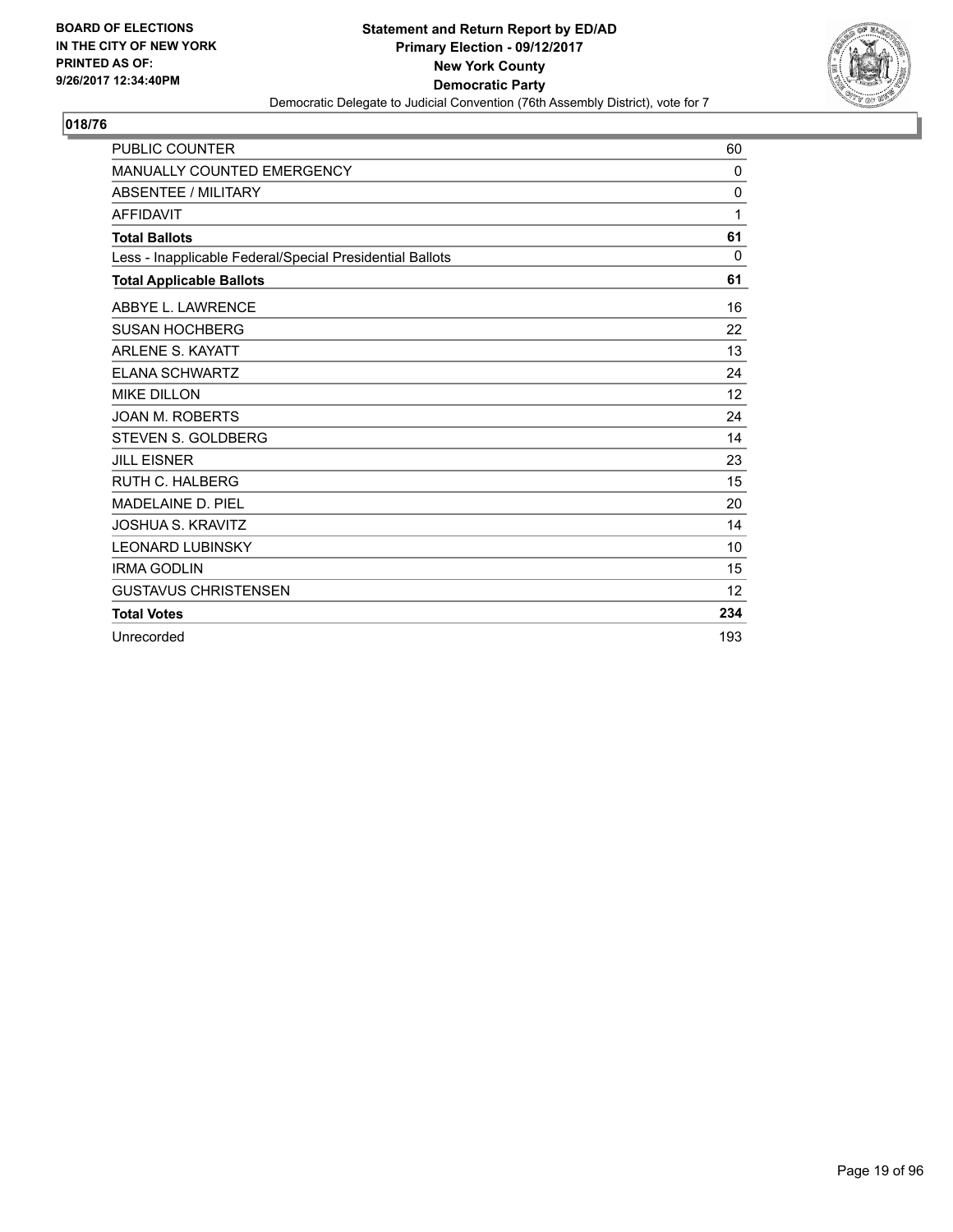

| <b>PUBLIC COUNTER</b>                                    | 40             |
|----------------------------------------------------------|----------------|
| <b>MANUALLY COUNTED EMERGENCY</b>                        | $\mathbf{0}$   |
| <b>ABSENTEE / MILITARY</b>                               | $\overline{2}$ |
| <b>AFFIDAVIT</b>                                         | $\Omega$       |
| <b>Total Ballots</b>                                     | 42             |
| Less - Inapplicable Federal/Special Presidential Ballots | 0              |
| <b>Total Applicable Ballots</b>                          | 42             |
| ABBYE L. LAWRENCE                                        | 13             |
| <b>SUSAN HOCHBERG</b>                                    | 17             |
| <b>ARLENE S. KAYATT</b>                                  | 11             |
| <b>ELANA SCHWARTZ</b>                                    | 18             |
| <b>MIKE DILLON</b>                                       | 11             |
| <b>JOAN M. ROBERTS</b>                                   | 9              |
| <b>STEVEN S. GOLDBERG</b>                                | 11             |
| <b>JILL EISNER</b>                                       | 21             |
| <b>RUTH C. HALBERG</b>                                   | 17             |
| MADELAINE D. PIEL                                        | 13             |
| <b>JOSHUA S. KRAVITZ</b>                                 | 17             |
| <b>LEONARD LUBINSKY</b>                                  | 11             |
| <b>IRMA GODLIN</b>                                       | 8              |
| <b>GUSTAVUS CHRISTENSEN</b>                              | 10             |
| <b>Total Votes</b>                                       | 187            |
| Unrecorded                                               | 107            |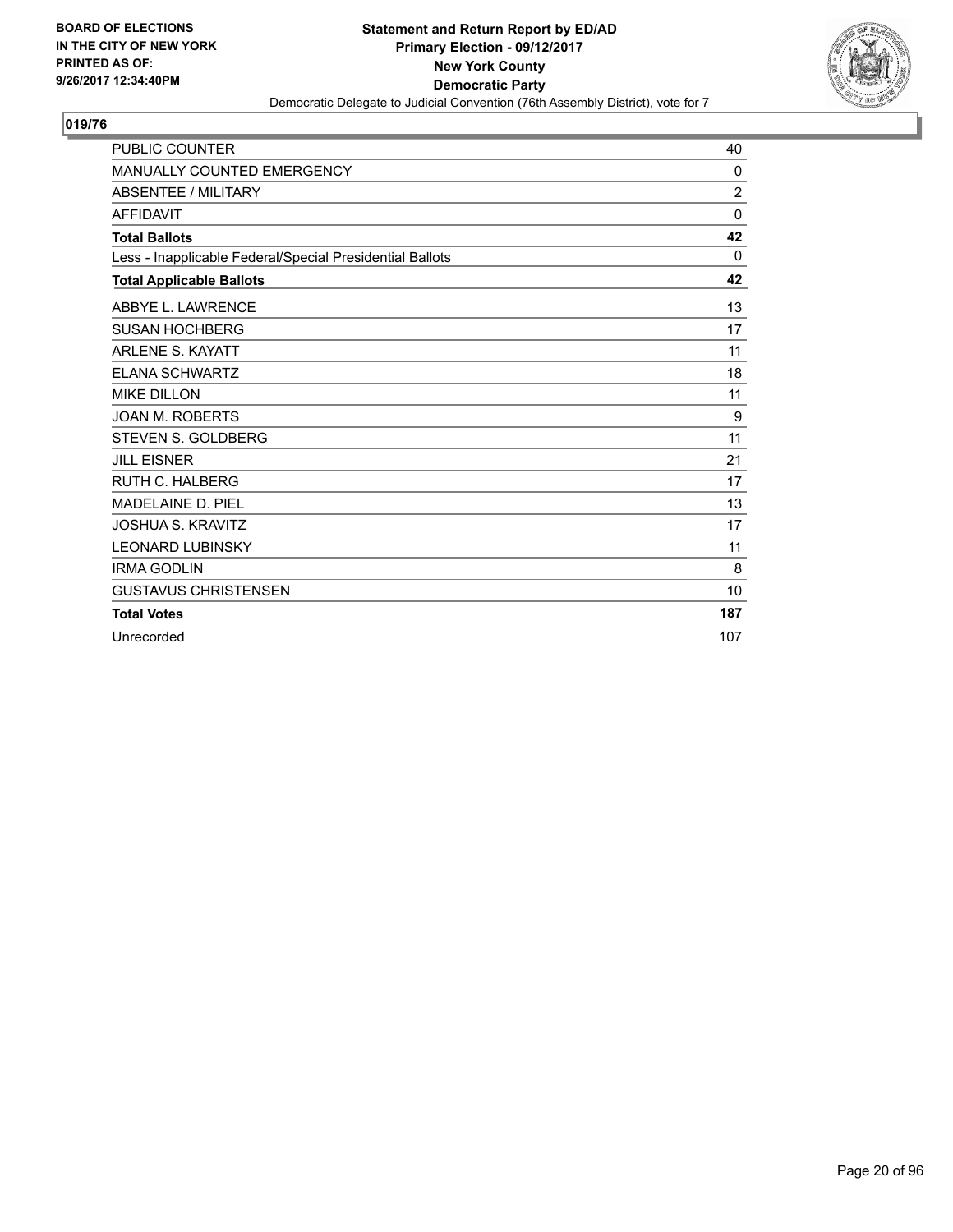

| <b>PUBLIC COUNTER</b>                                    | 78       |
|----------------------------------------------------------|----------|
| MANUALLY COUNTED EMERGENCY                               | 0        |
| <b>ABSENTEE / MILITARY</b>                               | 17       |
| <b>AFFIDAVIT</b>                                         | $\Omega$ |
| <b>Total Ballots</b>                                     | 95       |
| Less - Inapplicable Federal/Special Presidential Ballots | $\Omega$ |
| <b>Total Applicable Ballots</b>                          | 95       |
| ABBYE L. LAWRENCE                                        | 19       |
| <b>SUSAN HOCHBERG</b>                                    | 32       |
| <b>ARLENE S. KAYATT</b>                                  | 22       |
| <b>ELANA SCHWARTZ</b>                                    | 29       |
| <b>MIKE DILLON</b>                                       | 17       |
| <b>JOAN M. ROBERTS</b>                                   | 24       |
| <b>STEVEN S. GOLDBERG</b>                                | 26       |
| <b>JILL EISNER</b>                                       | 43       |
| RUTH C. HALBERG                                          | 31       |
| <b>MADELAINE D. PIEL</b>                                 | 22       |
| <b>JOSHUA S. KRAVITZ</b>                                 | 30       |
| <b>LEONARD LUBINSKY</b>                                  | 22       |
| <b>IRMA GODLIN</b>                                       | 22       |
| <b>GUSTAVUS CHRISTENSEN</b>                              | 21       |
| JAMIE KING (WRITE-IN)                                    | 1        |
| <b>Total Votes</b>                                       | 361      |
| Unrecorded                                               | 304      |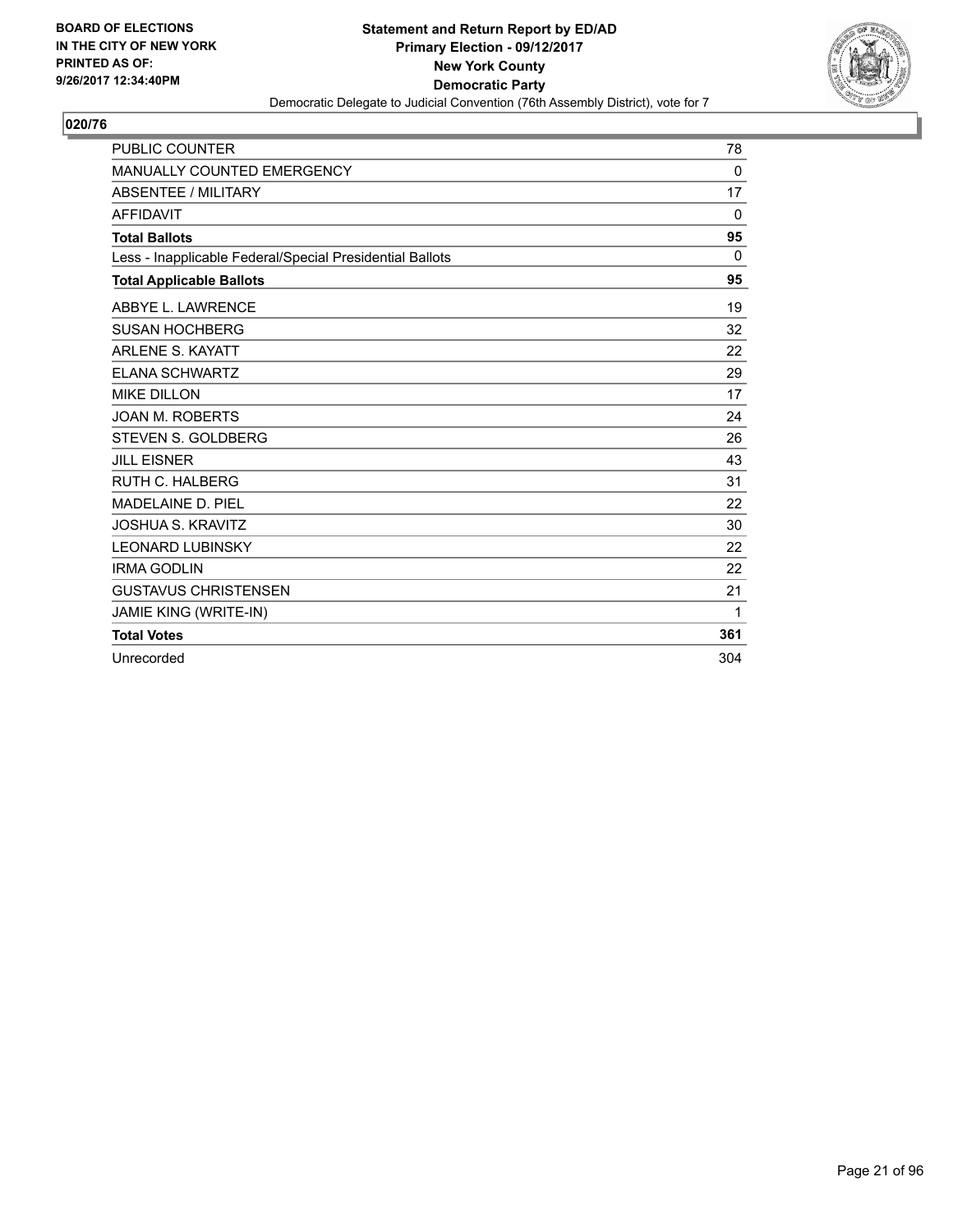

| <b>PUBLIC COUNTER</b>                                    | 126 |
|----------------------------------------------------------|-----|
| MANUALLY COUNTED EMERGENCY                               | 0   |
| <b>ABSENTEE / MILITARY</b>                               | 7   |
| <b>AFFIDAVIT</b>                                         | 1   |
| <b>Total Ballots</b>                                     | 134 |
| Less - Inapplicable Federal/Special Presidential Ballots | 0   |
| <b>Total Applicable Ballots</b>                          | 134 |
| ABBYE L. LAWRENCE                                        | 28  |
| <b>SUSAN HOCHBERG</b>                                    | 58  |
| <b>ARLENE S. KAYATT</b>                                  | 29  |
| <b>ELANA SCHWARTZ</b>                                    | 50  |
| <b>MIKE DILLON</b>                                       | 36  |
| <b>JOAN M. ROBERTS</b>                                   | 33  |
| STEVEN S. GOLDBERG                                       | 46  |
| <b>JILL EISNER</b>                                       | 61  |
| <b>RUTH C. HALBERG</b>                                   | 47  |
| MADELAINE D. PIEL                                        | 34  |
| <b>JOSHUA S. KRAVITZ</b>                                 | 48  |
| <b>LEONARD LUBINSKY</b>                                  | 33  |
| <b>IRMA GODLIN</b>                                       | 40  |
| <b>GUSTAVUS CHRISTENSEN</b>                              | 28  |
| LESLIE E. FOURTON (WRITE-IN)                             | 1   |
| <b>Total Votes</b>                                       | 572 |
| Unrecorded                                               | 366 |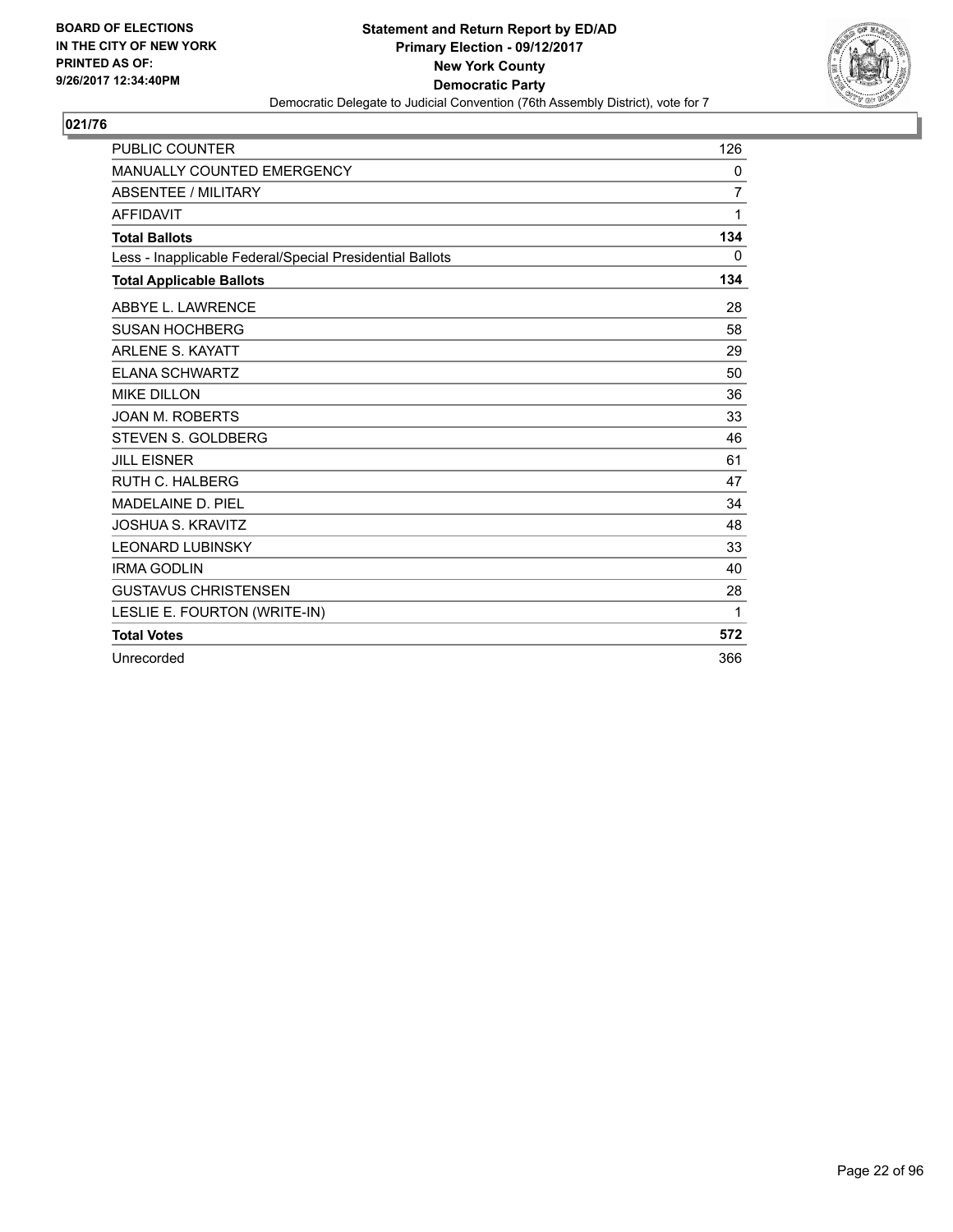

| <b>PUBLIC COUNTER</b>                                    | 93             |
|----------------------------------------------------------|----------------|
| MANUALLY COUNTED EMERGENCY                               | 0              |
| <b>ABSENTEE / MILITARY</b>                               | $\overline{2}$ |
| <b>AFFIDAVIT</b>                                         | 1              |
| <b>Total Ballots</b>                                     | 96             |
| Less - Inapplicable Federal/Special Presidential Ballots | $\Omega$       |
| <b>Total Applicable Ballots</b>                          | 96             |
| ABBYE L. LAWRENCE                                        | 22             |
| <b>SUSAN HOCHBERG</b>                                    | 38             |
| <b>ARLENE S. KAYATT</b>                                  | 17             |
| <b>ELANA SCHWARTZ</b>                                    | 33             |
| <b>MIKE DILLON</b>                                       | 16             |
| <b>JOAN M. ROBERTS</b>                                   | 20             |
| <b>STEVEN S. GOLDBERG</b>                                | 29             |
| <b>JILL EISNER</b>                                       | 46             |
| <b>RUTH C. HALBERG</b>                                   | 32             |
| MADELAINE D. PIEL                                        | 28             |
| <b>JOSHUA S. KRAVITZ</b>                                 | 36             |
| <b>LEONARD LUBINSKY</b>                                  | 26             |
| <b>IRMA GODLIN</b>                                       | 27             |
| <b>GUSTAVUS CHRISTENSEN</b>                              | 24             |
| <b>Total Votes</b>                                       | 394            |
| Unrecorded                                               | 278            |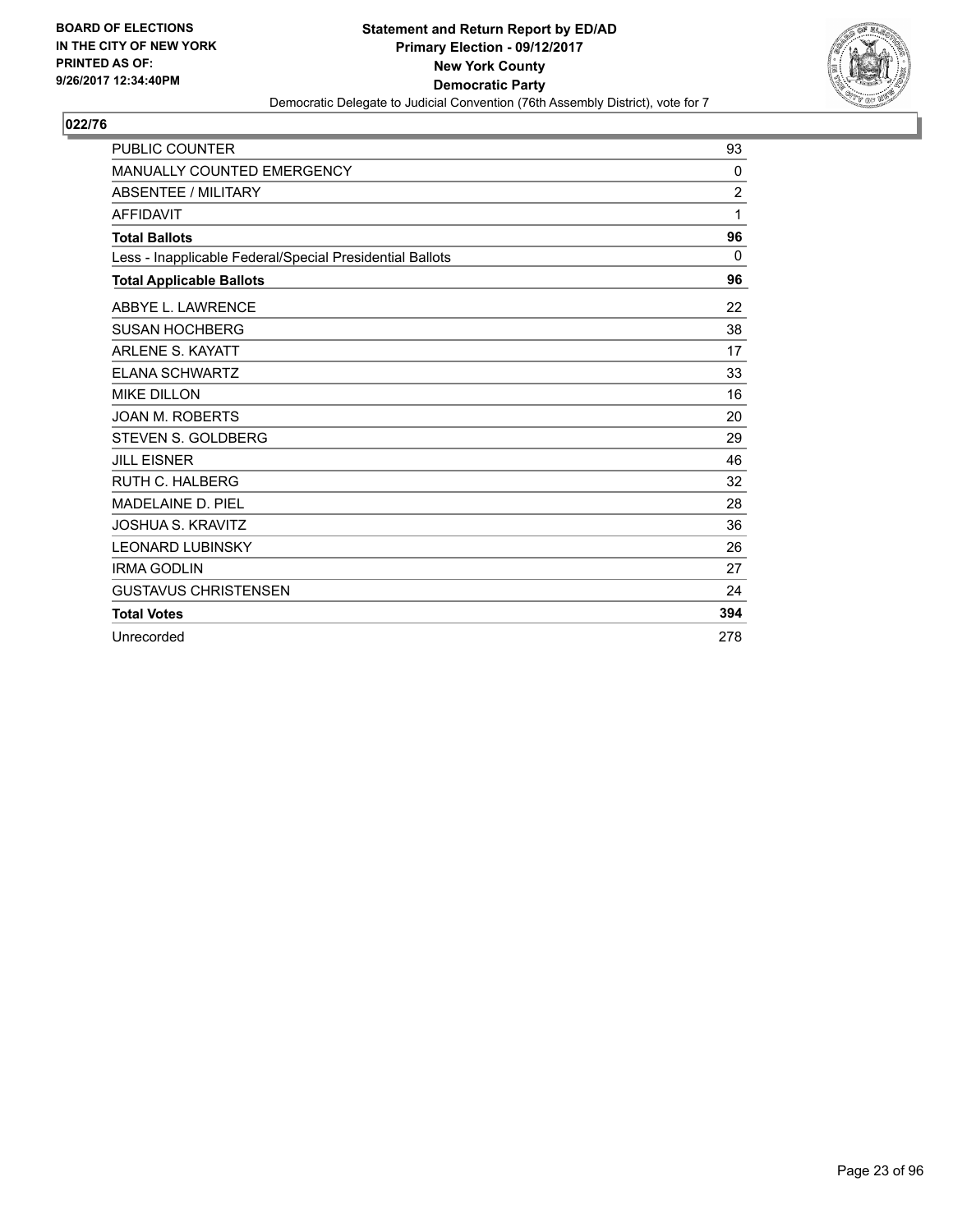

| <b>PUBLIC COUNTER</b>                                    | 53           |
|----------------------------------------------------------|--------------|
| MANUALLY COUNTED EMERGENCY                               | 0            |
| <b>ABSENTEE / MILITARY</b>                               | 1            |
| <b>AFFIDAVIT</b>                                         | $\mathbf{0}$ |
| <b>Total Ballots</b>                                     | 54           |
| Less - Inapplicable Federal/Special Presidential Ballots | $\Omega$     |
| <b>Total Applicable Ballots</b>                          | 54           |
| ABBYE L. LAWRENCE                                        | 11           |
| <b>SUSAN HOCHBERG</b>                                    | 19           |
| <b>ARLENE S. KAYATT</b>                                  | 14           |
| <b>ELANA SCHWARTZ</b>                                    | 21           |
| <b>MIKE DILLON</b>                                       | 9            |
| <b>JOAN M. ROBERTS</b>                                   | 16           |
| <b>STEVEN S. GOLDBERG</b>                                | 13           |
| <b>JILL EISNER</b>                                       | 31           |
| <b>RUTH C. HALBERG</b>                                   | 25           |
| MADELAINE D. PIEL                                        | 21           |
| <b>JOSHUA S. KRAVITZ</b>                                 | 18           |
| <b>LEONARD LUBINSKY</b>                                  | 12           |
| <b>IRMA GODLIN</b>                                       | 20           |
| <b>GUSTAVUS CHRISTENSEN</b>                              | 13           |
| <b>Total Votes</b>                                       | 243          |
| Unrecorded                                               | 135          |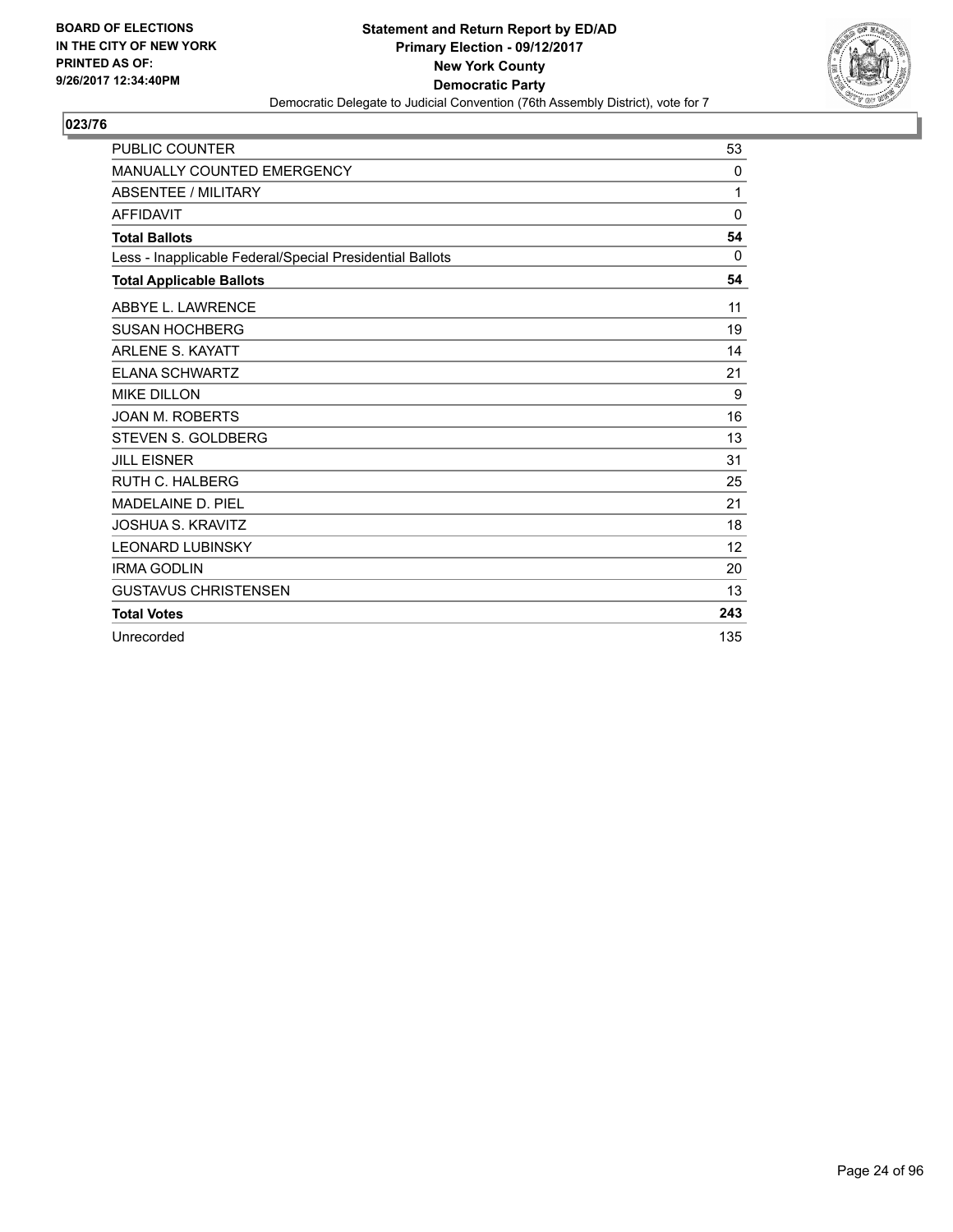

| <b>PUBLIC COUNTER</b>                                    | 77           |
|----------------------------------------------------------|--------------|
| <b>MANUALLY COUNTED EMERGENCY</b>                        | $\mathbf{0}$ |
| <b>ABSENTEE / MILITARY</b>                               | 4            |
| <b>AFFIDAVIT</b>                                         | $\mathbf{0}$ |
| <b>Total Ballots</b>                                     | 81           |
| Less - Inapplicable Federal/Special Presidential Ballots | $\Omega$     |
| <b>Total Applicable Ballots</b>                          | 81           |
| ABBYE L. LAWRENCE                                        | 19           |
| <b>SUSAN HOCHBERG</b>                                    | 40           |
| <b>ARLENE S. KAYATT</b>                                  | 20           |
| <b>ELANA SCHWARTZ</b>                                    | 39           |
| <b>MIKE DILLON</b>                                       | 18           |
| <b>JOAN M. ROBERTS</b>                                   | 23           |
| <b>STEVEN S. GOLDBERG</b>                                | 28           |
| <b>JILL EISNER</b>                                       | 46           |
| <b>RUTH C. HALBERG</b>                                   | 30           |
| <b>MADELAINE D. PIEL</b>                                 | 24           |
| <b>JOSHUA S. KRAVITZ</b>                                 | 30           |
| <b>LEONARD LUBINSKY</b>                                  | 23           |
| <b>IRMA GODLIN</b>                                       | 25           |
| <b>GUSTAVUS CHRISTENSEN</b>                              | 16           |
| <b>Total Votes</b>                                       | 381          |
| Unrecorded                                               | 186          |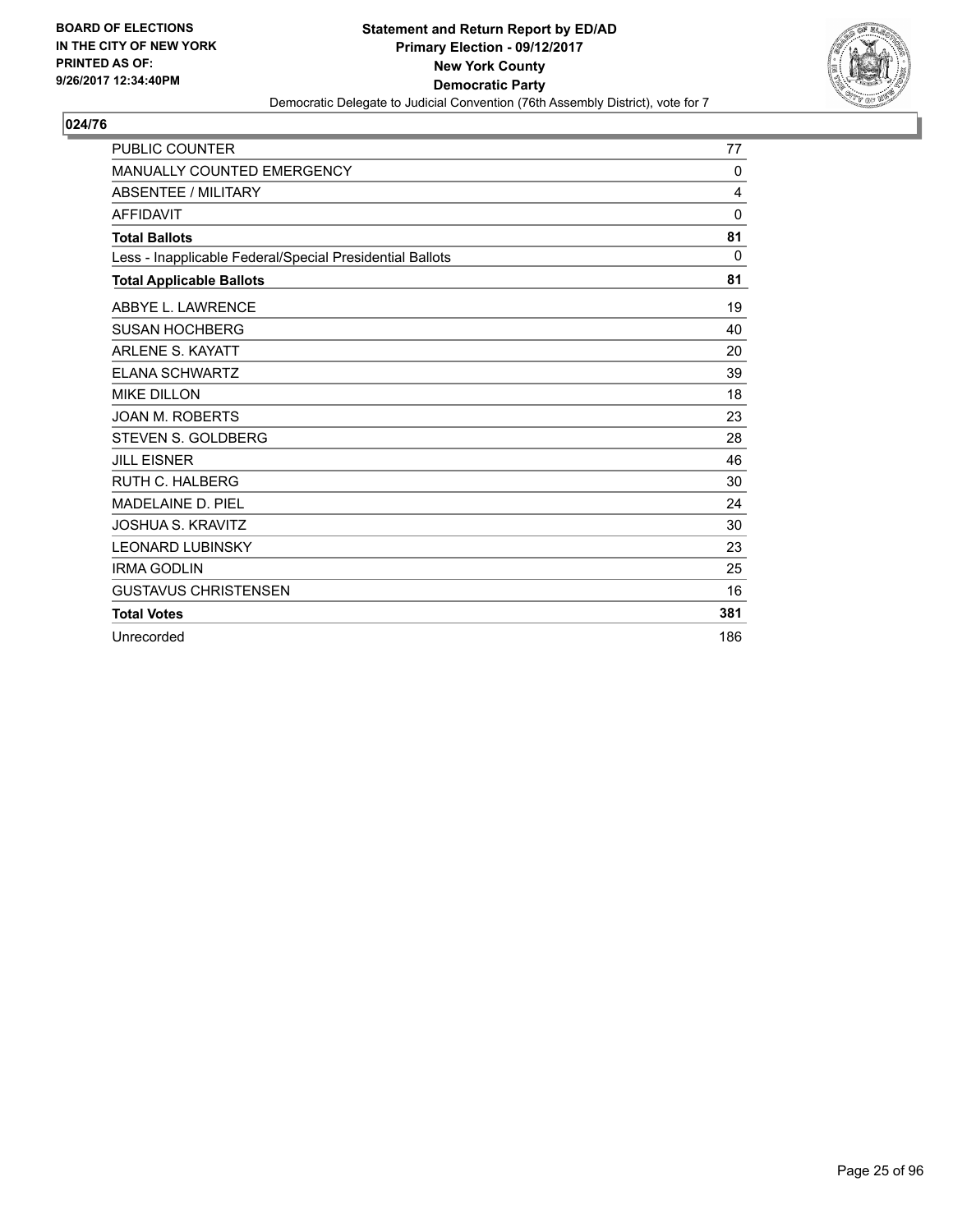

| <b>PUBLIC COUNTER</b>                                    | 99           |
|----------------------------------------------------------|--------------|
| <b>MANUALLY COUNTED EMERGENCY</b>                        | $\mathbf{0}$ |
| <b>ABSENTEE / MILITARY</b>                               | 6            |
| <b>AFFIDAVIT</b>                                         | 1            |
| <b>Total Ballots</b>                                     | 106          |
| Less - Inapplicable Federal/Special Presidential Ballots | 0            |
| <b>Total Applicable Ballots</b>                          | 106          |
| ABBYE L. LAWRENCE                                        | 26           |
| <b>SUSAN HOCHBERG</b>                                    | 47           |
| <b>ARLENE S. KAYATT</b>                                  | 37           |
| <b>ELANA SCHWARTZ</b>                                    | 40           |
| <b>MIKE DILLON</b>                                       | 32           |
| <b>JOAN M. ROBERTS</b>                                   | 36           |
| <b>STEVEN S. GOLDBERG</b>                                | 35           |
| <b>JILL EISNER</b>                                       | 53           |
| <b>RUTH C. HALBERG</b>                                   | 40           |
| MADELAINE D. PIEL                                        | 33           |
| <b>JOSHUA S. KRAVITZ</b>                                 | 31           |
| <b>LEONARD LUBINSKY</b>                                  | 25           |
| <b>IRMA GODLIN</b>                                       | 34           |
| <b>GUSTAVUS CHRISTENSEN</b>                              | 26           |
| <b>Total Votes</b>                                       | 495          |
| Unrecorded                                               | 247          |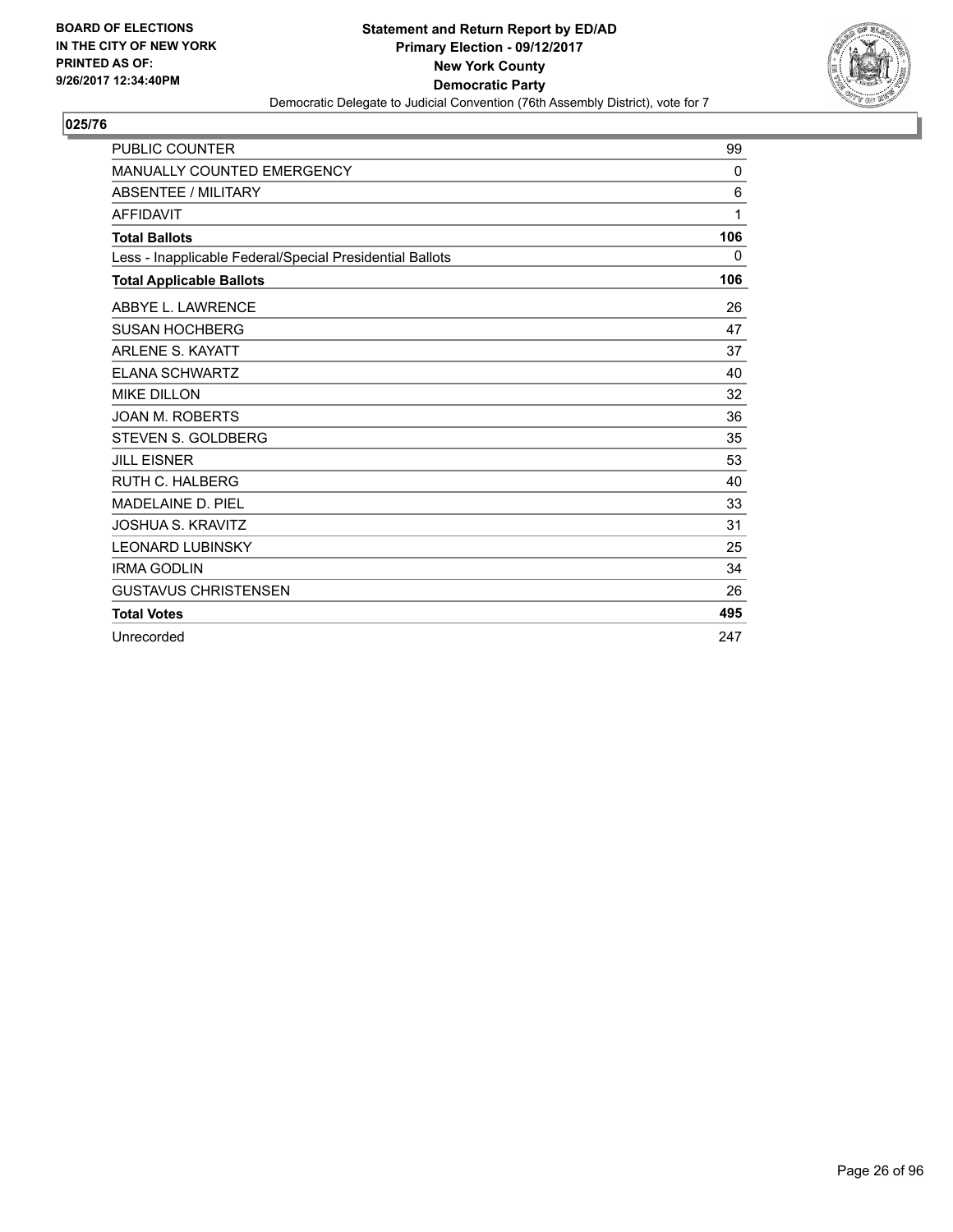

| <b>PUBLIC COUNTER</b>                                    | 86       |
|----------------------------------------------------------|----------|
| <b>MANUALLY COUNTED EMERGENCY</b>                        | 0        |
| <b>ABSENTEE / MILITARY</b>                               | 6        |
| <b>AFFIDAVIT</b>                                         | 1        |
| <b>Total Ballots</b>                                     | 93       |
| Less - Inapplicable Federal/Special Presidential Ballots | $\Omega$ |
| <b>Total Applicable Ballots</b>                          | 93       |
| ABBYE L. LAWRENCE                                        | 21       |
| <b>SUSAN HOCHBERG</b>                                    | 37       |
| <b>ARLENE S. KAYATT</b>                                  | 23       |
| <b>ELANA SCHWARTZ</b>                                    | 34       |
| <b>MIKE DILLON</b>                                       | 23       |
| <b>JOAN M. ROBERTS</b>                                   | 27       |
| STEVEN S. GOLDBERG                                       | 21       |
| <b>JILL EISNER</b>                                       | 50       |
| <b>RUTH C. HALBERG</b>                                   | 40       |
| <b>MADELAINE D. PIEL</b>                                 | 33       |
| <b>JOSHUA S. KRAVITZ</b>                                 | 33       |
| <b>LEONARD LUBINSKY</b>                                  | 29       |
| <b>IRMA GODLIN</b>                                       | 30       |
| <b>GUSTAVUS CHRISTENSEN</b>                              | 22       |
| <b>Total Votes</b>                                       | 423      |
| Unrecorded                                               | 228      |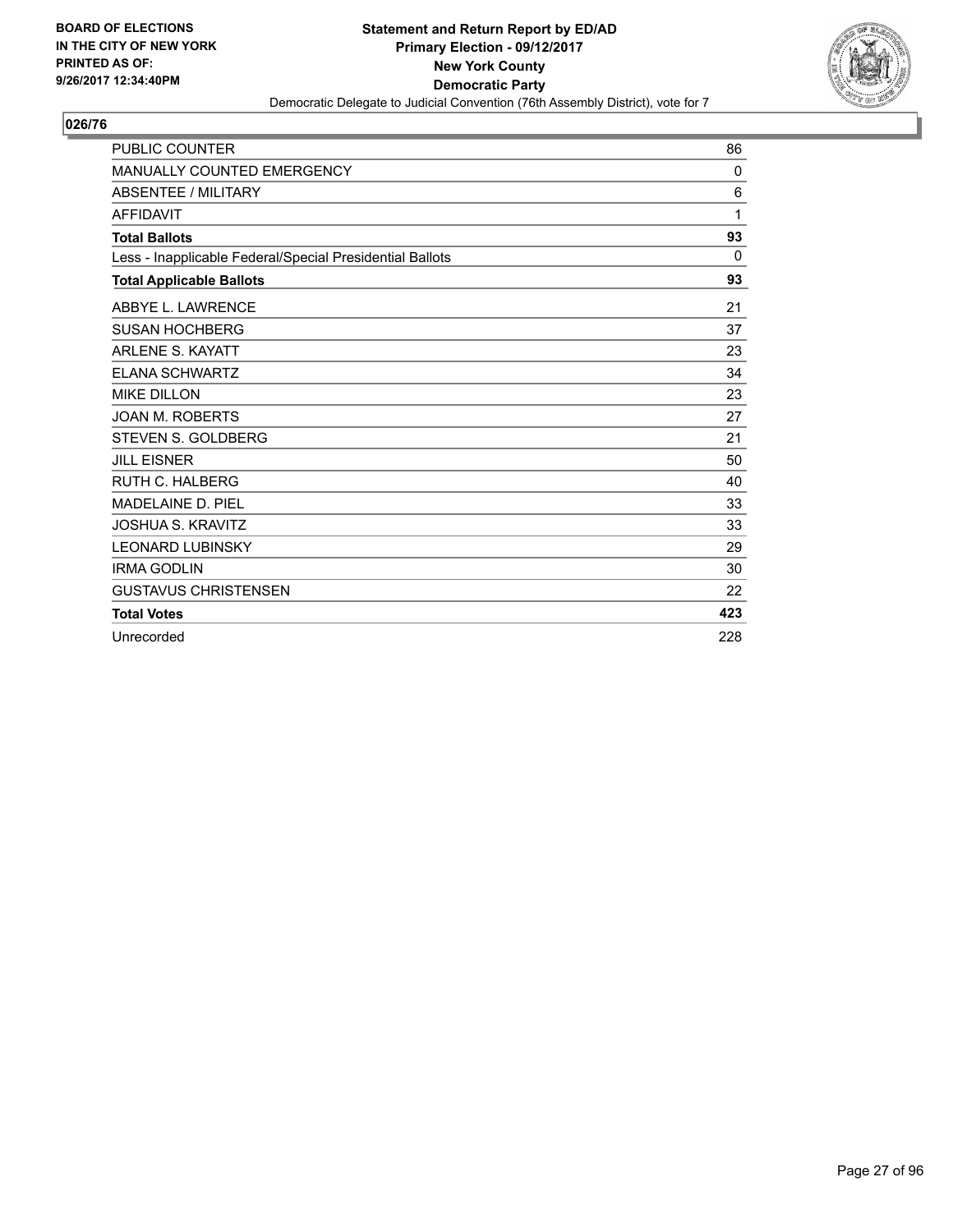

| <b>PUBLIC COUNTER</b>                                    | 80  |
|----------------------------------------------------------|-----|
| <b>MANUALLY COUNTED EMERGENCY</b>                        | 0   |
| <b>ABSENTEE / MILITARY</b>                               | 3   |
| <b>AFFIDAVIT</b>                                         | 1   |
| <b>Total Ballots</b>                                     | 84  |
| Less - Inapplicable Federal/Special Presidential Ballots | 0   |
| <b>Total Applicable Ballots</b>                          | 84  |
| ABBYE L. LAWRENCE                                        | 31  |
| <b>SUSAN HOCHBERG</b>                                    | 30  |
| <b>ARLENE S. KAYATT</b>                                  | 28  |
| <b>ELANA SCHWARTZ</b>                                    | 28  |
| <b>MIKE DILLON</b>                                       | 19  |
| <b>JOAN M. ROBERTS</b>                                   | 25  |
| STEVEN S. GOLDBERG                                       | 16  |
| <b>JILL EISNER</b>                                       | 43  |
| <b>RUTH C. HALBERG</b>                                   | 32  |
| <b>MADELAINE D. PIEL</b>                                 | 29  |
| <b>JOSHUA S. KRAVITZ</b>                                 | 24  |
| <b>LEONARD LUBINSKY</b>                                  | 21  |
| <b>IRMA GODLIN</b>                                       | 22  |
| <b>GUSTAVUS CHRISTENSEN</b>                              | 25  |
| <b>Total Votes</b>                                       | 373 |
| Unrecorded                                               | 215 |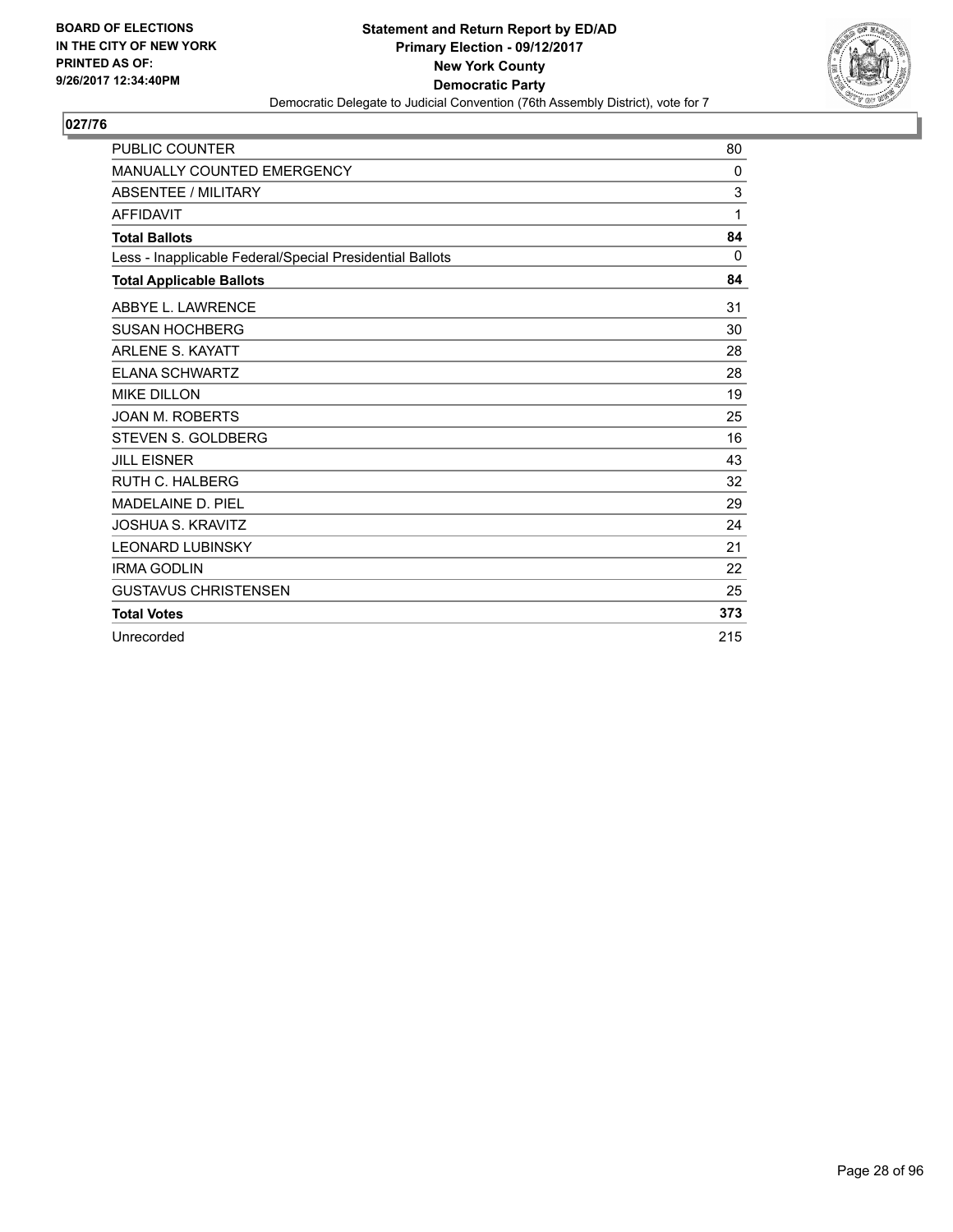

| <b>PUBLIC COUNTER</b>                                    | 97           |
|----------------------------------------------------------|--------------|
| <b>MANUALLY COUNTED EMERGENCY</b>                        | $\mathbf{0}$ |
| <b>ABSENTEE / MILITARY</b>                               | 0            |
| <b>AFFIDAVIT</b>                                         | $\Omega$     |
| <b>Total Ballots</b>                                     | 97           |
| Less - Inapplicable Federal/Special Presidential Ballots | 0            |
| <b>Total Applicable Ballots</b>                          | 97           |
| ABBYE L. LAWRENCE                                        | 25           |
| <b>SUSAN HOCHBERG</b>                                    | 37           |
| <b>ARLENE S. KAYATT</b>                                  | 21           |
| <b>ELANA SCHWARTZ</b>                                    | 32           |
| <b>MIKE DILLON</b>                                       | 21           |
| <b>JOAN M. ROBERTS</b>                                   | 28           |
| STEVEN S. GOLDBERG                                       | 31           |
| <b>JILL EISNER</b>                                       | 44           |
| <b>RUTH C. HALBERG</b>                                   | 30           |
| MADELAINE D. PIEL                                        | 28           |
| <b>JOSHUA S. KRAVITZ</b>                                 | 30           |
| <b>LEONARD LUBINSKY</b>                                  | 24           |
| <b>IRMA GODLIN</b>                                       | 25           |
| <b>GUSTAVUS CHRISTENSEN</b>                              | 19           |
| <b>Total Votes</b>                                       | 395          |
| Unrecorded                                               | 284          |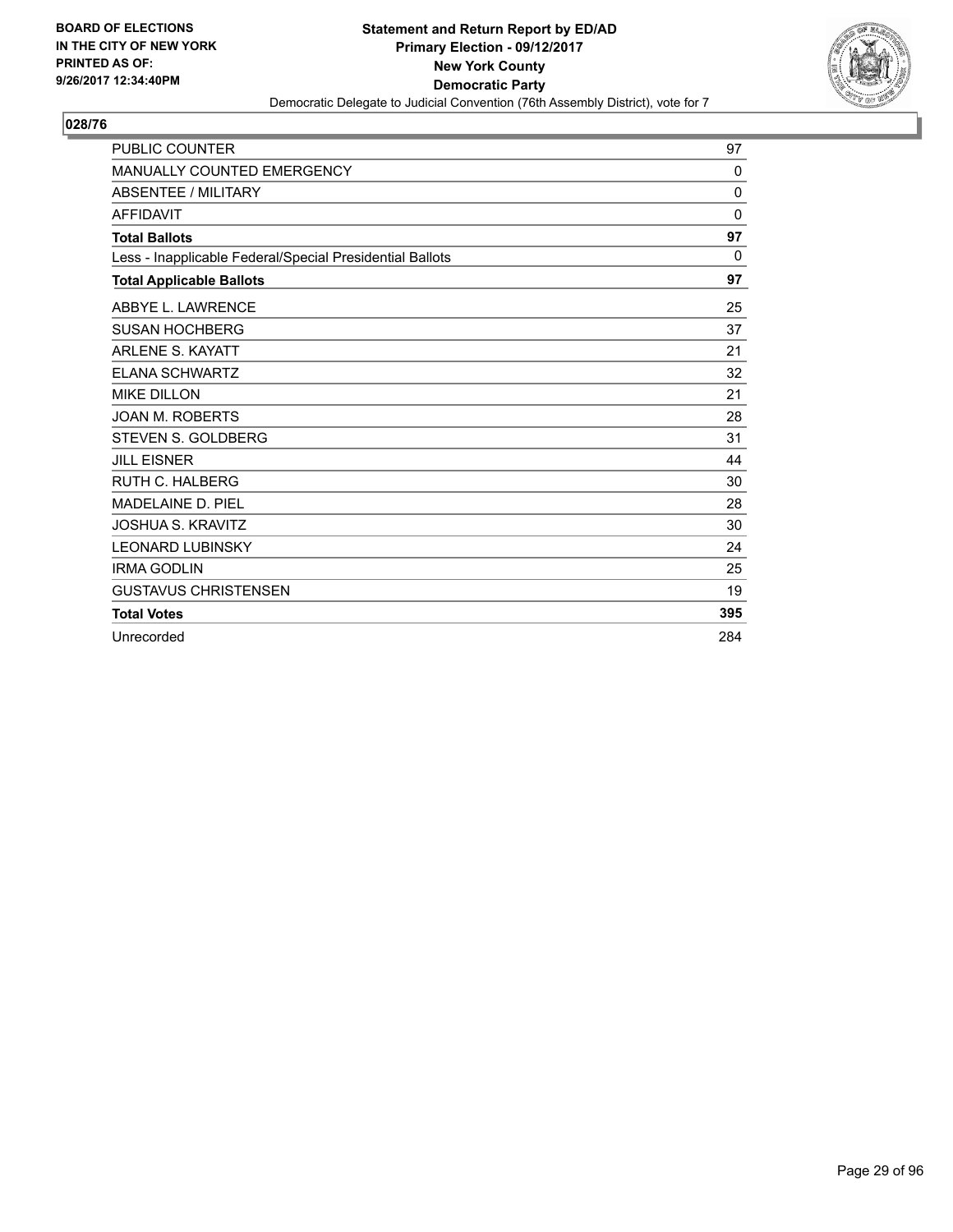

| <b>PUBLIC COUNTER</b>                                    | 62           |
|----------------------------------------------------------|--------------|
| <b>MANUALLY COUNTED EMERGENCY</b>                        | $\mathbf{0}$ |
| <b>ABSENTEE / MILITARY</b>                               | 4            |
| <b>AFFIDAVIT</b>                                         | $\mathbf{0}$ |
| <b>Total Ballots</b>                                     | 66           |
| Less - Inapplicable Federal/Special Presidential Ballots | 0            |
| <b>Total Applicable Ballots</b>                          | 66           |
| ABBYE L. LAWRENCE                                        | 19           |
| <b>SUSAN HOCHBERG</b>                                    | 33           |
| <b>ARLENE S. KAYATT</b>                                  | 26           |
| <b>ELANA SCHWARTZ</b>                                    | 30           |
| <b>MIKE DILLON</b>                                       | 20           |
| <b>JOAN M. ROBERTS</b>                                   | 30           |
| <b>STEVEN S. GOLDBERG</b>                                | 25           |
| <b>JILL EISNER</b>                                       | 34           |
| <b>RUTH C. HALBERG</b>                                   | 24           |
| MADELAINE D. PIEL                                        | 21           |
| <b>JOSHUA S. KRAVITZ</b>                                 | 21           |
| <b>LEONARD LUBINSKY</b>                                  | 10           |
| <b>IRMA GODLIN</b>                                       | 17           |
| <b>GUSTAVUS CHRISTENSEN</b>                              | 14           |
| <b>Total Votes</b>                                       | 324          |
| Unrecorded                                               | 138          |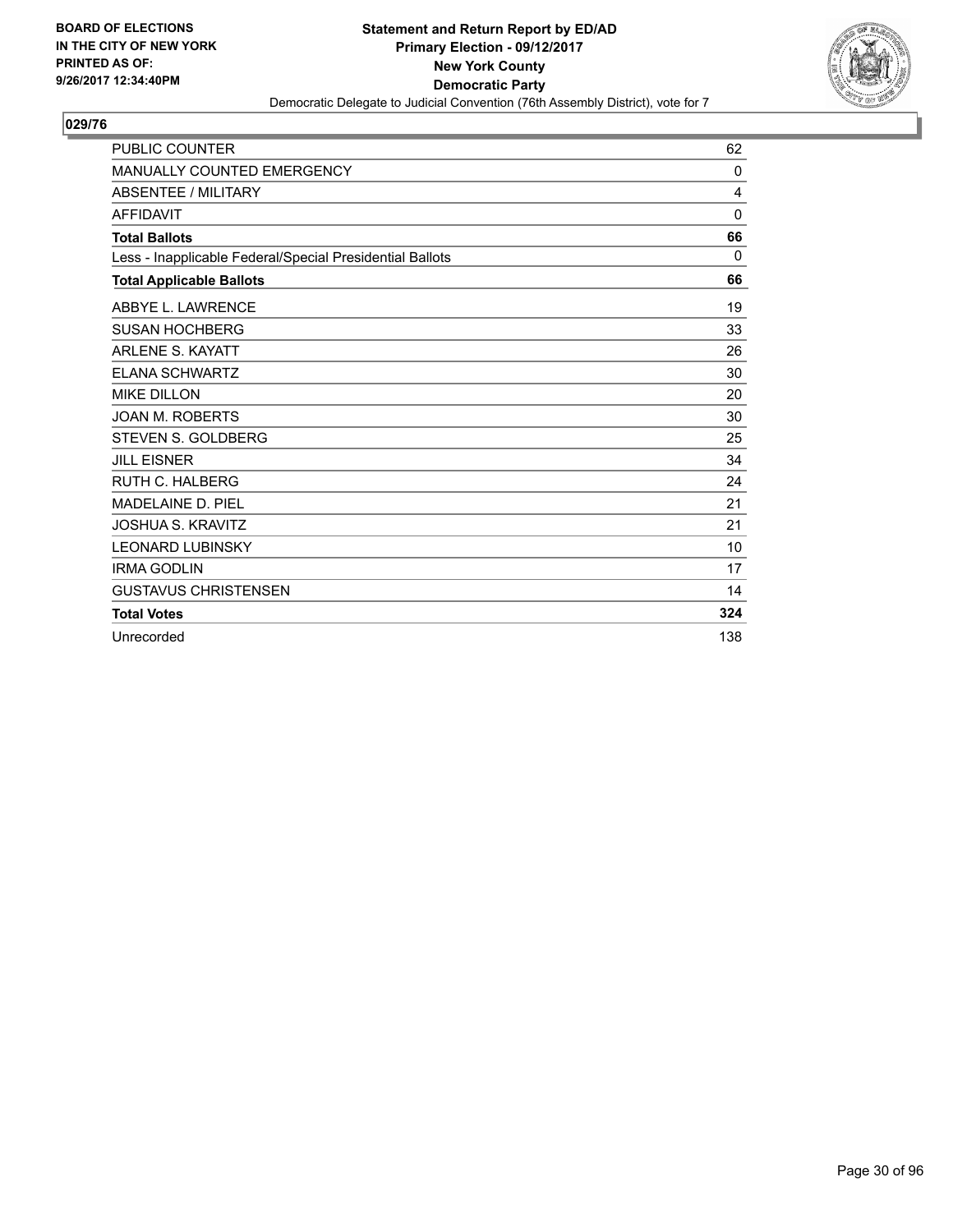

| <b>PUBLIC COUNTER</b>                                    | 58             |
|----------------------------------------------------------|----------------|
| MANUALLY COUNTED EMERGENCY                               | 0              |
| <b>ABSENTEE / MILITARY</b>                               | 3              |
| <b>AFFIDAVIT</b>                                         | $\mathbf{0}$   |
| <b>Total Ballots</b>                                     | 61             |
| Less - Inapplicable Federal/Special Presidential Ballots | 0              |
| <b>Total Applicable Ballots</b>                          | 61             |
| ABBYE L. LAWRENCE                                        | 20             |
| <b>SUSAN HOCHBERG</b>                                    | 23             |
| <b>ARLENE S. KAYATT</b>                                  | 17             |
| <b>ELANA SCHWARTZ</b>                                    | 22             |
| <b>MIKE DILLON</b>                                       | 13             |
| <b>JOAN M. ROBERTS</b>                                   | 20             |
| <b>STEVEN S. GOLDBERG</b>                                | 13             |
| <b>JILL EISNER</b>                                       | 25             |
| <b>RUTH C. HALBERG</b>                                   | 18             |
| MADELAINE D. PIEL                                        | 15             |
| <b>JOSHUA S. KRAVITZ</b>                                 | 11             |
| <b>LEONARD LUBINSKY</b>                                  | 10             |
| <b>IRMA GODLIN</b>                                       | 12             |
| <b>GUSTAVUS CHRISTENSEN</b>                              | $\overline{7}$ |
| <b>Total Votes</b>                                       | 226            |
| Unrecorded                                               | 201            |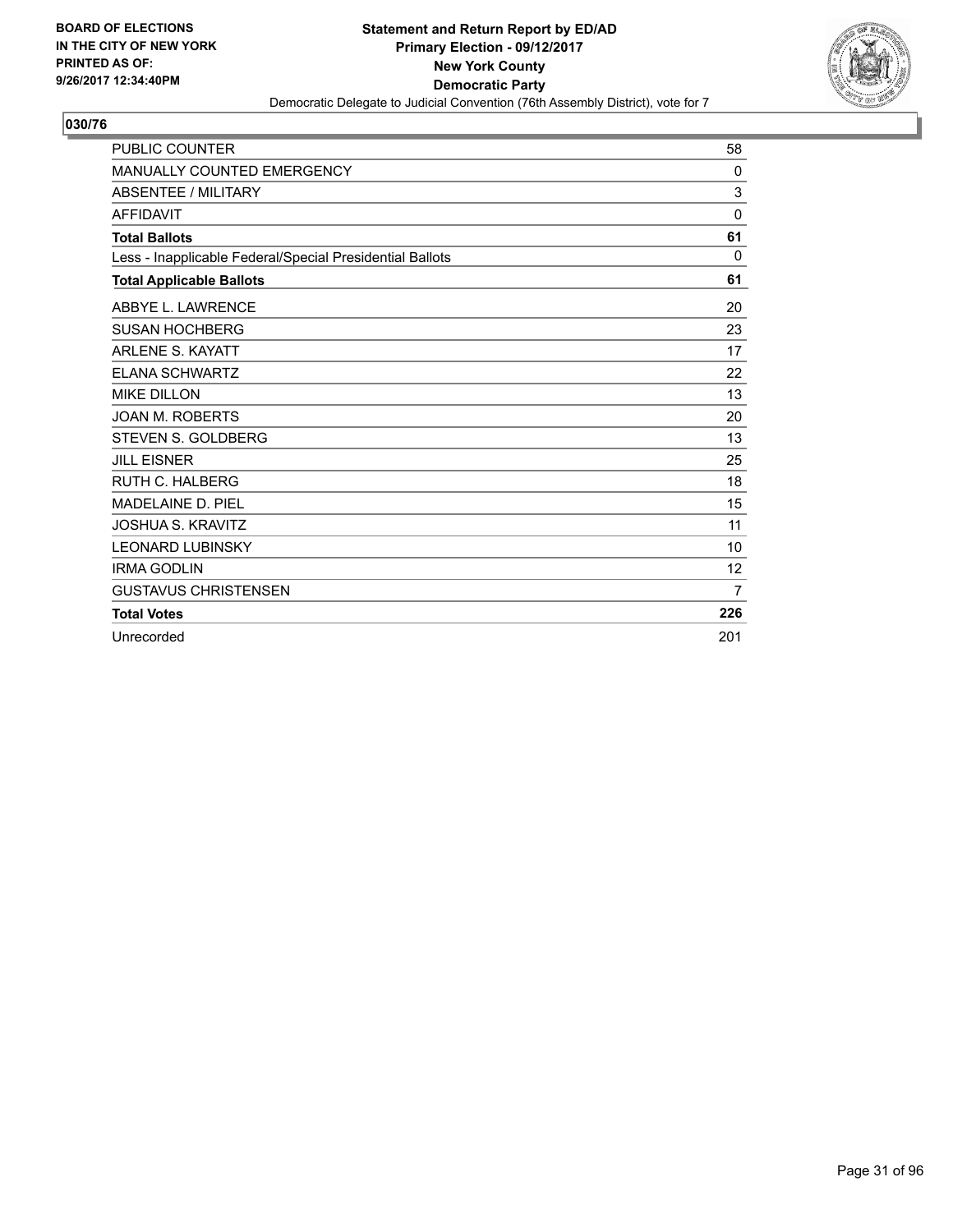

| <b>PUBLIC COUNTER</b>                                    | 55  |
|----------------------------------------------------------|-----|
| <b>MANUALLY COUNTED EMERGENCY</b>                        | 0   |
| <b>ABSENTEE / MILITARY</b>                               | 3   |
| <b>AFFIDAVIT</b>                                         | 1   |
| <b>Total Ballots</b>                                     | 59  |
| Less - Inapplicable Federal/Special Presidential Ballots | 0   |
| <b>Total Applicable Ballots</b>                          | 59  |
| ABBYE L. LAWRENCE                                        | 18  |
| <b>SUSAN HOCHBERG</b>                                    | 27  |
| <b>ARLENE S. KAYATT</b>                                  | 18  |
| <b>ELANA SCHWARTZ</b>                                    | 26  |
| <b>MIKE DILLON</b>                                       | 12  |
| <b>JOAN M. ROBERTS</b>                                   | 19  |
| STEVEN S. GOLDBERG                                       | 13  |
| <b>JILL EISNER</b>                                       | 28  |
| <b>RUTH C. HALBERG</b>                                   | 17  |
| <b>MADELAINE D. PIEL</b>                                 | 14  |
| <b>JOSHUA S. KRAVITZ</b>                                 | 14  |
| <b>LEONARD LUBINSKY</b>                                  | 10  |
| <b>IRMA GODLIN</b>                                       | 20  |
| <b>GUSTAVUS CHRISTENSEN</b>                              | 8   |
| <b>Total Votes</b>                                       | 244 |
| Unrecorded                                               | 169 |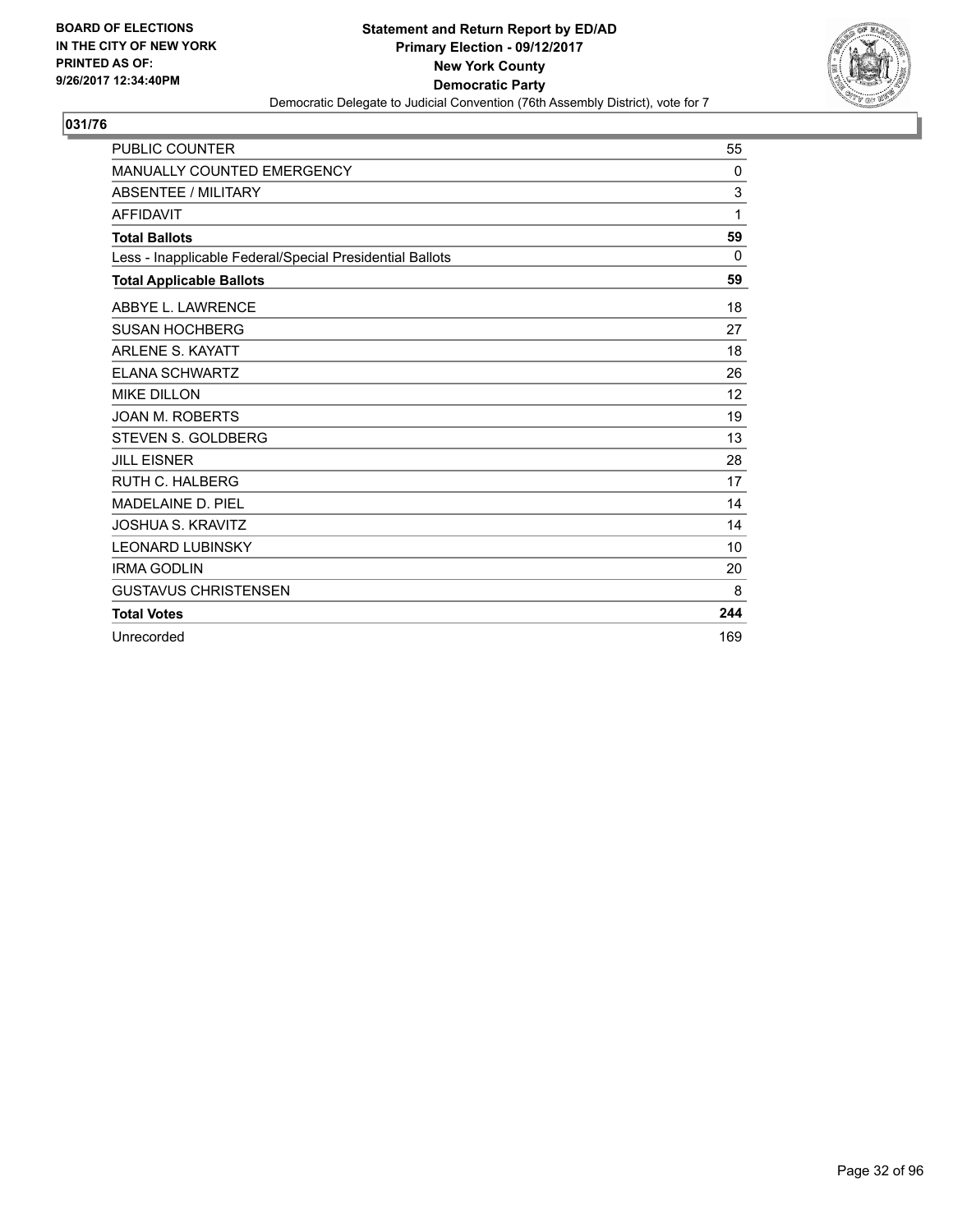

| <b>PUBLIC COUNTER</b>                                    | 107 |
|----------------------------------------------------------|-----|
| <b>MANUALLY COUNTED EMERGENCY</b>                        | 0   |
| <b>ABSENTEE / MILITARY</b>                               | 1   |
| <b>AFFIDAVIT</b>                                         | 1   |
| <b>Total Ballots</b>                                     | 109 |
| Less - Inapplicable Federal/Special Presidential Ballots | 0   |
| <b>Total Applicable Ballots</b>                          | 109 |
| ABBYE L. LAWRENCE                                        | 23  |
| <b>SUSAN HOCHBERG</b>                                    | 32  |
| <b>ARLENE S. KAYATT</b>                                  | 32  |
| <b>ELANA SCHWARTZ</b>                                    | 29  |
| <b>MIKE DILLON</b>                                       | 20  |
| <b>JOAN M. ROBERTS</b>                                   | 22  |
| STEVEN S. GOLDBERG                                       | 26  |
| <b>JILL EISNER</b>                                       | 68  |
| <b>RUTH C. HALBERG</b>                                   | 45  |
| <b>MADELAINE D. PIEL</b>                                 | 36  |
| JOSHUA S. KRAVITZ                                        | 42  |
| <b>LEONARD LUBINSKY</b>                                  | 29  |
| <b>IRMA GODLIN</b>                                       | 36  |
| <b>GUSTAVUS CHRISTENSEN</b>                              | 30  |
| <b>Total Votes</b>                                       | 470 |
| Unrecorded                                               | 293 |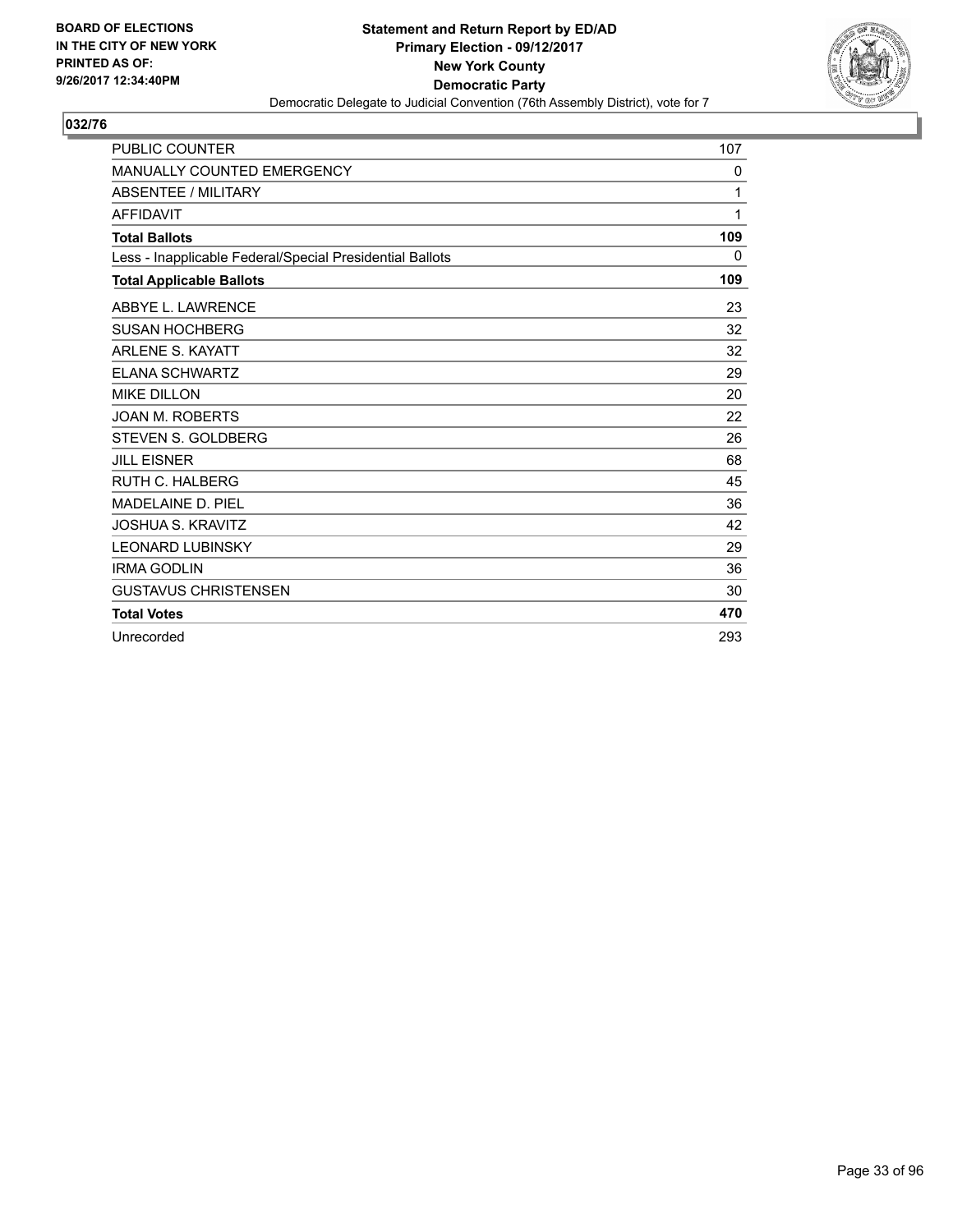

| <b>PUBLIC COUNTER</b>                                    | 69  |
|----------------------------------------------------------|-----|
| <b>MANUALLY COUNTED EMERGENCY</b>                        | 0   |
| <b>ABSENTEE / MILITARY</b>                               | 1   |
| <b>AFFIDAVIT</b>                                         | 1   |
| <b>Total Ballots</b>                                     | 71  |
| Less - Inapplicable Federal/Special Presidential Ballots | 0   |
| <b>Total Applicable Ballots</b>                          | 71  |
| ABBYE L. LAWRENCE                                        | 21  |
| <b>SUSAN HOCHBERG</b>                                    | 31  |
| <b>ARLENE S. KAYATT</b>                                  | 21  |
| <b>ELANA SCHWARTZ</b>                                    | 29  |
| <b>MIKE DILLON</b>                                       | 18  |
| <b>JOAN M. ROBERTS</b>                                   | 29  |
| STEVEN S. GOLDBERG                                       | 19  |
| <b>JILL EISNER</b>                                       | 31  |
| <b>RUTH C. HALBERG</b>                                   | 22  |
| <b>MADELAINE D. PIEL</b>                                 | 22  |
| <b>JOSHUA S. KRAVITZ</b>                                 | 19  |
| <b>LEONARD LUBINSKY</b>                                  | 15  |
| <b>IRMA GODLIN</b>                                       | 22  |
| <b>GUSTAVUS CHRISTENSEN</b>                              | 15  |
| <b>Total Votes</b>                                       | 314 |
| Unrecorded                                               | 183 |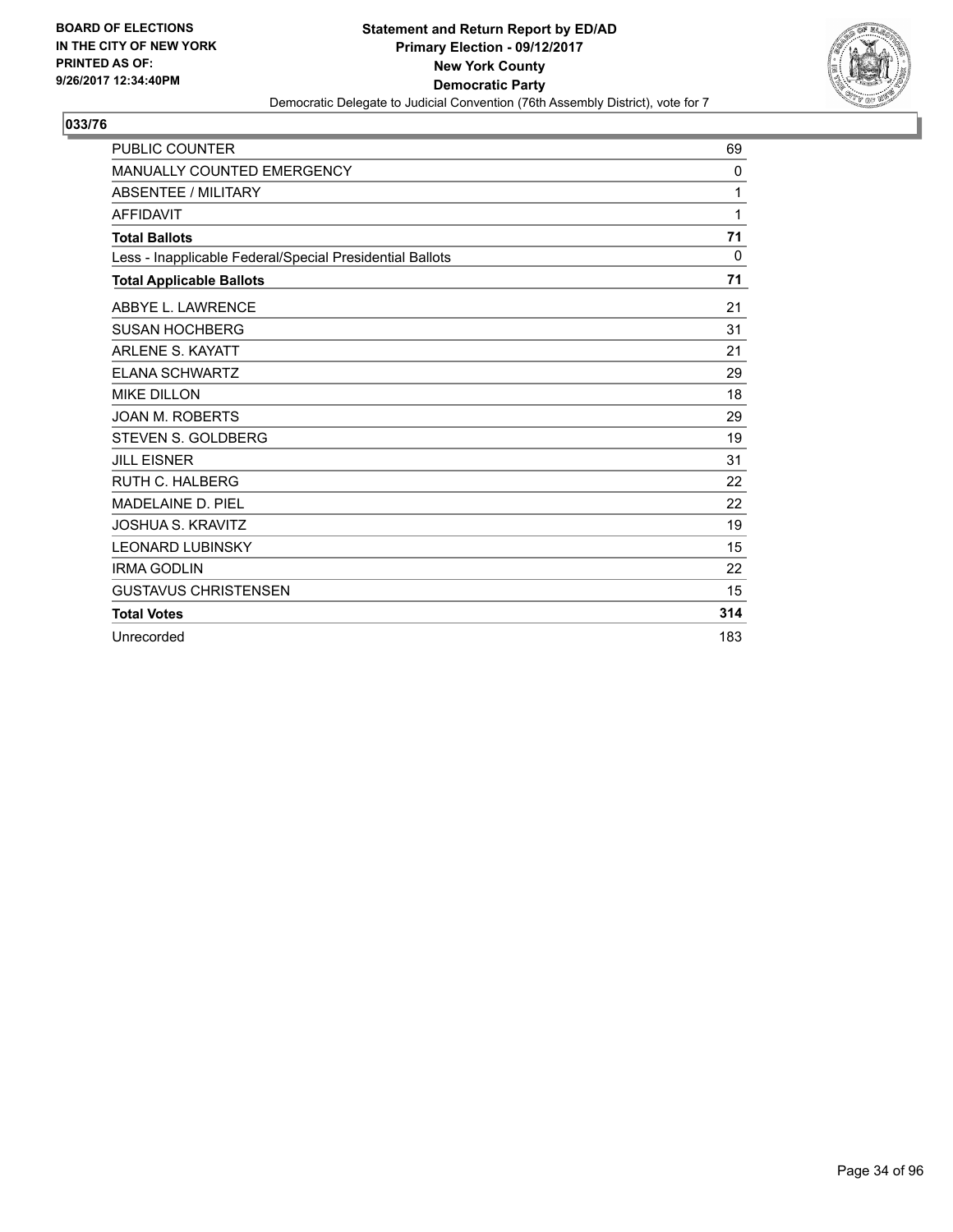

| <b>PUBLIC COUNTER</b>                                    | 127      |
|----------------------------------------------------------|----------|
| <b>MANUALLY COUNTED EMERGENCY</b>                        | 0        |
| <b>ABSENTEE / MILITARY</b>                               | 3        |
| <b>AFFIDAVIT</b>                                         | $\Omega$ |
| <b>Total Ballots</b>                                     | 130      |
| Less - Inapplicable Federal/Special Presidential Ballots | 0        |
| <b>Total Applicable Ballots</b>                          | 130      |
| ABBYE L. LAWRENCE                                        | 39       |
| <b>SUSAN HOCHBERG</b>                                    | 59       |
| <b>ARLENE S. KAYATT</b>                                  | 32       |
| <b>ELANA SCHWARTZ</b>                                    | 53       |
| <b>MIKE DILLON</b>                                       | 31       |
| <b>JOAN M. ROBERTS</b>                                   | 38       |
| STEVEN S. GOLDBERG                                       | 45       |
| <b>JILL EISNER</b>                                       | 68       |
| <b>RUTH C. HALBERG</b>                                   | 52       |
| <b>MADELAINE D. PIEL</b>                                 | 34       |
| JOSHUA S. KRAVITZ                                        | 47       |
| <b>LEONARD LUBINSKY</b>                                  | 30       |
| <b>IRMA GODLIN</b>                                       | 33       |
| <b>GUSTAVUS CHRISTENSEN</b>                              | 29       |
| <b>Total Votes</b>                                       | 590      |
| Unrecorded                                               | 320      |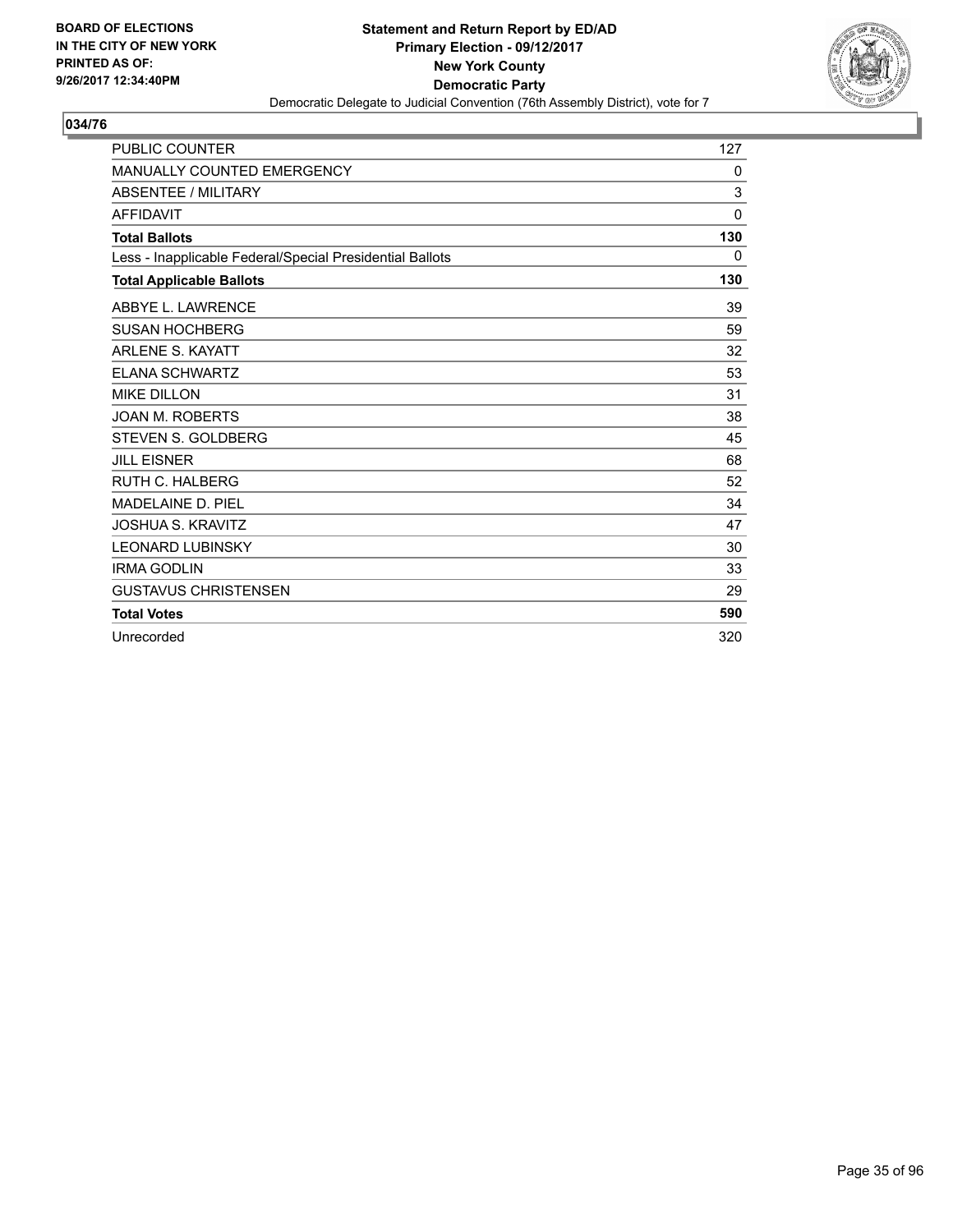

| <b>PUBLIC COUNTER</b>                                    | 119          |
|----------------------------------------------------------|--------------|
| <b>MANUALLY COUNTED EMERGENCY</b>                        | 0            |
| <b>ABSENTEE / MILITARY</b>                               | 1            |
| <b>AFFIDAVIT</b>                                         | $\mathbf{0}$ |
| <b>Total Ballots</b>                                     | 120          |
| Less - Inapplicable Federal/Special Presidential Ballots | 0            |
| <b>Total Applicable Ballots</b>                          | 120          |
| ABBYE L. LAWRENCE                                        | 34           |
| <b>SUSAN HOCHBERG</b>                                    | 38           |
| <b>ARLENE S. KAYATT</b>                                  | 26           |
| <b>ELANA SCHWARTZ</b>                                    | 42           |
| <b>MIKE DILLON</b>                                       | 19           |
| <b>JOAN M. ROBERTS</b>                                   | 26           |
| <b>STEVEN S. GOLDBERG</b>                                | 35           |
| <b>JILL EISNER</b>                                       | 65           |
| <b>RUTH C. HALBERG</b>                                   | 44           |
| <b>MADELAINE D. PIEL</b>                                 | 31           |
| JOSHUA S. KRAVITZ                                        | 47           |
| <b>LEONARD LUBINSKY</b>                                  | 33           |
| <b>IRMA GODLIN</b>                                       | 37           |
| <b>GUSTAVUS CHRISTENSEN</b>                              | 26           |
| <b>Total Votes</b>                                       | 503          |
| Unrecorded                                               | 337          |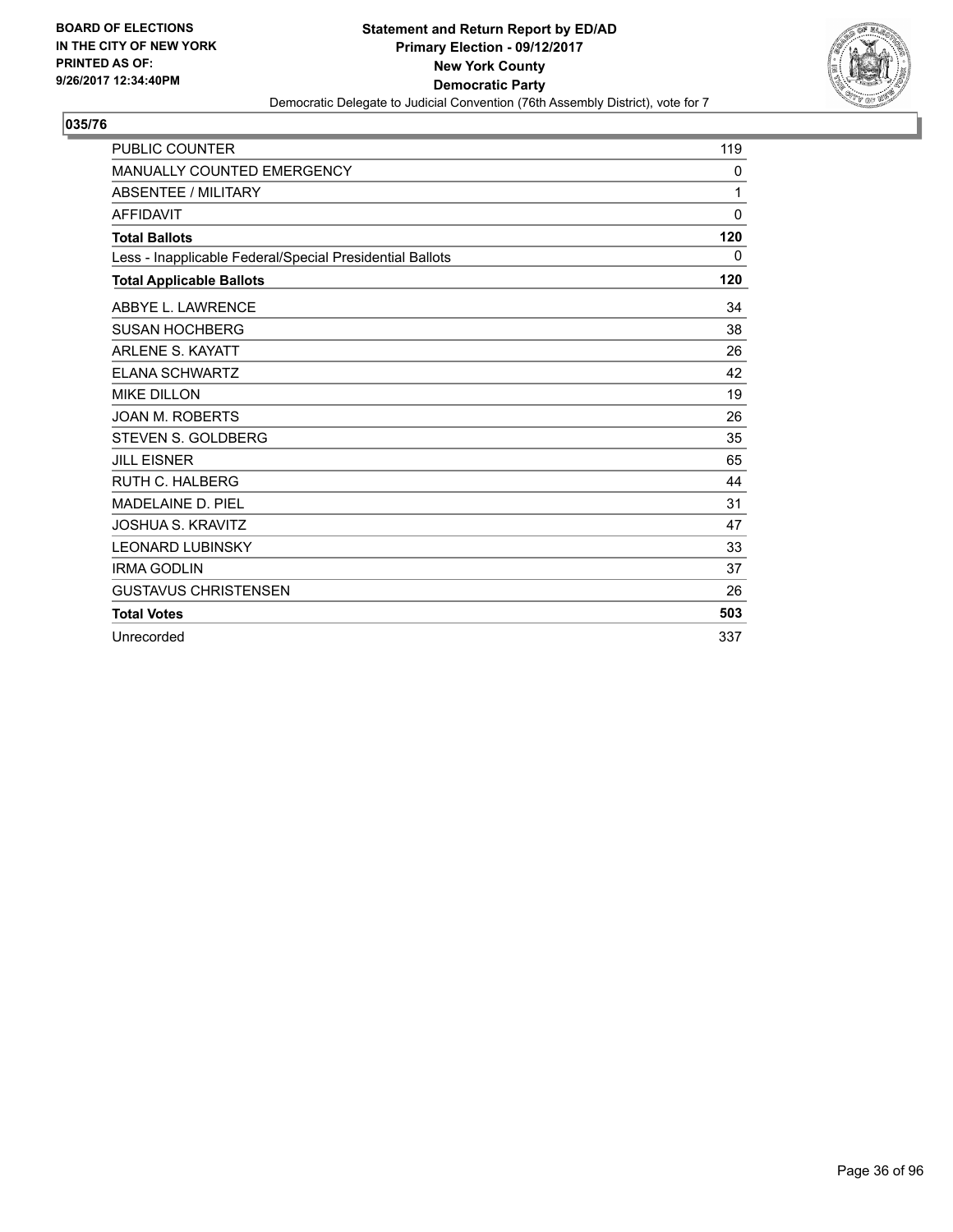

| <b>PUBLIC COUNTER</b>                                    | 79       |
|----------------------------------------------------------|----------|
| MANUALLY COUNTED EMERGENCY                               | 0        |
| <b>ABSENTEE / MILITARY</b>                               | 0        |
| <b>AFFIDAVIT</b>                                         | 0        |
| <b>Total Ballots</b>                                     | 79       |
| Less - Inapplicable Federal/Special Presidential Ballots | $\Omega$ |
| <b>Total Applicable Ballots</b>                          | 79       |
| ABBYE L. LAWRENCE                                        | 20       |
| <b>SUSAN HOCHBERG</b>                                    | 27       |
| <b>ARLENE S. KAYATT</b>                                  | 22       |
| <b>ELANA SCHWARTZ</b>                                    | 29       |
| <b>MIKE DILLON</b>                                       | 16       |
| <b>JOAN M. ROBERTS</b>                                   | 26       |
| STEVEN S. GOLDBERG                                       | 19       |
| <b>JILL EISNER</b>                                       | 39       |
| <b>RUTH C. HALBERG</b>                                   | 31       |
| <b>MADELAINE D. PIEL</b>                                 | 28       |
| <b>JOSHUA S. KRAVITZ</b>                                 | 28       |
| <b>LEONARD LUBINSKY</b>                                  | 17       |
| <b>IRMA GODLIN</b>                                       | 22       |
| <b>GUSTAVUS CHRISTENSEN</b>                              | 17       |
| JONATHAN PENNA (WRITE-IN)                                | 1        |
| <b>Total Votes</b>                                       | 342      |
| Unrecorded                                               | 211      |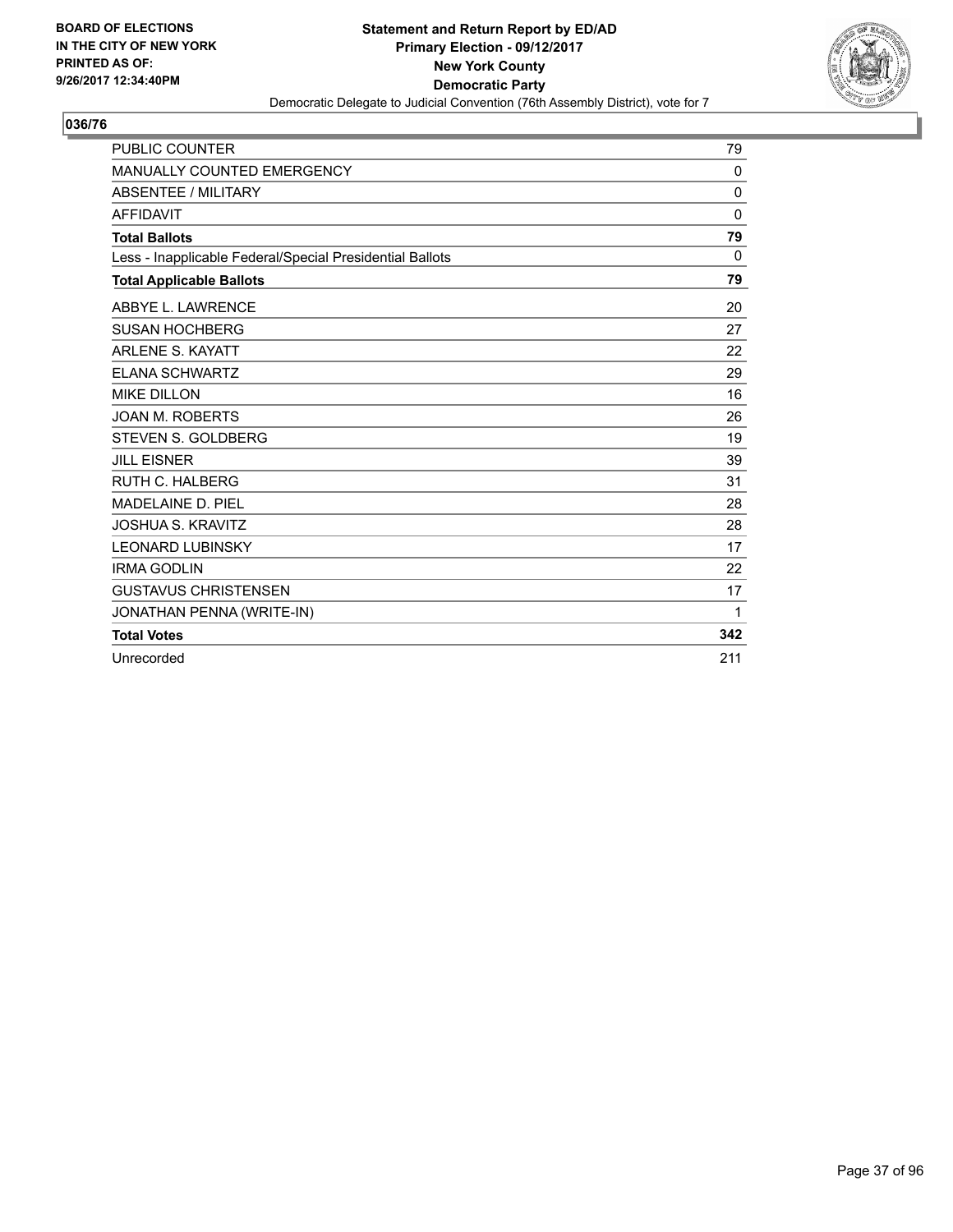

| <b>PUBLIC COUNTER</b>                                    | 77           |
|----------------------------------------------------------|--------------|
| <b>MANUALLY COUNTED EMERGENCY</b>                        | 0            |
| <b>ABSENTEE / MILITARY</b>                               | 1            |
| <b>AFFIDAVIT</b>                                         | $\mathbf{0}$ |
| <b>Total Ballots</b>                                     | 78           |
| Less - Inapplicable Federal/Special Presidential Ballots | 0            |
| <b>Total Applicable Ballots</b>                          | 78           |
| ABBYE L. LAWRENCE                                        | 18           |
| <b>SUSAN HOCHBERG</b>                                    | 32           |
| <b>ARLENE S. KAYATT</b>                                  | 25           |
| <b>ELANA SCHWARTZ</b>                                    | 29           |
| <b>MIKE DILLON</b>                                       | 18           |
| <b>JOAN M. ROBERTS</b>                                   | 22           |
| <b>STEVEN S. GOLDBERG</b>                                | 18           |
| <b>JILL EISNER</b>                                       | 39           |
| <b>RUTH C. HALBERG</b>                                   | 30           |
| <b>MADELAINE D. PIEL</b>                                 | 26           |
| <b>JOSHUA S. KRAVITZ</b>                                 | 30           |
| <b>LEONARD LUBINSKY</b>                                  | 27           |
| <b>IRMA GODLIN</b>                                       | 25           |
| <b>GUSTAVUS CHRISTENSEN</b>                              | 20           |
| <b>Total Votes</b>                                       | 359          |
| Unrecorded                                               | 187          |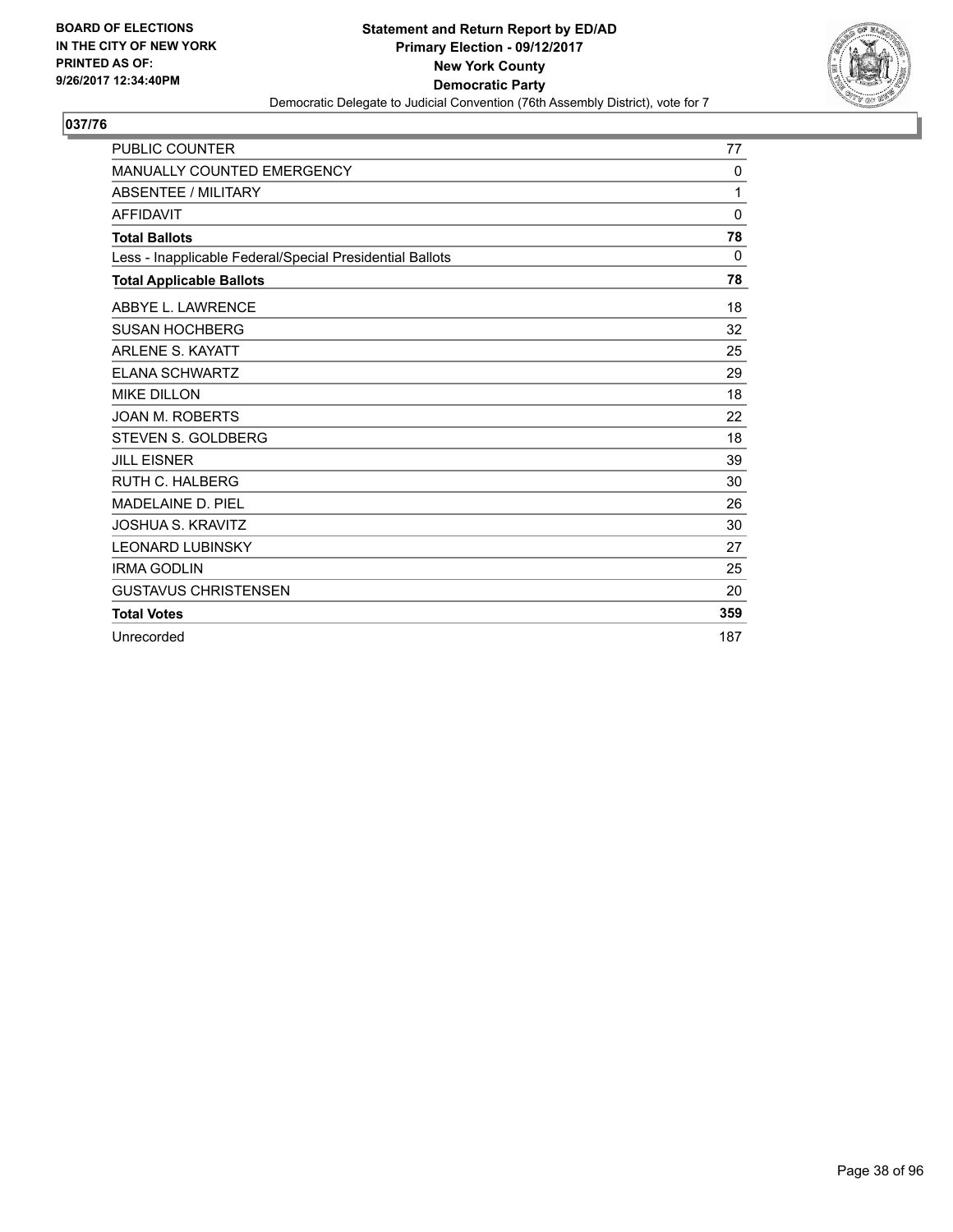

| <b>PUBLIC COUNTER</b>                                    | 83       |
|----------------------------------------------------------|----------|
| MANUALLY COUNTED EMERGENCY                               | 0        |
| <b>ABSENTEE / MILITARY</b>                               | 5        |
| <b>AFFIDAVIT</b>                                         | 1        |
| <b>Total Ballots</b>                                     | 89       |
| Less - Inapplicable Federal/Special Presidential Ballots | $\Omega$ |
| <b>Total Applicable Ballots</b>                          | 89       |
| ABBYE L. LAWRENCE                                        | 22       |
| <b>SUSAN HOCHBERG</b>                                    | 30       |
| <b>ARLENE S. KAYATT</b>                                  | 22       |
| <b>ELANA SCHWARTZ</b>                                    | 28       |
| <b>MIKE DILLON</b>                                       | 16       |
| <b>JOAN M. ROBERTS</b>                                   | 22       |
| <b>STEVEN S. GOLDBERG</b>                                | 22       |
| <b>JILL EISNER</b>                                       | 34       |
| <b>RUTH C. HALBERG</b>                                   | 27       |
| MADELAINE D. PIEL                                        | 19       |
| <b>JOSHUA S. KRAVITZ</b>                                 | 25       |
| <b>LEONARD LUBINSKY</b>                                  | 22       |
| <b>IRMA GODLIN</b>                                       | 20       |
| <b>GUSTAVUS CHRISTENSEN</b>                              | 14       |
| <b>GREGORY LANDAHL (WRITE-IN)</b>                        | 1        |
| <b>Total Votes</b>                                       | 324      |
| Unrecorded                                               | 299      |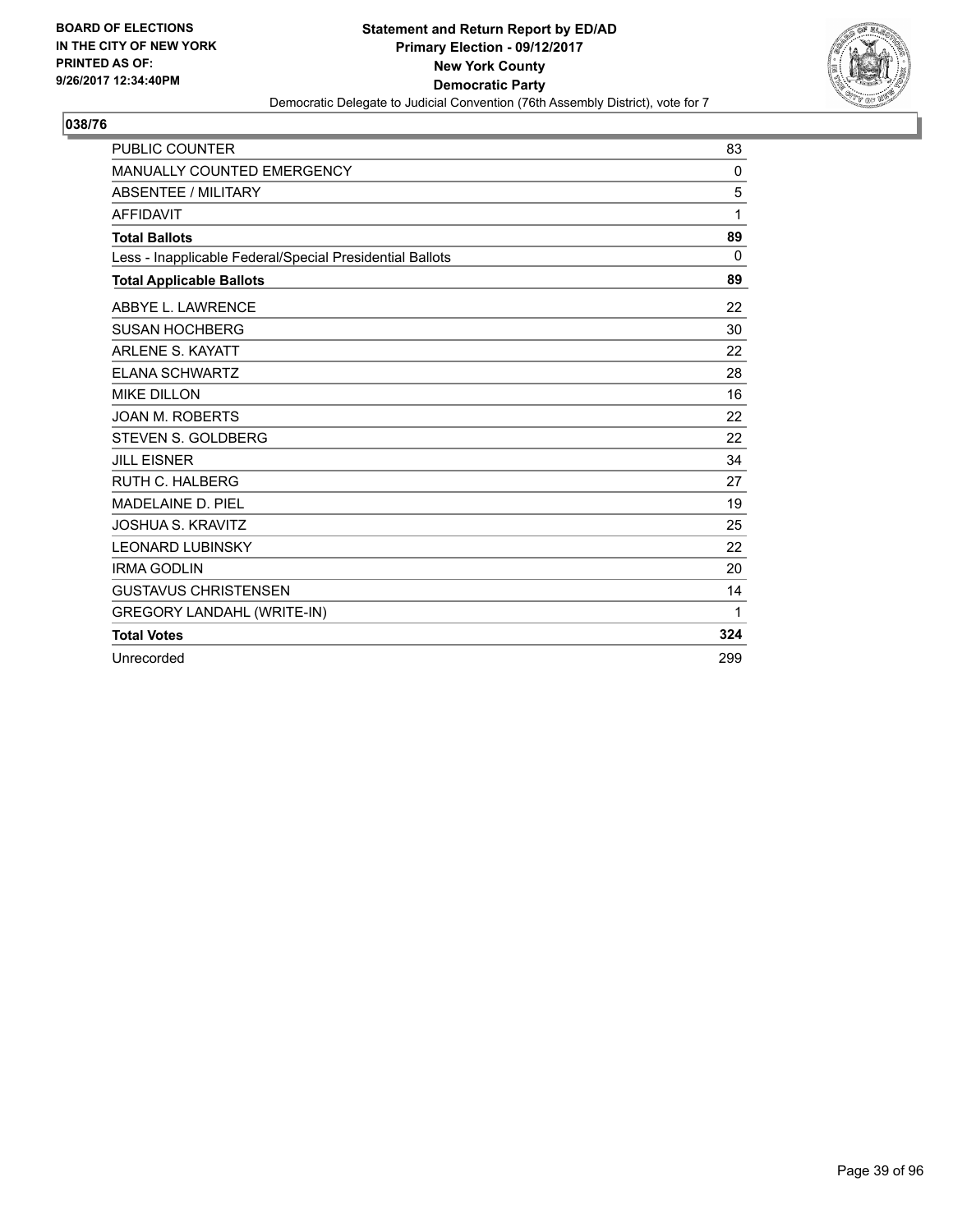

| <b>PUBLIC COUNTER</b>                                    | 65       |
|----------------------------------------------------------|----------|
| <b>MANUALLY COUNTED EMERGENCY</b>                        | $\Omega$ |
| <b>ABSENTEE / MILITARY</b>                               | 6        |
| <b>AFFIDAVIT</b>                                         | $\Omega$ |
| <b>Total Ballots</b>                                     | 71       |
| Less - Inapplicable Federal/Special Presidential Ballots | $\Omega$ |
| <b>Total Applicable Ballots</b>                          | 71       |
| ABBYE L. LAWRENCE                                        | 31       |
| <b>SUSAN HOCHBERG</b>                                    | 38       |
| <b>ARLENE S. KAYATT</b>                                  | 28       |
| <b>ELANA SCHWARTZ</b>                                    | 37       |
| <b>MIKE DILLON</b>                                       | 31       |
| <b>JOAN M. ROBERTS</b>                                   | 39       |
| <b>STEVEN S. GOLDBERG</b>                                | 37       |
| <b>JILL EISNER</b>                                       | 23       |
| <b>RUTH C. HALBERG</b>                                   | 21       |
| MADELAINE D. PIEL                                        | 16       |
| <b>JOSHUA S. KRAVITZ</b>                                 | 22       |
| <b>LEONARD LUBINSKY</b>                                  | 15       |
| <b>IRMA GODLIN</b>                                       | 13       |
| <b>GUSTAVUS CHRISTENSEN</b>                              | 13       |
| <b>Total Votes</b>                                       | 364      |
| Unrecorded                                               | 133      |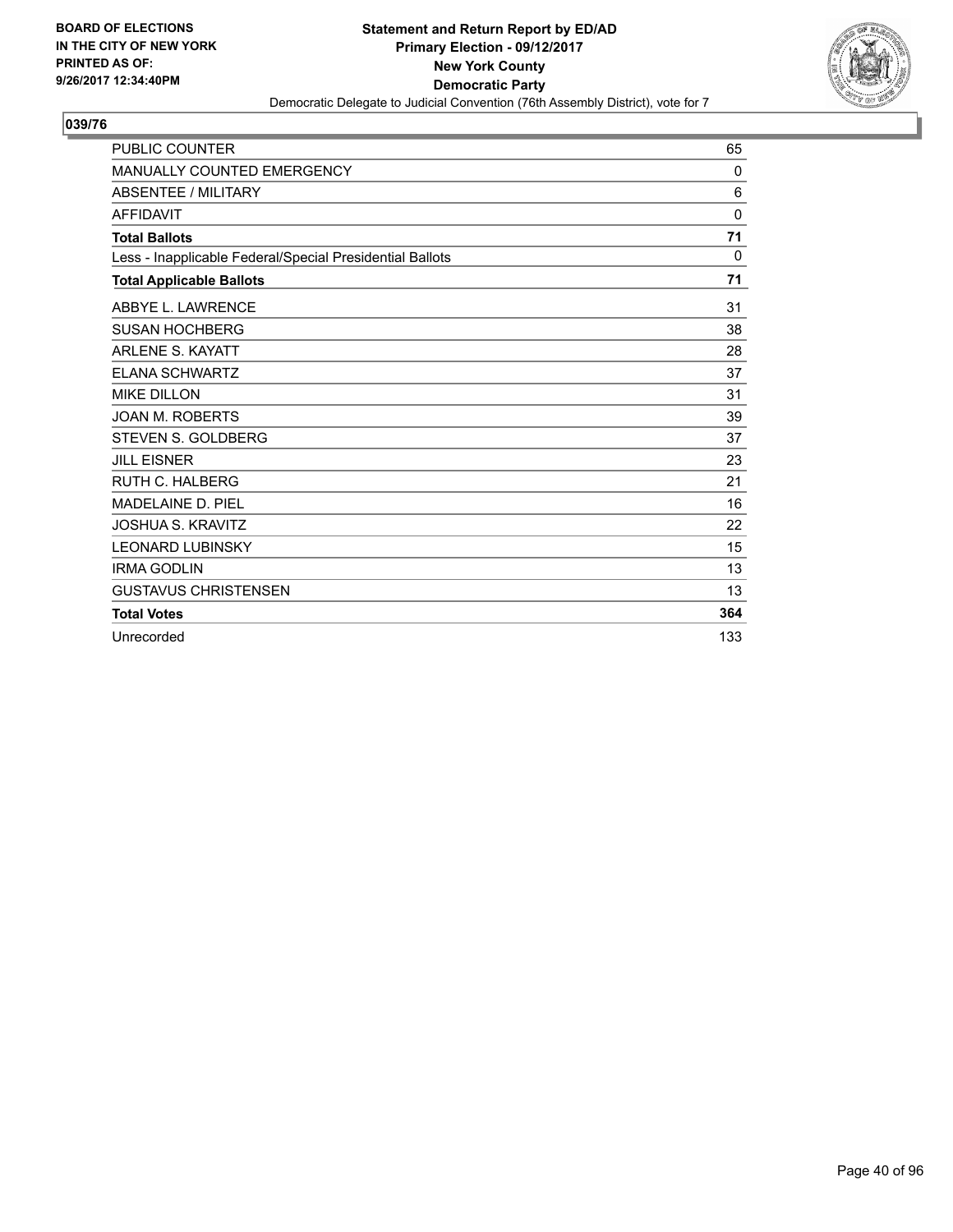

| <b>PUBLIC COUNTER</b>                                    | 112            |
|----------------------------------------------------------|----------------|
| <b>MANUALLY COUNTED EMERGENCY</b>                        | 0              |
| <b>ABSENTEE / MILITARY</b>                               | $\overline{2}$ |
| <b>AFFIDAVIT</b>                                         | $\mathbf{0}$   |
| <b>Total Ballots</b>                                     | 114            |
| Less - Inapplicable Federal/Special Presidential Ballots | $\mathbf{0}$   |
| <b>Total Applicable Ballots</b>                          | 114            |
| ABBYE L. LAWRENCE                                        | 33             |
| <b>SUSAN HOCHBERG</b>                                    | 52             |
| <b>ARLENE S. KAYATT</b>                                  | 37             |
| <b>ELANA SCHWARTZ</b>                                    | 43             |
| <b>MIKE DILLON</b>                                       | 34             |
| <b>JOAN M. ROBERTS</b>                                   | 43             |
| STEVEN S. GOLDBERG                                       | 27             |
| <b>JILL EISNER</b>                                       | 32             |
| RUTH C. HALBERG                                          | 24             |
| MADELAINE D. PIEL                                        | 28             |
| <b>JOSHUA S. KRAVITZ</b>                                 | 30             |
| <b>LEONARD LUBINSKY</b>                                  | 10             |
| <b>IRMA GODLIN</b>                                       | 22             |
| <b>GUSTAVUS CHRISTENSEN</b>                              | 16             |
| <b>Total Votes</b>                                       | 431            |
| Unrecorded                                               | 367            |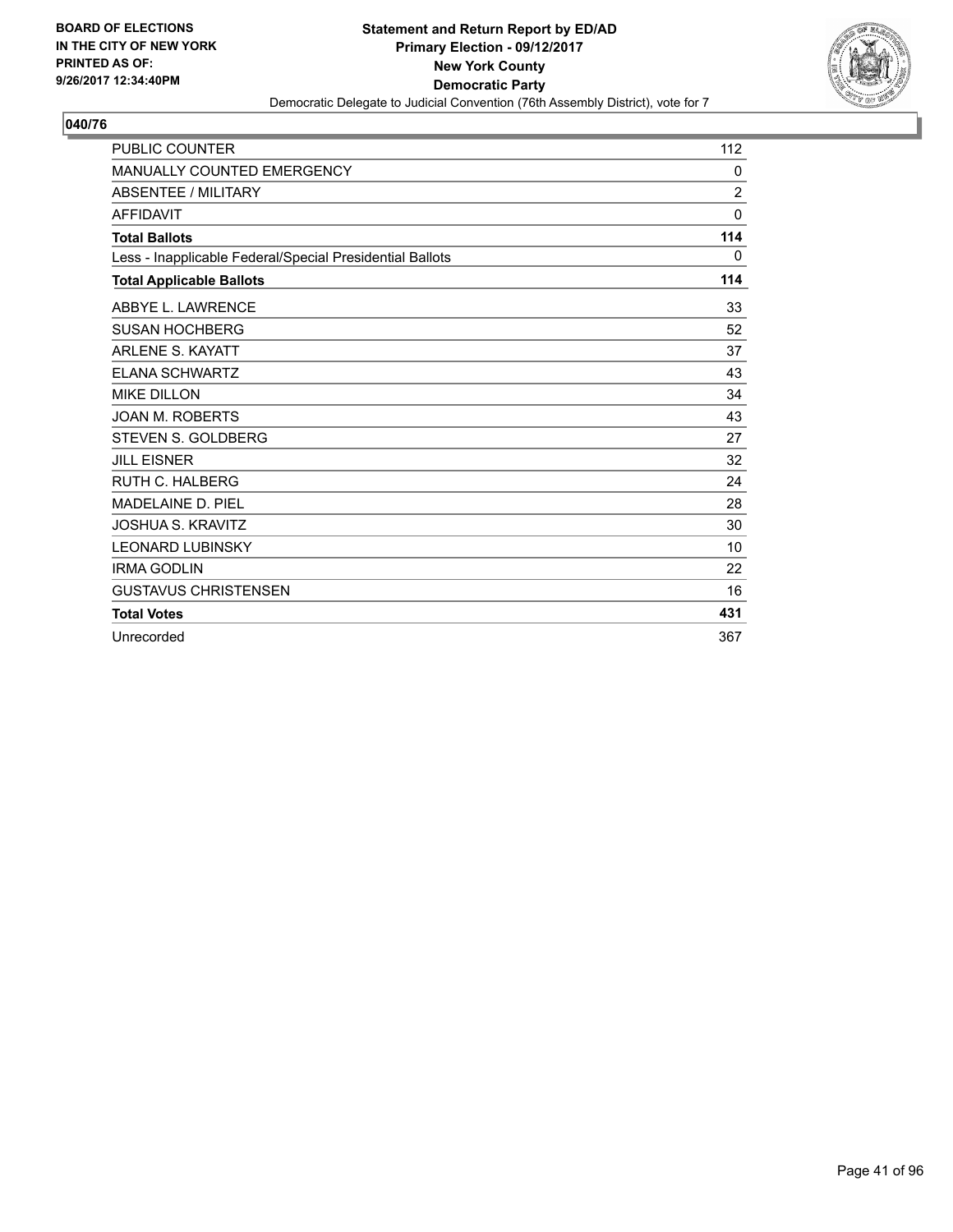

| <b>PUBLIC COUNTER</b>                                    | 107 |
|----------------------------------------------------------|-----|
| <b>MANUALLY COUNTED EMERGENCY</b>                        | 0   |
| <b>ABSENTEE / MILITARY</b>                               | 1   |
| <b>AFFIDAVIT</b>                                         | 1   |
| <b>Total Ballots</b>                                     | 109 |
| Less - Inapplicable Federal/Special Presidential Ballots | 0   |
| <b>Total Applicable Ballots</b>                          | 109 |
| ABBYE L. LAWRENCE                                        | 37  |
| <b>SUSAN HOCHBERG</b>                                    | 45  |
| <b>ARLENE S. KAYATT</b>                                  | 34  |
| <b>ELANA SCHWARTZ</b>                                    | 40  |
| <b>MIKE DILLON</b>                                       | 35  |
| <b>JOAN M. ROBERTS</b>                                   | 30  |
| <b>STEVEN S. GOLDBERG</b>                                | 32  |
| <b>JILL EISNER</b>                                       | 32  |
| <b>RUTH C. HALBERG</b>                                   | 30  |
| <b>MADELAINE D. PIEL</b>                                 | 36  |
| <b>JOSHUA S. KRAVITZ</b>                                 | 37  |
| <b>LEONARD LUBINSKY</b>                                  | 20  |
| <b>IRMA GODLIN</b>                                       | 21  |
| <b>GUSTAVUS CHRISTENSEN</b>                              | 21  |
| <b>Total Votes</b>                                       | 450 |
| Unrecorded                                               | 313 |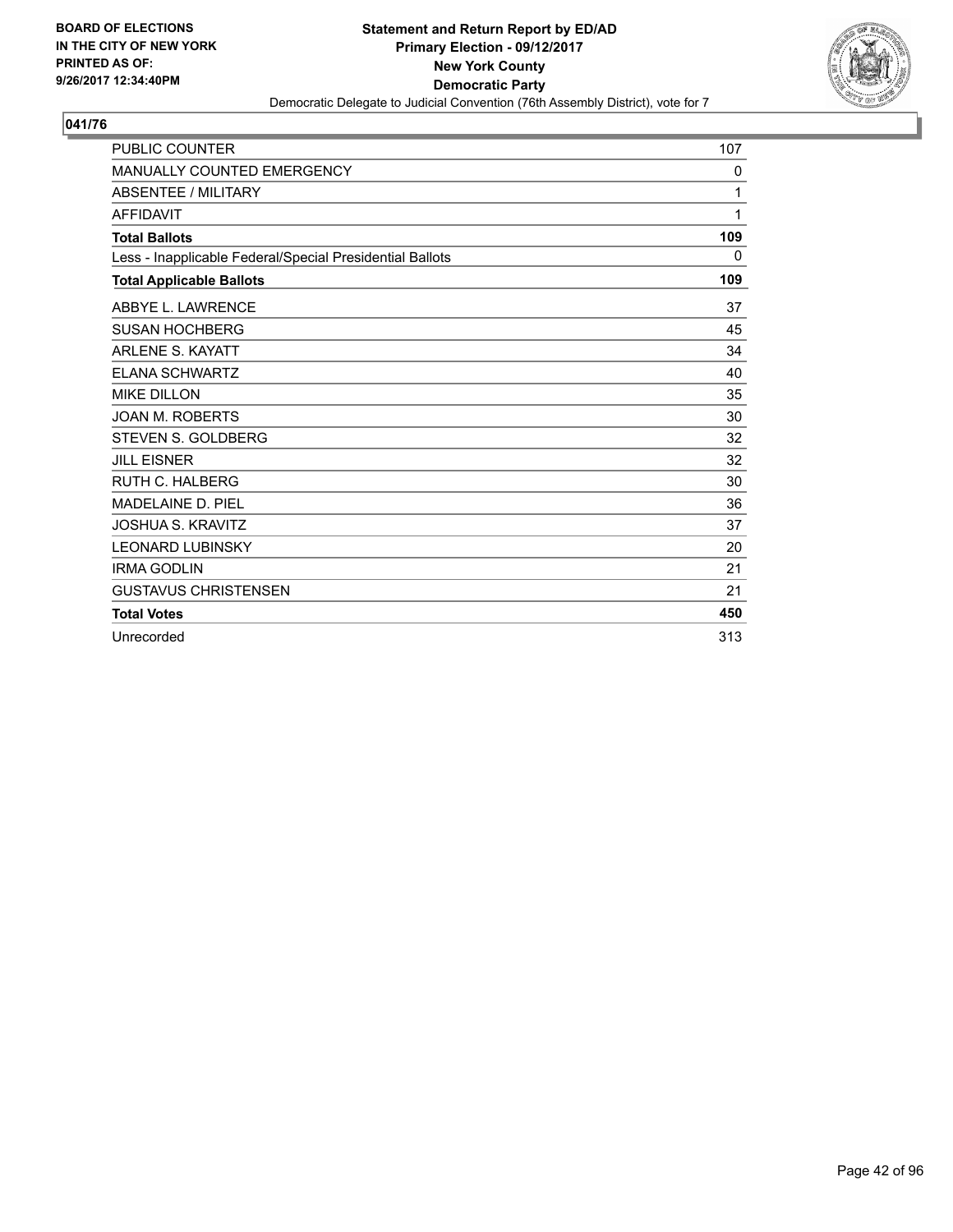

| <b>PUBLIC COUNTER</b>                                    | 120          |
|----------------------------------------------------------|--------------|
| <b>MANUALLY COUNTED EMERGENCY</b>                        | 0            |
| <b>ABSENTEE / MILITARY</b>                               | 4            |
| <b>AFFIDAVIT</b>                                         | $\mathbf{0}$ |
| <b>Total Ballots</b>                                     | 124          |
| Less - Inapplicable Federal/Special Presidential Ballots | 0            |
| <b>Total Applicable Ballots</b>                          | 124          |
| ABBYE L. LAWRENCE                                        | 39           |
| <b>SUSAN HOCHBERG</b>                                    | 56           |
| <b>ARLENE S. KAYATT</b>                                  | 42           |
| <b>ELANA SCHWARTZ</b>                                    | 52           |
| <b>MIKE DILLON</b>                                       | 40           |
| <b>JOAN M. ROBERTS</b>                                   | 45           |
| <b>STEVEN S. GOLDBERG</b>                                | 48           |
| <b>JILL EISNER</b>                                       | 59           |
| <b>RUTH C. HALBERG</b>                                   | 47           |
| <b>MADELAINE D. PIEL</b>                                 | 44           |
| <b>JOSHUA S. KRAVITZ</b>                                 | 57           |
| <b>LEONARD LUBINSKY</b>                                  | 43           |
| <b>IRMA GODLIN</b>                                       | 46           |
| <b>GUSTAVUS CHRISTENSEN</b>                              | 35           |
| <b>Total Votes</b>                                       | 653          |
| Unrecorded                                               | 215          |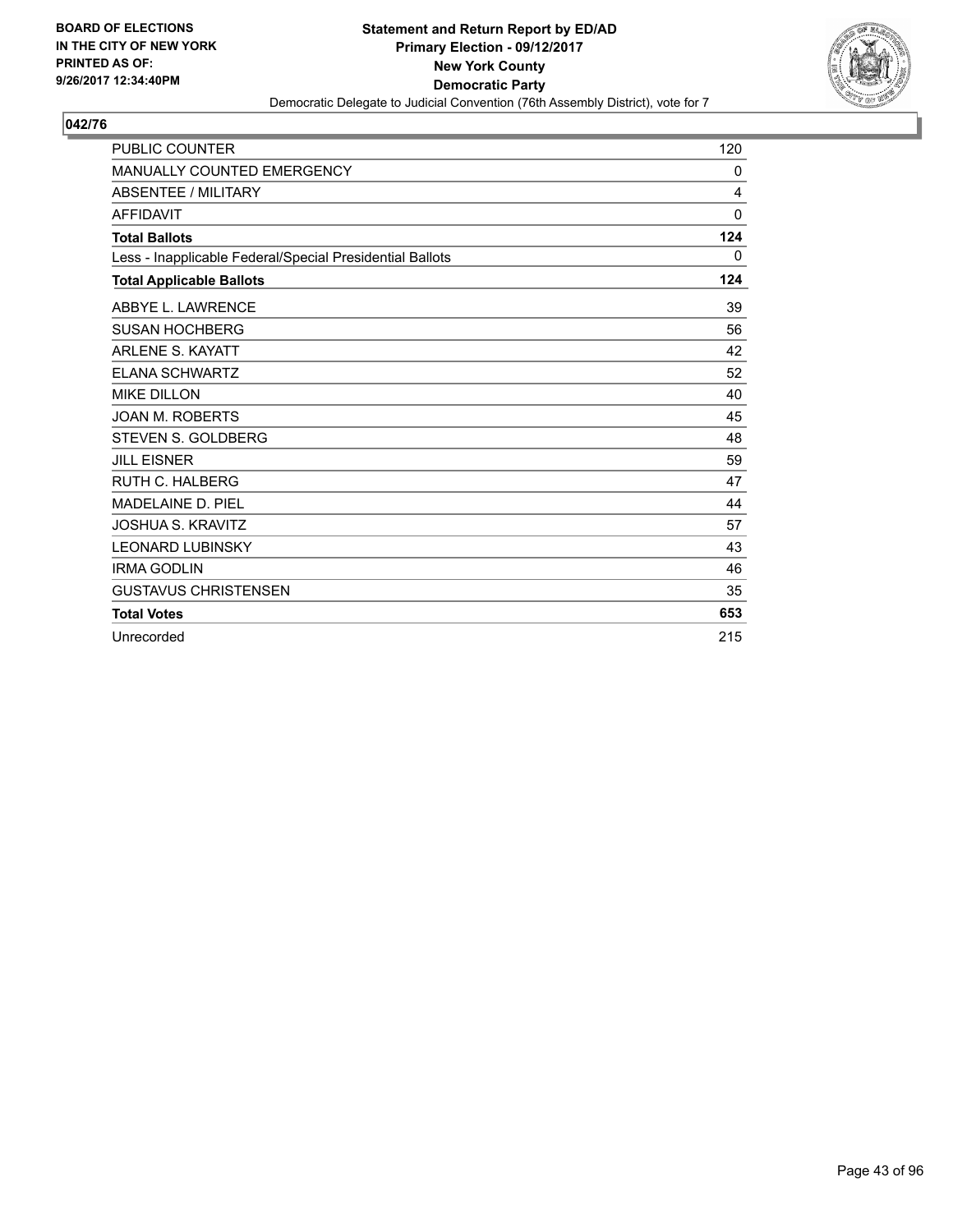

| <b>PUBLIC COUNTER</b>                                    | 83             |
|----------------------------------------------------------|----------------|
| <b>MANUALLY COUNTED EMERGENCY</b>                        | $\Omega$       |
| <b>ABSENTEE / MILITARY</b>                               | $\overline{2}$ |
| <b>AFFIDAVIT</b>                                         | $\mathbf{0}$   |
| <b>Total Ballots</b>                                     | 85             |
| Less - Inapplicable Federal/Special Presidential Ballots | $\Omega$       |
| <b>Total Applicable Ballots</b>                          | 85             |
| ABBYE L. LAWRENCE                                        | 18             |
| <b>SUSAN HOCHBERG</b>                                    | 26             |
| <b>ARLENE S. KAYATT</b>                                  | 14             |
| <b>ELANA SCHWARTZ</b>                                    | 24             |
| <b>MIKE DILLON</b>                                       | 15             |
| <b>JOAN M. ROBERTS</b>                                   | 21             |
| <b>STEVEN S. GOLDBERG</b>                                | 24             |
| <b>JILL EISNER</b>                                       | 36             |
| <b>RUTH C. HALBERG</b>                                   | 24             |
| <b>MADELAINE D. PIEL</b>                                 | 30             |
| <b>JOSHUA S. KRAVITZ</b>                                 | 40             |
| <b>LEONARD LUBINSKY</b>                                  | 24             |
| <b>IRMA GODLIN</b>                                       | 21             |
| <b>GUSTAVUS CHRISTENSEN</b>                              | 22             |
| <b>Total Votes</b>                                       | 339            |
| Unrecorded                                               | 256            |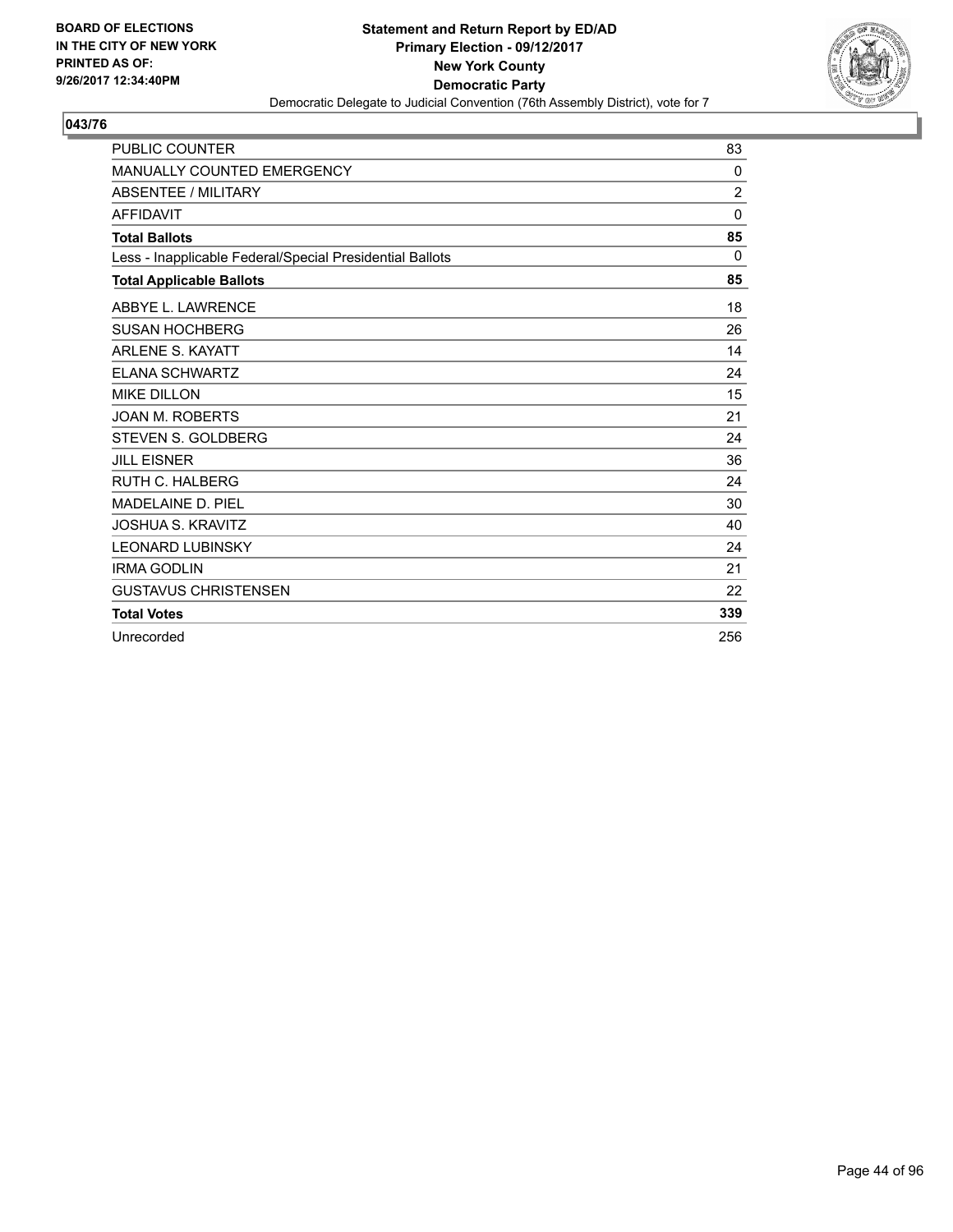

| <b>PUBLIC COUNTER</b>                                    | 97           |
|----------------------------------------------------------|--------------|
| <b>MANUALLY COUNTED EMERGENCY</b>                        | $\mathbf{0}$ |
| <b>ABSENTEE / MILITARY</b>                               | 0            |
| <b>AFFIDAVIT</b>                                         | 1            |
| <b>Total Ballots</b>                                     | 98           |
| Less - Inapplicable Federal/Special Presidential Ballots | $\Omega$     |
| <b>Total Applicable Ballots</b>                          | 98           |
| ABBYE L. LAWRENCE                                        | 35           |
| <b>SUSAN HOCHBERG</b>                                    | 48           |
| <b>ARLENE S. KAYATT</b>                                  | 31           |
| <b>ELANA SCHWARTZ</b>                                    | 44           |
| <b>MIKE DILLON</b>                                       | 30           |
| <b>JOAN M. ROBERTS</b>                                   | 36           |
| <b>STEVEN S. GOLDBERG</b>                                | 35           |
| <b>JILL EISNER</b>                                       | 42           |
| <b>RUTH C. HALBERG</b>                                   | 34           |
| <b>MADELAINE D. PIEL</b>                                 | 24           |
| <b>JOSHUA S. KRAVITZ</b>                                 | 38           |
| <b>LEONARD LUBINSKY</b>                                  | 26           |
| <b>IRMA GODLIN</b>                                       | 30           |
| <b>GUSTAVUS CHRISTENSEN</b>                              | 21           |
| <b>Total Votes</b>                                       | 474          |
| Unrecorded                                               | 212          |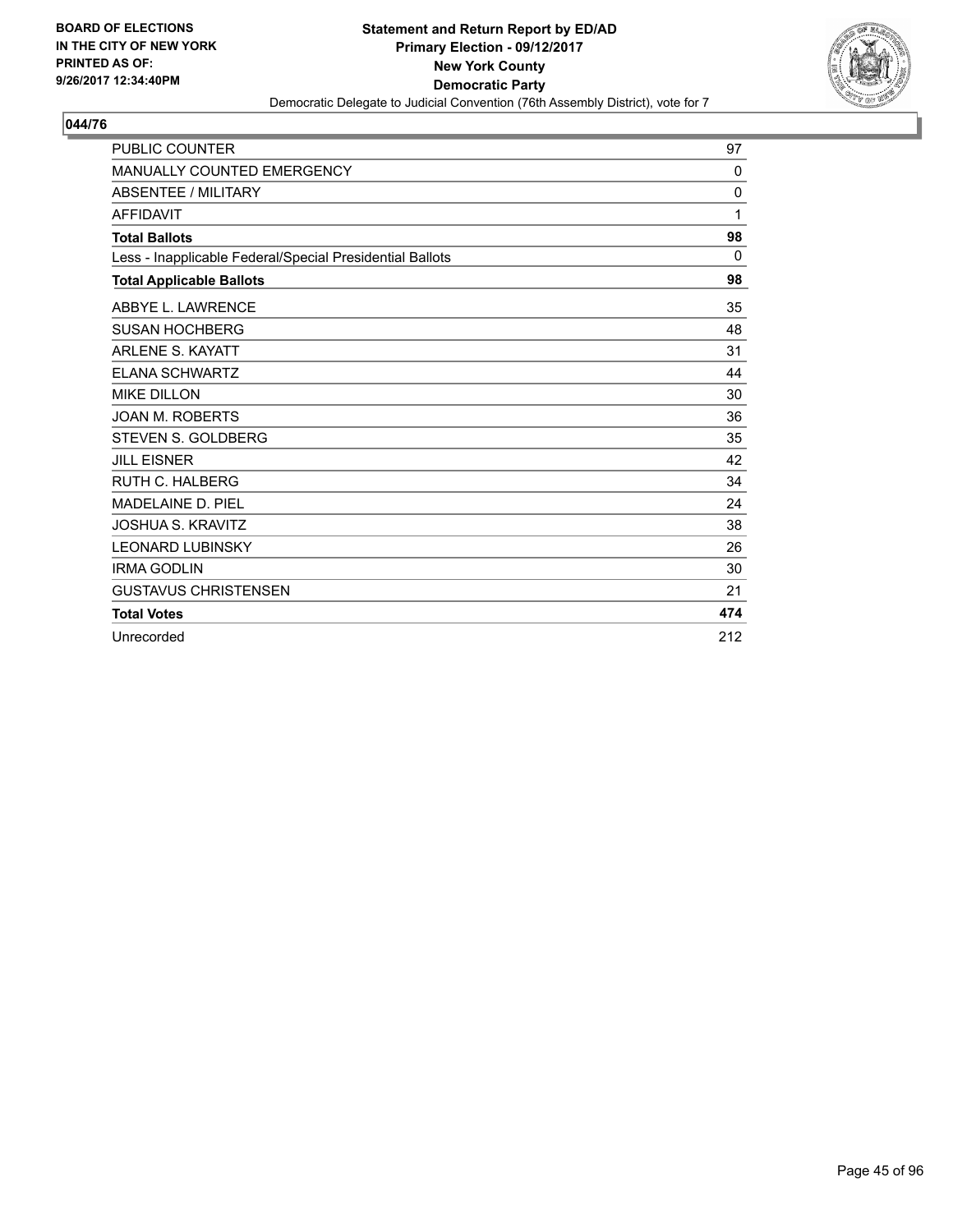

| <b>PUBLIC COUNTER</b>                                    | 65       |
|----------------------------------------------------------|----------|
| <b>MANUALLY COUNTED EMERGENCY</b>                        | 0        |
| <b>ABSENTEE / MILITARY</b>                               | $\Omega$ |
| <b>AFFIDAVIT</b>                                         | 1        |
| <b>Total Ballots</b>                                     | 66       |
| Less - Inapplicable Federal/Special Presidential Ballots | 0        |
| <b>Total Applicable Ballots</b>                          | 66       |
| ABBYE L. LAWRENCE                                        | 20       |
| <b>SUSAN HOCHBERG</b>                                    | 30       |
| <b>ARLENE S. KAYATT</b>                                  | 18       |
| <b>ELANA SCHWARTZ</b>                                    | 28       |
| <b>MIKE DILLON</b>                                       | 18       |
| <b>JOAN M. ROBERTS</b>                                   | 22       |
| <b>STEVEN S. GOLDBERG</b>                                | 27       |
| <b>JILL EISNER</b>                                       | 28       |
| <b>RUTH C. HALBERG</b>                                   | 23       |
| <b>MADELAINE D. PIEL</b>                                 | 19       |
| <b>JOSHUA S. KRAVITZ</b>                                 | 27       |
| <b>LEONARD LUBINSKY</b>                                  | 16       |
| <b>IRMA GODLIN</b>                                       | 20       |
| <b>GUSTAVUS CHRISTENSEN</b>                              | 17       |
| UNATTRIBUTABLE WRITE-IN (WRITE-IN)                       | 7        |
| <b>Total Votes</b>                                       | 320      |
| Unrecorded                                               | 142      |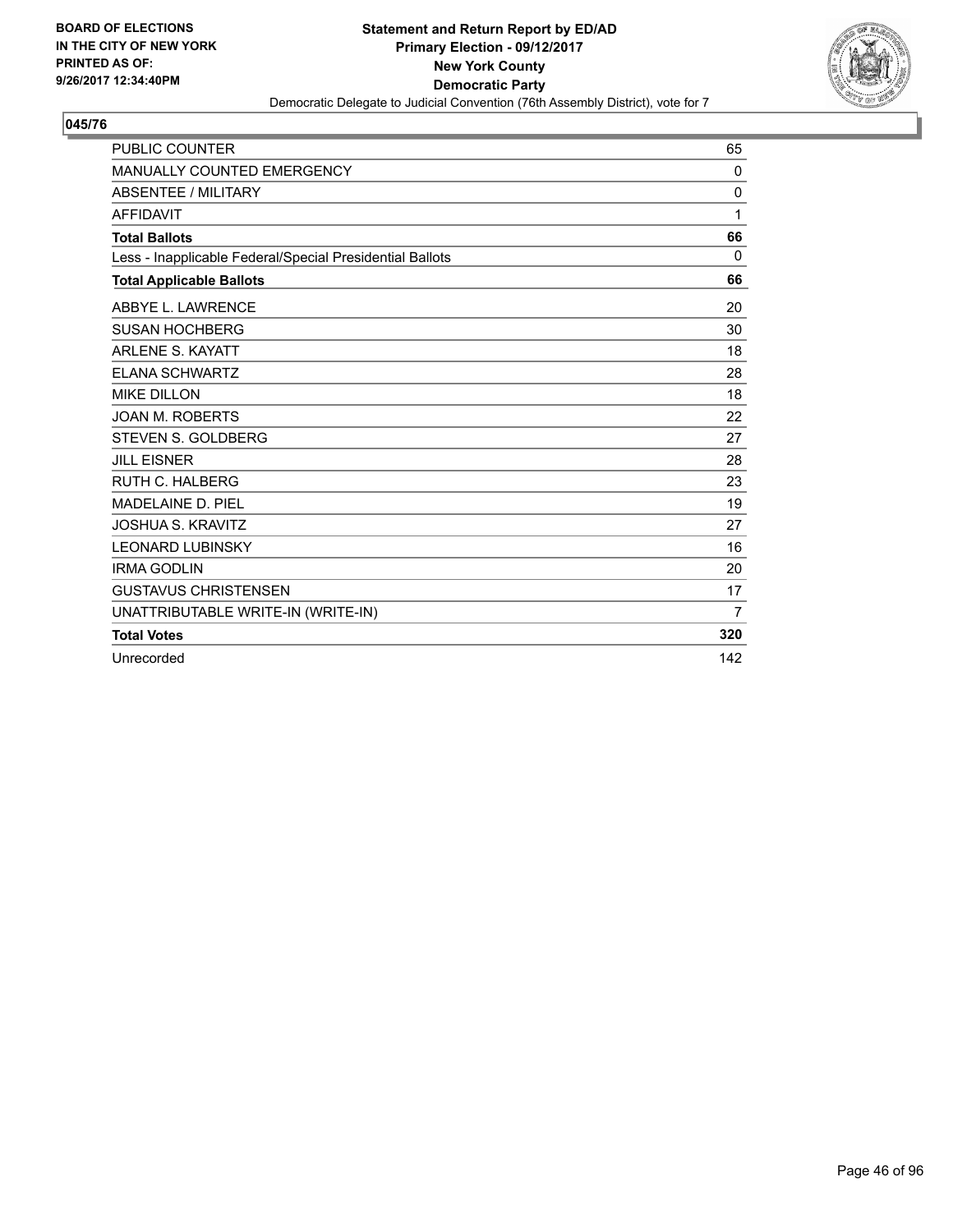

| <b>PUBLIC COUNTER</b>                                    | 82             |
|----------------------------------------------------------|----------------|
| <b>MANUALLY COUNTED EMERGENCY</b>                        | $\mathbf{0}$   |
| ABSENTEE / MILITARY                                      | $\overline{2}$ |
| <b>AFFIDAVIT</b>                                         | $\mathbf{0}$   |
| <b>Total Ballots</b>                                     | 84             |
| Less - Inapplicable Federal/Special Presidential Ballots | $\Omega$       |
| <b>Total Applicable Ballots</b>                          | 84             |
| ABBYE L. LAWRENCE                                        | 31             |
| <b>SUSAN HOCHBERG</b>                                    | 38             |
| <b>ARLENE S. KAYATT</b>                                  | 34             |
| <b>ELANA SCHWARTZ</b>                                    | 35             |
| <b>MIKE DILLON</b>                                       | 31             |
| <b>JOAN M. ROBERTS</b>                                   | 39             |
| <b>STEVEN S. GOLDBERG</b>                                | 29             |
| <b>JILL EISNER</b>                                       | 27             |
| <b>RUTH C. HALBERG</b>                                   | 20             |
| <b>MADELAINE D. PIEL</b>                                 | 21             |
| <b>JOSHUA S. KRAVITZ</b>                                 | 22             |
| <b>LEONARD LUBINSKY</b>                                  | 14             |
| <b>IRMA GODLIN</b>                                       | 18             |
| <b>GUSTAVUS CHRISTENSEN</b>                              | 19             |
| <b>Total Votes</b>                                       | 378            |
| Unrecorded                                               | 210            |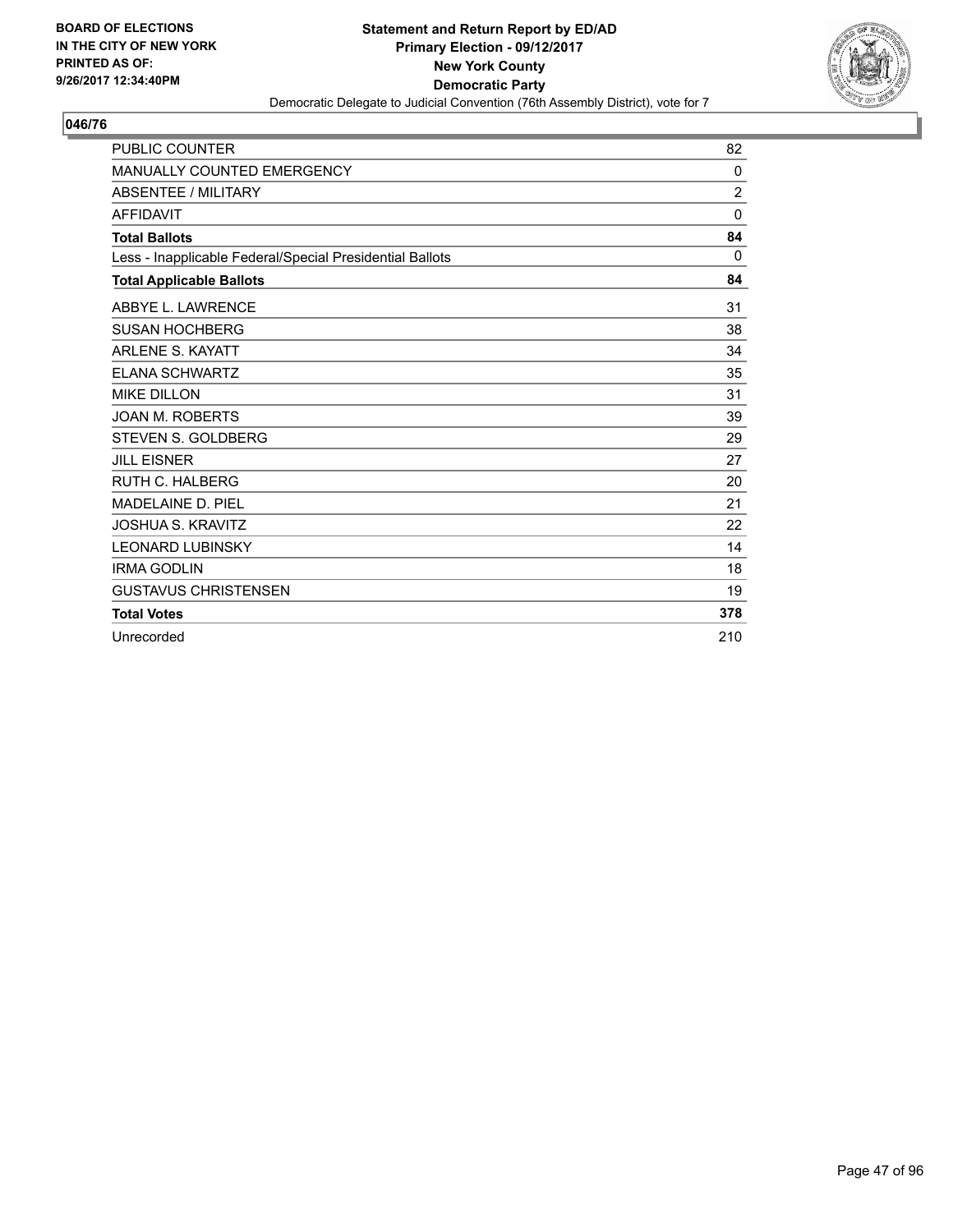

| <b>PUBLIC COUNTER</b>                                    | 43             |
|----------------------------------------------------------|----------------|
| <b>MANUALLY COUNTED EMERGENCY</b>                        | $\Omega$       |
| <b>ABSENTEE / MILITARY</b>                               | 4              |
| <b>AFFIDAVIT</b>                                         | $\overline{2}$ |
| <b>Total Ballots</b>                                     | 49             |
| Less - Inapplicable Federal/Special Presidential Ballots | $\Omega$       |
| <b>Total Applicable Ballots</b>                          | 49             |
| ABBYE L. LAWRENCE                                        | 20             |
| <b>SUSAN HOCHBERG</b>                                    | 25             |
| <b>ARLENE S. KAYATT</b>                                  | 16             |
| <b>ELANA SCHWARTZ</b>                                    | 19             |
| <b>MIKE DILLON</b>                                       | 19             |
| <b>JOAN M. ROBERTS</b>                                   | 18             |
| <b>STEVEN S. GOLDBERG</b>                                | 22             |
| <b>JILL EISNER</b>                                       | 19             |
| <b>RUTH C. HALBERG</b>                                   | 18             |
| <b>MADELAINE D. PIEL</b>                                 | 12             |
| <b>JOSHUA S. KRAVITZ</b>                                 | 20             |
| <b>LEONARD LUBINSKY</b>                                  | 8              |
| <b>IRMA GODLIN</b>                                       | 10             |
| <b>GUSTAVUS CHRISTENSEN</b>                              | 11             |
| <b>Total Votes</b>                                       | 237            |
| Unrecorded                                               | 106            |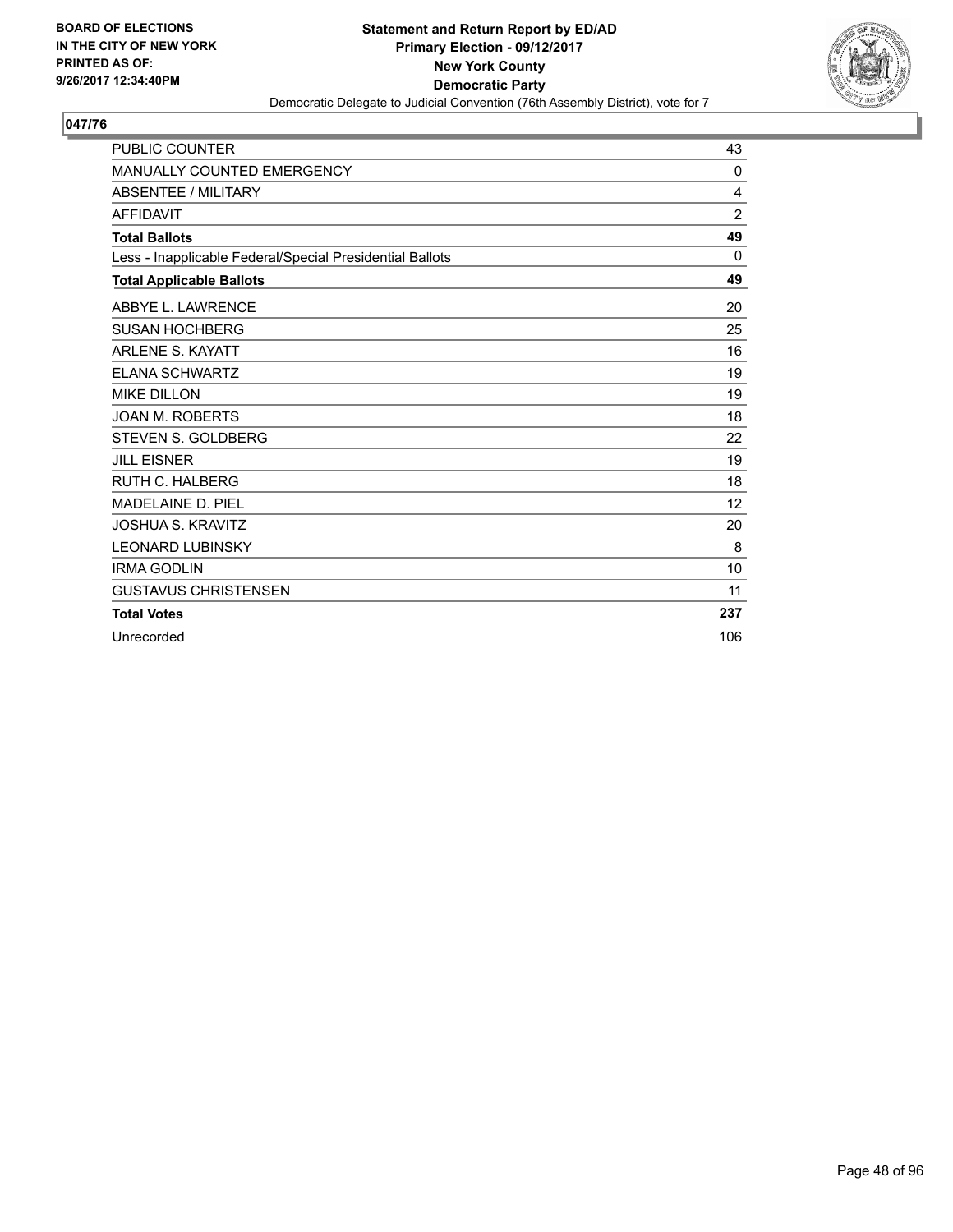

| <b>PUBLIC COUNTER</b>                                    | 111            |
|----------------------------------------------------------|----------------|
| <b>MANUALLY COUNTED EMERGENCY</b>                        | 0              |
| <b>ABSENTEE / MILITARY</b>                               | $\overline{2}$ |
| <b>AFFIDAVIT</b>                                         | $\mathbf{0}$   |
| <b>Total Ballots</b>                                     | 113            |
| Less - Inapplicable Federal/Special Presidential Ballots | 0              |
| <b>Total Applicable Ballots</b>                          | 113            |
| ABBYE L. LAWRENCE                                        | 35             |
| <b>SUSAN HOCHBERG</b>                                    | 48             |
| <b>ARLENE S. KAYATT</b>                                  | 37             |
| <b>ELANA SCHWARTZ</b>                                    | 43             |
| <b>MIKE DILLON</b>                                       | 34             |
| <b>JOAN M. ROBERTS</b>                                   | 36             |
| STEVEN S. GOLDBERG                                       | 36             |
| <b>JILL EISNER</b>                                       | 50             |
| RUTH C. HALBERG                                          | 35             |
| <b>MADELAINE D. PIEL</b>                                 | 36             |
| <b>JOSHUA S. KRAVITZ</b>                                 | 49             |
| <b>LEONARD LUBINSKY</b>                                  | 29             |
| <b>IRMA GODLIN</b>                                       | 37             |
| <b>GUSTAVUS CHRISTENSEN</b>                              | 34             |
| <b>Total Votes</b>                                       | 539            |
| Unrecorded                                               | 252            |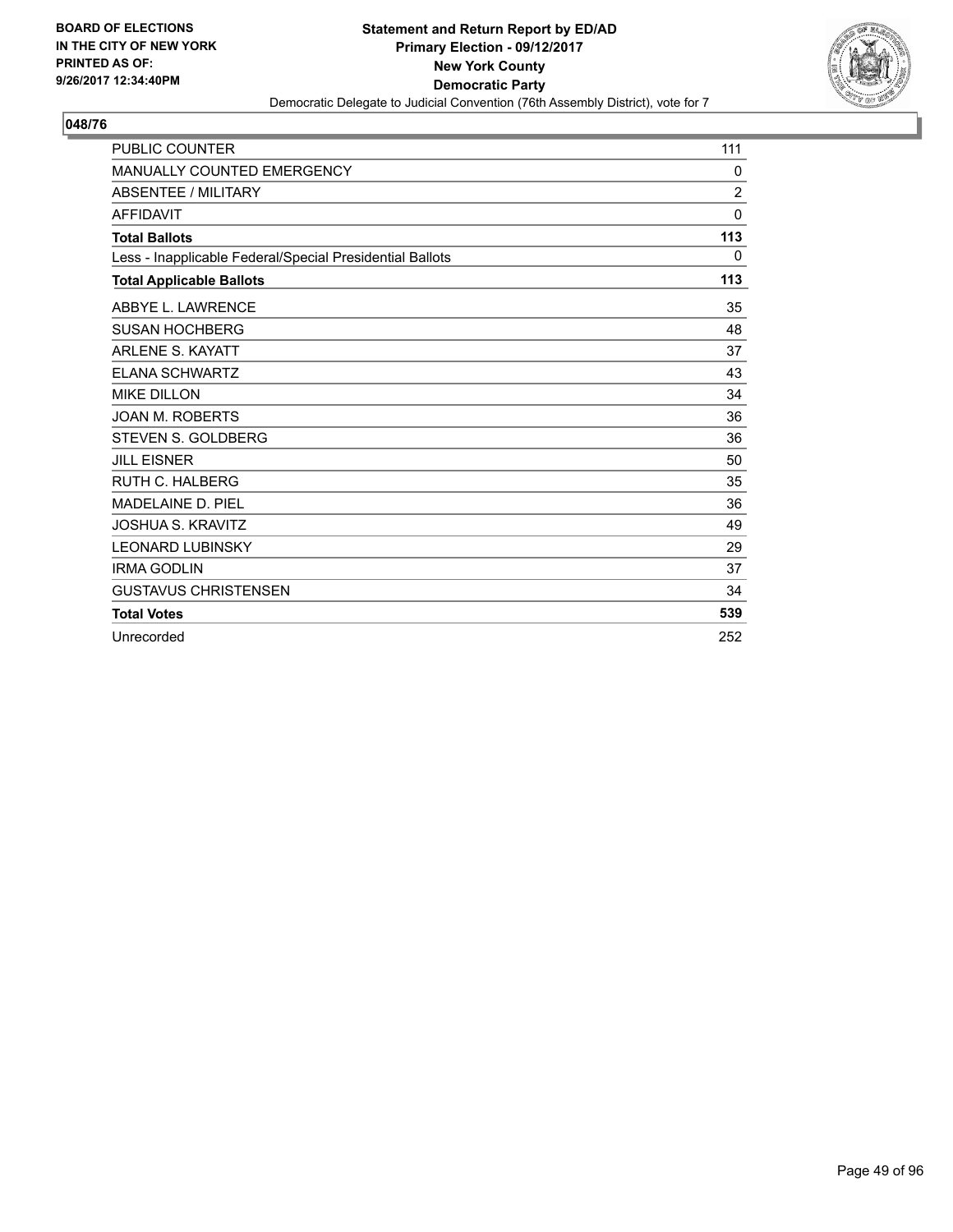

| <b>PUBLIC COUNTER</b>                                    | 103            |
|----------------------------------------------------------|----------------|
| MANUALLY COUNTED EMERGENCY                               | 0              |
| <b>ABSENTEE / MILITARY</b>                               | $\overline{2}$ |
| <b>AFFIDAVIT</b>                                         | $\Omega$       |
| <b>Total Ballots</b>                                     | 105            |
| Less - Inapplicable Federal/Special Presidential Ballots | 0              |
| <b>Total Applicable Ballots</b>                          | 105            |
| ABBYE L. LAWRENCE                                        | 31             |
| <b>SUSAN HOCHBERG</b>                                    | 43             |
| <b>ARLENE S. KAYATT</b>                                  | 33             |
| <b>ELANA SCHWARTZ</b>                                    | 34             |
| <b>MIKE DILLON</b>                                       | 25             |
| <b>JOAN M. ROBERTS</b>                                   | 38             |
| STEVEN S. GOLDBERG                                       | 30             |
| <b>JILL EISNER</b>                                       | 42             |
| <b>RUTH C. HALBERG</b>                                   | 39             |
| <b>MADELAINE D. PIEL</b>                                 | 36             |
| <b>JOSHUA S. KRAVITZ</b>                                 | 44             |
| <b>LEONARD LUBINSKY</b>                                  | 22             |
| <b>IRMA GODLIN</b>                                       | 29             |
| <b>GUSTAVUS CHRISTENSEN</b>                              | 34             |
| EMMA KOMLOS-HROBSKY (WRITE-IN)                           | 1              |
| MATTHEW KICKS (WRITE-IN)                                 | 1              |
| <b>Total Votes</b>                                       | 482            |
| Unrecorded                                               | 253            |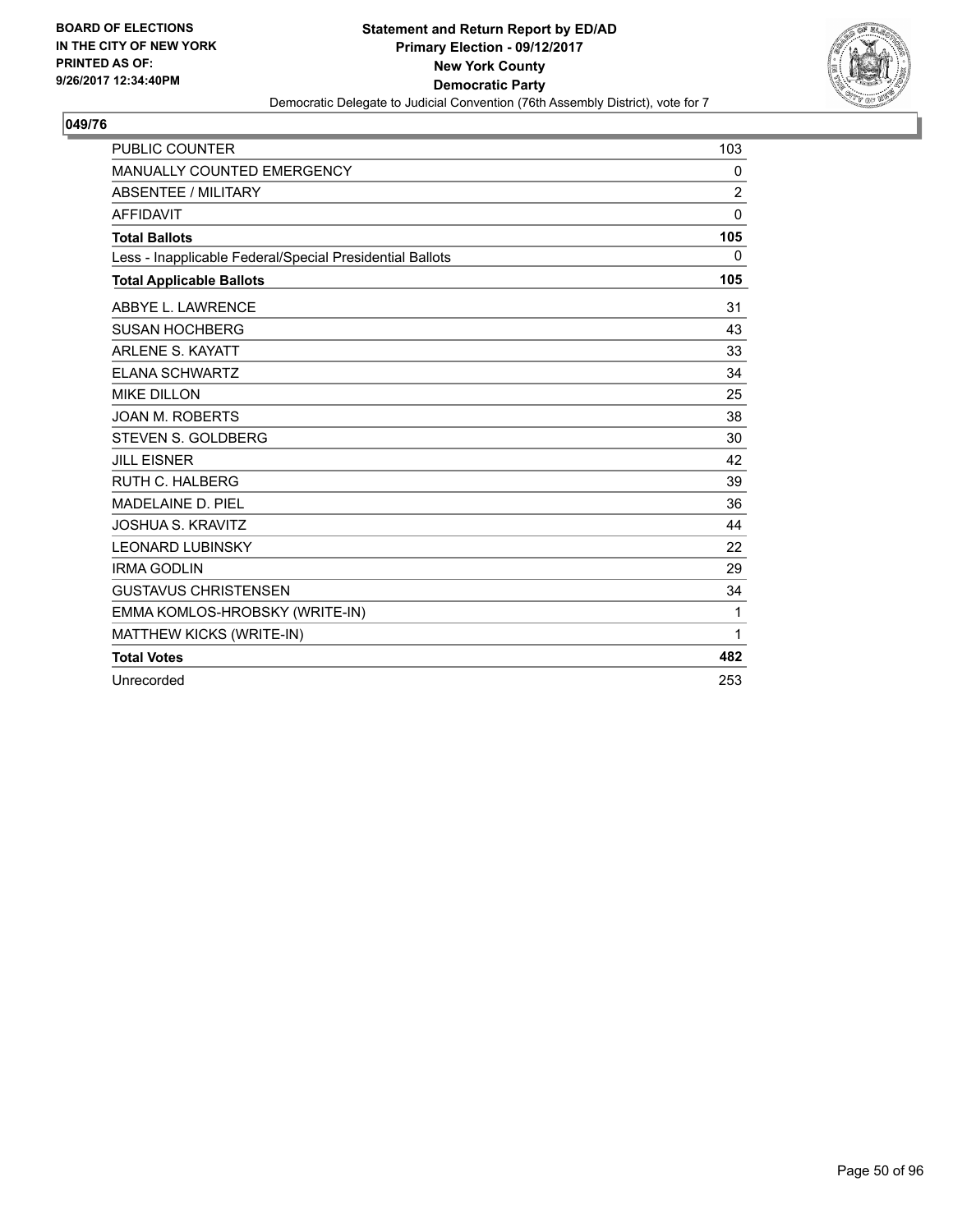

| <b>PUBLIC COUNTER</b>                                    | 101          |
|----------------------------------------------------------|--------------|
| <b>MANUALLY COUNTED EMERGENCY</b>                        | 0            |
| ABSENTEE / MILITARY                                      | 1            |
| <b>AFFIDAVIT</b>                                         | $\mathbf{0}$ |
| <b>Total Ballots</b>                                     | 102          |
| Less - Inapplicable Federal/Special Presidential Ballots | 0            |
| <b>Total Applicable Ballots</b>                          | 102          |
| ABBYE L. LAWRENCE                                        | 29           |
| <b>SUSAN HOCHBERG</b>                                    | 36           |
| <b>ARLENE S. KAYATT</b>                                  | 30           |
| <b>ELANA SCHWARTZ</b>                                    | 30           |
| <b>MIKE DILLON</b>                                       | 28           |
| <b>JOAN M. ROBERTS</b>                                   | 40           |
| <b>STEVEN S. GOLDBERG</b>                                | 19           |
| <b>JILL EISNER</b>                                       | 38           |
| <b>RUTH C. HALBERG</b>                                   | 25           |
| <b>MADELAINE D. PIEL</b>                                 | 28           |
| <b>JOSHUA S. KRAVITZ</b>                                 | 34           |
| <b>LEONARD LUBINSKY</b>                                  | 21           |
| <b>IRMA GODLIN</b>                                       | 17           |
| <b>GUSTAVUS CHRISTENSEN</b>                              | 20           |
| <b>Total Votes</b>                                       | 395          |
| Unrecorded                                               | 319          |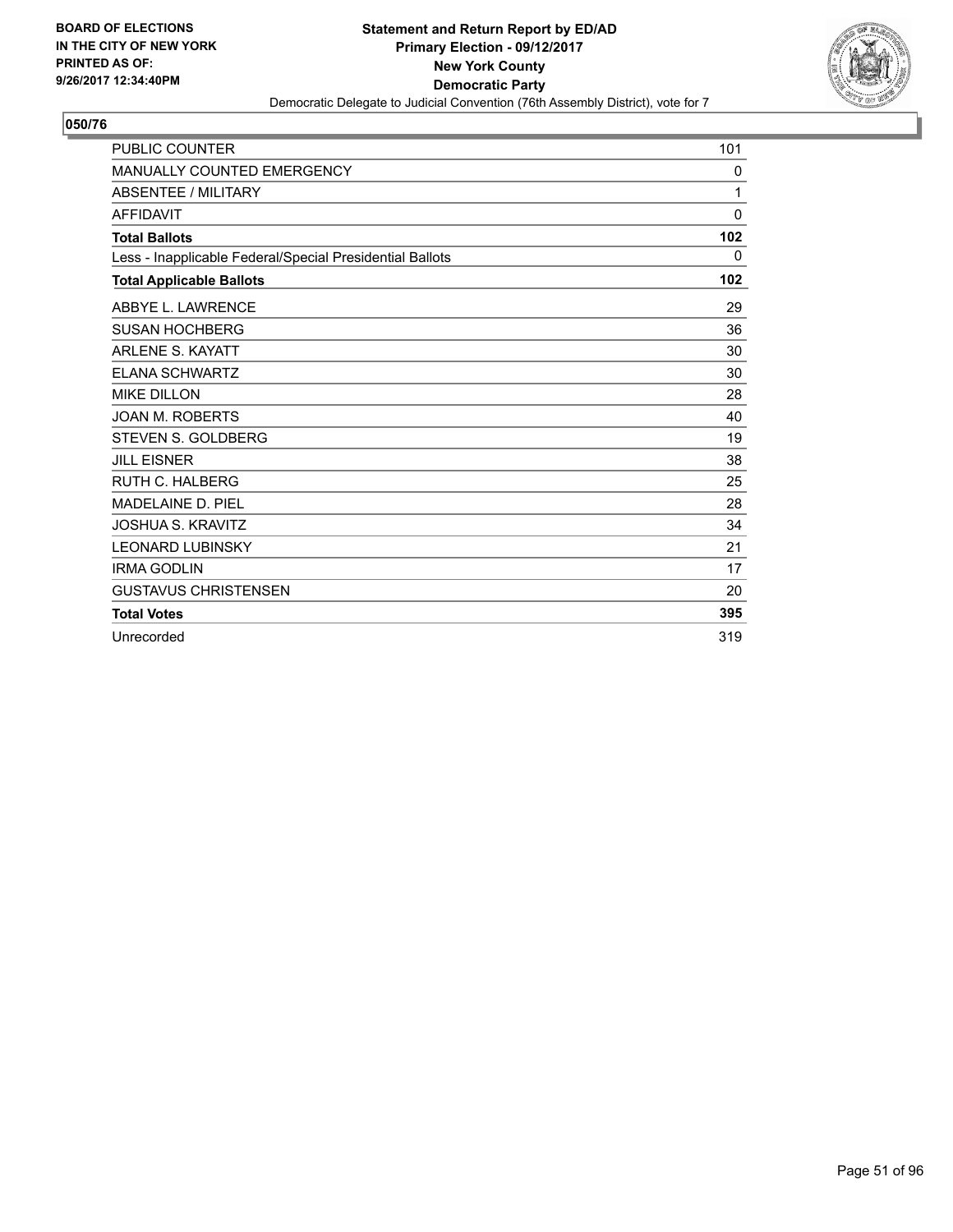

| <b>PUBLIC COUNTER</b>                                    | 125          |
|----------------------------------------------------------|--------------|
| <b>MANUALLY COUNTED EMERGENCY</b>                        | 0            |
| <b>ABSENTEE / MILITARY</b>                               | 1            |
| <b>AFFIDAVIT</b>                                         | $\mathbf{0}$ |
| <b>Total Ballots</b>                                     | 126          |
| Less - Inapplicable Federal/Special Presidential Ballots | 0            |
| <b>Total Applicable Ballots</b>                          | 126          |
| ABBYE L. LAWRENCE                                        | 42           |
| <b>SUSAN HOCHBERG</b>                                    | 62           |
| <b>ARLENE S. KAYATT</b>                                  | 45           |
| <b>ELANA SCHWARTZ</b>                                    | 60           |
| <b>MIKE DILLON</b>                                       | 29           |
| <b>JOAN M. ROBERTS</b>                                   | 45           |
| <b>STEVEN S. GOLDBERG</b>                                | 46           |
| <b>JILL EISNER</b>                                       | 52           |
| <b>RUTH C. HALBERG</b>                                   | 35           |
| <b>MADELAINE D. PIEL</b>                                 | 34           |
| <b>JOSHUA S. KRAVITZ</b>                                 | 43           |
| <b>LEONARD LUBINSKY</b>                                  | 29           |
| <b>IRMA GODLIN</b>                                       | 35           |
| <b>GUSTAVUS CHRISTENSEN</b>                              | 23           |
| <b>Total Votes</b>                                       | 580          |
| Unrecorded                                               | 302          |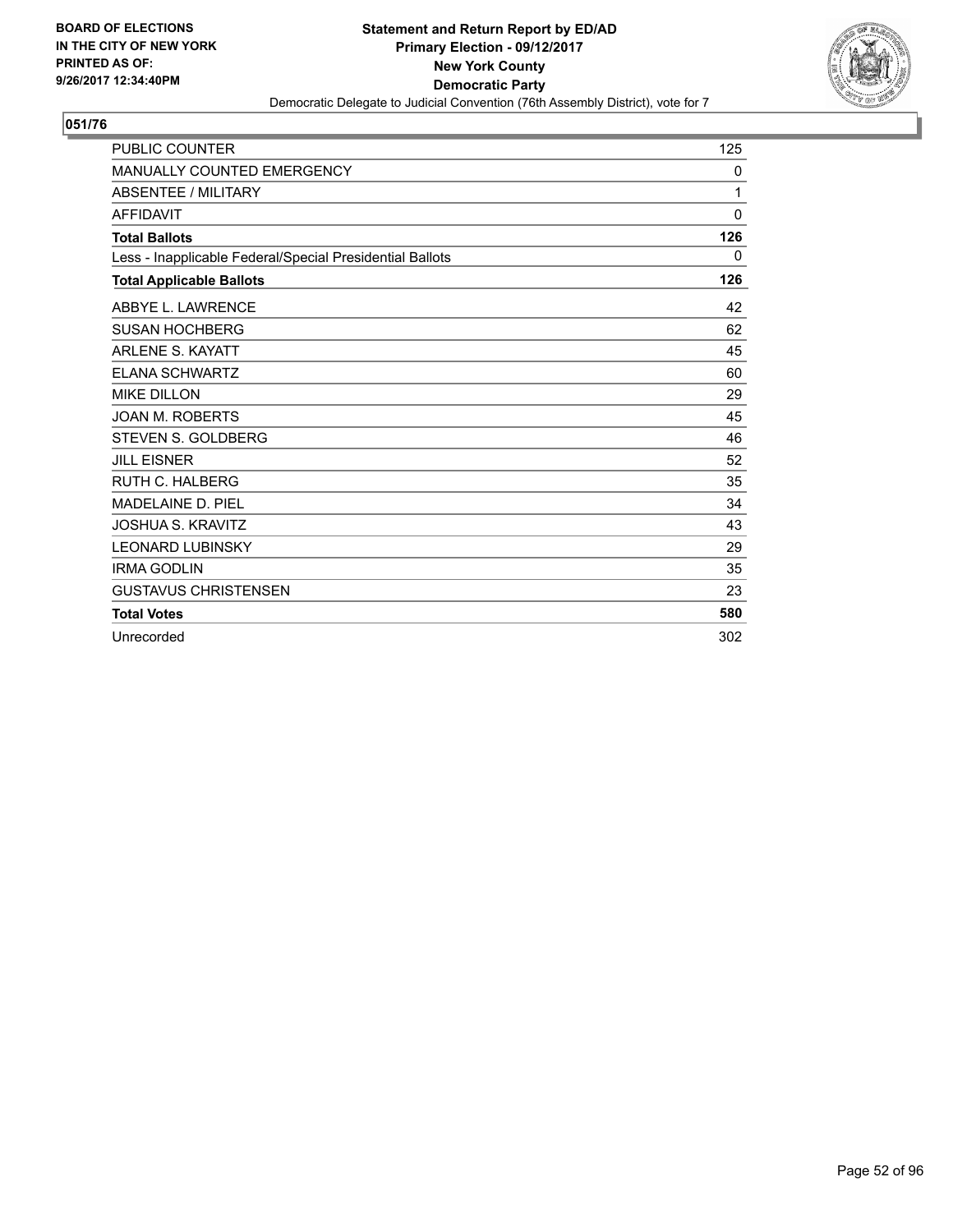

| <b>PUBLIC COUNTER</b>                                    | 110          |
|----------------------------------------------------------|--------------|
| MANUALLY COUNTED EMERGENCY                               | 0            |
| <b>ABSENTEE / MILITARY</b>                               | 5            |
| <b>AFFIDAVIT</b>                                         | 1            |
| <b>Total Ballots</b>                                     | 116          |
| Less - Inapplicable Federal/Special Presidential Ballots | $\mathbf{0}$ |
| <b>Total Applicable Ballots</b>                          | 116          |
| ABBYE L. LAWRENCE                                        | 38           |
| <b>SUSAN HOCHBERG</b>                                    | 57           |
| <b>ARLENE S. KAYATT</b>                                  | 45           |
| <b>ELANA SCHWARTZ</b>                                    | 57           |
| <b>MIKE DILLON</b>                                       | 28           |
| <b>JOAN M. ROBERTS</b>                                   | 46           |
| <b>STEVEN S. GOLDBERG</b>                                | 34           |
| <b>JILL EISNER</b>                                       | 38           |
| RUTH C. HALBERG                                          | 37           |
| MADELAINE D. PIEL                                        | 34           |
| <b>JOSHUA S. KRAVITZ</b>                                 | 36           |
| <b>LEONARD LUBINSKY</b>                                  | 19           |
| <b>IRMA GODLIN</b>                                       | 26           |
| <b>GUSTAVUS CHRISTENSEN</b>                              | 20           |
| ANDREW GALLAGHER (WRITE-IN)                              | 1            |
| ELLEN SAKANY (WRITE-IN)                                  | 1            |
| KATHRYN GALLAGHER (WRITE-IN)                             | 1            |
| MATTHEW KONARY (WRITE-IN)                                | 1            |
| SARAH L. SHORE (WRITE-IN)                                | 1            |
| <b>Total Votes</b>                                       | 520          |
| Unrecorded                                               | 292          |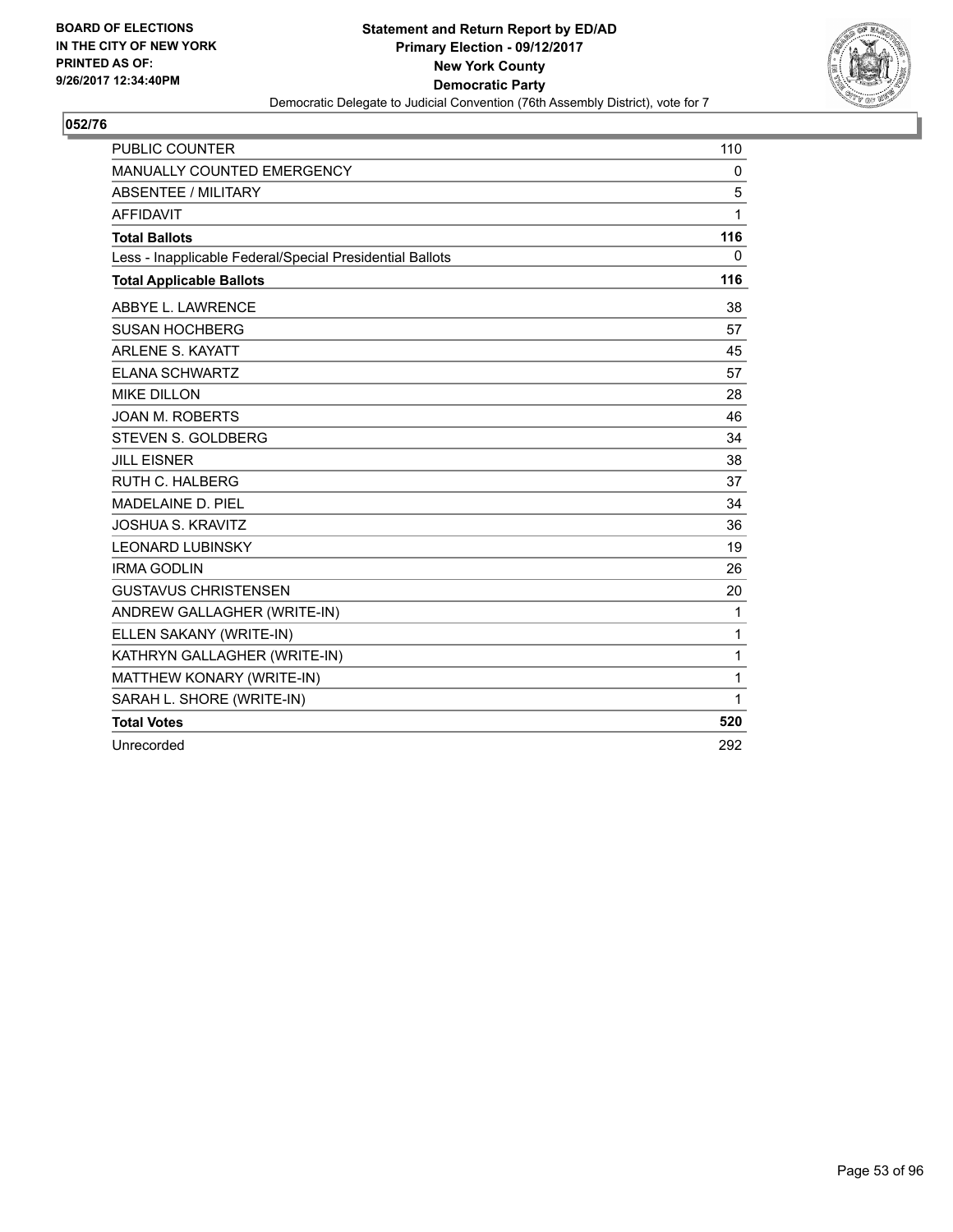

| <b>PUBLIC COUNTER</b>                                    | 84       |
|----------------------------------------------------------|----------|
| <b>MANUALLY COUNTED EMERGENCY</b>                        | $\Omega$ |
| ABSENTEE / MILITARY                                      | 3        |
| <b>AFFIDAVIT</b>                                         | $\Omega$ |
| <b>Total Ballots</b>                                     | 87       |
| Less - Inapplicable Federal/Special Presidential Ballots | 0        |
| <b>Total Applicable Ballots</b>                          | 87       |
| ABBYE L. LAWRENCE                                        | 31       |
| <b>SUSAN HOCHBERG</b>                                    | 38       |
| <b>ARLENE S. KAYATT</b>                                  | 26       |
| <b>ELANA SCHWARTZ</b>                                    | 32       |
| <b>MIKE DILLON</b>                                       | 21       |
| <b>JOAN M. ROBERTS</b>                                   | 30       |
| <b>STEVEN S. GOLDBERG</b>                                | 27       |
| <b>JILL EISNER</b>                                       | 30       |
| <b>RUTH C. HALBERG</b>                                   | 25       |
| <b>MADELAINE D. PIEL</b>                                 | 24       |
| <b>JOSHUA S. KRAVITZ</b>                                 | 26       |
| <b>LEONARD LUBINSKY</b>                                  | 18       |
| <b>IRMA GODLIN</b>                                       | 23       |
| <b>GUSTAVUS CHRISTENSEN</b>                              | 14       |
| <b>Total Votes</b>                                       | 365      |
| Unrecorded                                               | 244      |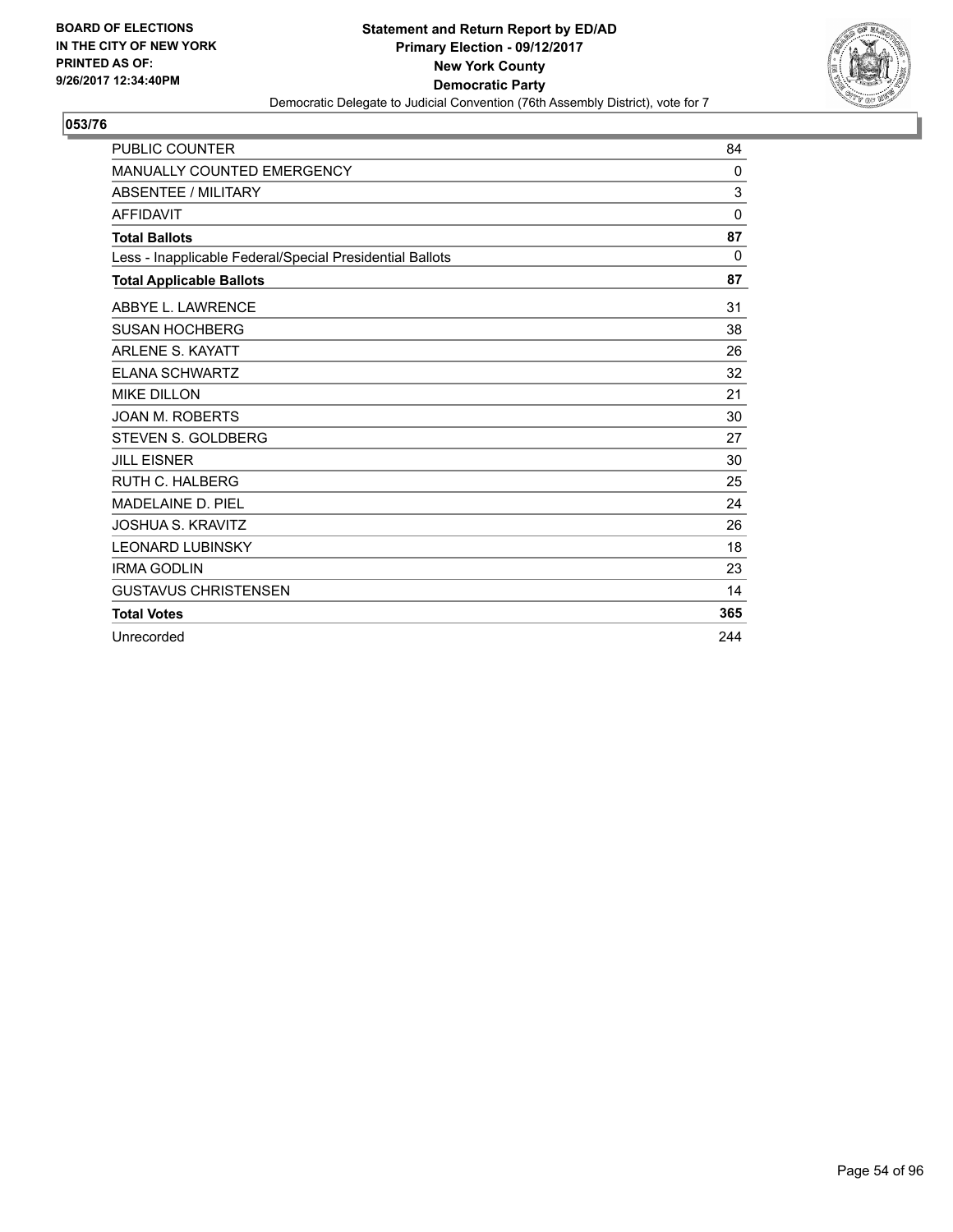

| <b>PUBLIC COUNTER</b>                                    | 106          |
|----------------------------------------------------------|--------------|
| <b>MANUALLY COUNTED EMERGENCY</b>                        | 0            |
| <b>ABSENTEE / MILITARY</b>                               | 5            |
| <b>AFFIDAVIT</b>                                         | $\mathbf{0}$ |
| <b>Total Ballots</b>                                     | 111          |
| Less - Inapplicable Federal/Special Presidential Ballots | 0            |
| <b>Total Applicable Ballots</b>                          | 111          |
| ABBYE L. LAWRENCE                                        | 27           |
| <b>SUSAN HOCHBERG</b>                                    | 44           |
| <b>ARLENE S. KAYATT</b>                                  | 32           |
| <b>ELANA SCHWARTZ</b>                                    | 40           |
| <b>MIKE DILLON</b>                                       | 30           |
| <b>JOAN M. ROBERTS</b>                                   | 32           |
| STEVEN S. GOLDBERG                                       | 30           |
| <b>JILL EISNER</b>                                       | 28           |
| <b>RUTH C. HALBERG</b>                                   | 22           |
| MADELAINE D. PIEL                                        | 29           |
| <b>JOSHUA S. KRAVITZ</b>                                 | 36           |
| <b>LEONARD LUBINSKY</b>                                  | 23           |
| <b>IRMA GODLIN</b>                                       | 27           |
| <b>GUSTAVUS CHRISTENSEN</b>                              | 16           |
| <b>Total Votes</b>                                       | 416          |
| Unrecorded                                               | 361          |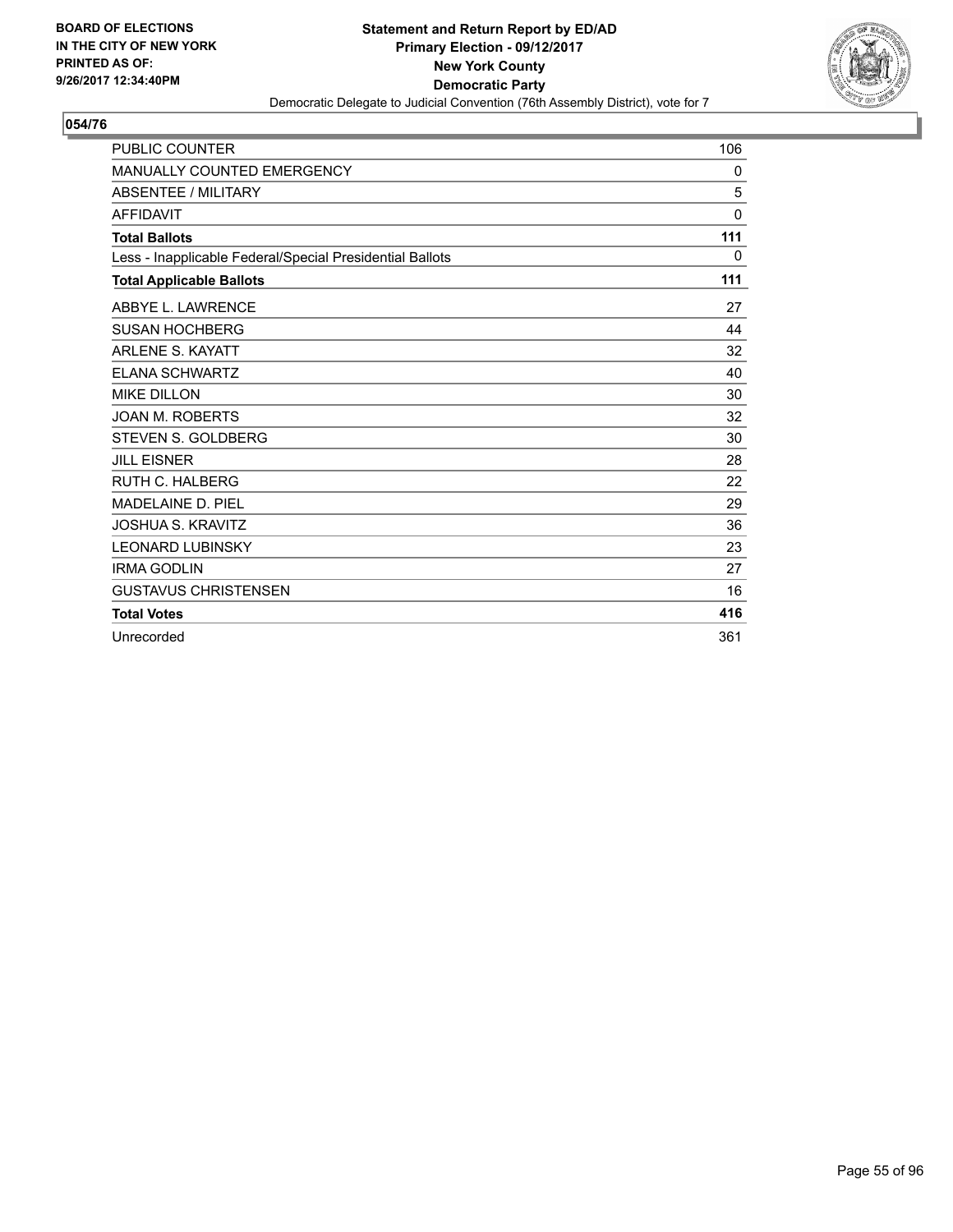

| <b>PUBLIC COUNTER</b>                                    | 166            |
|----------------------------------------------------------|----------------|
| <b>MANUALLY COUNTED EMERGENCY</b>                        | 0              |
| <b>ABSENTEE / MILITARY</b>                               | $\overline{2}$ |
| <b>AFFIDAVIT</b>                                         | 1              |
| <b>Total Ballots</b>                                     | 169            |
| Less - Inapplicable Federal/Special Presidential Ballots | 0              |
| <b>Total Applicable Ballots</b>                          | 169            |
| ABBYE L. LAWRENCE                                        | 45             |
| <b>SUSAN HOCHBERG</b>                                    | 56             |
| <b>ARLENE S. KAYATT</b>                                  | 43             |
| <b>ELANA SCHWARTZ</b>                                    | 56             |
| <b>MIKE DILLON</b>                                       | 38             |
| <b>JOAN M. ROBERTS</b>                                   | 47             |
| <b>STEVEN S. GOLDBERG</b>                                | 38             |
| <b>JILL EISNER</b>                                       | 61             |
| <b>RUTH C. HALBERG</b>                                   | 43             |
| <b>MADELAINE D. PIEL</b>                                 | 42             |
| <b>JOSHUA S. KRAVITZ</b>                                 | 96             |
| <b>LEONARD LUBINSKY</b>                                  | 36             |
| <b>IRMA GODLIN</b>                                       | 41             |
| <b>GUSTAVUS CHRISTENSEN</b>                              | 30             |
| <b>Total Votes</b>                                       | 672            |
| Unrecorded                                               | 511            |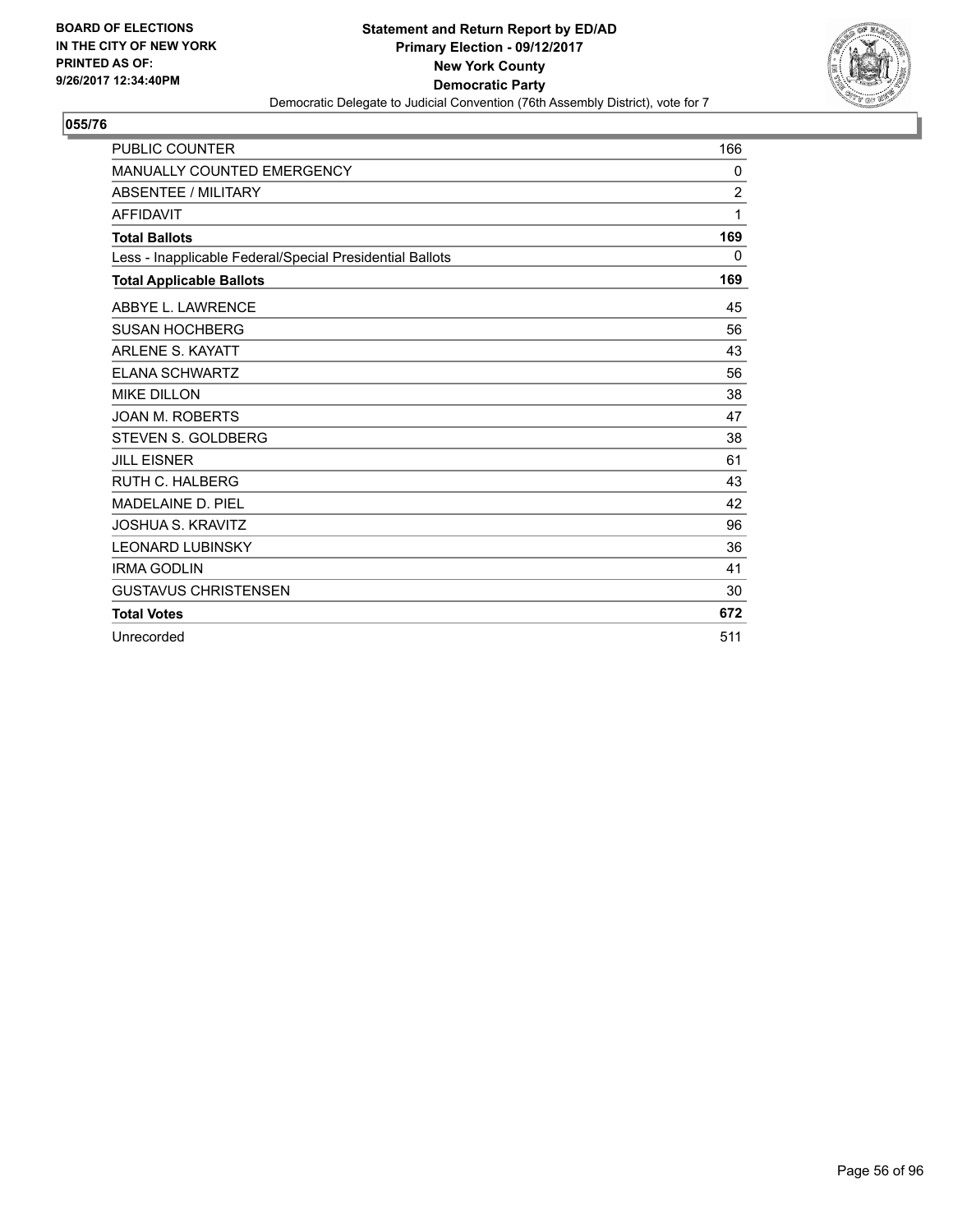

| <b>PUBLIC COUNTER</b>                                    | 61           |
|----------------------------------------------------------|--------------|
| <b>MANUALLY COUNTED EMERGENCY</b>                        | $\mathbf{0}$ |
| <b>ABSENTEE / MILITARY</b>                               | 0            |
| <b>AFFIDAVIT</b>                                         | $\Omega$     |
| <b>Total Ballots</b>                                     | 61           |
| Less - Inapplicable Federal/Special Presidential Ballots | $\Omega$     |
| <b>Total Applicable Ballots</b>                          | 61           |
| ABBYE L. LAWRENCE                                        | 18           |
| <b>SUSAN HOCHBERG</b>                                    | 26           |
| <b>ARLENE S. KAYATT</b>                                  | 18           |
| <b>ELANA SCHWARTZ</b>                                    | 23           |
| <b>MIKE DILLON</b>                                       | 14           |
| <b>JOAN M. ROBERTS</b>                                   | 24           |
| STEVEN S. GOLDBERG                                       | 15           |
| <b>JILL EISNER</b>                                       | 28           |
| RUTH C. HALBERG                                          | 21           |
| MADELAINE D. PIEL                                        | 22           |
| <b>JOSHUA S. KRAVITZ</b>                                 | 26           |
| <b>LEONARD LUBINSKY</b>                                  | 13           |
| <b>IRMA GODLIN</b>                                       | 17           |
| <b>GUSTAVUS CHRISTENSEN</b>                              | 15           |
| <b>Total Votes</b>                                       | 280          |
| Unrecorded                                               | 147          |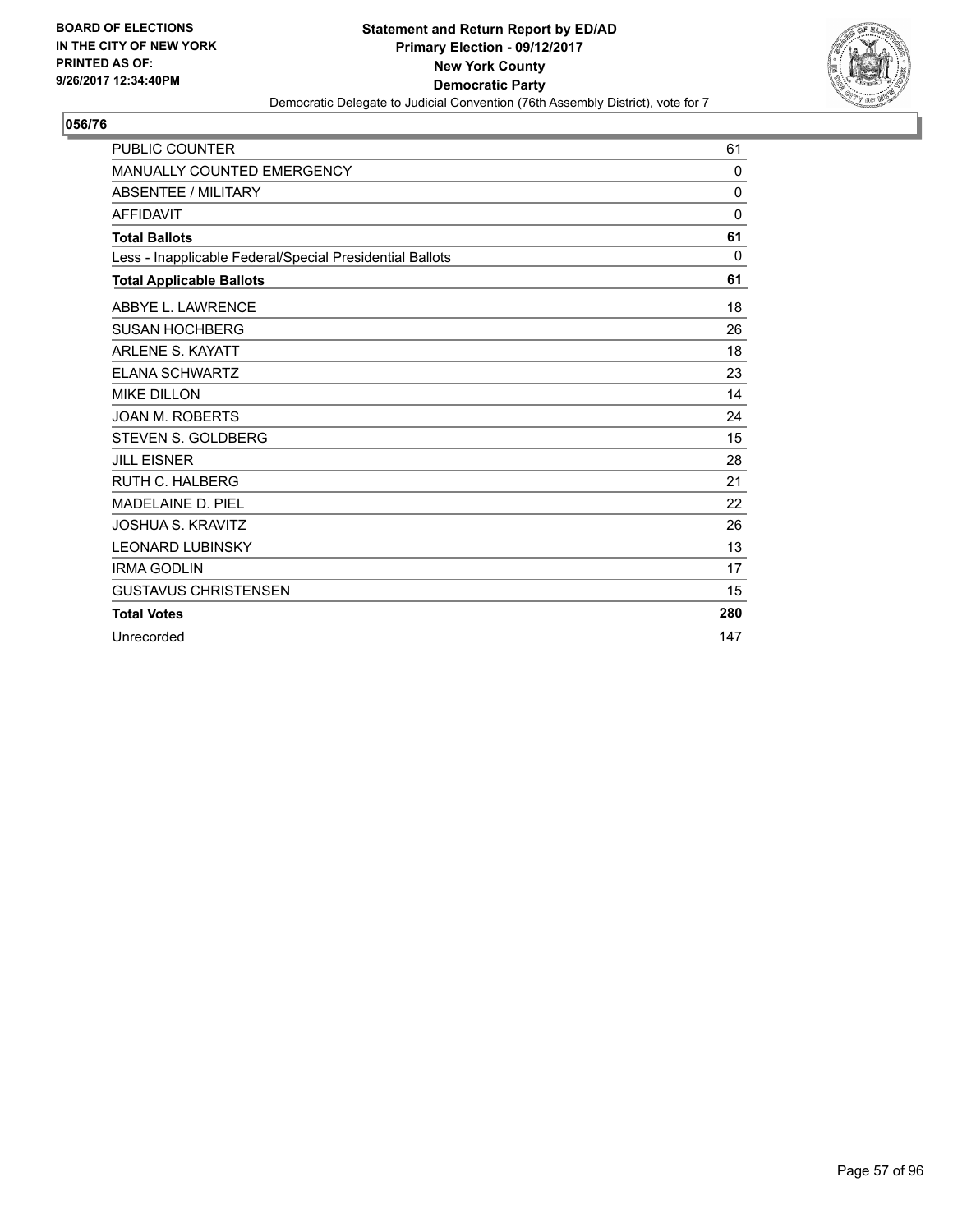

| <b>PUBLIC COUNTER</b>                                    | 127          |
|----------------------------------------------------------|--------------|
| MANUALLY COUNTED EMERGENCY                               | 0            |
| <b>ABSENTEE / MILITARY</b>                               | 5            |
| <b>AFFIDAVIT</b>                                         | 1            |
| <b>Total Ballots</b>                                     | 133          |
| Less - Inapplicable Federal/Special Presidential Ballots | $\mathbf{0}$ |
| <b>Total Applicable Ballots</b>                          | 133          |
| ABBYE L. LAWRENCE                                        | 41           |
| <b>SUSAN HOCHBERG</b>                                    | 49           |
| <b>ARLENE S. KAYATT</b>                                  | 42           |
| <b>ELANA SCHWARTZ</b>                                    | 50           |
| <b>MIKE DILLON</b>                                       | 30           |
| <b>JOAN M. ROBERTS</b>                                   | 41           |
| STEVEN S. GOLDBERG                                       | 38           |
| <b>JILL EISNER</b>                                       | 50           |
| <b>RUTH C. HALBERG</b>                                   | 42           |
| <b>MADELAINE D. PIEL</b>                                 | 43           |
| <b>JOSHUA S. KRAVITZ</b>                                 | 48           |
| <b>LEONARD LUBINSKY</b>                                  | 34           |
| <b>IRMA GODLIN</b>                                       | 41           |
| <b>GUSTAVUS CHRISTENSEN</b>                              | 32           |
| JAN BERNIE (WRITE-IN)                                    | 1            |
| NOAH ZACHARY (WRITE-IN)                                  | 1            |
| <b>Total Votes</b>                                       | 583          |
| Unrecorded                                               | 348          |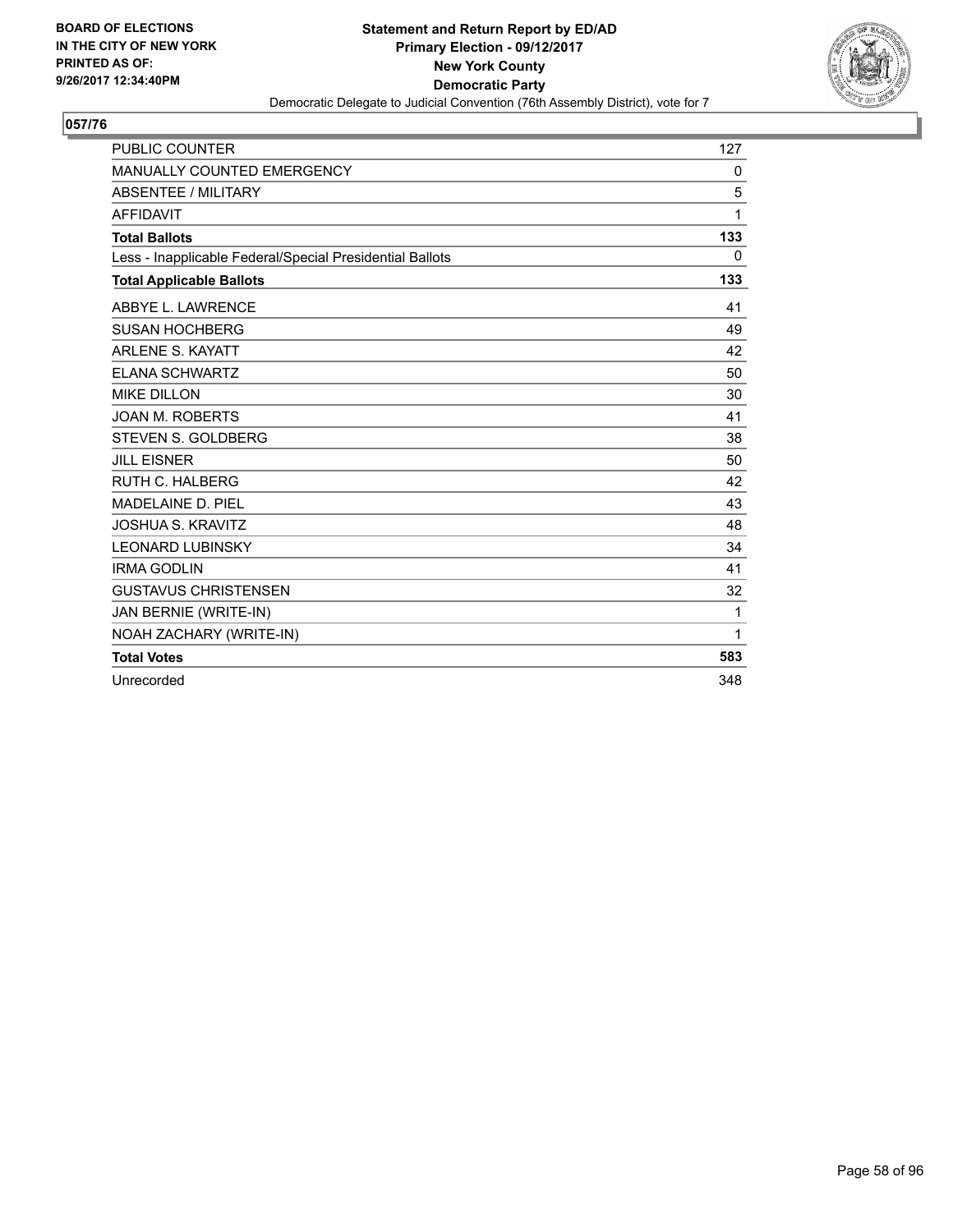

| <b>PUBLIC COUNTER</b>                                    | 139          |
|----------------------------------------------------------|--------------|
| MANUALLY COUNTED EMERGENCY                               | 0            |
| <b>ABSENTEE / MILITARY</b>                               | $\Omega$     |
| <b>AFFIDAVIT</b>                                         | $\Omega$     |
| <b>Total Ballots</b>                                     | 139          |
| Less - Inapplicable Federal/Special Presidential Ballots | $\Omega$     |
| <b>Total Applicable Ballots</b>                          | 139          |
| ABBYE L. LAWRENCE                                        | 39           |
| <b>SUSAN HOCHBERG</b>                                    | 65           |
| <b>ARLENE S. KAYATT</b>                                  | 44           |
| <b>ELANA SCHWARTZ</b>                                    | 58           |
| <b>MIKE DILLON</b>                                       | 40           |
| <b>JOAN M. ROBERTS</b>                                   | 52           |
| <b>STEVEN S. GOLDBERG</b>                                | 47           |
| <b>JILL EISNER</b>                                       | 48           |
| <b>RUTH C. HALBERG</b>                                   | 38           |
| MADELAINE D. PIEL                                        | 47           |
| <b>JOSHUA S. KRAVITZ</b>                                 | 49           |
| <b>LEONARD LUBINSKY</b>                                  | 31           |
| <b>IRMA GODI IN</b>                                      | 33           |
| <b>GUSTAVUS CHRISTENSEN</b>                              | 17           |
| ANNE GRADY (WRITE-IN)                                    | $\mathbf{1}$ |
| EDWARD SASLOW (WRITE-IN)                                 | 1            |
| ITAMAR YEGER (WRITE-IN)                                  | 1            |
| JOHN M. RYAN (WRITE-IN)                                  | 1            |
| MORNEL KLESNBUT (WRITE-IN)                               | 1            |
| ROBERT MASTERS (WRITE-IN)                                | 1            |
| STEVEN BENDER (WRITE-IN)                                 | 1            |
| <b>Total Votes</b>                                       | 615          |
| Unrecorded                                               | 358          |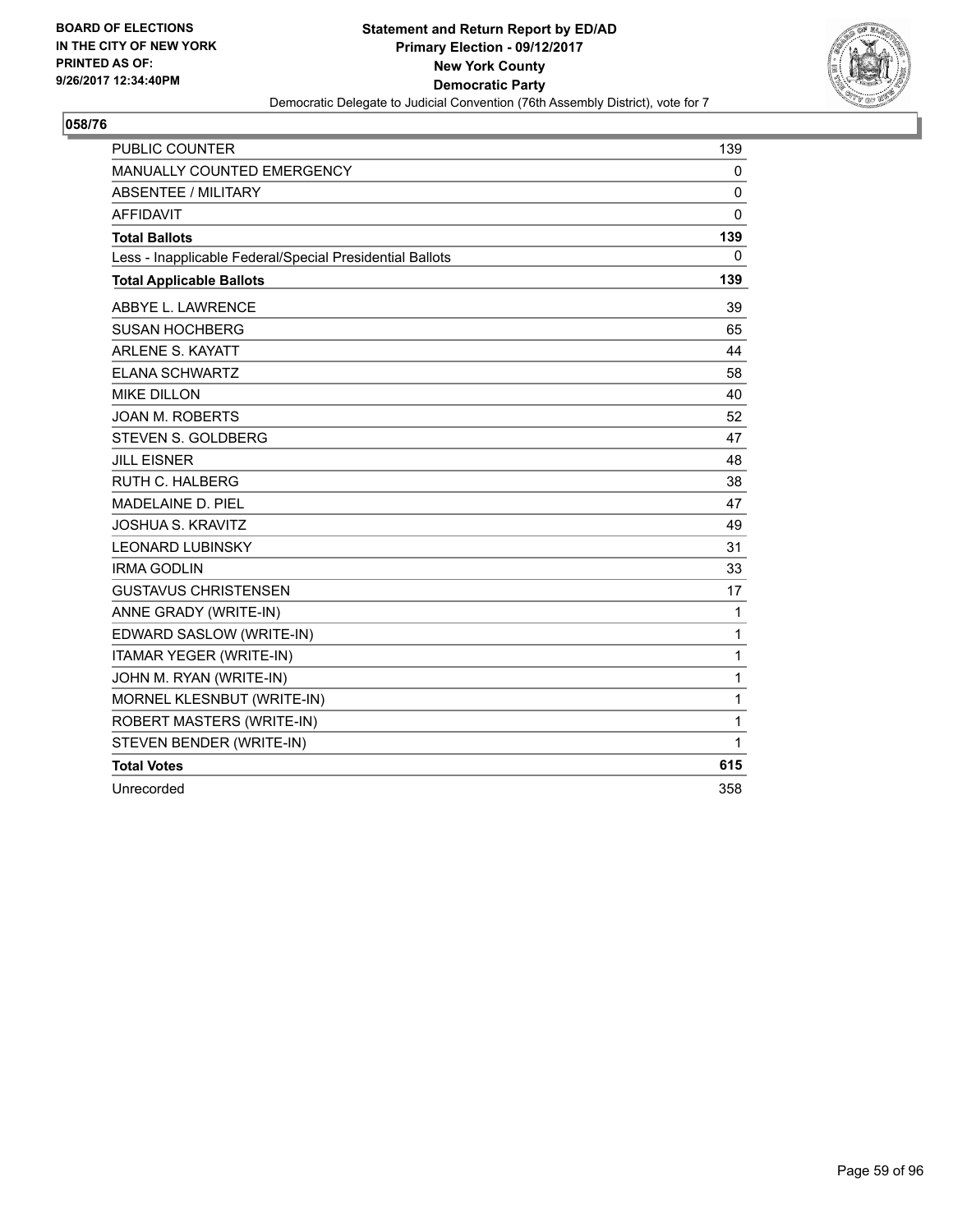

| <b>PUBLIC COUNTER</b>                                    | 114          |
|----------------------------------------------------------|--------------|
| MANUALLY COUNTED EMERGENCY                               | $\mathbf{0}$ |
| <b>ABSENTEE / MILITARY</b>                               | 3            |
| <b>AFFIDAVIT</b>                                         | 1            |
| <b>Total Ballots</b>                                     | 118          |
| Less - Inapplicable Federal/Special Presidential Ballots | 0            |
| <b>Total Applicable Ballots</b>                          | 118          |
| ABBYE L. LAWRENCE                                        | 36           |
| <b>SUSAN HOCHBERG</b>                                    | 47           |
| <b>ARLENE S. KAYATT</b>                                  | 43           |
| <b>ELANA SCHWARTZ</b>                                    | 43           |
| <b>MIKE DILLON</b>                                       | 33           |
| <b>JOAN M. ROBERTS</b>                                   | 39           |
| STEVEN S. GOLDBERG                                       | 33           |
| <b>JILL EISNER</b>                                       | 43           |
| <b>RUTH C. HALBERG</b>                                   | 38           |
| <b>MADELAINE D. PIEL</b>                                 | 42           |
| <b>JOSHUA S. KRAVITZ</b>                                 | 48           |
| <b>LEONARD LUBINSKY</b>                                  | 28           |
| <b>IRMA GODLIN</b>                                       | 31           |
| <b>GUSTAVUS CHRISTENSEN</b>                              | 23           |
| <b>CLARICE LOWY (WRITE-IN)</b>                           | $\mathbf{1}$ |
| CONNOR LEVENS (WRITE-IN)                                 | 1            |
| JASPER DIAZ (WRITE-IN)                                   | 1            |
| JORDAN SELIG (WRITE-IN)                                  | 1            |
| <b>JUSTIN RAMIREZ (WRITE-IN)</b>                         | 1            |
| MARGARET CARUSO (WRITE-IN)                               | 1            |
| SPENCER TIBBALS (WRITE-IN)                               | 1            |
| <b>Total Votes</b>                                       | 534          |
| Unrecorded                                               | 292          |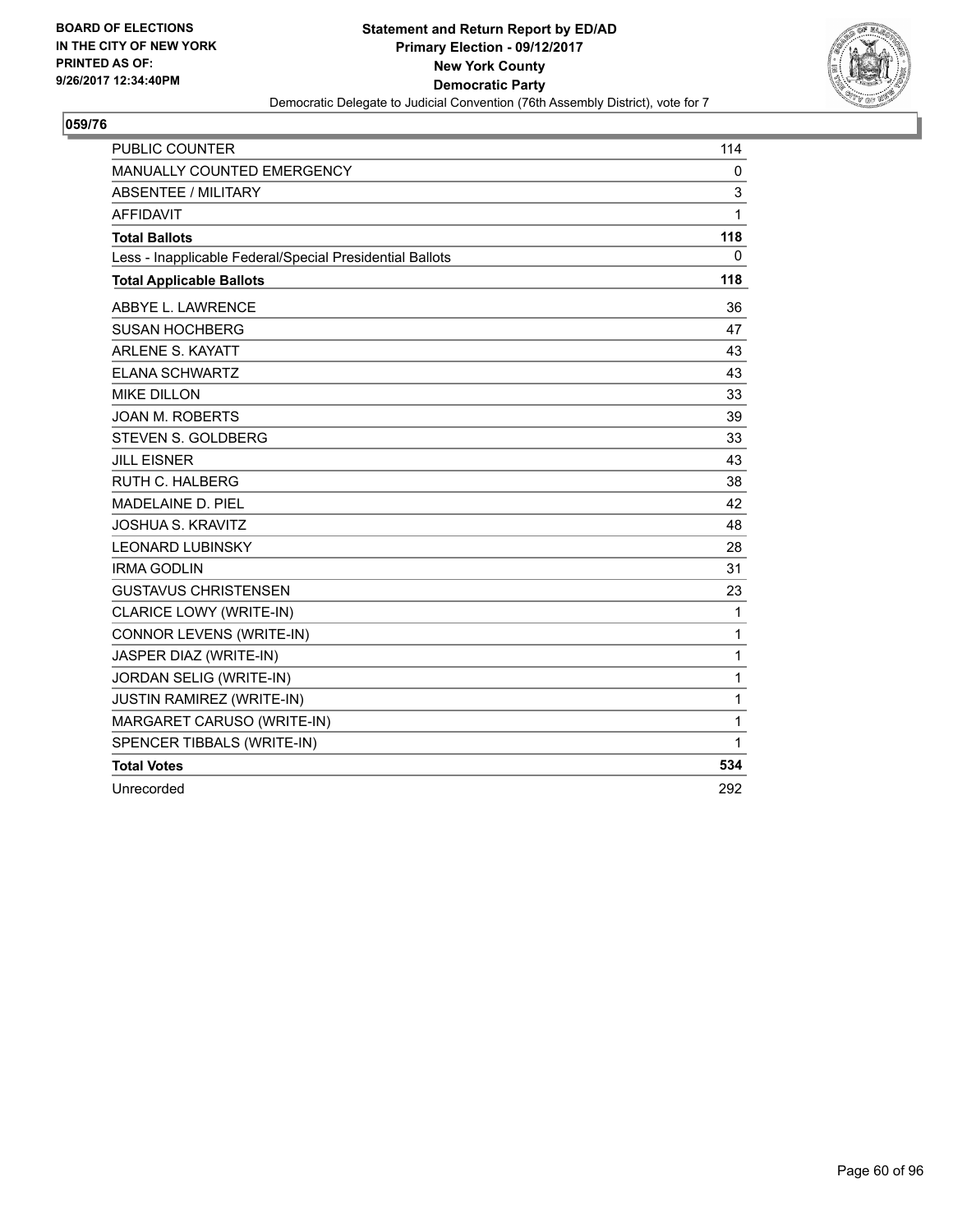

| <b>PUBLIC COUNTER</b>                                    | 106          |
|----------------------------------------------------------|--------------|
| <b>MANUALLY COUNTED EMERGENCY</b>                        | 0            |
| <b>ABSENTEE / MILITARY</b>                               | $\mathbf{0}$ |
| <b>AFFIDAVIT</b>                                         | 1            |
| <b>Total Ballots</b>                                     | 107          |
| Less - Inapplicable Federal/Special Presidential Ballots | 0            |
| <b>Total Applicable Ballots</b>                          | 107          |
| ABBYE L. LAWRENCE                                        | 37           |
| <b>SUSAN HOCHBERG</b>                                    | 46           |
| <b>ARLENE S. KAYATT</b>                                  | 44           |
| <b>ELANA SCHWARTZ</b>                                    | 46           |
| <b>MIKE DILLON</b>                                       | 29           |
| <b>JOAN M. ROBERTS</b>                                   | 43           |
| <b>STEVEN S. GOLDBERG</b>                                | 27           |
| <b>JILL EISNER</b>                                       | 41           |
| <b>RUTH C. HALBERG</b>                                   | 31           |
| MADELAINE D. PIEL                                        | 32           |
| <b>JOSHUA S. KRAVITZ</b>                                 | 31           |
| <b>LEONARD LUBINSKY</b>                                  | 14           |
| <b>IRMA GODLIN</b>                                       | 32           |
| <b>GUSTAVUS CHRISTENSEN</b>                              | 17           |
| MATTHEW TING (WRITE-IN)                                  | $\mathbf 1$  |
| <b>Total Votes</b>                                       | 471          |
| Unrecorded                                               | 278          |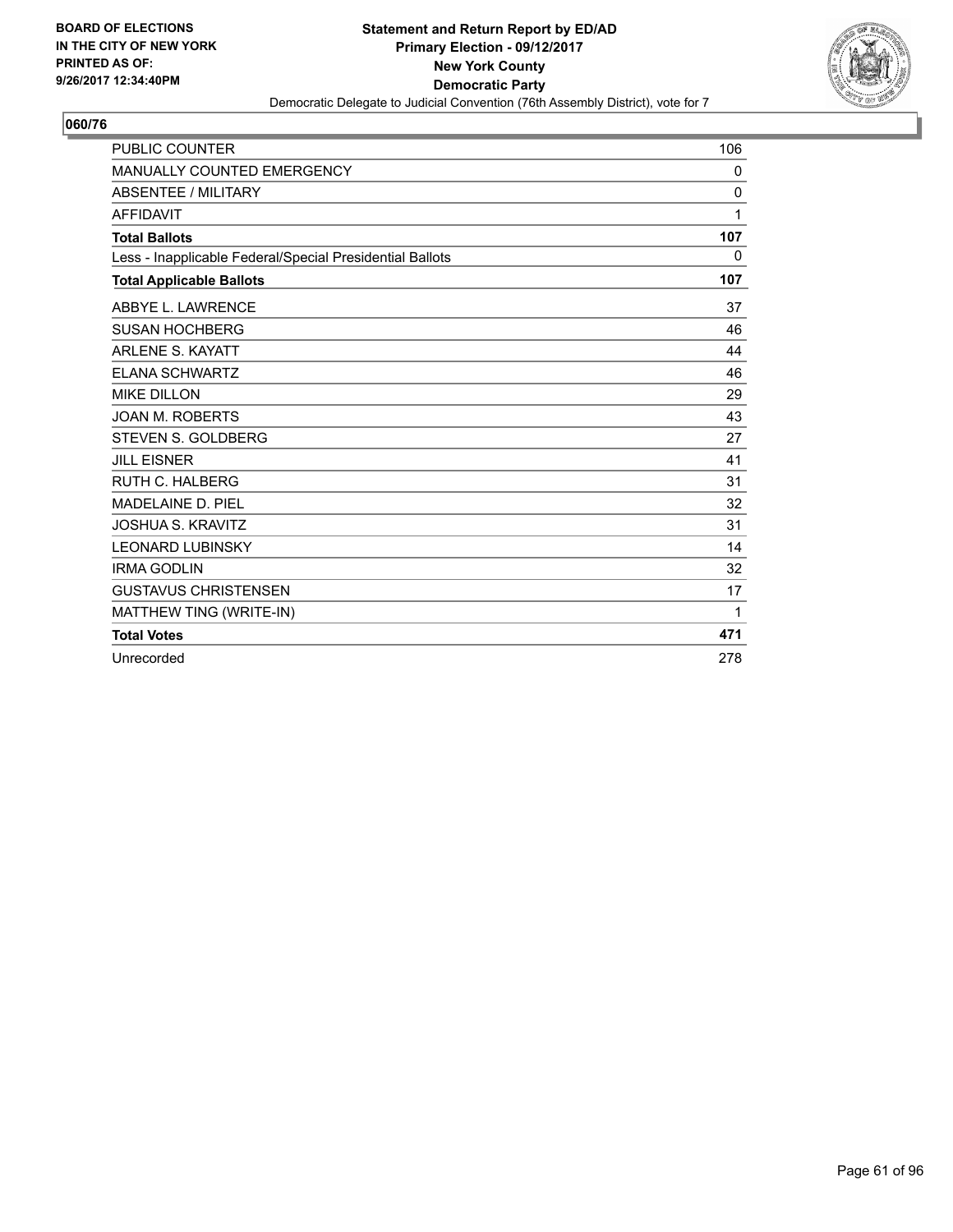

| <b>PUBLIC COUNTER</b>                                    | 74           |
|----------------------------------------------------------|--------------|
| <b>MANUALLY COUNTED EMERGENCY</b>                        | 0            |
| <b>ABSENTEE / MILITARY</b>                               | 1            |
| <b>AFFIDAVIT</b>                                         | $\mathbf{0}$ |
| <b>Total Ballots</b>                                     | 75           |
| Less - Inapplicable Federal/Special Presidential Ballots | $\Omega$     |
| <b>Total Applicable Ballots</b>                          | 75           |
| ABBYE L. LAWRENCE                                        | 29           |
| <b>SUSAN HOCHBERG</b>                                    | 43           |
| <b>ARLENE S. KAYATT</b>                                  | 26           |
| <b>ELANA SCHWARTZ</b>                                    | 42           |
| <b>MIKE DILLON</b>                                       | 21           |
| <b>JOAN M. ROBERTS</b>                                   | 29           |
| <b>STEVEN S. GOLDBERG</b>                                | 30           |
| <b>JILL EISNER</b>                                       | 27           |
| <b>RUTH C. HALBERG</b>                                   | 20           |
| <b>MADELAINE D. PIEL</b>                                 | 19           |
| <b>JOSHUA S. KRAVITZ</b>                                 | 27           |
| <b>LEONARD LUBINSKY</b>                                  | 13           |
| <b>IRMA GODLIN</b>                                       | 18           |
| <b>GUSTAVUS CHRISTENSEN</b>                              | 9            |
| <b>Total Votes</b>                                       | 353          |
| Unrecorded                                               | 172          |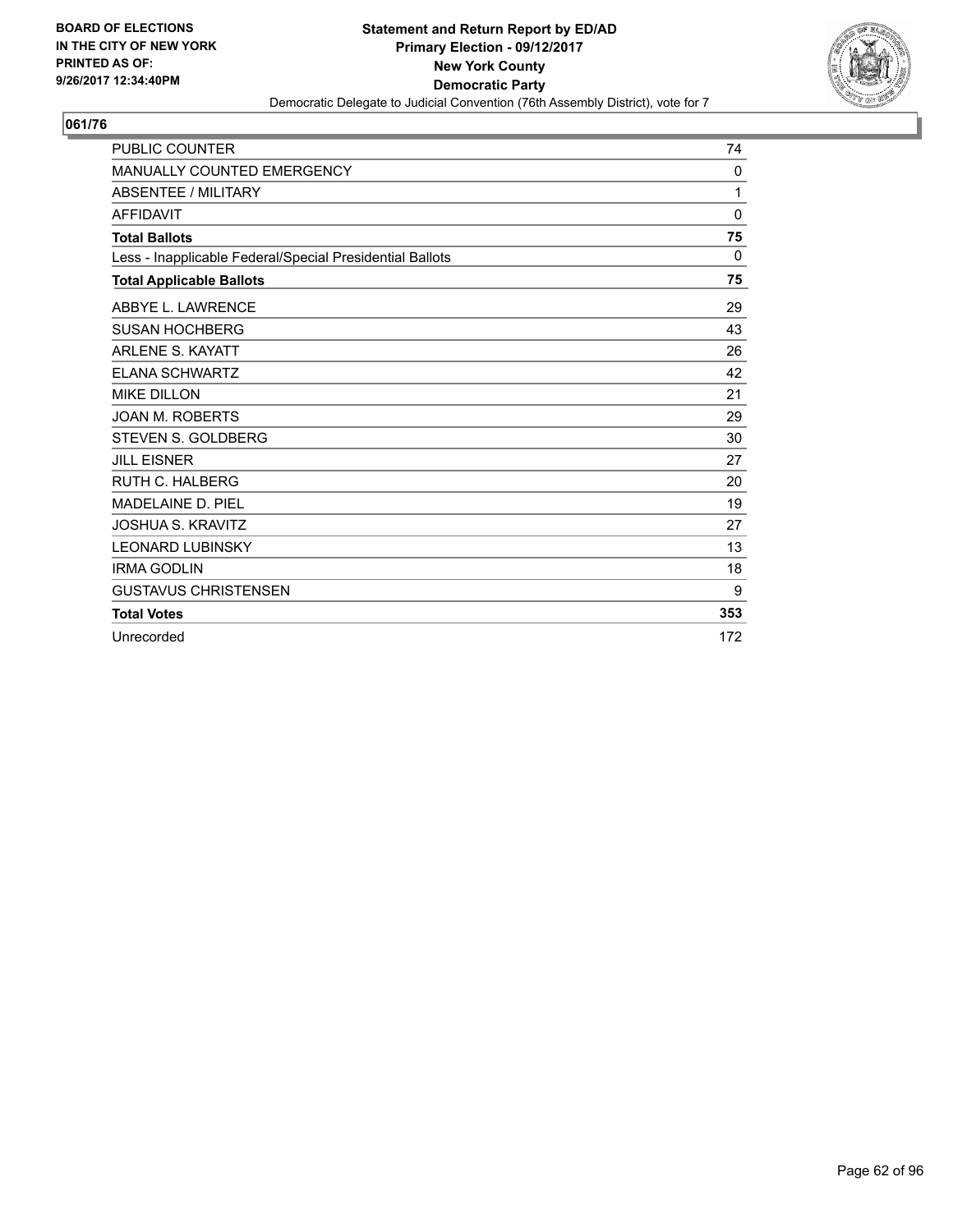

| <b>PUBLIC COUNTER</b>                                    | 102 |
|----------------------------------------------------------|-----|
| <b>MANUALLY COUNTED EMERGENCY</b>                        | 0   |
| <b>ABSENTEE / MILITARY</b>                               | 3   |
| <b>AFFIDAVIT</b>                                         | 1   |
| <b>Total Ballots</b>                                     | 106 |
| Less - Inapplicable Federal/Special Presidential Ballots | 0   |
| <b>Total Applicable Ballots</b>                          | 106 |
| ABBYE L. LAWRENCE                                        | 35  |
| <b>SUSAN HOCHBERG</b>                                    | 47  |
| <b>ARLENE S. KAYATT</b>                                  | 40  |
| <b>ELANA SCHWARTZ</b>                                    | 43  |
| <b>MIKE DILLON</b>                                       | 31  |
| <b>JOAN M. ROBERTS</b>                                   | 36  |
| <b>STEVEN S. GOLDBERG</b>                                | 33  |
| <b>JILL EISNER</b>                                       | 33  |
| <b>RUTH C. HALBERG</b>                                   | 24  |
| <b>MADELAINE D. PIEL</b>                                 | 35  |
| <b>JOSHUA S. KRAVITZ</b>                                 | 48  |
| <b>LEONARD LUBINSKY</b>                                  | 19  |
| <b>IRMA GODLIN</b>                                       | 29  |
| <b>GUSTAVUS CHRISTENSEN</b>                              | 20  |
| <b>Total Votes</b>                                       | 473 |
| Unrecorded                                               | 269 |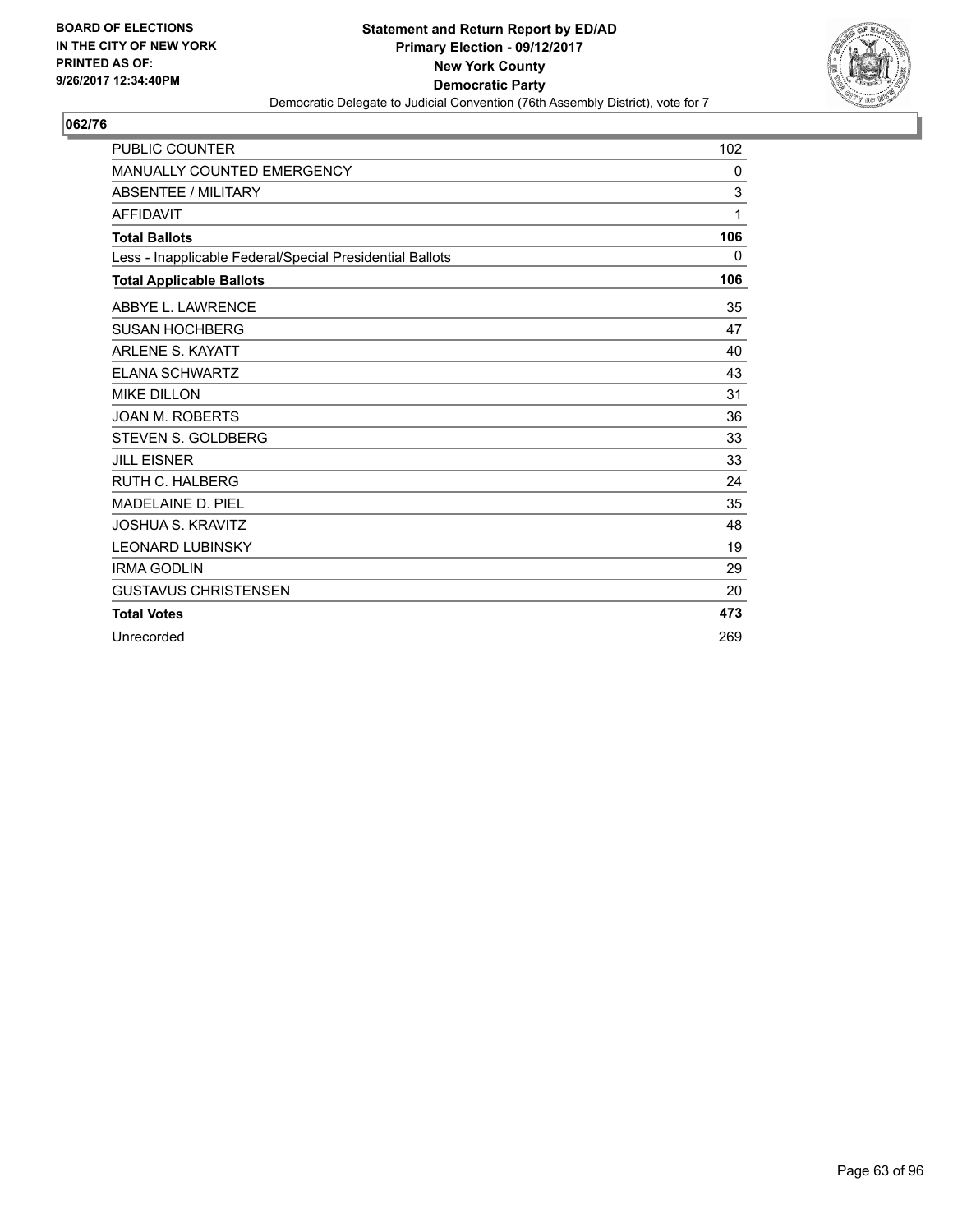

| PUBLIC COUNTER                                           | 62             |
|----------------------------------------------------------|----------------|
| <b>MANUALLY COUNTED EMERGENCY</b>                        | $\mathbf{0}$   |
| <b>ABSENTEE / MILITARY</b>                               | 6              |
| <b>AFFIDAVIT</b>                                         | $\mathbf{0}$   |
| <b>Total Ballots</b>                                     | 68             |
| Less - Inapplicable Federal/Special Presidential Ballots | $\Omega$       |
| <b>Total Applicable Ballots</b>                          | 68             |
| ABBYE L. LAWRENCE                                        | 21             |
| <b>SUSAN HOCHBERG</b>                                    | 32             |
| <b>ARLENE S. KAYATT</b>                                  | 23             |
| <b>ELANA SCHWARTZ</b>                                    | 31             |
| <b>MIKE DILLON</b>                                       | 18             |
| <b>JOAN M. ROBERTS</b>                                   | 29             |
| <b>STEVEN S. GOLDBERG</b>                                | 22             |
| <b>JILL EISNER</b>                                       | 20             |
| <b>RUTH C. HALBERG</b>                                   | 17             |
| <b>MADELAINE D. PIEL</b>                                 | 16             |
| <b>JOSHUA S. KRAVITZ</b>                                 | 26             |
| <b>LEONARD LUBINSKY</b>                                  | $\overline{7}$ |
| <b>IRMA GODLIN</b>                                       | 9              |
| <b>GUSTAVUS CHRISTENSEN</b>                              | 8              |
| CHIN OL (WRITE-IN)                                       | 1              |
| <b>Total Votes</b>                                       | 280            |
| Unrecorded                                               | 196            |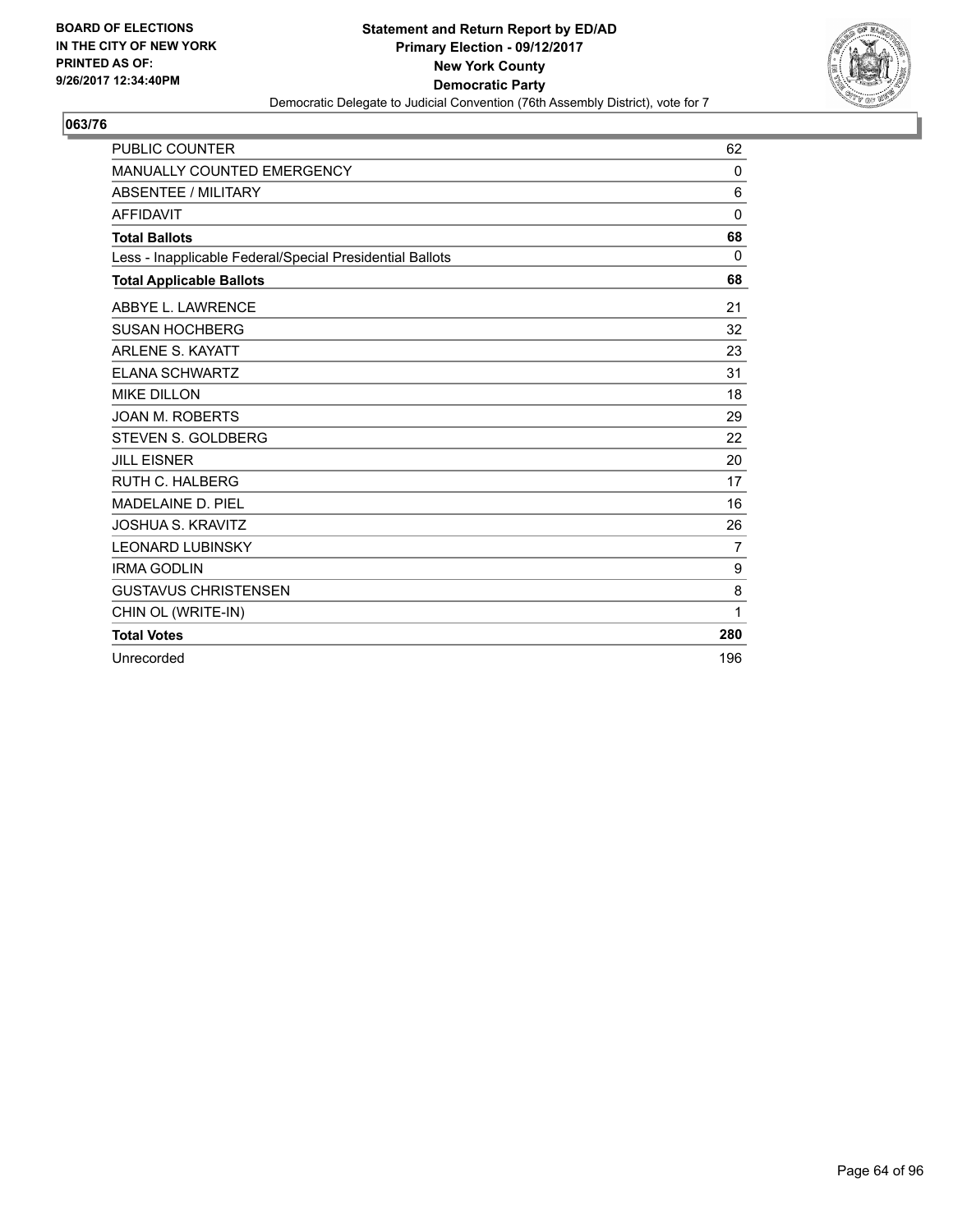

| <b>PUBLIC COUNTER</b>                                    | 81           |
|----------------------------------------------------------|--------------|
| MANUALLY COUNTED EMERGENCY                               | 0            |
| <b>ABSENTEE / MILITARY</b>                               | 4            |
| <b>AFFIDAVIT</b>                                         | $\Omega$     |
| <b>Total Ballots</b>                                     | 85           |
| Less - Inapplicable Federal/Special Presidential Ballots | $\mathbf{0}$ |
| <b>Total Applicable Ballots</b>                          | 85           |
| ABBYE L. LAWRENCE                                        | 34           |
| <b>SUSAN HOCHBERG</b>                                    | 39           |
| <b>ARLENE S. KAYATT</b>                                  | 32           |
| <b>ELANA SCHWARTZ</b>                                    | 34           |
| <b>MIKE DILLON</b>                                       | 26           |
| <b>JOAN M. ROBERTS</b>                                   | 32           |
| <b>STEVEN S. GOLDBERG</b>                                | 32           |
| <b>JILL EISNER</b>                                       | 30           |
| <b>RUTH C. HALBERG</b>                                   | 24           |
| MADELAINE D. PIEL                                        | 20           |
| <b>JOSHUA S. KRAVITZ</b>                                 | 28           |
| <b>LEONARD LUBINSKY</b>                                  | 16           |
| <b>IRMA GODLIN</b>                                       | 20           |
| <b>GUSTAVUS CHRISTENSEN</b>                              | 20           |
| AARON JUDGE (WRITE-IN)                                   | $\mathbf{1}$ |
| <b>BRETT GARDNER (WRITE-IN)</b>                          | 1            |
| CHASE HEADLY (WRITE-IN)                                  | 1            |
| JACOBY ELLSBURY (WRITE-IN)                               | 1            |
| STARLIN CASTRO (WRITE-IN)                                | 1            |
| TODD FRAZIER (WRITE-IN)                                  | 1            |
| UNATTRIBUTABLE WRITE-IN (WRITE-IN)                       | 1            |
| <b>Total Votes</b>                                       | 394          |
| Unrecorded                                               | 201          |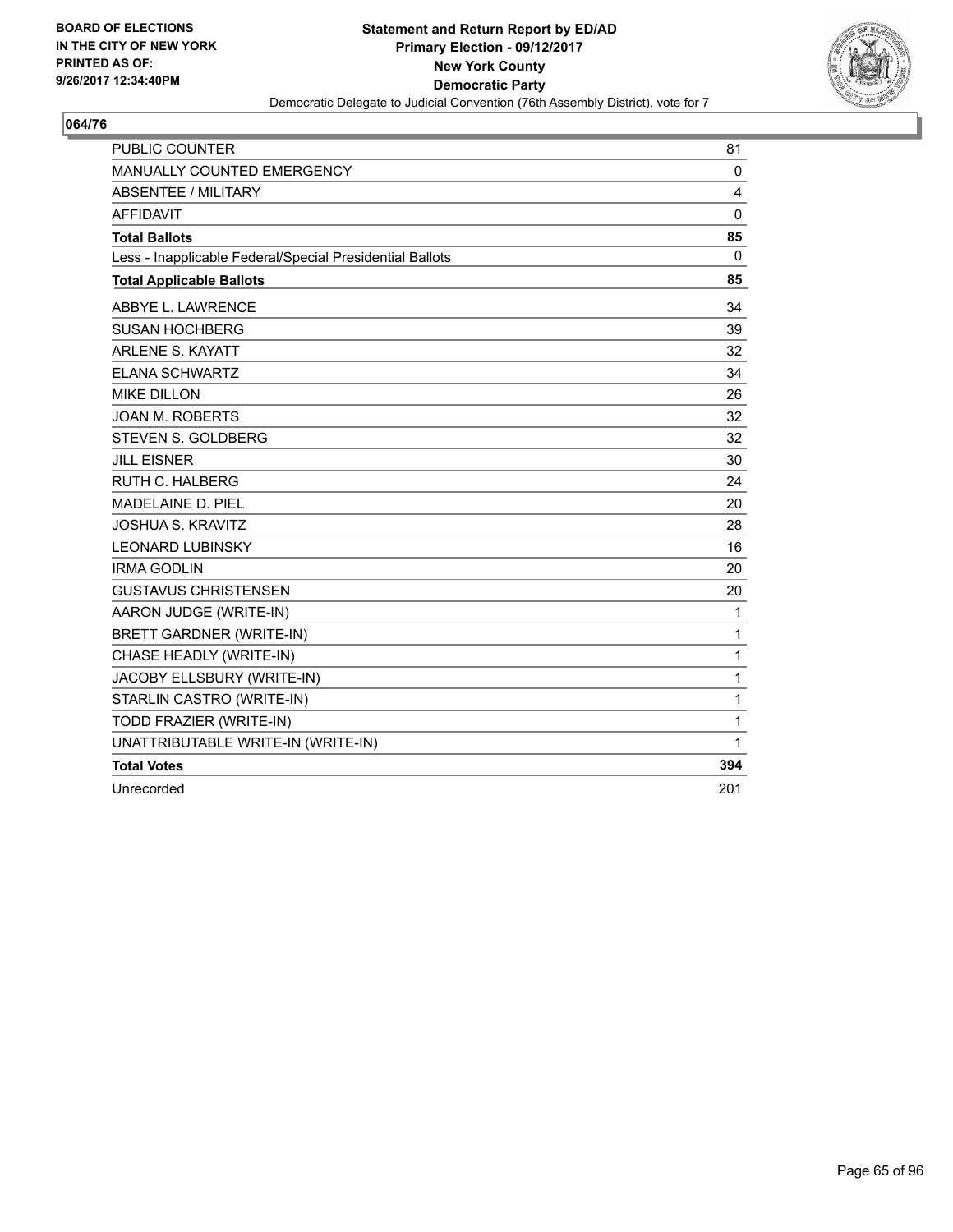

| <b>PUBLIC COUNTER</b>                                    | 147          |
|----------------------------------------------------------|--------------|
| <b>MANUALLY COUNTED EMERGENCY</b>                        | 0            |
| ABSENTEE / MILITARY                                      | 3            |
| <b>AFFIDAVIT</b>                                         | $\mathbf{0}$ |
| <b>Total Ballots</b>                                     | 150          |
| Less - Inapplicable Federal/Special Presidential Ballots | 0            |
| <b>Total Applicable Ballots</b>                          | 150          |
| ABBYE L. LAWRENCE                                        | 79           |
| <b>SUSAN HOCHBERG</b>                                    | 72           |
| <b>ARLENE S. KAYATT</b>                                  | 49           |
| <b>ELANA SCHWARTZ</b>                                    | 67           |
| <b>MIKE DILLON</b>                                       | 41           |
| <b>JOAN M. ROBERTS</b>                                   | 54           |
| <b>STEVEN S. GOLDBERG</b>                                | 81           |
| <b>JILL EISNER</b>                                       | 53           |
| <b>RUTH C. HALBERG</b>                                   | 35           |
| MADELAINE D. PIEL                                        | 42           |
| <b>JOSHUA S. KRAVITZ</b>                                 | 59           |
| <b>LEONARD LUBINSKY</b>                                  | 29           |
| <b>IRMA GODLIN</b>                                       | 25           |
| <b>GUSTAVUS CHRISTENSEN</b>                              | 30           |
| <b>Total Votes</b>                                       | 716          |
| Unrecorded                                               | 334          |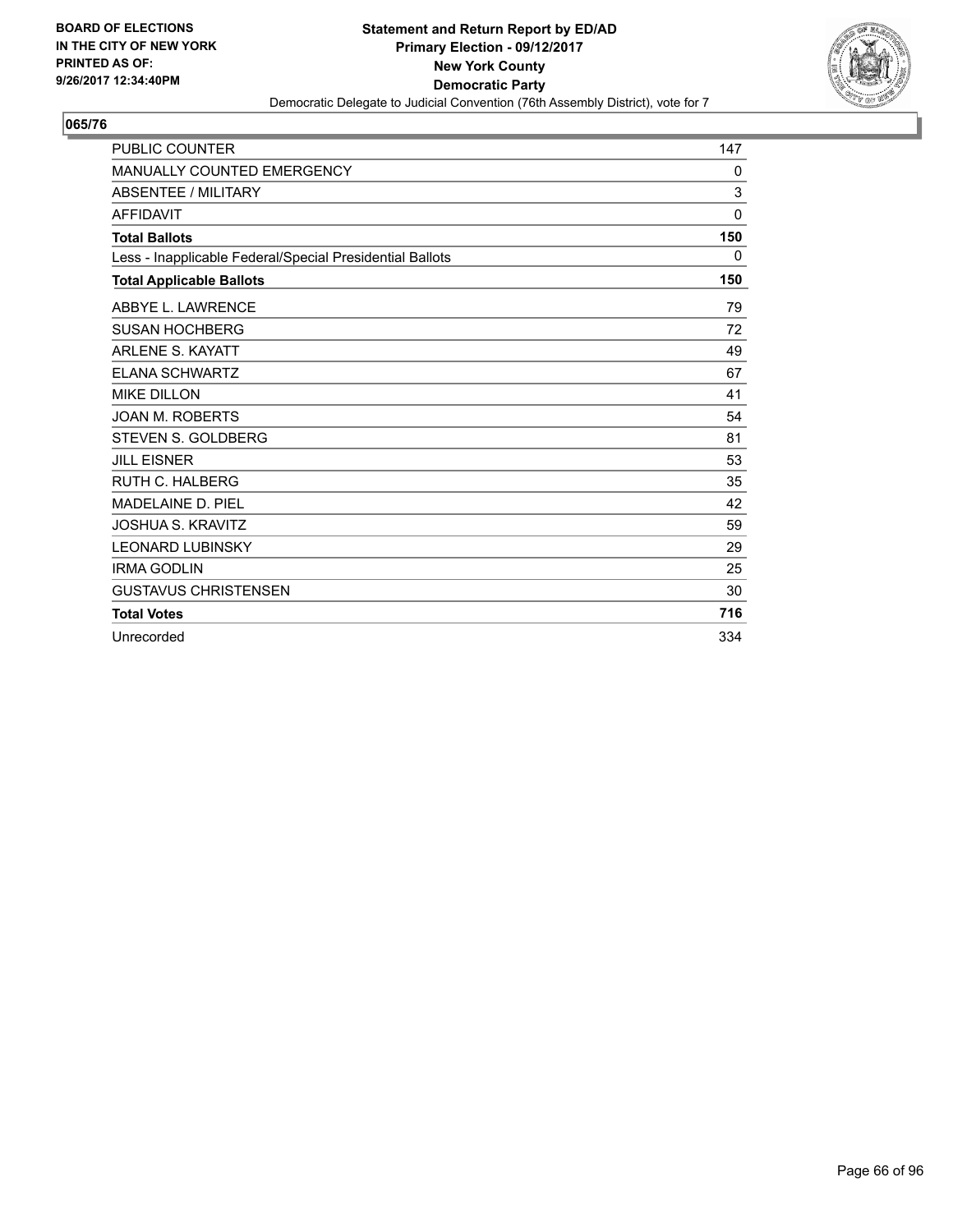

| <b>PUBLIC COUNTER</b>                                    | 54             |
|----------------------------------------------------------|----------------|
| MANUALLY COUNTED EMERGENCY                               | 0              |
| <b>ABSENTEE / MILITARY</b>                               | 4              |
| <b>AFFIDAVIT</b>                                         | $\overline{2}$ |
| <b>Total Ballots</b>                                     | 60             |
| Less - Inapplicable Federal/Special Presidential Ballots | $\Omega$       |
| <b>Total Applicable Ballots</b>                          | 60             |
| ABBYE L. LAWRENCE                                        | 20             |
| <b>SUSAN HOCHBERG</b>                                    | 26             |
| <b>ARLENE S. KAYATT</b>                                  | 24             |
| <b>ELANA SCHWARTZ</b>                                    | 26             |
| <b>MIKE DILLON</b>                                       | 14             |
| <b>JOAN M. ROBERTS</b>                                   | 25             |
| <b>STEVEN S. GOLDBERG</b>                                | 16             |
| <b>JILL EISNER</b>                                       | 21             |
| <b>RUTH C. HALBERG</b>                                   | 14             |
| MADELAINE D. PIEL                                        | 17             |
| <b>JOSHUA S. KRAVITZ</b>                                 | 10             |
| <b>LEONARD LUBINSKY</b>                                  | 6              |
| <b>IRMA GODLIN</b>                                       | 13             |
| <b>GUSTAVUS CHRISTENSEN</b>                              | 9              |
| <b>Total Votes</b>                                       | 241            |
| Unrecorded                                               | 179            |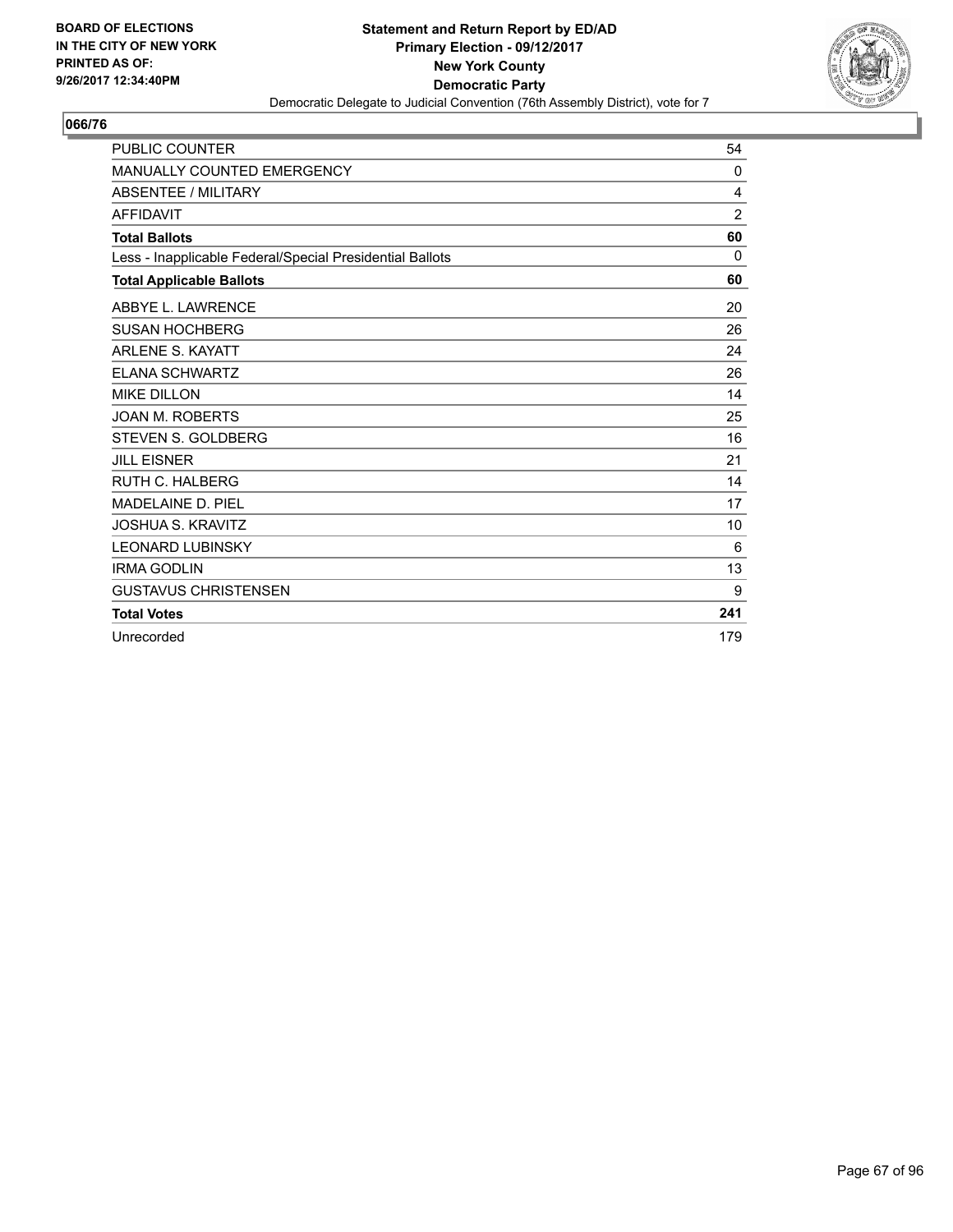

| <b>PUBLIC COUNTER</b>                                    | 90           |
|----------------------------------------------------------|--------------|
| <b>MANUALLY COUNTED EMERGENCY</b>                        | $\mathbf{0}$ |
| ABSENTEE / MILITARY                                      | 4            |
| <b>AFFIDAVIT</b>                                         | $\mathbf{0}$ |
| <b>Total Ballots</b>                                     | 94           |
| Less - Inapplicable Federal/Special Presidential Ballots | 0            |
| <b>Total Applicable Ballots</b>                          | 94           |
| ABBYE L. LAWRENCE                                        | 33           |
| <b>SUSAN HOCHBERG</b>                                    | 43           |
| <b>ARLENE S. KAYATT</b>                                  | 35           |
| <b>ELANA SCHWARTZ</b>                                    | 39           |
| <b>MIKE DILLON</b>                                       | 26           |
| <b>JOAN M. ROBERTS</b>                                   | 33           |
| <b>STEVEN S. GOLDBERG</b>                                | 29           |
| <b>JILL EISNER</b>                                       | 30           |
| <b>RUTH C. HALBERG</b>                                   | 21           |
| MADELAINE D. PIEL                                        | 22           |
| <b>JOSHUA S. KRAVITZ</b>                                 | 24           |
| <b>LEONARD LUBINSKY</b>                                  | 13           |
| <b>IRMA GODLIN</b>                                       | 18           |
| <b>GUSTAVUS CHRISTENSEN</b>                              | 10           |
| <b>Total Votes</b>                                       | 376          |
| Unrecorded                                               | 282          |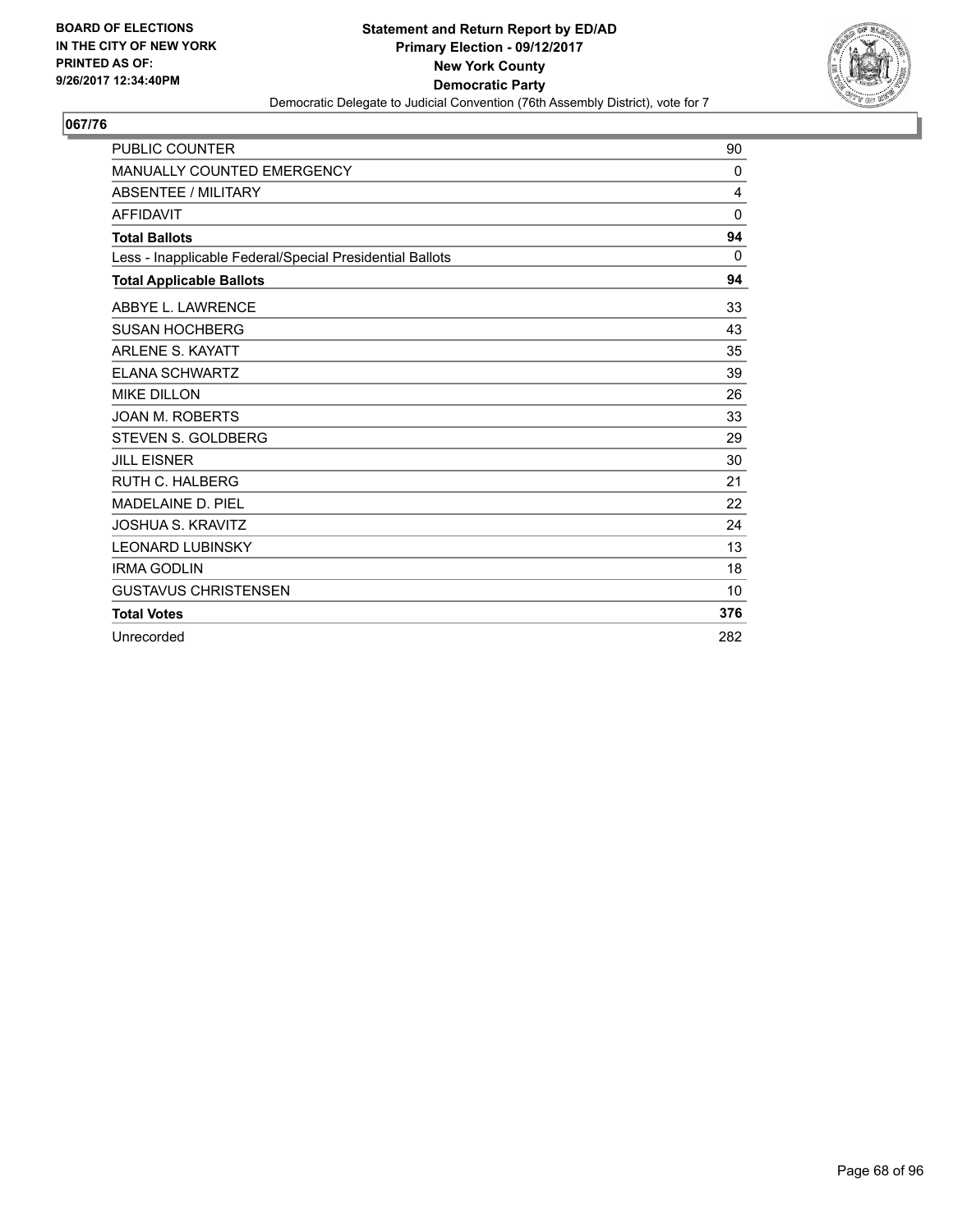

| <b>PUBLIC COUNTER</b>                                    | 87           |
|----------------------------------------------------------|--------------|
| <b>MANUALLY COUNTED EMERGENCY</b>                        | $\mathbf{0}$ |
| ABSENTEE / MILITARY                                      | 5            |
| <b>AFFIDAVIT</b>                                         | $\mathbf{0}$ |
| <b>Total Ballots</b>                                     | 92           |
| Less - Inapplicable Federal/Special Presidential Ballots | 0            |
| <b>Total Applicable Ballots</b>                          | 92           |
| ABBYE L. LAWRENCE                                        | 33           |
| <b>SUSAN HOCHBERG</b>                                    | 54           |
| <b>ARLENE S. KAYATT</b>                                  | 39           |
| <b>ELANA SCHWARTZ</b>                                    | 50           |
| <b>MIKE DILLON</b>                                       | 24           |
| <b>JOAN M. ROBERTS</b>                                   | 41           |
| <b>STEVEN S. GOLDBERG</b>                                | 37           |
| <b>JILL EISNER</b>                                       | 40           |
| <b>RUTH C. HALBERG</b>                                   | 32           |
| MADELAINE D. PIEL                                        | 29           |
| <b>JOSHUA S. KRAVITZ</b>                                 | 29           |
| <b>LEONARD LUBINSKY</b>                                  | 19           |
| <b>IRMA GODLIN</b>                                       | 31           |
| <b>GUSTAVUS CHRISTENSEN</b>                              | 17           |
| <b>Total Votes</b>                                       | 475          |
| Unrecorded                                               | 169          |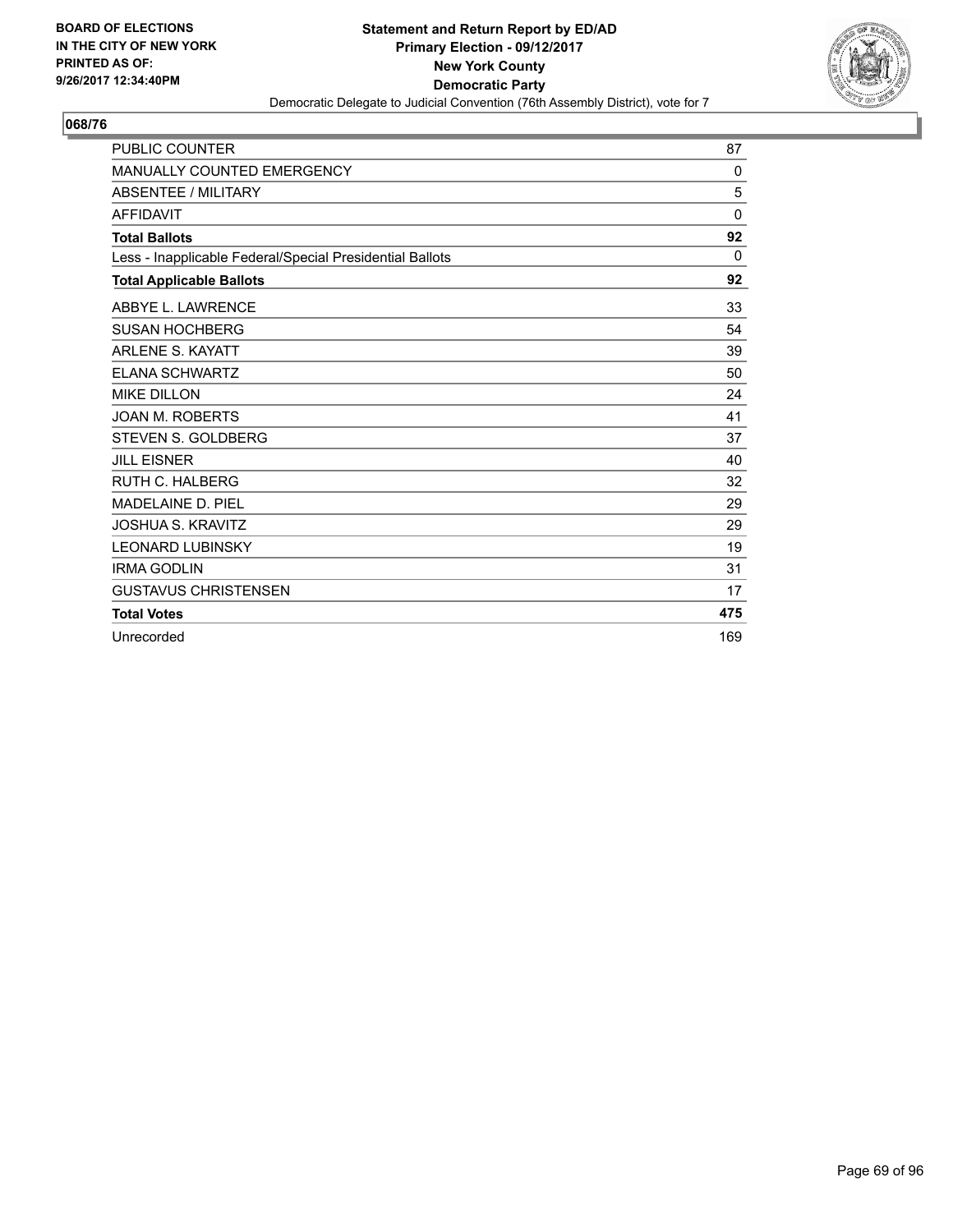

| <b>PUBLIC COUNTER</b>                                    | 121            |
|----------------------------------------------------------|----------------|
| MANUALLY COUNTED EMERGENCY                               | 0              |
| <b>ABSENTEE / MILITARY</b>                               | 1              |
| <b>AFFIDAVIT</b>                                         | $\overline{2}$ |
| <b>Total Ballots</b>                                     | 124            |
| Less - Inapplicable Federal/Special Presidential Ballots | 0              |
| <b>Total Applicable Ballots</b>                          | 124            |
| ABBYE L. LAWRENCE                                        | 57             |
| <b>SUSAN HOCHBERG</b>                                    | 73             |
| <b>ARLENE S. KAYATT</b>                                  | 51             |
| <b>ELANA SCHWARTZ</b>                                    | 68             |
| <b>MIKE DILLON</b>                                       | 40             |
| <b>JOAN M. ROBERTS</b>                                   | 56             |
| <b>STEVEN S. GOLDBERG</b>                                | 59             |
| <b>JILL EISNER</b>                                       | 47             |
| RUTH C. HALBERG                                          | 36             |
| MADELAINE D. PIEL                                        | 34             |
| <b>JOSHUA S. KRAVITZ</b>                                 | 49             |
| <b>LEONARD LUBINSKY</b>                                  | 27             |
| <b>IRMA GODLIN</b>                                       | 28             |
| <b>GUSTAVUS CHRISTENSEN</b>                              | 27             |
| <b>Total Votes</b>                                       | 652            |
| Unrecorded                                               | 216            |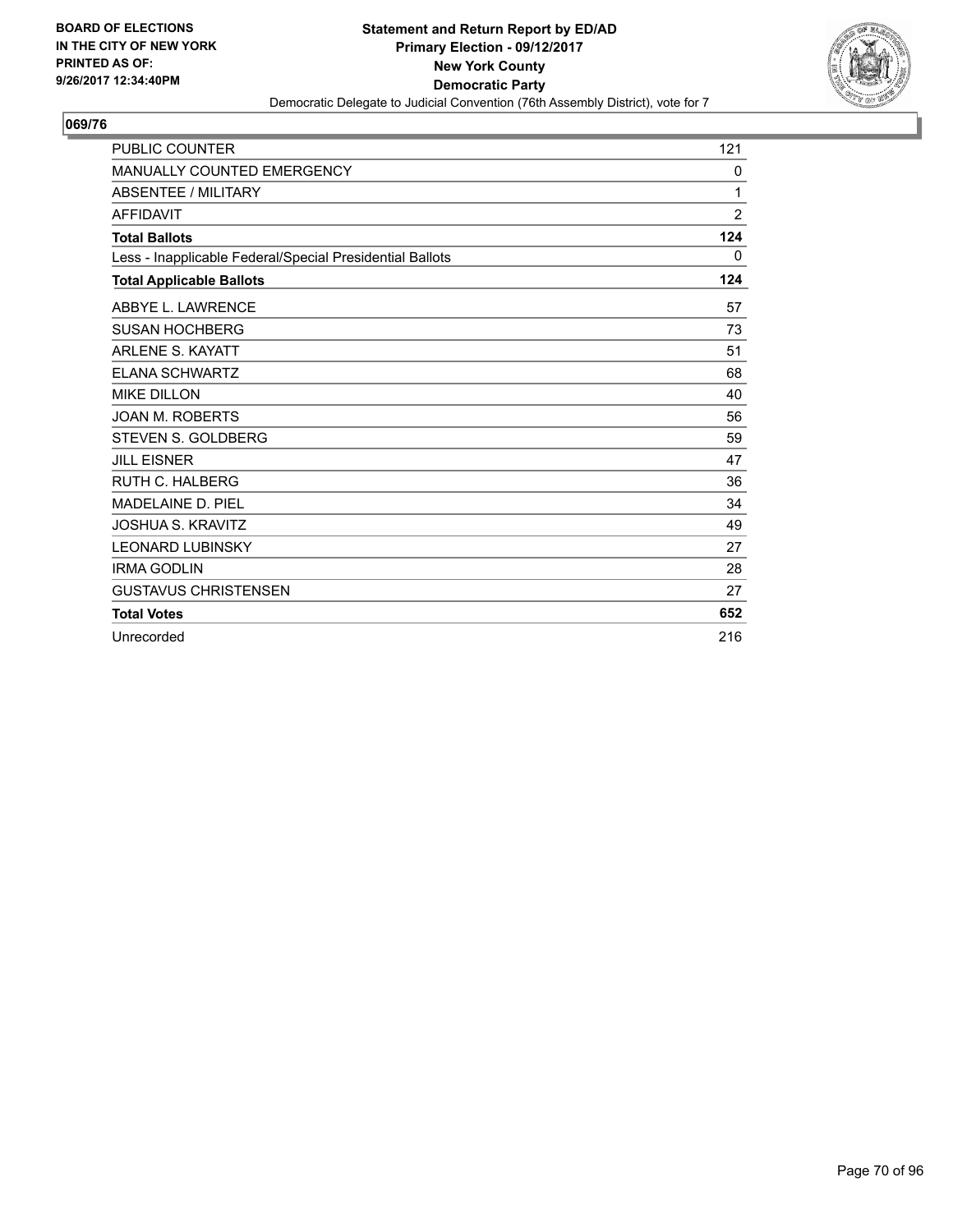

| <b>PUBLIC COUNTER</b>                                    | 100          |
|----------------------------------------------------------|--------------|
| <b>MANUALLY COUNTED EMERGENCY</b>                        | $\mathbf{0}$ |
| ABSENTEE / MILITARY                                      | 0            |
| <b>AFFIDAVIT</b>                                         | $\mathbf{0}$ |
| <b>Total Ballots</b>                                     | 100          |
| Less - Inapplicable Federal/Special Presidential Ballots | 0            |
| <b>Total Applicable Ballots</b>                          | 100          |
| ABBYE L. LAWRENCE                                        | 37           |
| <b>SUSAN HOCHBERG</b>                                    | 46           |
| <b>ARLENE S. KAYATT</b>                                  | 36           |
| <b>ELANA SCHWARTZ</b>                                    | 38           |
| <b>MIKE DILLON</b>                                       | 31           |
| <b>JOAN M. ROBERTS</b>                                   | 33           |
| <b>STEVEN S. GOLDBERG</b>                                | 38           |
| <b>JILL EISNER</b>                                       | 28           |
| <b>RUTH C. HALBERG</b>                                   | 22           |
| MADELAINE D. PIEL                                        | 31           |
| <b>JOSHUA S. KRAVITZ</b>                                 | 31           |
| <b>LEONARD LUBINSKY</b>                                  | 22           |
| <b>IRMA GODLIN</b>                                       | 23           |
| <b>GUSTAVUS CHRISTENSEN</b>                              | 20           |
| <b>Total Votes</b>                                       | 436          |
| Unrecorded                                               | 264          |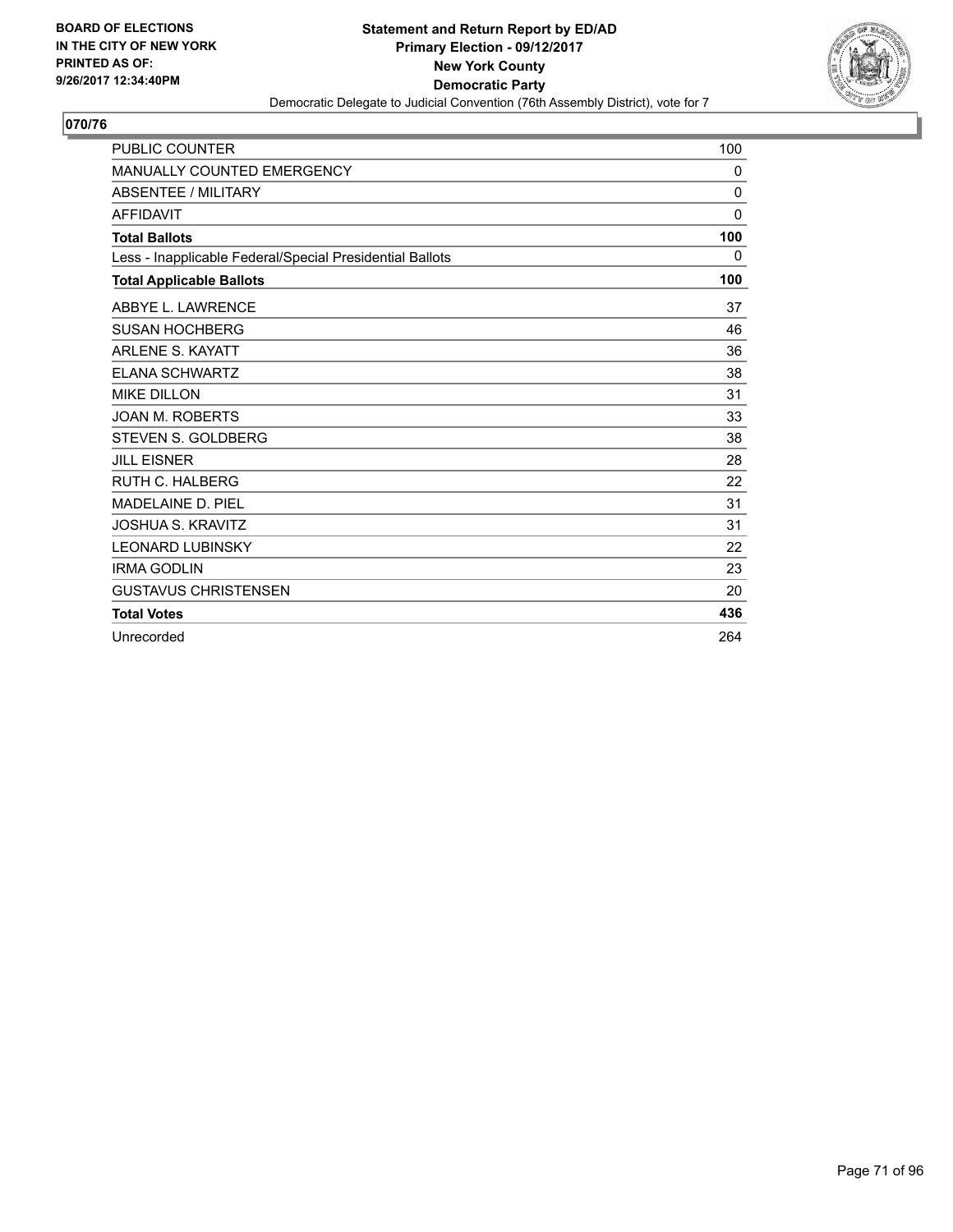

| <b>PUBLIC COUNTER</b>                                    | 95           |
|----------------------------------------------------------|--------------|
| <b>MANUALLY COUNTED EMERGENCY</b>                        | $\mathbf{0}$ |
| <b>ABSENTEE / MILITARY</b>                               | 6            |
| <b>AFFIDAVIT</b>                                         | 1            |
| <b>Total Ballots</b>                                     | 102          |
| Less - Inapplicable Federal/Special Presidential Ballots | $\Omega$     |
| <b>Total Applicable Ballots</b>                          | 102          |
| ABBYE L. LAWRENCE                                        | 30           |
| <b>SUSAN HOCHBERG</b>                                    | 39           |
| <b>ARLENE S. KAYATT</b>                                  | 27           |
| <b>ELANA SCHWARTZ</b>                                    | 36           |
| <b>MIKE DILLON</b>                                       | 28           |
| <b>JOAN M. ROBERTS</b>                                   | 33           |
| STEVEN S. GOLDBERG                                       | 25           |
| <b>JILL EISNER</b>                                       | 29           |
| RUTH C. HALBERG                                          | 17           |
| MADELAINE D. PIEL                                        | 17           |
| <b>JOSHUA S. KRAVITZ</b>                                 | 25           |
| <b>LEONARD LUBINSKY</b>                                  | 17           |
| <b>IRMA GODLIN</b>                                       | 18           |
| <b>GUSTAVUS CHRISTENSEN</b>                              | 15           |
| <b>Total Votes</b>                                       | 356          |
| Unrecorded                                               | 358          |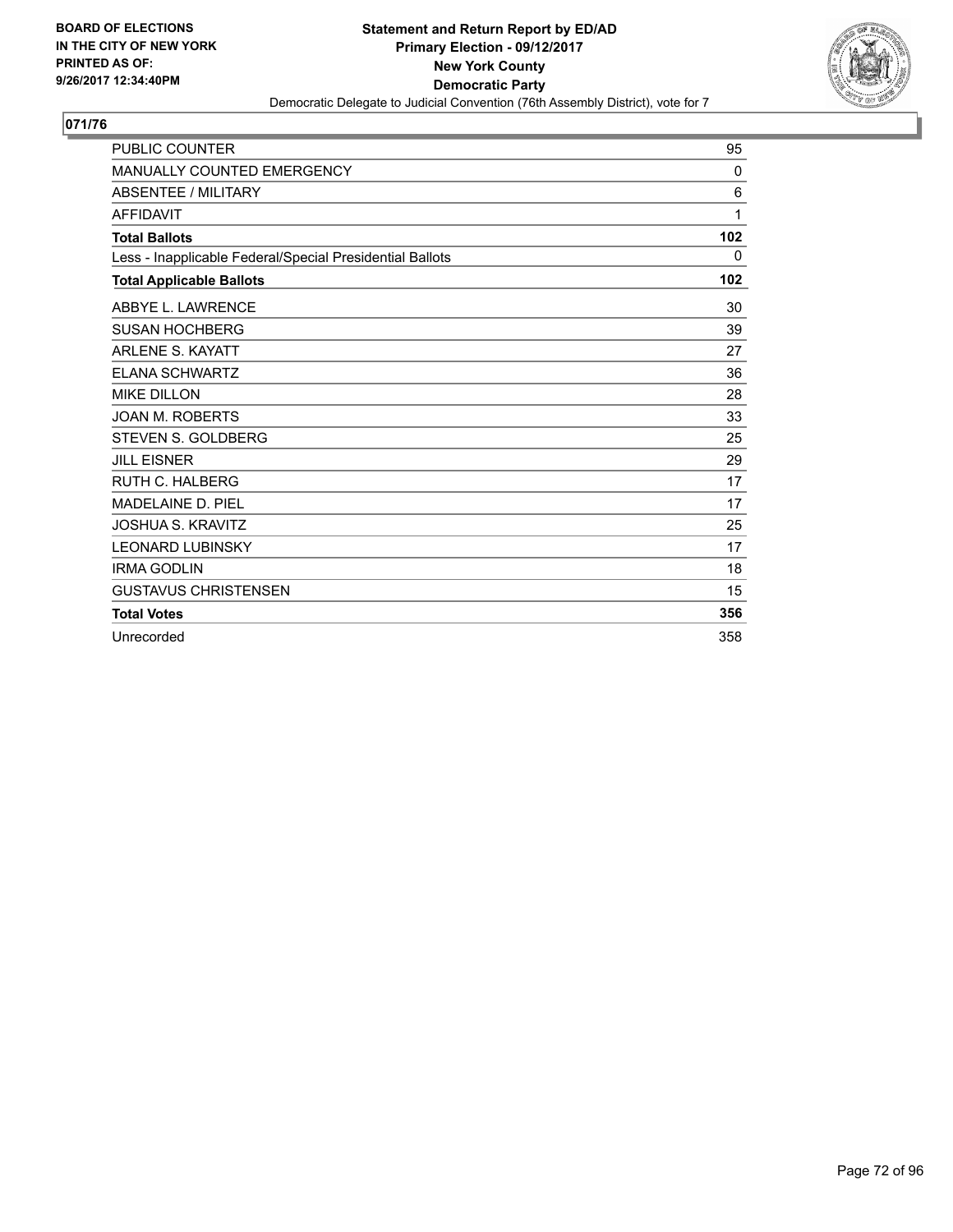

| <b>PUBLIC COUNTER</b>                                    | 140          |
|----------------------------------------------------------|--------------|
| MANUALLY COUNTED EMERGENCY                               | 0            |
| <b>ABSENTEE / MILITARY</b>                               | 5            |
| <b>AFFIDAVIT</b>                                         | $\mathbf{0}$ |
| <b>Total Ballots</b>                                     | 145          |
| Less - Inapplicable Federal/Special Presidential Ballots | 0            |
| <b>Total Applicable Ballots</b>                          | 145          |
| ABBYE L. LAWRENCE                                        | 52           |
| <b>SUSAN HOCHBERG</b>                                    | 53           |
| <b>ARLENE S. KAYATT</b>                                  | 51           |
| <b>ELANA SCHWARTZ</b>                                    | 55           |
| <b>MIKE DILLON</b>                                       | 42           |
| <b>JOAN M. ROBERTS</b>                                   | 51           |
| STEVEN S. GOLDBERG                                       | 47           |
| <b>JILL EISNER</b>                                       | 44           |
| <b>RUTH C. HALBERG</b>                                   | 32           |
| MADELAINE D. PIEL                                        | 41           |
| <b>JOSHUA S. KRAVITZ</b>                                 | 43           |
| <b>LEONARD LUBINSKY</b>                                  | 30           |
| <b>IRMA GODLIN</b>                                       | 37           |
| <b>GUSTAVUS CHRISTENSEN</b>                              | 30           |
| NANCY RANKIN (WRITE-IN)                                  | 1            |
| <b>Total Votes</b>                                       | 609          |
| Unrecorded                                               | 406          |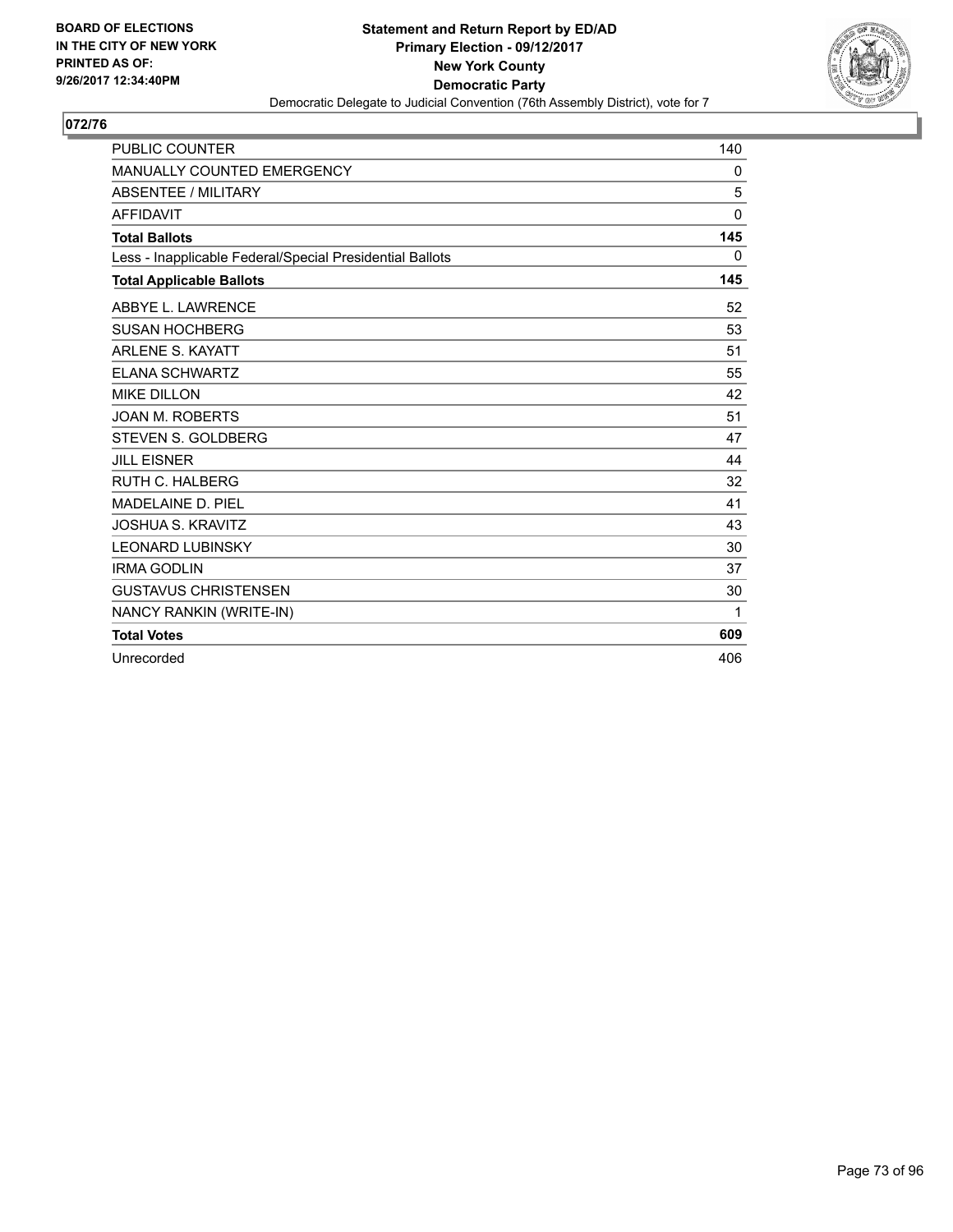

| <b>PUBLIC COUNTER</b>                                    | 69             |
|----------------------------------------------------------|----------------|
| MANUALLY COUNTED EMERGENCY                               | 0              |
| <b>ABSENTEE / MILITARY</b>                               | 3              |
| <b>AFFIDAVIT</b>                                         | $\overline{2}$ |
| <b>Total Ballots</b>                                     | 74             |
| Less - Inapplicable Federal/Special Presidential Ballots | $\Omega$       |
| <b>Total Applicable Ballots</b>                          | 74             |
| ABBYE L. LAWRENCE                                        | 30             |
| <b>SUSAN HOCHBERG</b>                                    | 31             |
| <b>ARLENE S. KAYATT</b>                                  | 24             |
| <b>ELANA SCHWARTZ</b>                                    | 33             |
| <b>MIKE DILLON</b>                                       | 21             |
| <b>JOAN M. ROBERTS</b>                                   | 24             |
| STEVEN S. GOLDBERG                                       | 26             |
| <b>JILL EISNER</b>                                       | 32             |
| <b>RUTH C. HALBERG</b>                                   | 27             |
| MADELAINE D. PIEL                                        | 24             |
| <b>JOSHUA S. KRAVITZ</b>                                 | 22             |
| <b>LEONARD LUBINSKY</b>                                  | 17             |
| <b>IRMA GODLIN</b>                                       | 20             |
| <b>GUSTAVUS CHRISTENSEN</b>                              | 19             |
| <b>Total Votes</b>                                       | 350            |
| Unrecorded                                               | 168            |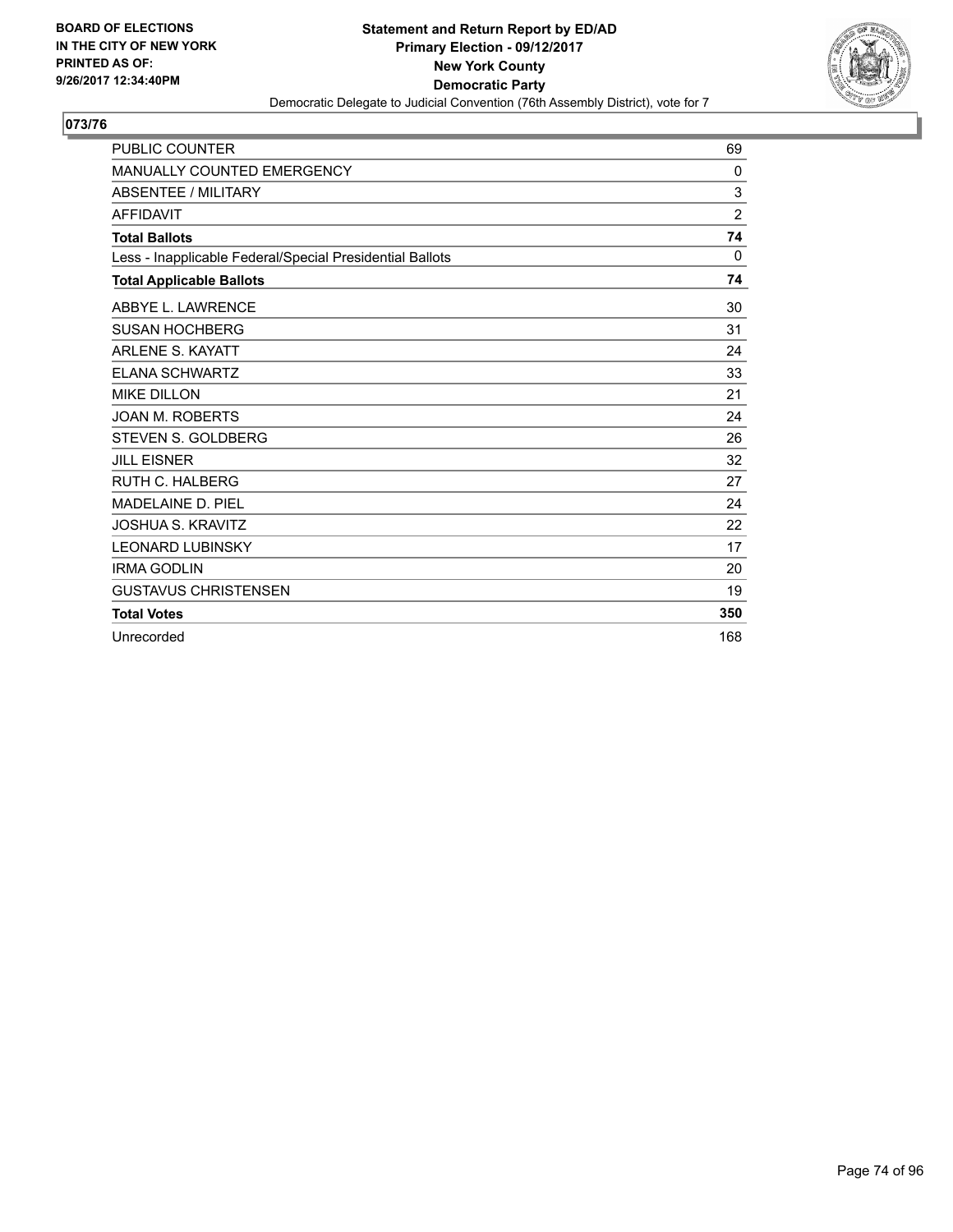

| <b>PUBLIC COUNTER</b>                                    | 83       |
|----------------------------------------------------------|----------|
| <b>MANUALLY COUNTED EMERGENCY</b>                        | 0        |
| <b>ABSENTEE / MILITARY</b>                               | 1        |
| <b>AFFIDAVIT</b>                                         | 1        |
| <b>Total Ballots</b>                                     | 85       |
| Less - Inapplicable Federal/Special Presidential Ballots | $\Omega$ |
| <b>Total Applicable Ballots</b>                          | 85       |
| ABBYE L. LAWRENCE                                        | 26       |
| <b>SUSAN HOCHBERG</b>                                    | 33       |
| <b>ARLENE S. KAYATT</b>                                  | 24       |
| <b>ELANA SCHWARTZ</b>                                    | 34       |
| <b>MIKE DILLON</b>                                       | 22       |
| <b>JOAN M. ROBERTS</b>                                   | 26       |
| STEVEN S. GOLDBERG                                       | 29       |
| <b>JILL EISNER</b>                                       | 36       |
| <b>RUTH C. HALBERG</b>                                   | 25       |
| MADELAINE D. PIEL                                        | 22       |
| <b>JOSHUA S. KRAVITZ</b>                                 | 29       |
| <b>LEONARD LUBINSKY</b>                                  | 18       |
| <b>IRMA GODLIN</b>                                       | 20       |
| <b>GUSTAVUS CHRISTENSEN</b>                              | 14       |
| <b>Total Votes</b>                                       | 358      |
| Unrecorded                                               | 237      |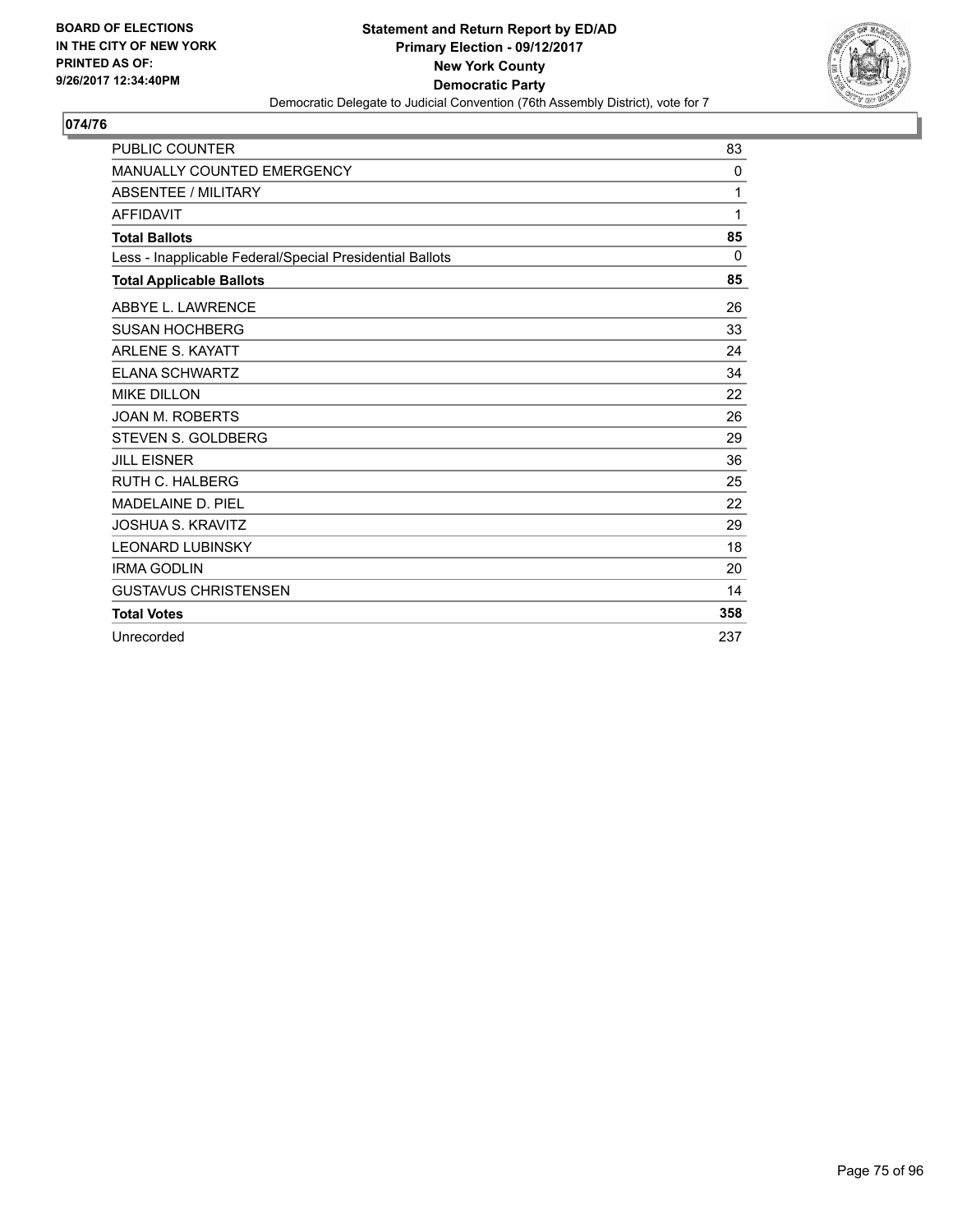

| <b>PUBLIC COUNTER</b>                                    | 146 |
|----------------------------------------------------------|-----|
| <b>MANUALLY COUNTED EMERGENCY</b>                        | 0   |
| <b>ABSENTEE / MILITARY</b>                               | 3   |
| <b>AFFIDAVIT</b>                                         | 3   |
| <b>Total Ballots</b>                                     | 152 |
| Less - Inapplicable Federal/Special Presidential Ballots | 0   |
| <b>Total Applicable Ballots</b>                          | 152 |
| ABBYE L. LAWRENCE                                        | 64  |
| <b>SUSAN HOCHBERG</b>                                    | 84  |
| <b>ARLENE S. KAYATT</b>                                  | 57  |
| <b>ELANA SCHWARTZ</b>                                    | 74  |
| <b>MIKE DILLON</b>                                       | 48  |
| <b>JOAN M. ROBERTS</b>                                   | 65  |
| STEVEN S. GOLDBERG                                       | 58  |
| <b>JILL EISNER</b>                                       | 60  |
| <b>RUTH C. HALBERG</b>                                   | 46  |
| MADELAINE D. PIEL                                        | 54  |
| <b>JOSHUA S. KRAVITZ</b>                                 | 47  |
| <b>LEONARD LUBINSKY</b>                                  | 32  |
| <b>IRMA GODLIN</b>                                       | 38  |
| <b>GUSTAVUS CHRISTENSEN</b>                              | 30  |
| <b>Total Votes</b>                                       | 757 |
| Unrecorded                                               | 307 |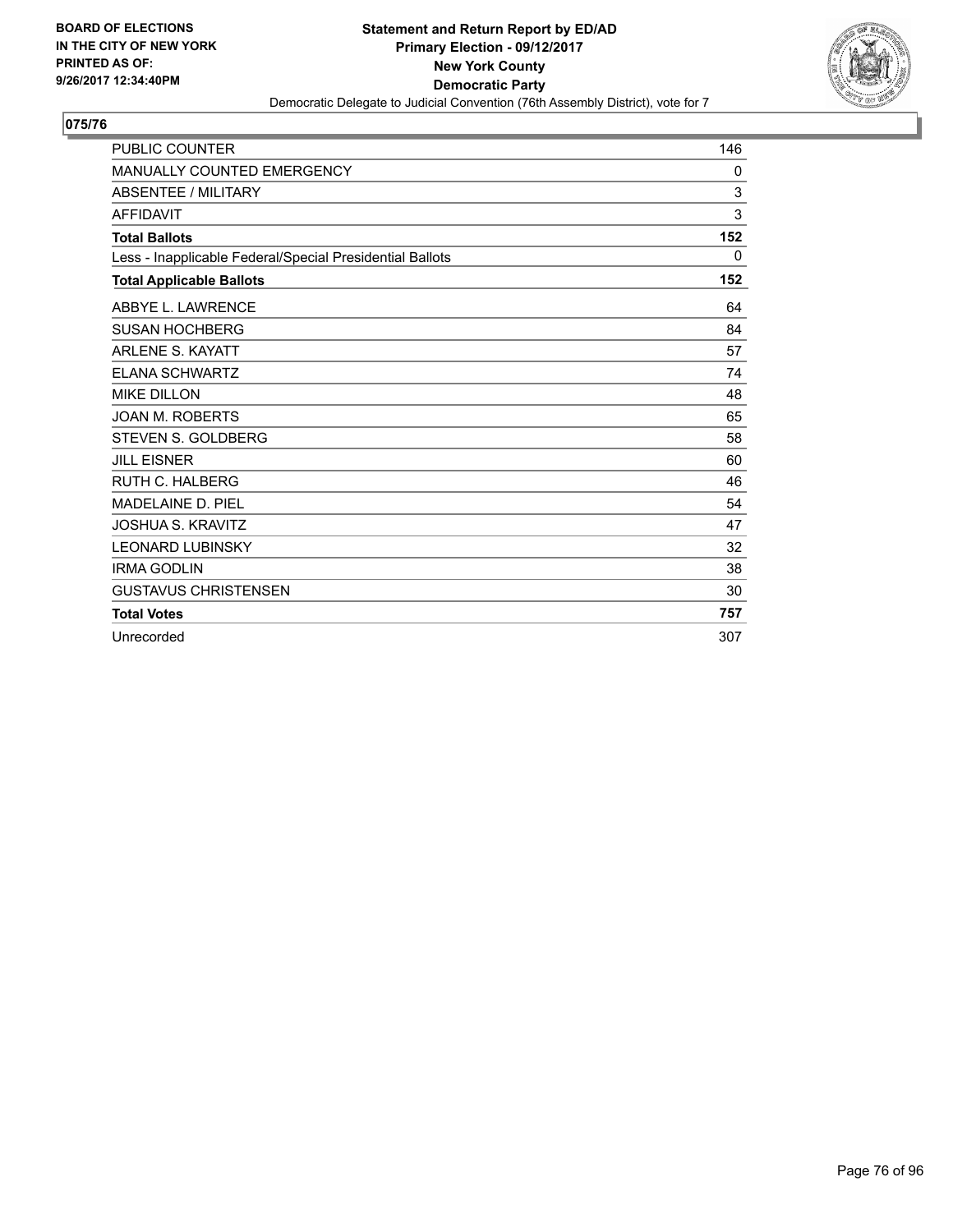

| <b>PUBLIC COUNTER</b>                                    | 95       |
|----------------------------------------------------------|----------|
| <b>MANUALLY COUNTED EMERGENCY</b>                        | $\Omega$ |
| <b>ABSENTEE / MILITARY</b>                               | 4        |
| <b>AFFIDAVIT</b>                                         | 3        |
| <b>Total Ballots</b>                                     | 102      |
| Less - Inapplicable Federal/Special Presidential Ballots | 0        |
| <b>Total Applicable Ballots</b>                          | 102      |
| ABBYE L. LAWRENCE                                        | 37       |
| <b>SUSAN HOCHBERG</b>                                    | 48       |
| <b>ARLENE S. KAYATT</b>                                  | 37       |
| <b>ELANA SCHWARTZ</b>                                    | 40       |
| <b>MIKE DILLON</b>                                       | 35       |
| <b>JOAN M. ROBERTS</b>                                   | 40       |
| <b>STEVEN S. GOLDBERG</b>                                | 34       |
| <b>JILL EISNER</b>                                       | 33       |
| <b>RUTH C. HALBERG</b>                                   | 27       |
| MADELAINE D. PIEL                                        | 29       |
| <b>JOSHUA S. KRAVITZ</b>                                 | 34       |
| <b>LEONARD LUBINSKY</b>                                  | 22       |
| <b>IRMA GODLIN</b>                                       | 20       |
| <b>GUSTAVUS CHRISTENSEN</b>                              | 21       |
| <b>Total Votes</b>                                       | 457      |
| Unrecorded                                               | 257      |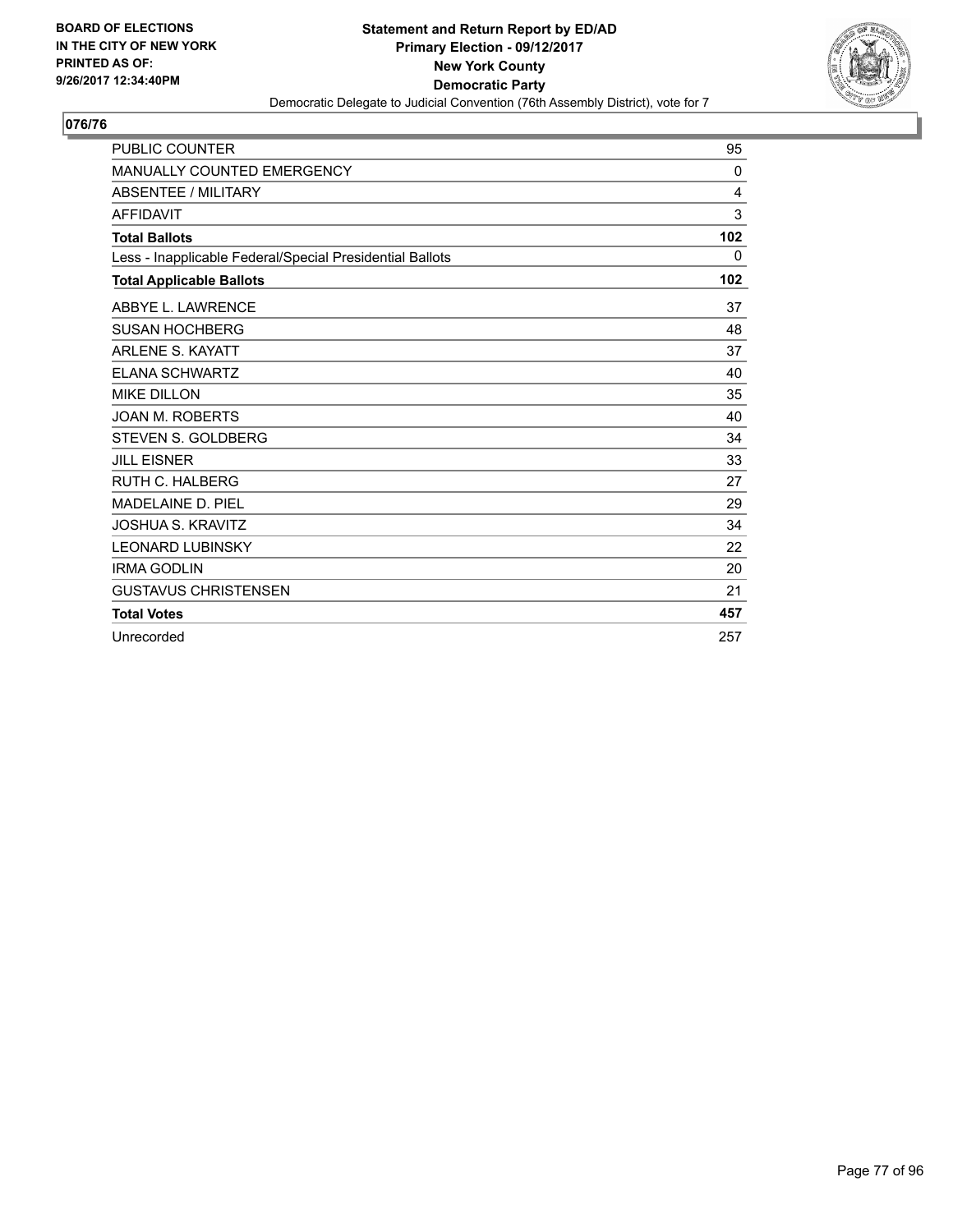

| <b>PUBLIC COUNTER</b>                                    | 132            |
|----------------------------------------------------------|----------------|
| MANUALLY COUNTED EMERGENCY                               | 0              |
| <b>ABSENTEE / MILITARY</b>                               | $\overline{2}$ |
| <b>AFFIDAVIT</b>                                         | $\mathbf{0}$   |
| <b>Total Ballots</b>                                     | 134            |
| Less - Inapplicable Federal/Special Presidential Ballots | 0              |
| <b>Total Applicable Ballots</b>                          | 134            |
| ABBYE L. LAWRENCE                                        | 46             |
| <b>SUSAN HOCHBERG</b>                                    | 62             |
| <b>ARLENE S. KAYATT</b>                                  | 55             |
| <b>ELANA SCHWARTZ</b>                                    | 53             |
| <b>MIKE DILLON</b>                                       | 39             |
| <b>JOAN M. ROBERTS</b>                                   | 43             |
| <b>STEVEN S. GOLDBERG</b>                                | 49             |
| <b>JILL EISNER</b>                                       | 52             |
| <b>RUTH C. HALBERG</b>                                   | 40             |
| <b>MADELAINE D. PIEL</b>                                 | 49             |
| <b>JOSHUA S. KRAVITZ</b>                                 | 52             |
| <b>LEONARD LUBINSKY</b>                                  | 29             |
| <b>IRMA GODLIN</b>                                       | 29             |
| <b>GUSTAVUS CHRISTENSEN</b>                              | 29             |
| DANIEL QUART (WRITE-IN)                                  | 1              |
| <b>Total Votes</b>                                       | 628            |
| Unrecorded                                               | 310            |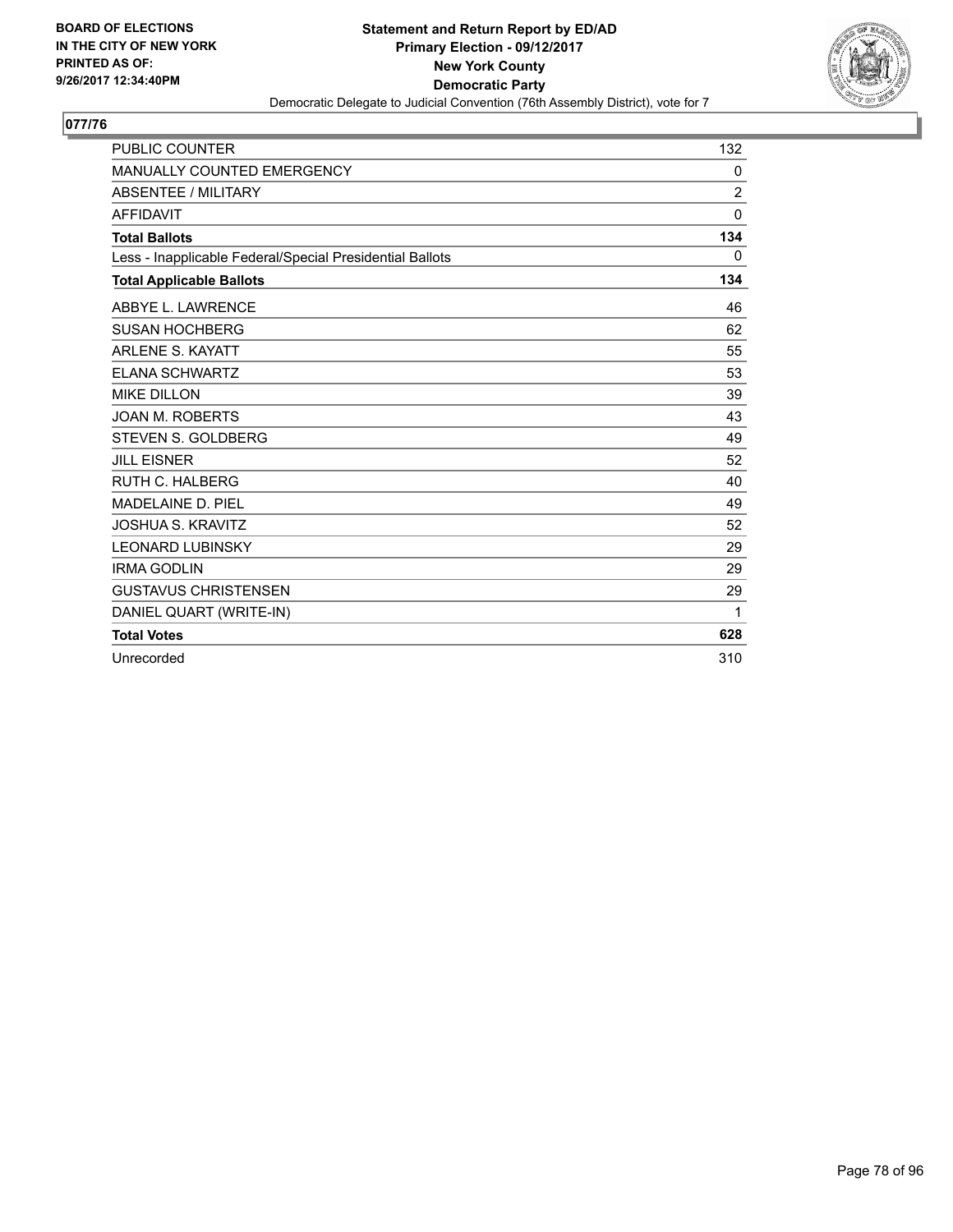

| <b>PUBLIC COUNTER</b>                                    | 105 |
|----------------------------------------------------------|-----|
| MANUALLY COUNTED EMERGENCY                               | 0   |
| <b>ABSENTEE / MILITARY</b>                               | 10  |
| <b>AFFIDAVIT</b>                                         | 1   |
| <b>Total Ballots</b>                                     | 116 |
| Less - Inapplicable Federal/Special Presidential Ballots | 0   |
| <b>Total Applicable Ballots</b>                          | 116 |
| ABBYE L. LAWRENCE                                        | 33  |
| <b>SUSAN HOCHBERG</b>                                    | 43  |
| <b>ARLENE S. KAYATT</b>                                  | 34  |
| <b>ELANA SCHWARTZ</b>                                    | 43  |
| <b>MIKE DILLON</b>                                       | 27  |
| <b>JOAN M. ROBERTS</b>                                   | 38  |
| <b>STEVEN S. GOLDBERG</b>                                | 32  |
| <b>JILL EISNER</b>                                       | 37  |
| RUTH C. HALBERG                                          | 30  |
| <b>MADELAINE D. PIEL</b>                                 | 34  |
| <b>JOSHUA S. KRAVITZ</b>                                 | 37  |
| <b>LEONARD LUBINSKY</b>                                  | 21  |
| <b>IRMA GODLIN</b>                                       | 24  |
| <b>GUSTAVUS CHRISTENSEN</b>                              | 26  |
| UNATTRIBUTABLE WRITE-IN (WRITE-IN)                       | 7   |
| <b>Total Votes</b>                                       | 466 |
| Unrecorded                                               | 346 |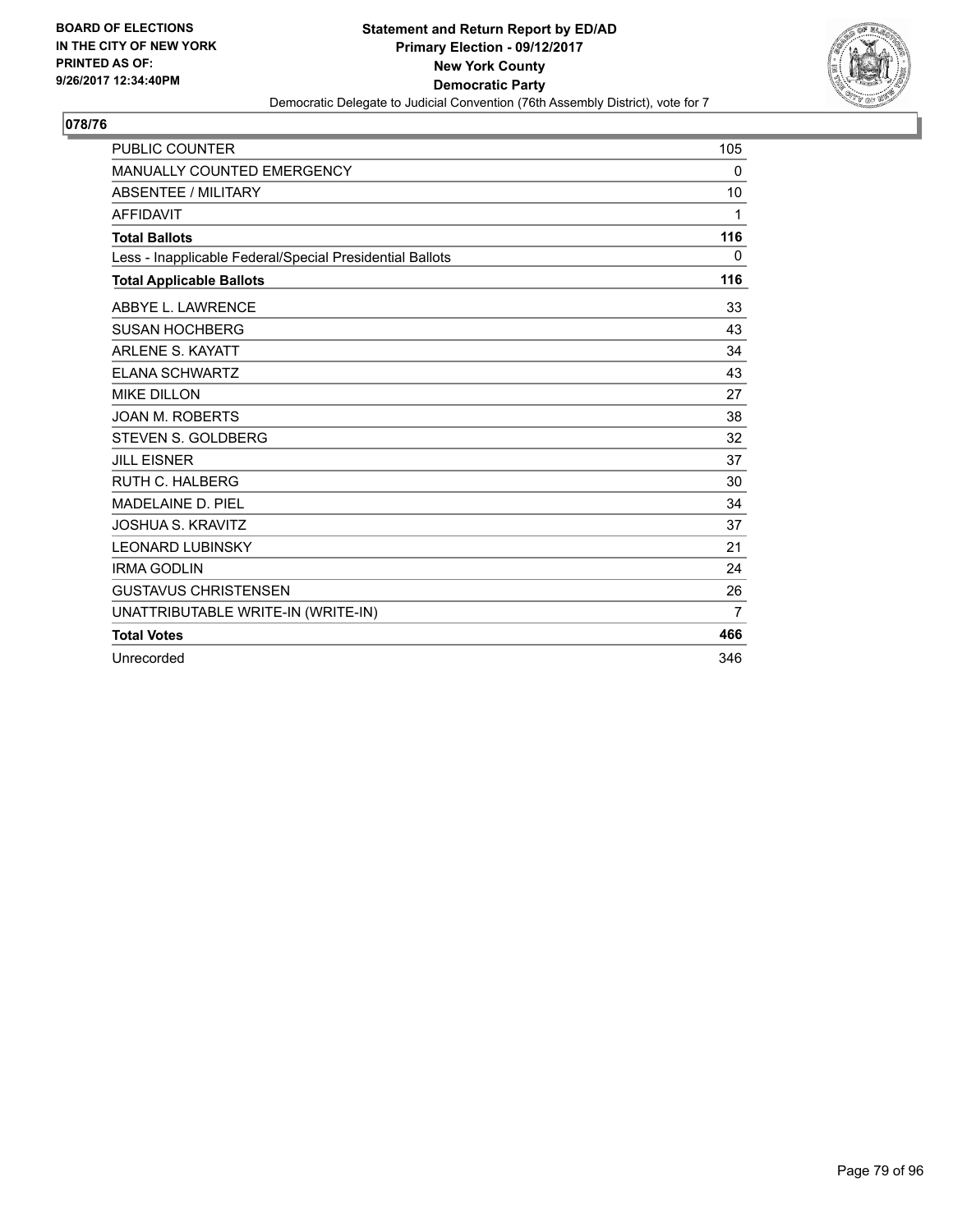

| <b>PUBLIC COUNTER</b>                                    | 103          |
|----------------------------------------------------------|--------------|
| <b>MANUALLY COUNTED EMERGENCY</b>                        | 0            |
| <b>ABSENTEE / MILITARY</b>                               | 3            |
| <b>AFFIDAVIT</b>                                         | $\mathbf{0}$ |
| <b>Total Ballots</b>                                     | 106          |
| Less - Inapplicable Federal/Special Presidential Ballots | 0            |
| <b>Total Applicable Ballots</b>                          | 106          |
| ABBYE L. LAWRENCE                                        | 24           |
| <b>SUSAN HOCHBERG</b>                                    | 47           |
| <b>ARLENE S. KAYATT</b>                                  | 25           |
| <b>ELANA SCHWARTZ</b>                                    | 44           |
| <b>MIKE DILLON</b>                                       | 21           |
| <b>JOAN M. ROBERTS</b>                                   | 30           |
| STEVEN S. GOLDBERG                                       | 29           |
| <b>JILL EISNER</b>                                       | 48           |
| RUTH C. HALBERG                                          | 30           |
| MADELAINE D. PIEL                                        | 29           |
| <b>JOSHUA S. KRAVITZ</b>                                 | 34           |
| <b>LEONARD LUBINSKY</b>                                  | 17           |
| <b>IRMA GODLIN</b>                                       | 23           |
| <b>GUSTAVUS CHRISTENSEN</b>                              | 19           |
| <b>Total Votes</b>                                       | 420          |
| Unrecorded                                               | 322          |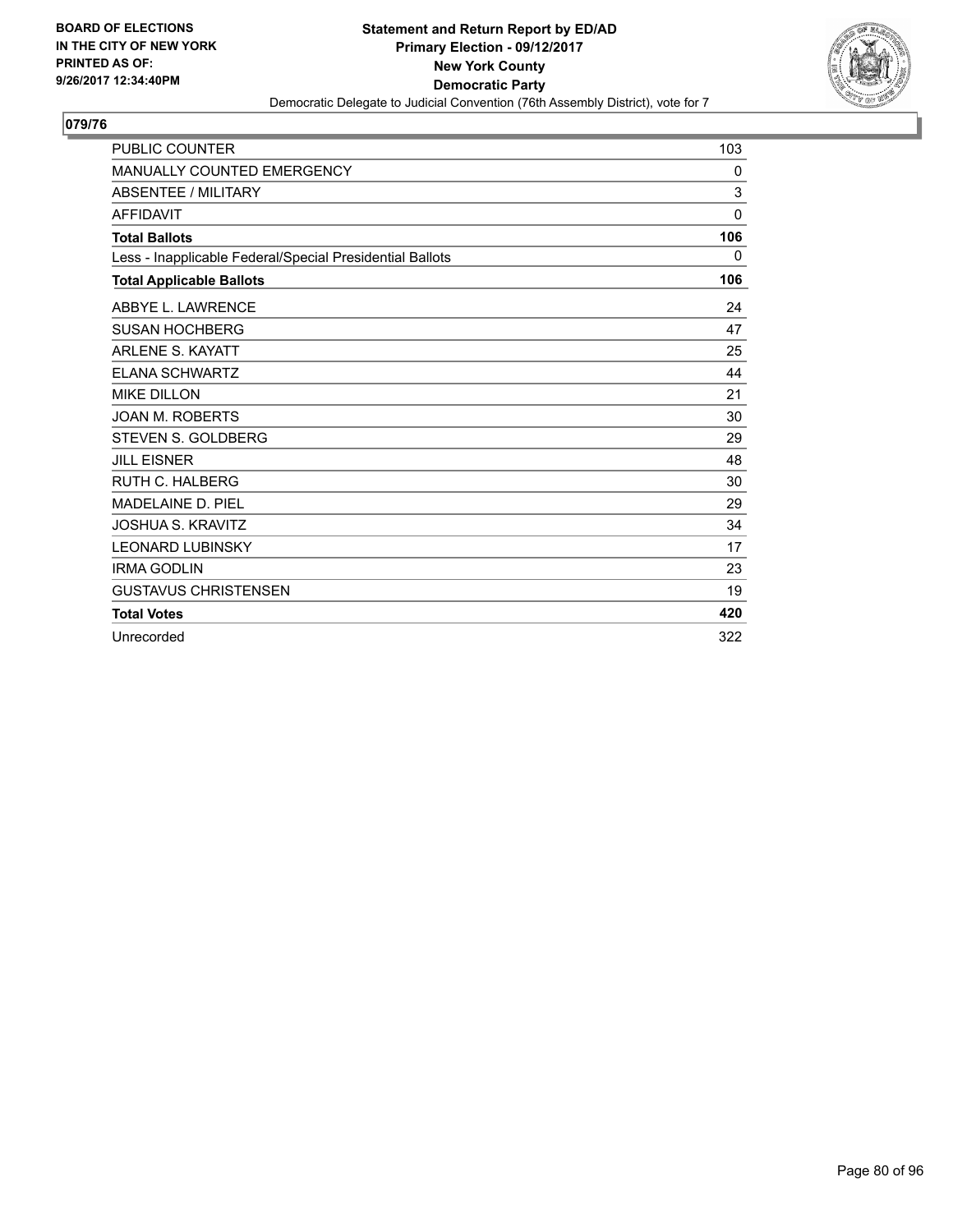

| <b>PUBLIC COUNTER</b>                                    | 121            |
|----------------------------------------------------------|----------------|
| MANUALLY COUNTED EMERGENCY                               | 0              |
| <b>ABSENTEE / MILITARY</b>                               | 0              |
| <b>AFFIDAVIT</b>                                         | $\overline{2}$ |
| <b>Total Ballots</b>                                     | 123            |
| Less - Inapplicable Federal/Special Presidential Ballots | 0              |
| <b>Total Applicable Ballots</b>                          | 123            |
| <b>ABBYE L. LAWRENCE</b>                                 | 50             |
| <b>SUSAN HOCHBERG</b>                                    | 55             |
| <b>ARLENE S. KAYATT</b>                                  | 41             |
| <b>ELANA SCHWARTZ</b>                                    | 57             |
| <b>MIKE DILLON</b>                                       | 37             |
| <b>JOAN M. ROBERTS</b>                                   | 48             |
| <b>STEVEN S. GOLDBERG</b>                                | 37             |
| <b>JILL EISNER</b>                                       | 47             |
| <b>RUTH C. HALBERG</b>                                   | 34             |
| MADELAINE D. PIEL                                        | 34             |
| <b>JOSHUA S. KRAVITZ</b>                                 | 27             |
| <b>LEONARD LUBINSKY</b>                                  | 17             |
| <b>IRMA GODLIN</b>                                       | 33             |
| <b>GUSTAVUS CHRISTENSEN</b>                              | 17             |
| DAVID L. ROSENSTEIN (WRITE-IN)                           | $\mathbf 1$    |
| <b>Total Votes</b>                                       | 535            |
| Unrecorded                                               | 326            |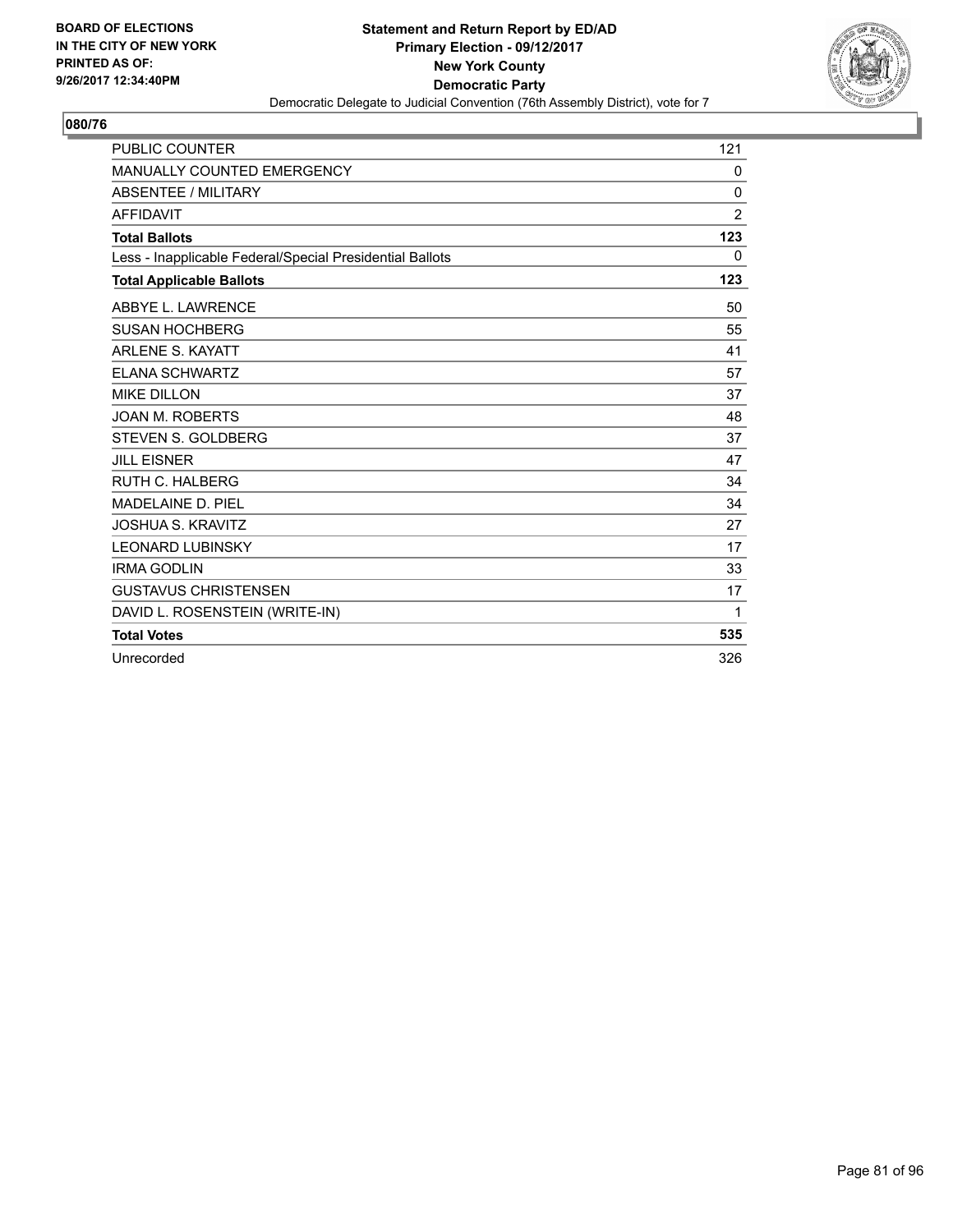

| <b>PUBLIC COUNTER</b>                                    | 73  |
|----------------------------------------------------------|-----|
| <b>MANUALLY COUNTED EMERGENCY</b>                        | 0   |
| <b>ABSENTEE / MILITARY</b>                               | 1   |
| <b>AFFIDAVIT</b>                                         | 1   |
| <b>Total Ballots</b>                                     | 75  |
| Less - Inapplicable Federal/Special Presidential Ballots | 0   |
| <b>Total Applicable Ballots</b>                          | 75  |
| ABBYE L. LAWRENCE                                        | 28  |
| <b>SUSAN HOCHBERG</b>                                    | 32  |
| <b>ARLENE S. KAYATT</b>                                  | 31  |
| <b>ELANA SCHWARTZ</b>                                    | 33  |
| <b>MIKE DILLON</b>                                       | 34  |
| <b>JOAN M. ROBERTS</b>                                   | 33  |
| <b>STEVEN S. GOLDBERG</b>                                | 26  |
| <b>JILL EISNER</b>                                       | 21  |
| <b>RUTH C. HALBERG</b>                                   | 16  |
| <b>MADELAINE D. PIEL</b>                                 | 19  |
| JOSHUA S. KRAVITZ                                        | 20  |
| <b>LEONARD LUBINSKY</b>                                  | 10  |
| <b>IRMA GODLIN</b>                                       | 15  |
| <b>GUSTAVUS CHRISTENSEN</b>                              | 10  |
| <b>Total Votes</b>                                       | 328 |
| Unrecorded                                               | 197 |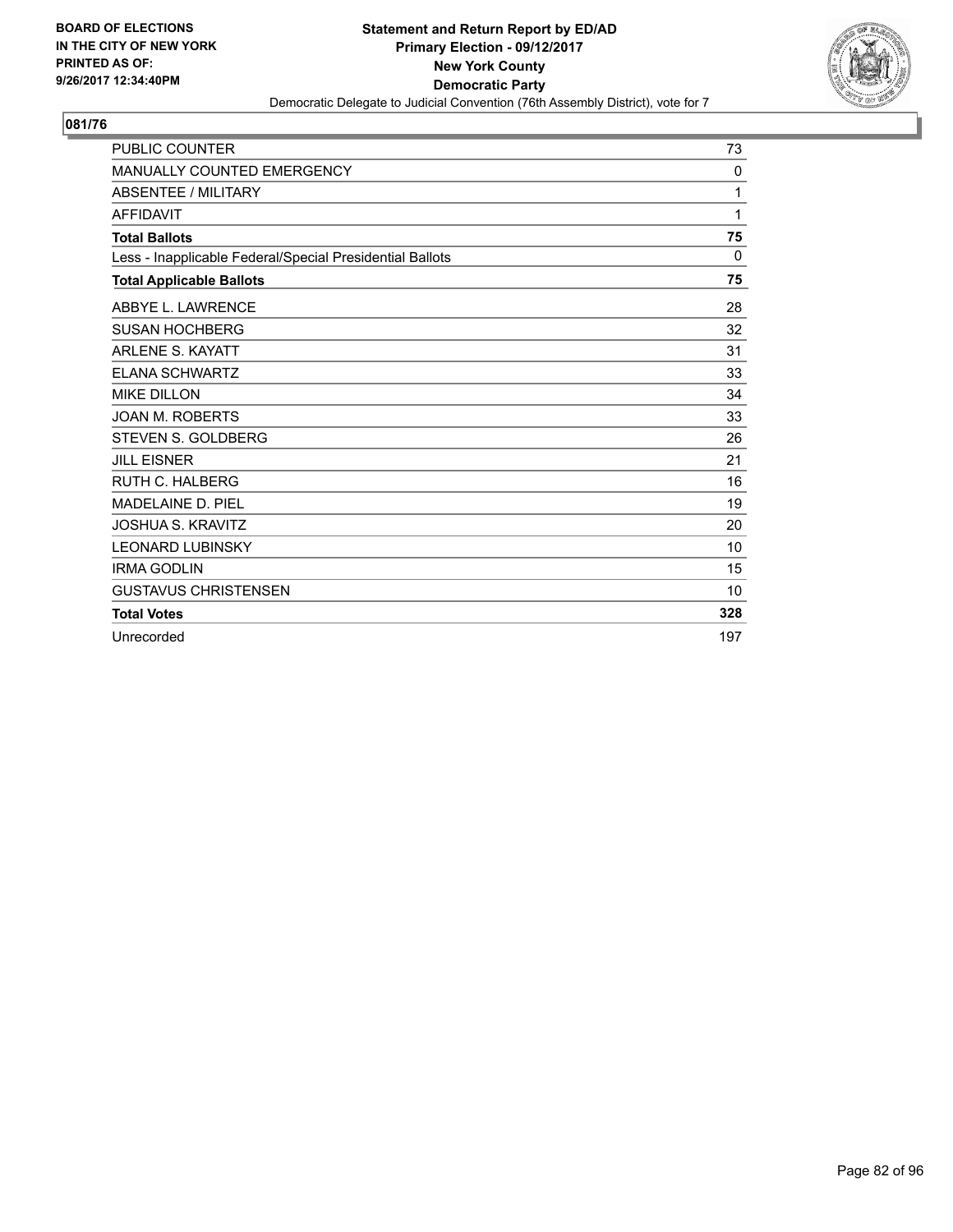

| <b>PUBLIC COUNTER</b>                                    | 54           |
|----------------------------------------------------------|--------------|
| <b>MANUALLY COUNTED EMERGENCY</b>                        | 0            |
| <b>ABSENTEE / MILITARY</b>                               | 1            |
| <b>AFFIDAVIT</b>                                         | $\mathbf{0}$ |
| <b>Total Ballots</b>                                     | 55           |
| Less - Inapplicable Federal/Special Presidential Ballots | 0            |
| <b>Total Applicable Ballots</b>                          | 55           |
| ABBYE L. LAWRENCE                                        | 16           |
| <b>SUSAN HOCHBERG</b>                                    | 21           |
| <b>ARLENE S. KAYATT</b>                                  | 20           |
| <b>ELANA SCHWARTZ</b>                                    | 19           |
| <b>MIKE DILLON</b>                                       | 18           |
| <b>JOAN M. ROBERTS</b>                                   | 20           |
| <b>STEVEN S. GOLDBERG</b>                                | 14           |
| <b>JILL EISNER</b>                                       | 19           |
| <b>RUTH C. HALBERG</b>                                   | 14           |
| MADELAINE D. PIEL                                        | 15           |
| <b>JOSHUA S. KRAVITZ</b>                                 | 11           |
| <b>LEONARD LUBINSKY</b>                                  | 9            |
| <b>IRMA GODLIN</b>                                       | 11           |
| <b>GUSTAVUS CHRISTENSEN</b>                              | 11           |
| <b>Total Votes</b>                                       | 218          |
| Unrecorded                                               | 167          |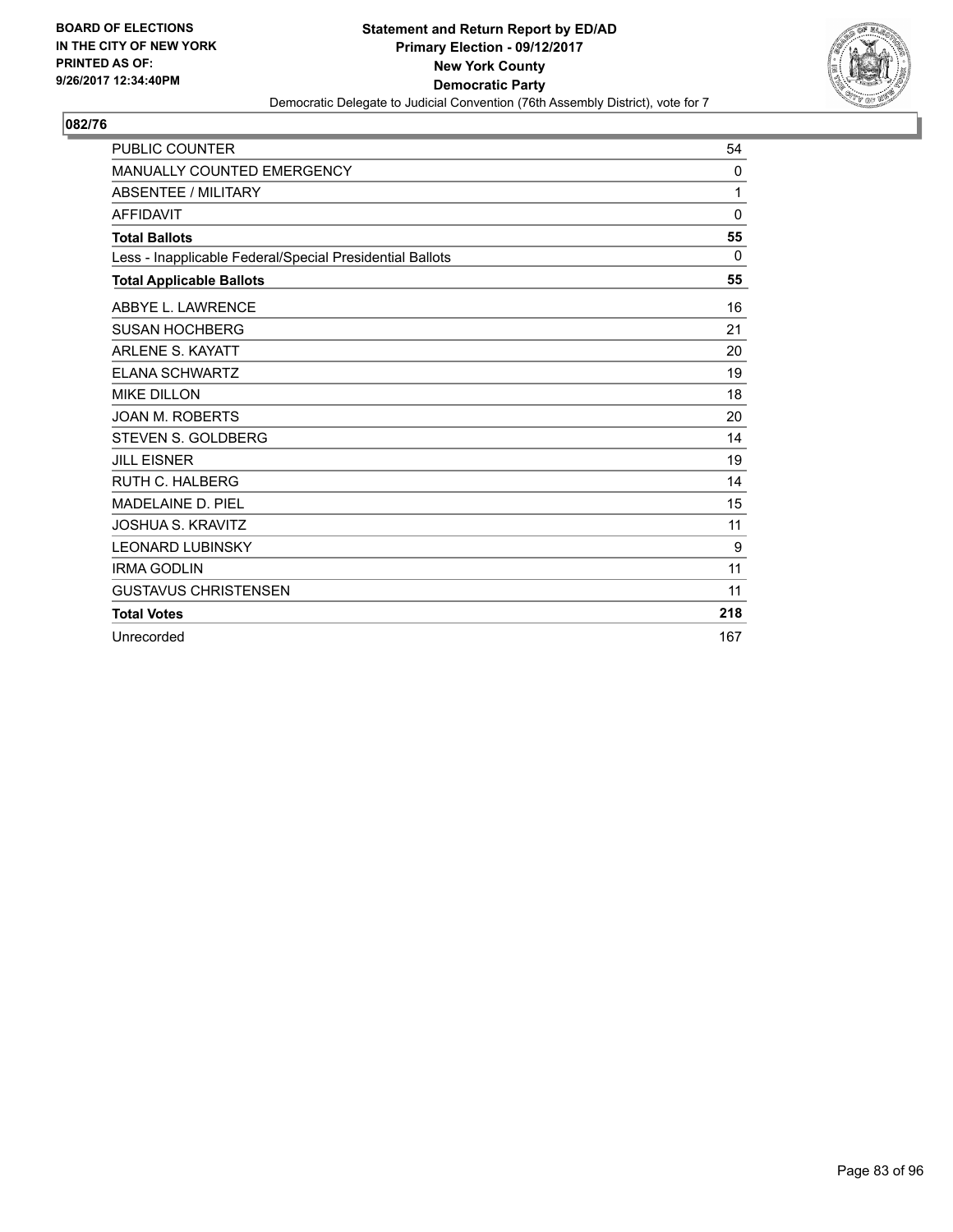

| <b>PUBLIC COUNTER</b>                                    | 178 |
|----------------------------------------------------------|-----|
| MANUALLY COUNTED EMERGENCY                               | 0   |
| ABSENTEE / MILITARY                                      | 10  |
| <b>AFFIDAVIT</b>                                         | 1   |
| <b>Total Ballots</b>                                     | 189 |
| Less - Inapplicable Federal/Special Presidential Ballots | 0   |
| <b>Total Applicable Ballots</b>                          | 189 |
| ABBYE L. LAWRENCE                                        | 59  |
| <b>SUSAN HOCHBERG</b>                                    | 76  |
| <b>ARLENE S. KAYATT</b>                                  | 63  |
| <b>ELANA SCHWARTZ</b>                                    | 73  |
| <b>MIKE DILLON</b>                                       | 57  |
| <b>JOAN M. ROBERTS</b>                                   | 65  |
| STEVEN S. GOLDBERG                                       | 51  |
| <b>JILL EISNER</b>                                       | 63  |
| <b>RUTH C. HALBERG</b>                                   | 40  |
| MADELAINE D. PIEL                                        | 45  |
| <b>JOSHUA S. KRAVITZ</b>                                 | 35  |
| <b>LEONARD LUBINSKY</b>                                  | 26  |
| <b>IRMA GODLIN</b>                                       | 40  |
| <b>GUSTAVUS CHRISTENSEN</b>                              | 30  |
| FRANK WILKINSON (WRITE-IN)                               | 1   |
| <b>Total Votes</b>                                       | 724 |
| Unrecorded                                               | 599 |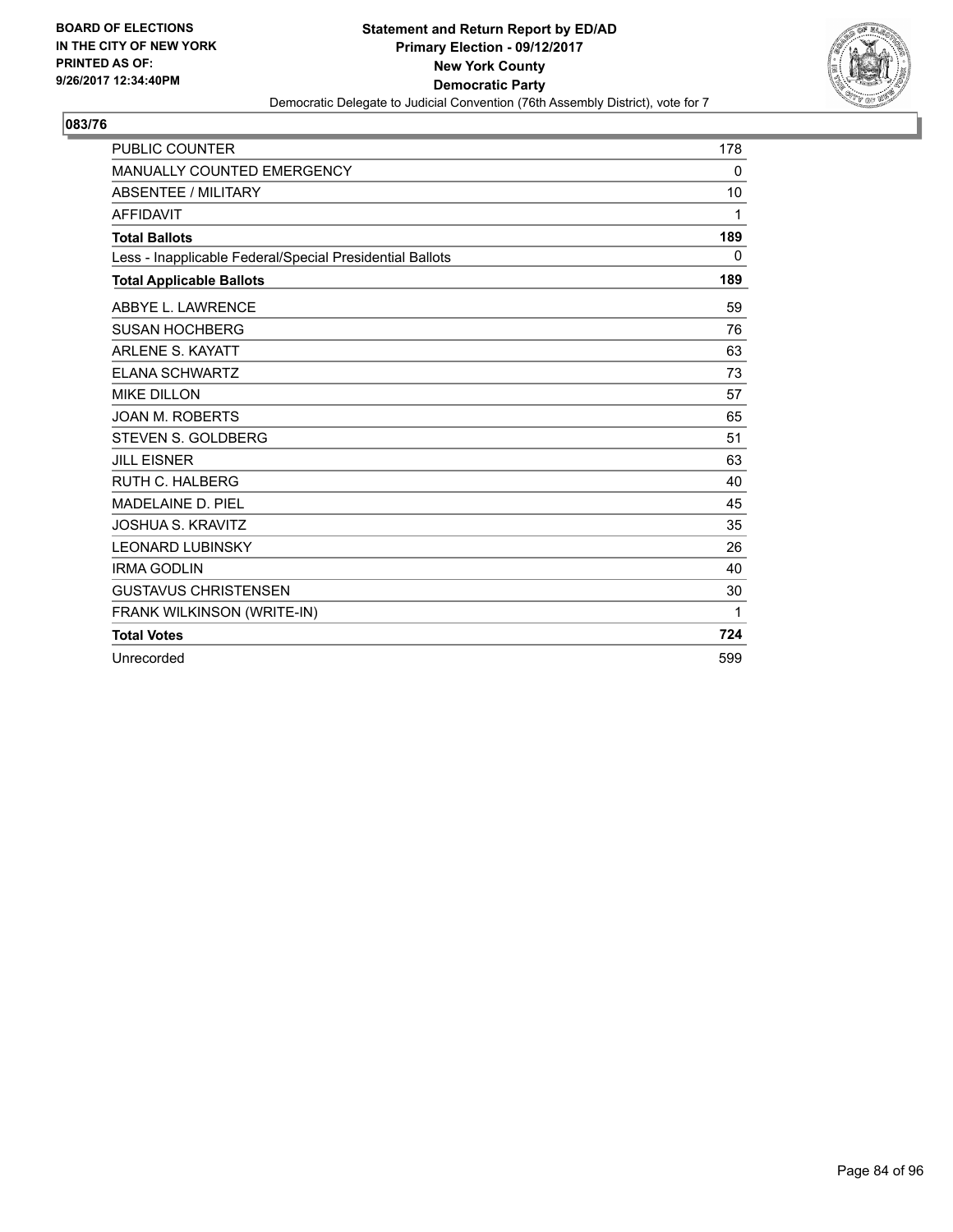

| <b>PUBLIC COUNTER</b>                                    | 128          |
|----------------------------------------------------------|--------------|
| <b>MANUALLY COUNTED EMERGENCY</b>                        | 0            |
| <b>ABSENTEE / MILITARY</b>                               | 6            |
| <b>AFFIDAVIT</b>                                         | $\mathbf{0}$ |
| <b>Total Ballots</b>                                     | 134          |
| Less - Inapplicable Federal/Special Presidential Ballots | 0            |
| <b>Total Applicable Ballots</b>                          | 134          |
| ABBYE L. LAWRENCE                                        | 32           |
| <b>SUSAN HOCHBERG</b>                                    | 51           |
| <b>ARLENE S. KAYATT</b>                                  | 37           |
| <b>ELANA SCHWARTZ</b>                                    | 43           |
| <b>MIKE DILLON</b>                                       | 33           |
| <b>JOAN M. ROBERTS</b>                                   | 47           |
| <b>STEVEN S. GOLDBERG</b>                                | 32           |
| <b>JILL EISNER</b>                                       | 55           |
| <b>RUTH C. HALBERG</b>                                   | 32           |
| MADELAINE D. PIEL                                        | 24           |
| <b>JOSHUA S. KRAVITZ</b>                                 | 25           |
| <b>LEONARD LUBINSKY</b>                                  | 19           |
| <b>IRMA GODLIN</b>                                       | 27           |
| <b>GUSTAVUS CHRISTENSEN</b>                              | 18           |
| <b>Total Votes</b>                                       | 475          |
| Unrecorded                                               | 463          |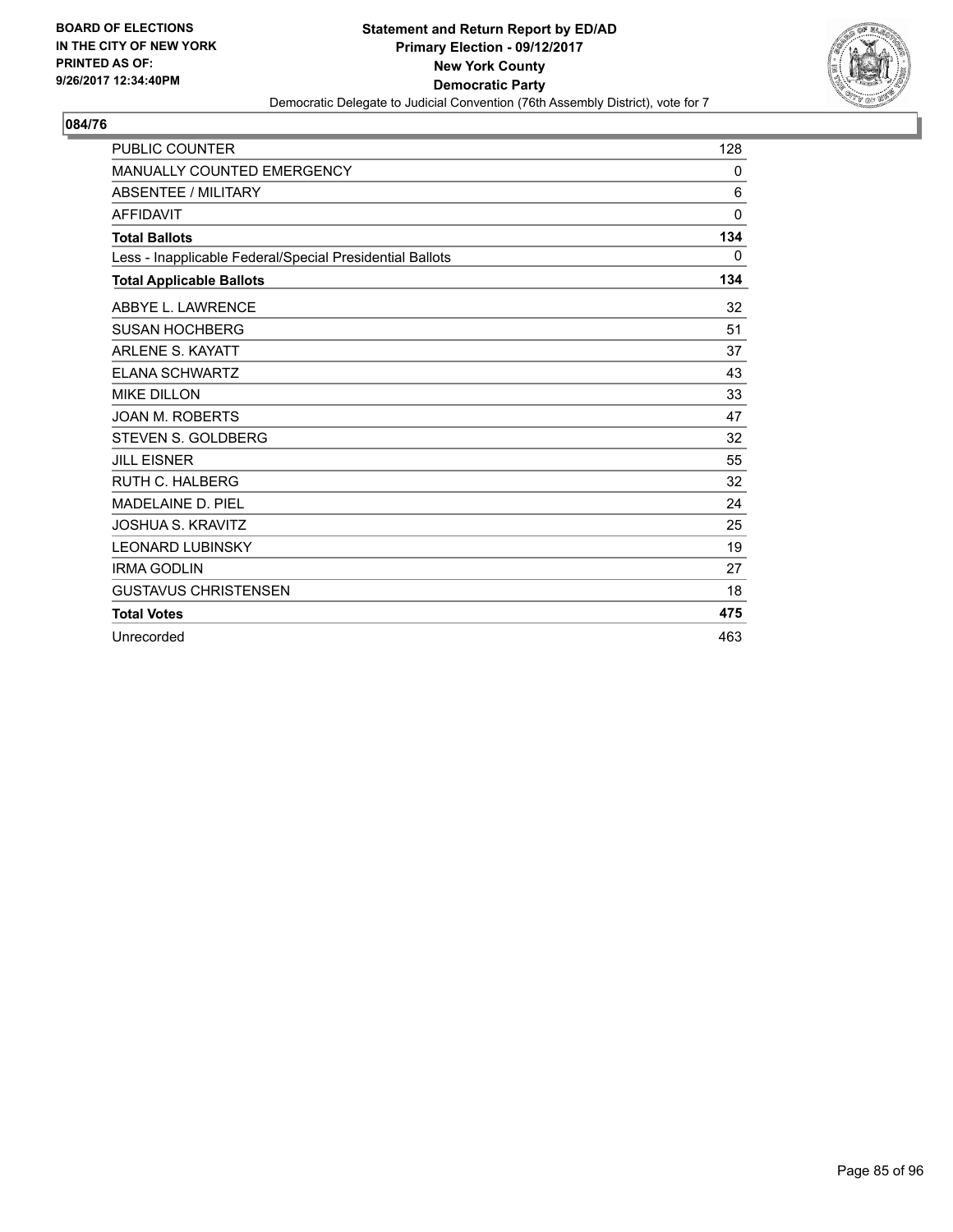

| <b>PUBLIC COUNTER</b>                                    | 117          |
|----------------------------------------------------------|--------------|
| <b>MANUALLY COUNTED EMERGENCY</b>                        | 0            |
| <b>ABSENTEE / MILITARY</b>                               | 3            |
| <b>AFFIDAVIT</b>                                         | $\mathbf{0}$ |
| <b>Total Ballots</b>                                     | 120          |
| Less - Inapplicable Federal/Special Presidential Ballots | 0            |
| <b>Total Applicable Ballots</b>                          | 120          |
| ABBYE L. LAWRENCE                                        | 32           |
| <b>SUSAN HOCHBERG</b>                                    | 38           |
| <b>ARLENE S. KAYATT</b>                                  | 30           |
| <b>ELANA SCHWARTZ</b>                                    | 36           |
| <b>MIKE DILLON</b>                                       | 36           |
| <b>JOAN M. ROBERTS</b>                                   | 42           |
| <b>STEVEN S. GOLDBERG</b>                                | 34           |
| <b>JILL EISNER</b>                                       | 40           |
| <b>RUTH C. HALBERG</b>                                   | 26           |
| MADELAINE D. PIEL                                        | 28           |
| <b>JOSHUA S. KRAVITZ</b>                                 | 20           |
| <b>LEONARD LUBINSKY</b>                                  | 18           |
| <b>IRMA GODLIN</b>                                       | 25           |
| <b>GUSTAVUS CHRISTENSEN</b>                              | 21           |
| <b>Total Votes</b>                                       | 426          |
| Unrecorded                                               | 414          |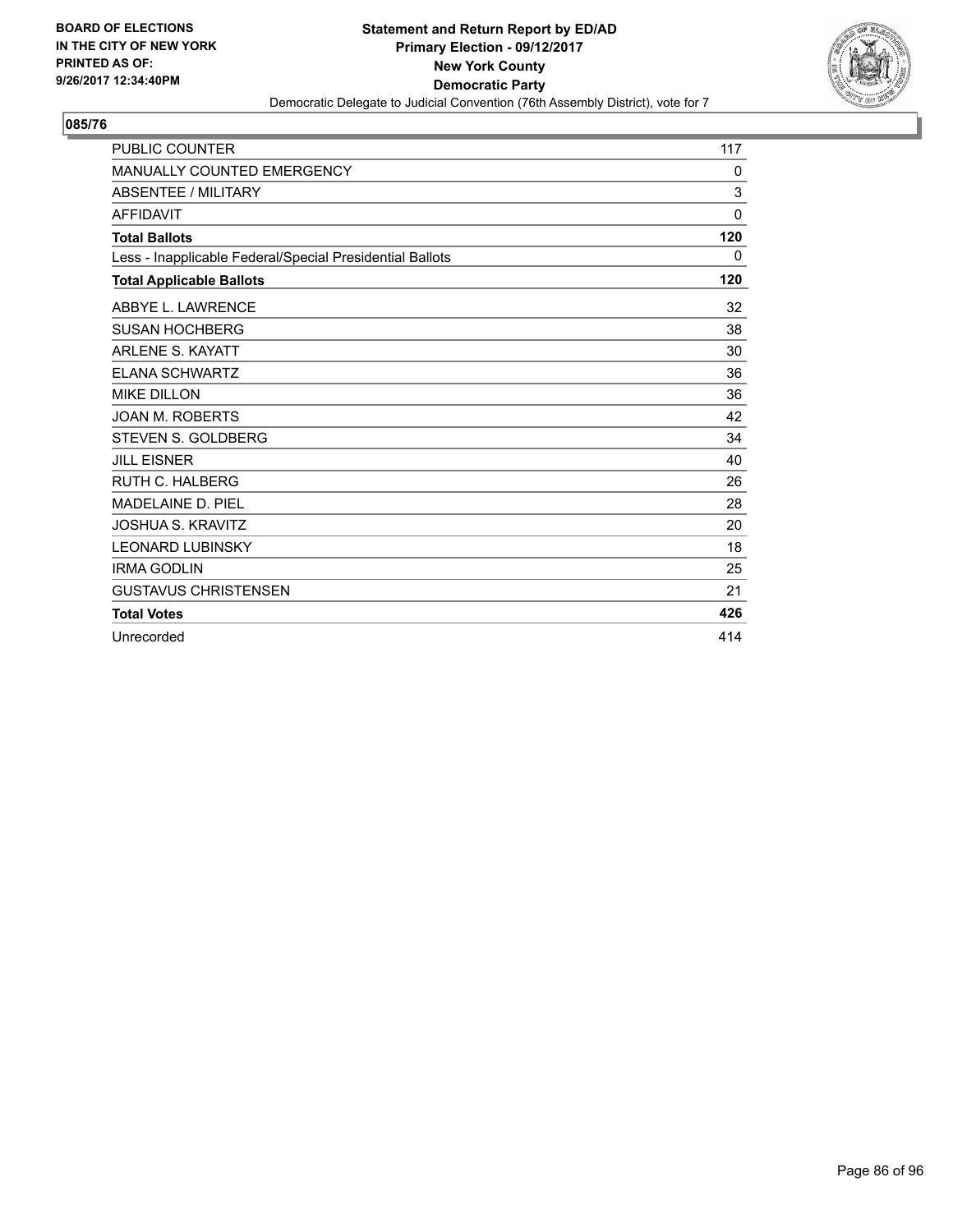

| <b>PUBLIC COUNTER</b>                                    | 89  |
|----------------------------------------------------------|-----|
| <b>MANUALLY COUNTED EMERGENCY</b>                        | 0   |
| <b>ABSENTEE / MILITARY</b>                               | 4   |
| <b>AFFIDAVIT</b>                                         | 1   |
| <b>Total Ballots</b>                                     | 94  |
| Less - Inapplicable Federal/Special Presidential Ballots | 0   |
| <b>Total Applicable Ballots</b>                          | 94  |
| ABBYE L. LAWRENCE                                        | 35  |
| <b>SUSAN HOCHBERG</b>                                    | 38  |
| <b>ARLENE S. KAYATT</b>                                  | 35  |
| <b>ELANA SCHWARTZ</b>                                    | 43  |
| <b>MIKE DILLON</b>                                       | 31  |
| <b>JOAN M. ROBERTS</b>                                   | 39  |
| <b>STEVEN S. GOLDBERG</b>                                | 28  |
| <b>JILL EISNER</b>                                       | 30  |
| <b>RUTH C. HALBERG</b>                                   | 23  |
| <b>MADELAINE D. PIEL</b>                                 | 26  |
| <b>JOSHUA S. KRAVITZ</b>                                 | 12  |
| <b>LEONARD LUBINSKY</b>                                  | 15  |
| <b>IRMA GODLIN</b>                                       | 23  |
| <b>GUSTAVUS CHRISTENSEN</b>                              | 18  |
| <b>Total Votes</b>                                       | 396 |
| Unrecorded                                               | 262 |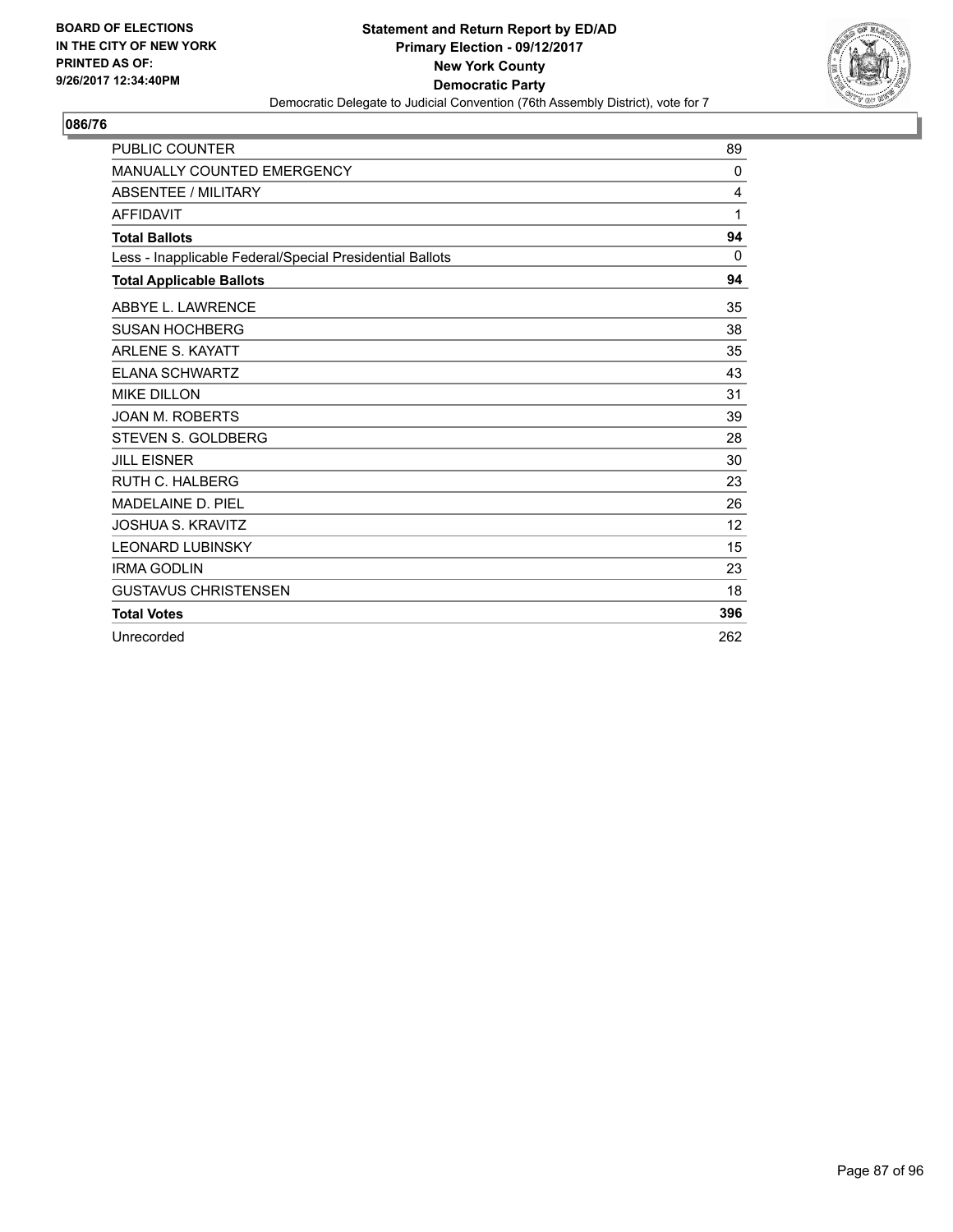

| <b>PUBLIC COUNTER</b>                                    | 36       |
|----------------------------------------------------------|----------|
| MANUALLY COUNTED EMERGENCY                               | 0        |
| <b>ABSENTEE / MILITARY</b>                               | 0        |
| <b>AFFIDAVIT</b>                                         | 1        |
| <b>Total Ballots</b>                                     | 37       |
| Less - Inapplicable Federal/Special Presidential Ballots | $\Omega$ |
| <b>Total Applicable Ballots</b>                          | 37       |
| ABBYE L. LAWRENCE                                        | 17       |
| <b>SUSAN HOCHBERG</b>                                    | 15       |
| <b>ARLENE S. KAYATT</b>                                  | 11       |
| <b>ELANA SCHWARTZ</b>                                    | 14       |
| <b>MIKE DILLON</b>                                       | 13       |
| <b>JOAN M. ROBERTS</b>                                   | 18       |
| <b>STEVEN S. GOLDBERG</b>                                | 11       |
| <b>JILL EISNER</b>                                       | 18       |
| <b>RUTH C. HALBERG</b>                                   | 8        |
| MADELAINE D. PIEL                                        | 12       |
| <b>JOSHUA S. KRAVITZ</b>                                 | 11       |
| <b>LEONARD LUBINSKY</b>                                  | 9        |
| <b>IRMA GODLIN</b>                                       | 13       |
| <b>GUSTAVUS CHRISTENSEN</b>                              | 12       |
| <b>Total Votes</b>                                       | 182      |
| Unrecorded                                               | 77       |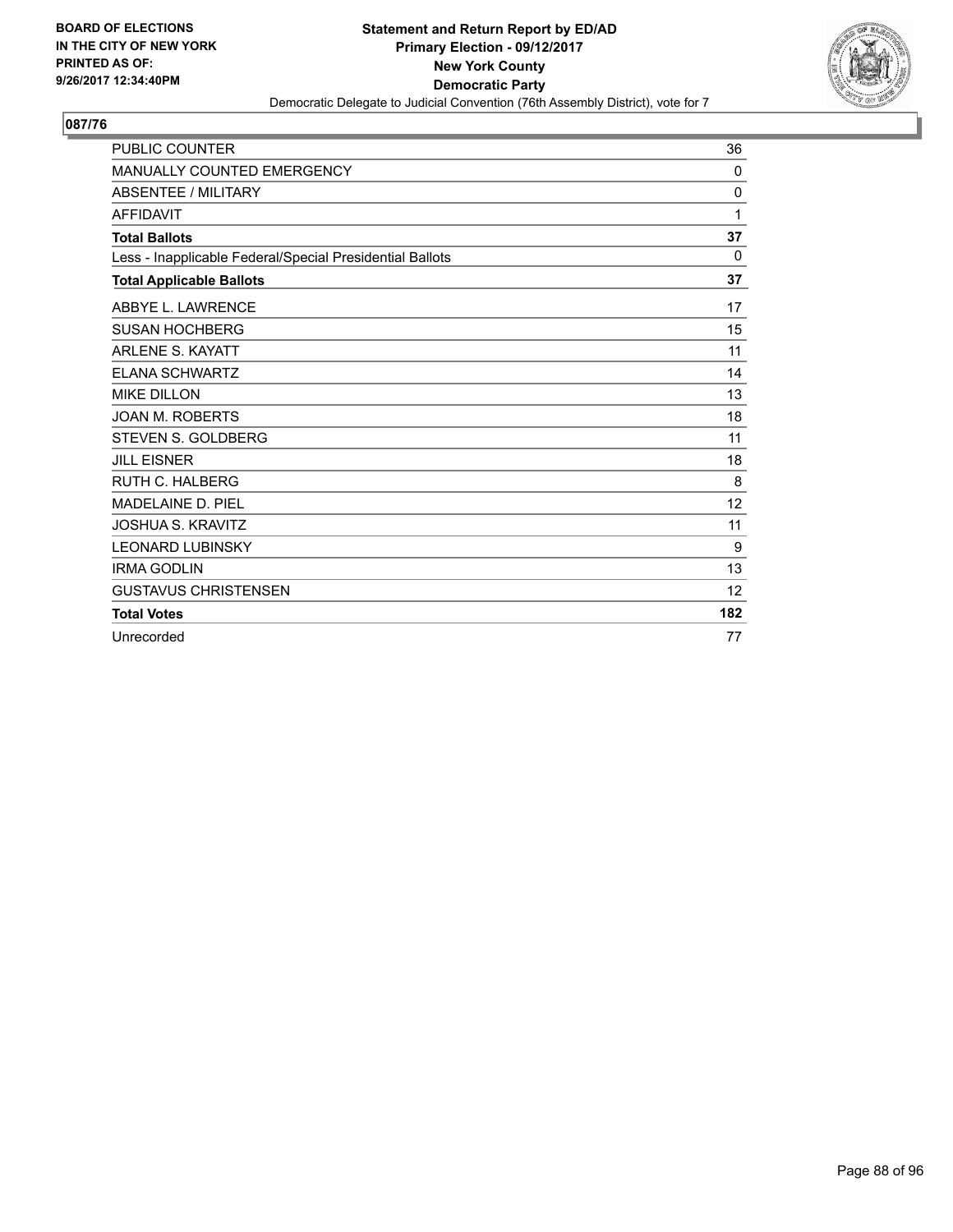

| <b>PUBLIC COUNTER</b>                                    | 95             |
|----------------------------------------------------------|----------------|
| MANUALLY COUNTED EMERGENCY                               | 0              |
| <b>ABSENTEE / MILITARY</b>                               | 2              |
| <b>AFFIDAVIT</b>                                         | 1              |
| <b>Total Ballots</b>                                     | 98             |
| Less - Inapplicable Federal/Special Presidential Ballots | $\mathbf{0}$   |
| <b>Total Applicable Ballots</b>                          | 98             |
| ABBYE L. LAWRENCE                                        | 22             |
| <b>SUSAN HOCHBERG</b>                                    | 34             |
| <b>ARLENE S. KAYATT</b>                                  | 22             |
| <b>ELANA SCHWARTZ</b>                                    | 29             |
| <b>MIKE DILLON</b>                                       | 21             |
| <b>JOAN M. ROBERTS</b>                                   | 28             |
| <b>STEVEN S. GOLDBERG</b>                                | 22             |
| <b>JILL EISNER</b>                                       | 41             |
| <b>RUTH C. HALBERG</b>                                   | 33             |
| MADELAINE D. PIEL                                        | 29             |
| <b>JOSHUA S. KRAVITZ</b>                                 | 24             |
| <b>LEONARD LUBINSKY</b>                                  | 24             |
| <b>IRMA GODLIN</b>                                       | 26             |
| <b>GUSTAVUS CHRISTENSEN</b>                              | 19             |
| ALEXIS BEATTIE (WRITE-IN)                                | 1              |
| UNATTRIBUTABLE WRITE-IN (WRITE-IN)                       | $\overline{2}$ |
| <b>Total Votes</b>                                       | 377            |
| Unrecorded                                               | 309            |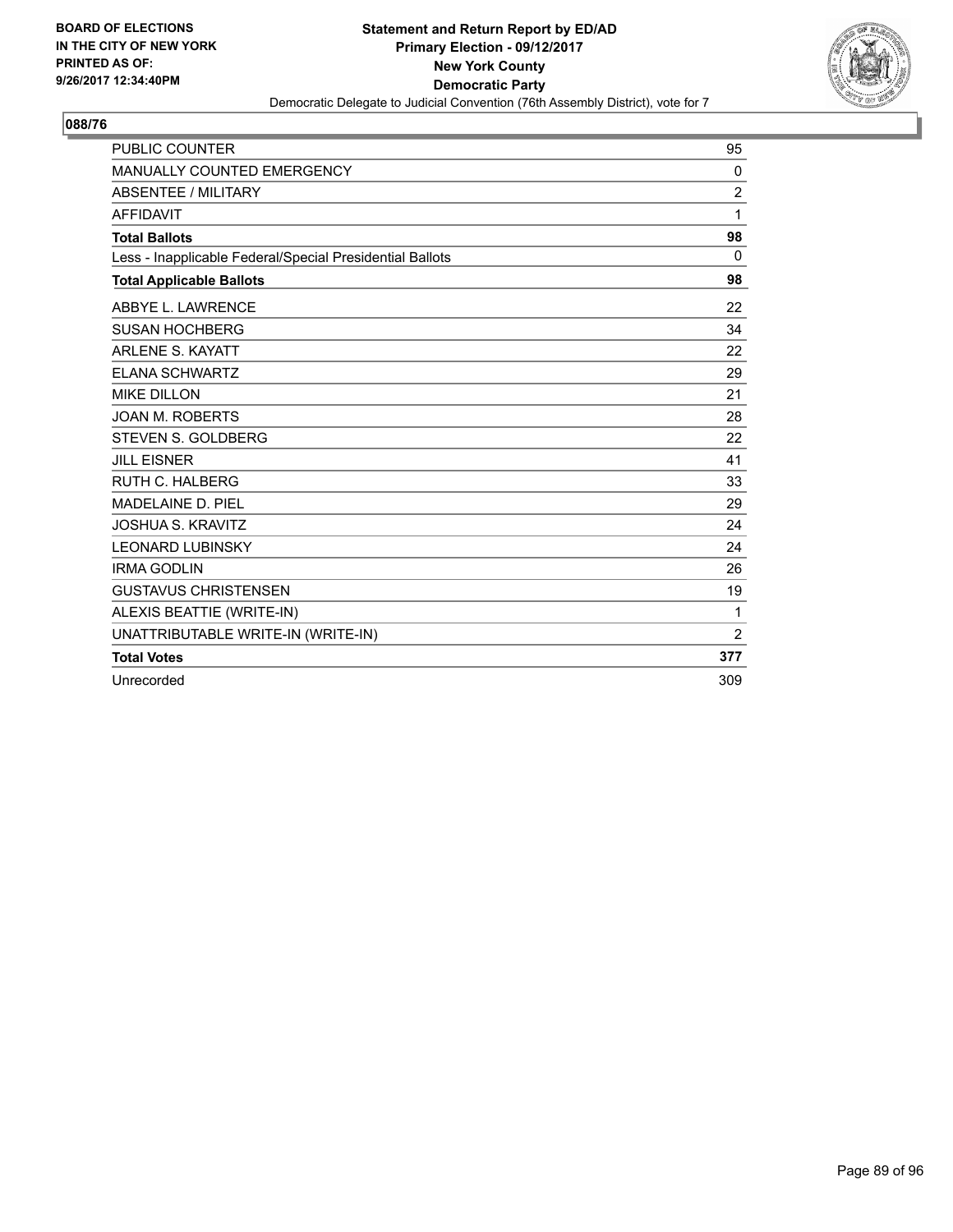

| PUBLIC COUNTER                                           | 39             |
|----------------------------------------------------------|----------------|
| MANUALLY COUNTED EMERGENCY                               | 0              |
| <b>ABSENTEE / MILITARY</b>                               | 0              |
| <b>AFFIDAVIT</b>                                         | 0              |
| <b>Total Ballots</b>                                     | 39             |
| Less - Inapplicable Federal/Special Presidential Ballots | $\Omega$       |
| <b>Total Applicable Ballots</b>                          | 39             |
| ABBYE L. LAWRENCE                                        | 14             |
| <b>SUSAN HOCHBERG</b>                                    | 20             |
| <b>ARLENE S. KAYATT</b>                                  | 16             |
| <b>ELANA SCHWARTZ</b>                                    | 14             |
| <b>MIKE DILLON</b>                                       | 14             |
| <b>JOAN M. ROBERTS</b>                                   | 18             |
| STEVEN S. GOLDBERG                                       | 12             |
| <b>JILL EISNER</b>                                       | 18             |
| <b>RUTH C. HALBERG</b>                                   | 16             |
| MADELAINE D. PIEL                                        | 13             |
| <b>JOSHUA S. KRAVITZ</b>                                 | 16             |
| <b>LEONARD LUBINSKY</b>                                  | $\overline{7}$ |
| <b>IRMA GODLIN</b>                                       | 7              |
| <b>GUSTAVUS CHRISTENSEN</b>                              | 8              |
| <b>Total Votes</b>                                       | 193            |
| Unrecorded                                               | 80             |
| 090/76 COMBINED into: 103/76                             |                |
| 091/76 COMBINED into: 045/73                             |                |
| 092/76 COMBINED into: 045/73                             |                |
| 093/76 COMBINED into: 098/73                             |                |
| 094/76 COMBINED into: 098/73                             |                |
| 095/76 COMBINED into: 098/73                             |                |
| 096/76 COMBINED into: 087/76                             |                |
| 097/76 COMBINED into: 098/73                             |                |

**098/76 COMBINED into: 087/76**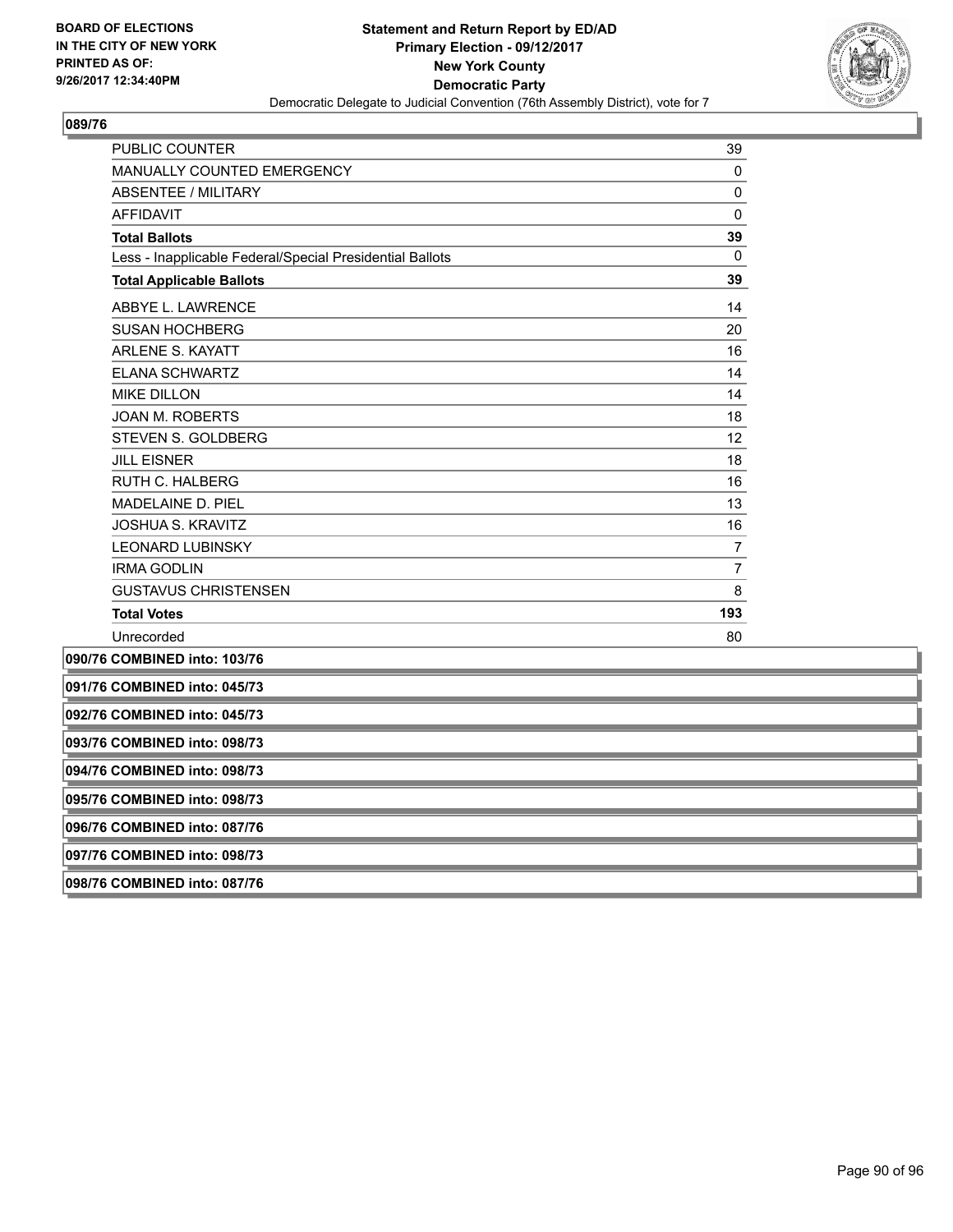

| <b>PUBLIC COUNTER</b>                                    | 81       |
|----------------------------------------------------------|----------|
| <b>MANUALLY COUNTED EMERGENCY</b>                        | 0        |
| <b>ABSENTEE / MILITARY</b>                               | 1        |
| <b>AFFIDAVIT</b>                                         | 1        |
| <b>Total Ballots</b>                                     | 83       |
| Less - Inapplicable Federal/Special Presidential Ballots | $\Omega$ |
| <b>Total Applicable Ballots</b>                          | 83       |
| ABBYE L. LAWRENCE                                        | 24       |
| <b>SUSAN HOCHBERG</b>                                    | 32       |
| <b>ARLENE S. KAYATT</b>                                  | 26       |
| <b>ELANA SCHWARTZ</b>                                    | 28       |
| <b>MIKE DILLON</b>                                       | 20       |
| <b>JOAN M. ROBERTS</b>                                   | 27       |
| <b>STEVEN S. GOLDBERG</b>                                | 20       |
| <b>JILL EISNER</b>                                       | 33       |
| <b>RUTH C. HALBERG</b>                                   | 27       |
| MADELAINE D. PIEL                                        | 32       |
| <b>JOSHUA S. KRAVITZ</b>                                 | 31       |
| <b>LEONARD LUBINSKY</b>                                  | 19       |
| <b>IRMA GODLIN</b>                                       | 19       |
| <b>GUSTAVUS CHRISTENSEN</b>                              | 24       |
| <b>Total Votes</b>                                       | 362      |
| Unrecorded                                               | 219      |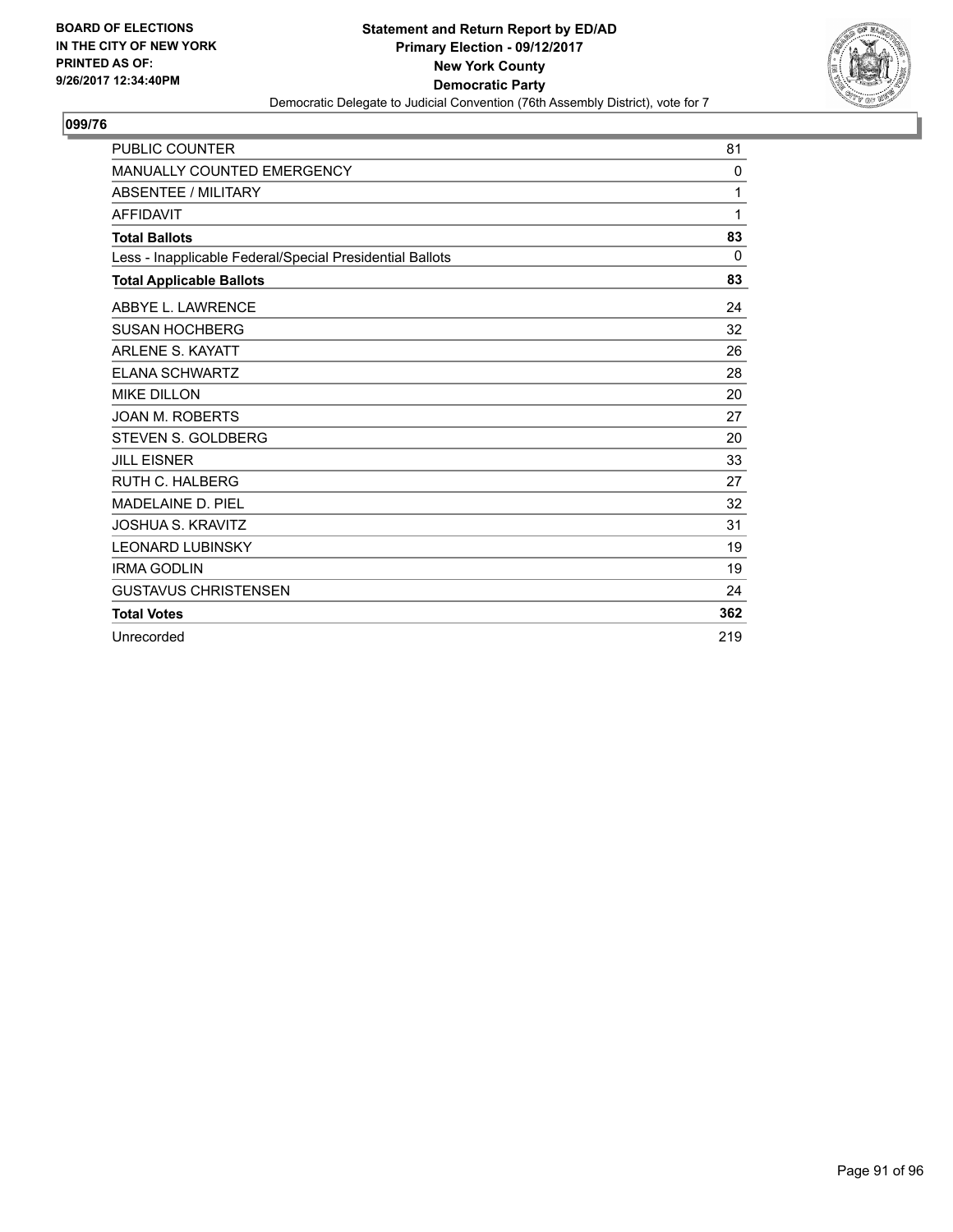

| <b>PUBLIC COUNTER</b>                                    | 97           |
|----------------------------------------------------------|--------------|
| <b>MANUALLY COUNTED EMERGENCY</b>                        | $\mathbf{0}$ |
| <b>ABSENTEE / MILITARY</b>                               | 3            |
| <b>AFFIDAVIT</b>                                         | $\Omega$     |
| <b>Total Ballots</b>                                     | 100          |
| Less - Inapplicable Federal/Special Presidential Ballots | 0            |
| <b>Total Applicable Ballots</b>                          | 100          |
| ABBYE L. LAWRENCE                                        | 34           |
| <b>SUSAN HOCHBERG</b>                                    | 38           |
| <b>ARLENE S. KAYATT</b>                                  | 39           |
| <b>ELANA SCHWARTZ</b>                                    | 36           |
| <b>MIKE DILLON</b>                                       | 26           |
| <b>JOAN M. ROBERTS</b>                                   | 37           |
| <b>STEVEN S. GOLDBERG</b>                                | 23           |
| <b>JILL EISNER</b>                                       | 42           |
| <b>RUTH C. HALBERG</b>                                   | 43           |
| MADELAINE D. PIEL                                        | 33           |
| <b>JOSHUA S. KRAVITZ</b>                                 | 31           |
| <b>LEONARD LUBINSKY</b>                                  | 27           |
| <b>IRMA GODLIN</b>                                       | 33           |
| <b>GUSTAVUS CHRISTENSEN</b>                              | 28           |
| <b>Total Votes</b>                                       | 470          |
| Unrecorded                                               | 230          |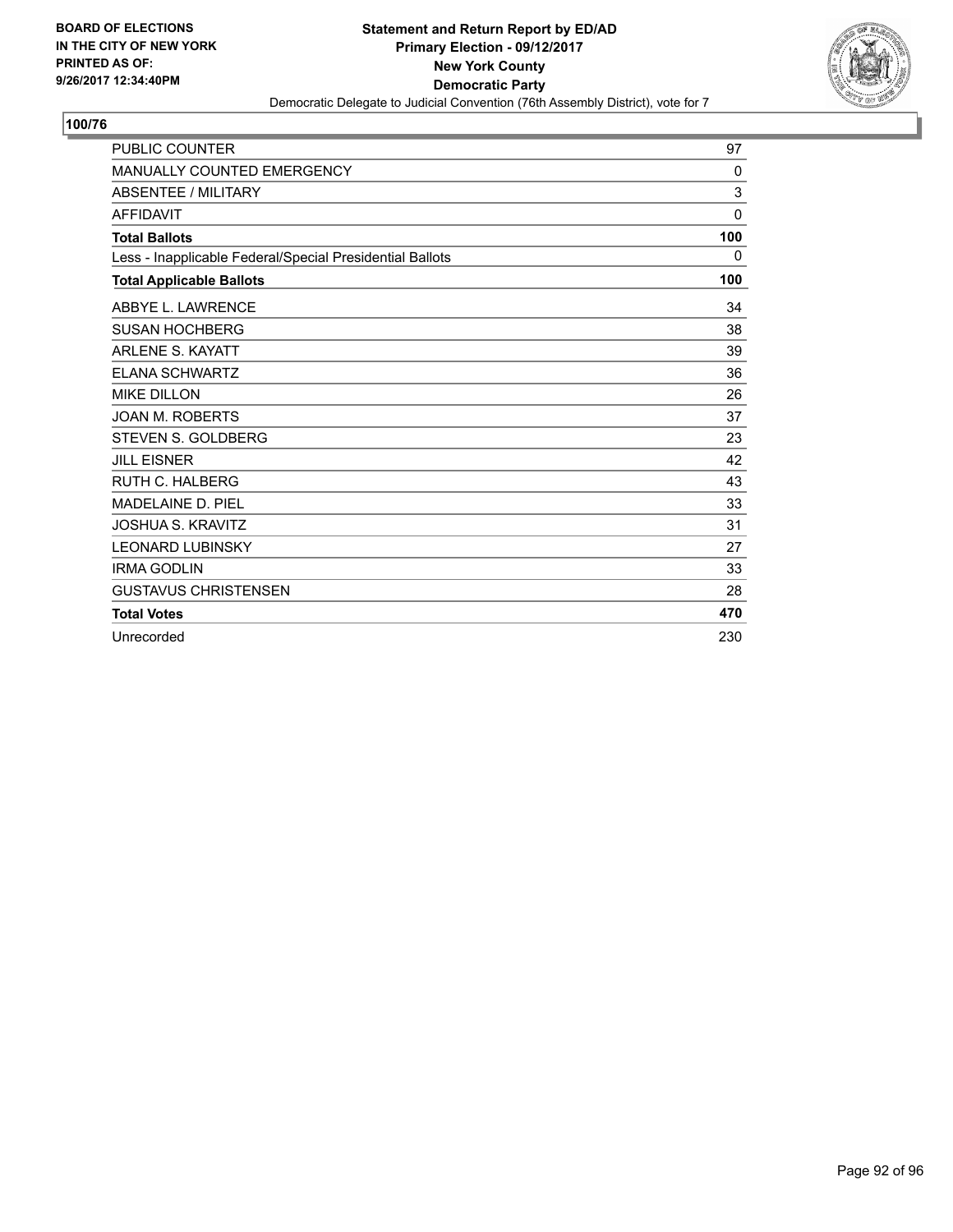

| <b>PUBLIC COUNTER</b>                                    | 48       |
|----------------------------------------------------------|----------|
| <b>MANUALLY COUNTED EMERGENCY</b>                        | $\Omega$ |
| <b>ABSENTEE / MILITARY</b>                               | 4        |
| <b>AFFIDAVIT</b>                                         | $\Omega$ |
| <b>Total Ballots</b>                                     | 52       |
| Less - Inapplicable Federal/Special Presidential Ballots | 0        |
| <b>Total Applicable Ballots</b>                          | 52       |
| ABBYE L. LAWRENCE                                        | 13       |
| <b>SUSAN HOCHBERG</b>                                    | 20       |
| <b>ARLENE S. KAYATT</b>                                  | 9        |
| <b>ELANA SCHWARTZ</b>                                    | 17       |
| <b>MIKE DILLON</b>                                       | 10       |
| <b>JOAN M. ROBERTS</b>                                   | 15       |
| <b>STEVEN S. GOLDBERG</b>                                | 13       |
| <b>JILL EISNER</b>                                       | 26       |
| <b>RUTH C. HALBERG</b>                                   | 17       |
| <b>MADELAINE D. PIEL</b>                                 | 12       |
| <b>JOSHUA S. KRAVITZ</b>                                 | 15       |
| <b>LEONARD LUBINSKY</b>                                  | 17       |
| <b>IRMA GODLIN</b>                                       | 18       |
| <b>GUSTAVUS CHRISTENSEN</b>                              | 10       |
| <b>Total Votes</b>                                       | 212      |
| Unrecorded                                               | 152      |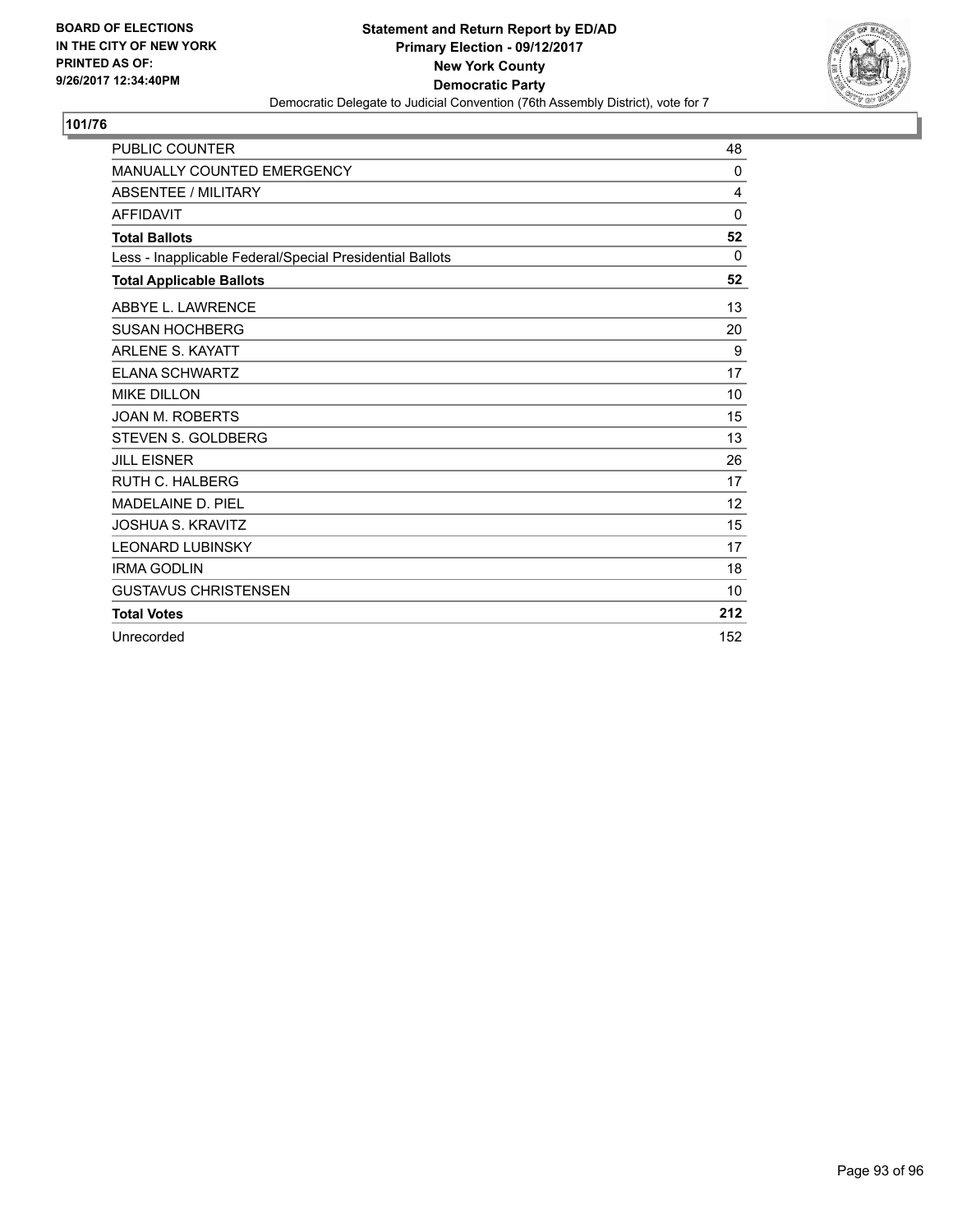

| <b>PUBLIC COUNTER</b>                                    | 61             |
|----------------------------------------------------------|----------------|
| <b>MANUALLY COUNTED EMERGENCY</b>                        | $\mathbf{0}$   |
| <b>ABSENTEE / MILITARY</b>                               | $\overline{2}$ |
| <b>AFFIDAVIT</b>                                         | 1              |
| <b>Total Ballots</b>                                     | 64             |
| Less - Inapplicable Federal/Special Presidential Ballots | $\mathbf{0}$   |
| <b>Total Applicable Ballots</b>                          | 64             |
| ABBYE L. LAWRENCE                                        | 13             |
| <b>SUSAN HOCHBERG</b>                                    | 31             |
| <b>ARLENE S. KAYATT</b>                                  | 15             |
| <b>ELANA SCHWARTZ</b>                                    | 24             |
| <b>MIKE DILLON</b>                                       | 10             |
| <b>JOAN M. ROBERTS</b>                                   | 17             |
| <b>STEVEN S. GOLDBERG</b>                                | 20             |
| <b>JILL EISNER</b>                                       | 34             |
| <b>RUTH C. HALBERG</b>                                   | 19             |
| MADELAINE D. PIEL                                        | 16             |
| <b>JOSHUA S. KRAVITZ</b>                                 | 19             |
| <b>LEONARD LUBINSKY</b>                                  | 11             |
| <b>IRMA GODLIN</b>                                       | 19             |
| <b>GUSTAVUS CHRISTENSEN</b>                              | 15             |
| <b>Total Votes</b>                                       | 263            |
| Unrecorded                                               | 185            |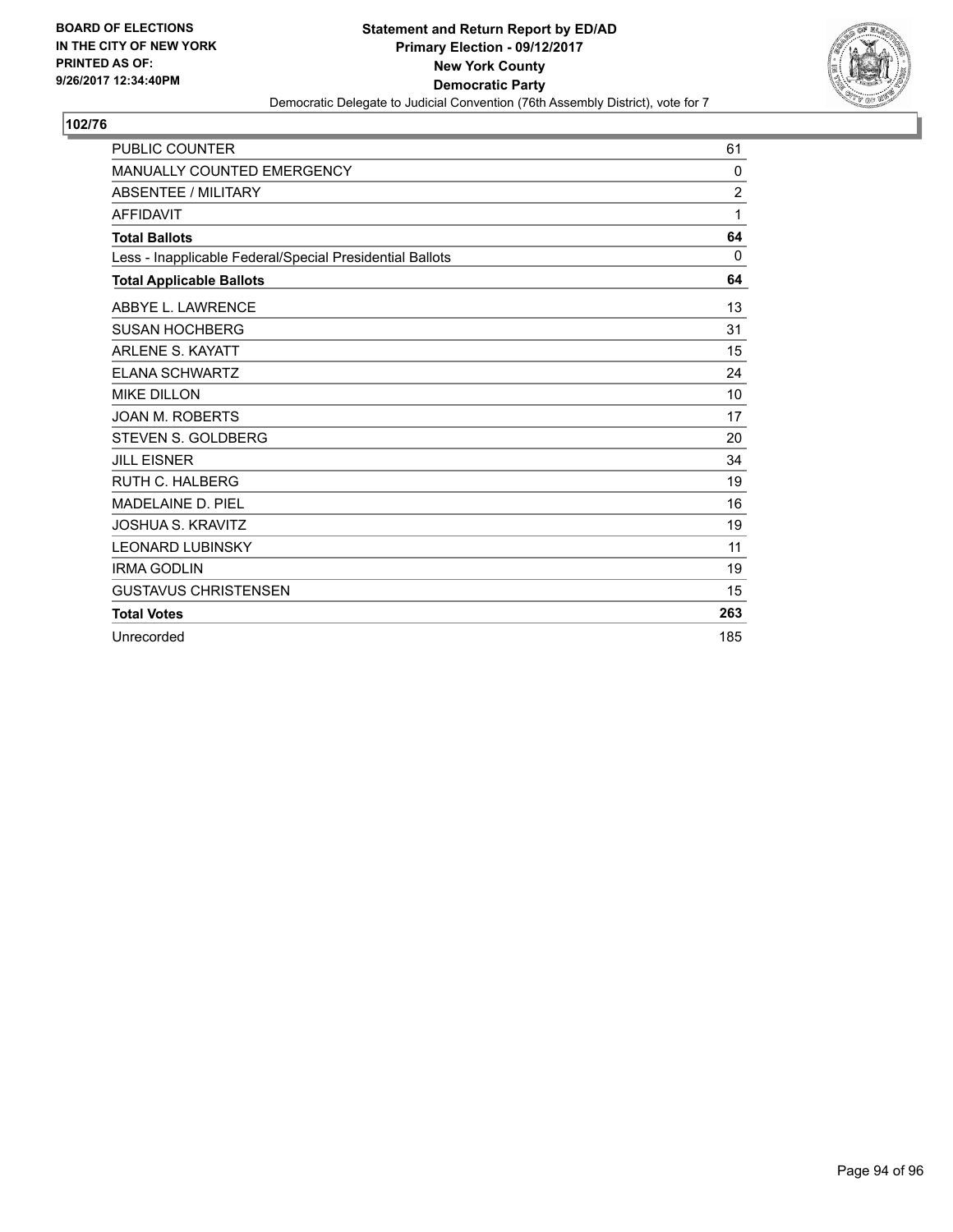

| <b>PUBLIC COUNTER</b>                                    | 64           |
|----------------------------------------------------------|--------------|
| <b>MANUALLY COUNTED EMERGENCY</b>                        | $\mathbf{0}$ |
| <b>ABSENTEE / MILITARY</b>                               | 0            |
| <b>AFFIDAVIT</b>                                         | $\Omega$     |
| <b>Total Ballots</b>                                     | 64           |
| Less - Inapplicable Federal/Special Presidential Ballots | $\Omega$     |
| <b>Total Applicable Ballots</b>                          | 64           |
| ABBYE L. LAWRENCE                                        | 25           |
| <b>SUSAN HOCHBERG</b>                                    | 27           |
| <b>ARLENE S. KAYATT</b>                                  | 22           |
| <b>ELANA SCHWARTZ</b>                                    | 25           |
| <b>MIKE DILLON</b>                                       | 17           |
| <b>JOAN M. ROBERTS</b>                                   | 25           |
| <b>STEVEN S. GOLDBERG</b>                                | 16           |
| <b>JILL EISNER</b>                                       | 23           |
| <b>RUTH C. HALBERG</b>                                   | 15           |
| MADELAINE D. PIEL                                        | 19           |
| <b>JOSHUA S. KRAVITZ</b>                                 | 19           |
| <b>LEONARD LUBINSKY</b>                                  | 11           |
| <b>IRMA GODLIN</b>                                       | 15           |
| <b>GUSTAVUS CHRISTENSEN</b>                              | 13           |
| <b>Total Votes</b>                                       | 272          |
| Unrecorded                                               | 176          |